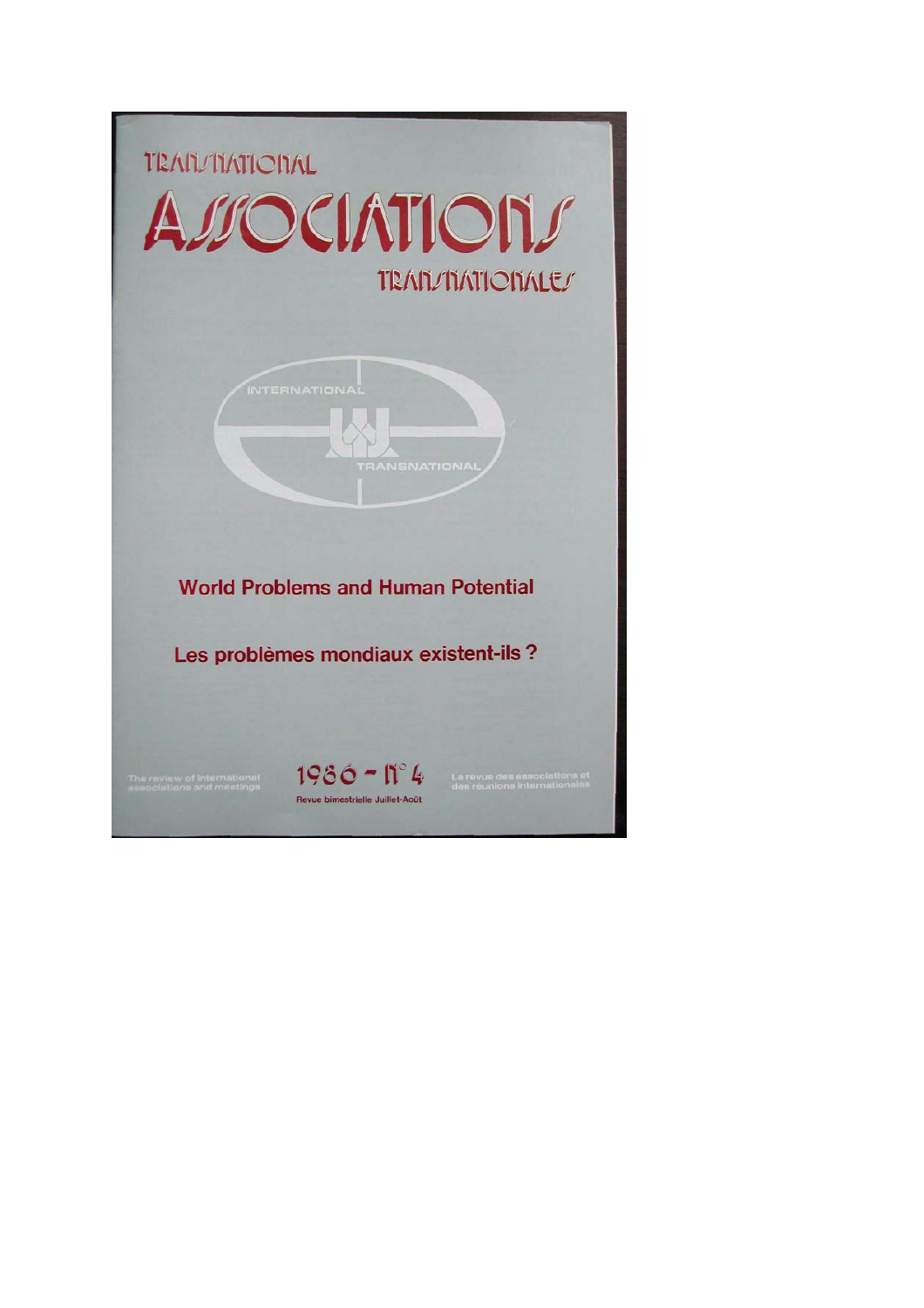# **TRAILMATIONAL AUOCIATIONS TRAN/MATIONALE**

#### 38th year This publication, produced by the UAI, appears with

en évolution hâtée.

d'intérêt commun.

l'éditeur.

**38th year Revue bimestrielle 1986 38e année** Cette publication, éditée par l'UAI, se présente à ses lecteurs sous la forme d'une revue de période bimestrielle. Son objet associatif d'études, d'enquêtes, d'infor-

> mations, au service des réseaux internationaux et transnationaux d'organisations non gouvernementales, s'attache aux idées et aux faits d'un phéno-mène de société humaine en expansion continue et

> Son programme, conforme aux principes et aux mé-thodes de l'UAI, vise, en général, à éclairer les

connaissances du grand public sur la vie associa-tive dans la perspective des relations internationa-les et, en particulier, à informer les associations des divers aspects de leurs problèmes propres et

Les colonnes de la revue sont ouvertes à la fois aux responsables d'associations, chercheurs, spécia-listes des matières associatives, dont les articles n'expriment pas nécessairement le point de vue de

six issues per year. The purpose of the studies, surveys and information included in this periodical concerning the interna-tional and transnational networks of nongovernmental organizations is to promote understanding of the associative phenomenon in a human society which continues to grow and evolve heedless of the implications.

The programme of the review, in accordance with the principles of the UAI, is intended to clarify general awareness concerning the associative pheno-menon within the framework of international relations and, in particular, to inform associations about aspects of the problems which they tend to share or which are of common interest to them.

The columns of this review are open both to officers of associations, researchers and specialists of associative questions. The articles do not of course necessarily reflect the point of view of the publisher.

UNION OF INTERNATIONAL ASSOCIATIONS EXECUTIVE COUNCIL COMITE DE DIRECTION Président : President :<br>F. A CASADIO, Directeur, Società italiana per la<br>Organizzazione Internazionale (Italie).<br>Vice-President :<br>S.A SAXENA (India)<br>Former Director of the International Cooperative

Aliance.<br>Alugate VANISTENDAEL (Belgique)<br>Tréscriaire general de Coopération et solidarité.<br>Tréscrier general :<br>Tréscrier general :<br>Pauls HIERNAUX (Belgique)<br>President honoraire de la Comtenence mermanen-<br>Paulsent III (Sant

Membrees: Members:<br>*F.* W. G. BAKER (U.K)<br>Executive Secretary , International Council of<br>Scientific Unions.

Christian DE LAET (Canada) Secretary. Canadian Plains Research Centre, University of Regina. Johan GALTUNG (Norway) Vice-recteur de l'Université transnationale, Paris. Vladimir HERCIK (Tchécoslovaquie) Ancien haut fonctionnaire de l' Unesco.

Nikola A KOVALSKY (URSS)<br>Directeur adjoint de l' institut du movement<br>ouvrier international de l'Académie des sciences<br>de l' URSS.<br>Marcel MERLE (France)<br>Professeur a l' Université de Paris 1.

Andrew E. RICE (U.S.A.)<br>Fromer Executive Secretary of the Society for<br>International Development.<br>Cyril RITCHE (Ireland)<br>President. Federation of Semi-Official and Private<br>Institutions established in Geneva.<br>Secretarie gene

UNION DES ASSOCIATIONS INTERNATIONALES

REPRESENTATIONS PERMANENTES DE L'UAI UAI REPRESENTATIVES

Organisations des Nations - Unies:<br>New York : Andrew RICE<br>Genève : Cyril RITCHIE<br>UNESCO - Vladimir HERCIK<br>Paris : Maryvonne STEPHAN

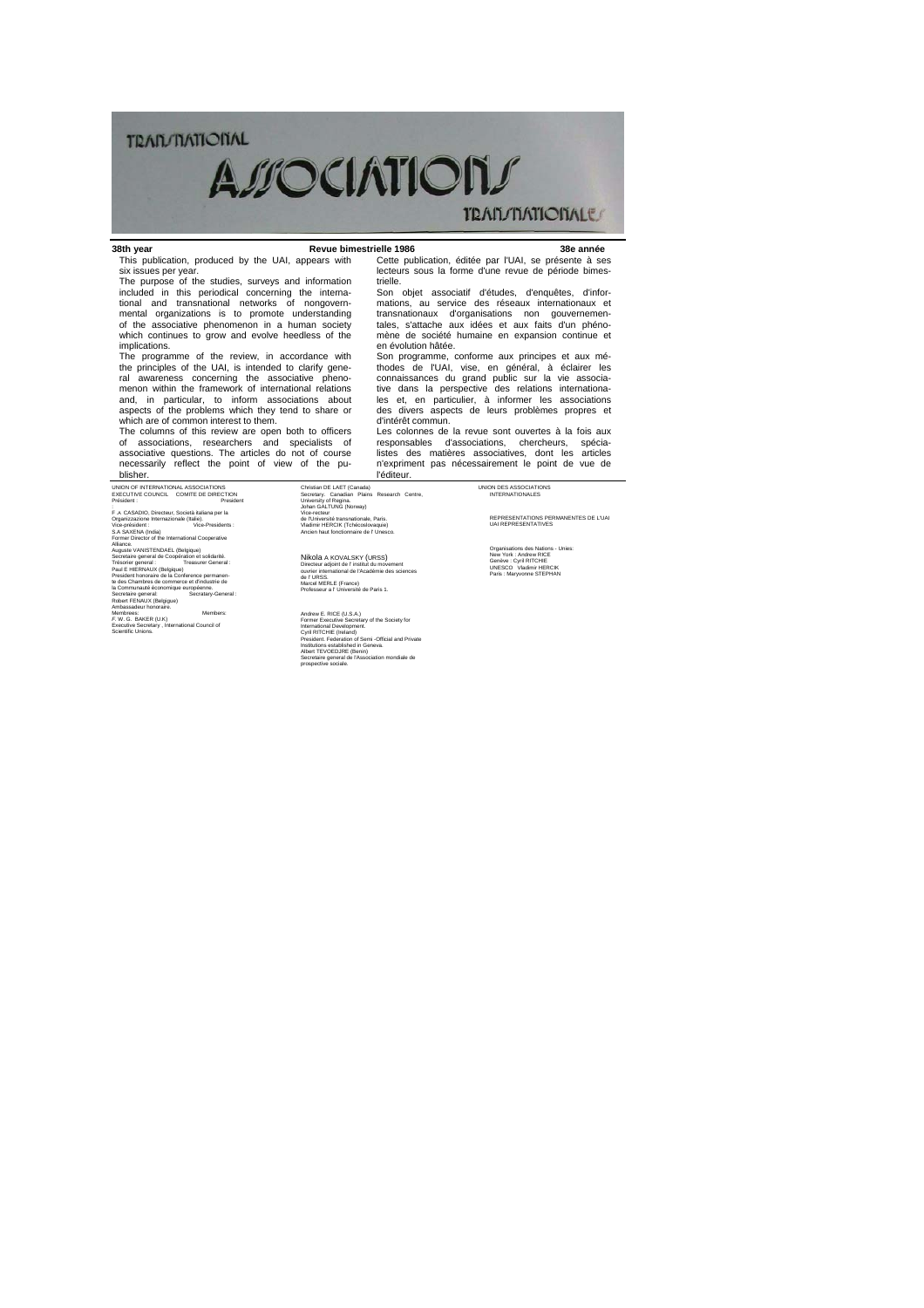

| $N^{\circ}$ 4<br>1986                                                                                                                                                                                                                                                                                                                                                                                                                                                                                                                                                                                                                                                                                                                                                                                                                                                                                                                                                                                                                                                                                                                                                                                                                                                                                                                                                                                                                                                                                                                                                                                                                                                                                                                                                                                                                                                                                                                                                                                                       | SOMMAIRE                                                                                                                                                                                                                                                                                                                                                                                                                                                             | <b>CONTENTS</b>                 |
|-----------------------------------------------------------------------------------------------------------------------------------------------------------------------------------------------------------------------------------------------------------------------------------------------------------------------------------------------------------------------------------------------------------------------------------------------------------------------------------------------------------------------------------------------------------------------------------------------------------------------------------------------------------------------------------------------------------------------------------------------------------------------------------------------------------------------------------------------------------------------------------------------------------------------------------------------------------------------------------------------------------------------------------------------------------------------------------------------------------------------------------------------------------------------------------------------------------------------------------------------------------------------------------------------------------------------------------------------------------------------------------------------------------------------------------------------------------------------------------------------------------------------------------------------------------------------------------------------------------------------------------------------------------------------------------------------------------------------------------------------------------------------------------------------------------------------------------------------------------------------------------------------------------------------------------------------------------------------------------------------------------------------------|----------------------------------------------------------------------------------------------------------------------------------------------------------------------------------------------------------------------------------------------------------------------------------------------------------------------------------------------------------------------------------------------------------------------------------------------------------------------|---------------------------------|
| Rédaction/Editorial<br>Robert FENAUX Geneviève DEVILLE Anthony J.N.<br>JUDGE Ghislaine de CONINCK Paul GMILS Myriam<br><b>SCHREIBER</b><br>Published by /Publie per:<br>Union of International Associations - UAI<br>(founded 1910) Issn-0020-6059<br>Editorial and Administration:<br>Rue Washington 40, 1050 Brussels (Bel-<br>gium)<br>Tel (02) 640 18 08 - 640 41 09 Tx 65080 INAC B<br>Editeur responsable : R Fenaux<br>Rue<br>Washington 40, 1050 Bruxelles (Belgi-<br>que) Tel.<br>(02) 640 1808 - 640 41 09<br>Publicite/ Advertising : Union of International<br>Associations, Rue Washington 40. 1050<br><b>Brussels</b><br>Belgium Tel (02) 640 18 08 -<br>640 41 09 Tx, 65080 INAC B<br>OU/OR<br>France: Roger Ranson, délègue-Directeur<br>de<br>publicité, 18 avenue du 19 ianvier, 92380 Garches.<br>Tel. 741 81 80.<br>U.K. : Maureen Wingham Média Representations Ltd.<br>2 High Gate Av. London NGS Rx. Tel. 3489111<br>Subscription rate: BF 1.100, or équivalent per year (6)<br>issues) + postage BF 165.<br>Abonnement: FB 1.100 ou équivalent, par an (6<br>numéros) + Frais de port FB 150.<br>Method of payment: Mode de paiement à utiliser :<br>Bruxelles : Compte-chèque postal n° 000-0034699-<br>70 ou Compte n 210-0508283-55 a la Société<br>Generale de Banque. 253. Avenue Louise. 1050<br><b>Bruxelles</b><br>London: Account nº 04552334. National<br>Westminster Bank Ltd., 1 Princes street.<br>Genève : Compte courant n 472.043.30 Q a l'Union<br>des Banques Suisses.<br>Paris : par virement compte nº 545150-42 au Crédit<br>du Nord, Boulevard Haussmann, 6-8, Pans 75009.<br>Copyright - 1984 by Union of International<br>Associations. AM rights reserved. No part of this work<br>may De reproduced or copied in any form or by any<br>means - graphic, electronic, or mechanical, including<br>photocopying, recording, taping, or information and<br>retrieval systems - without written permission of the<br>Secretary General, Union of International<br>Associations | Editorial, by Anthony Judge<br>Encyclopedia of World Problems and Human Potential<br>World Problems: commentary<br>International Organizations and World Decision-Making,<br>by Johan Galtung<br>The European NorGovernmental Organizations and Development<br>220<br>La décennie de la femme : un tournant ou un cul-de-sac ?.<br>par Raymonde Martineau<br>229<br>Les ONG et .es Nations Unies<br>Echos de la vie associative - News on Associative Affairs<br>237 | 182<br>184<br>197<br>225<br>232 |
|                                                                                                                                                                                                                                                                                                                                                                                                                                                                                                                                                                                                                                                                                                                                                                                                                                                                                                                                                                                                                                                                                                                                                                                                                                                                                                                                                                                                                                                                                                                                                                                                                                                                                                                                                                                                                                                                                                                                                                                                                             |                                                                                                                                                                                                                                                                                                                                                                                                                                                                      |                                 |

TRANSNATIONAL ASSOCIATIONS. 4/1986 181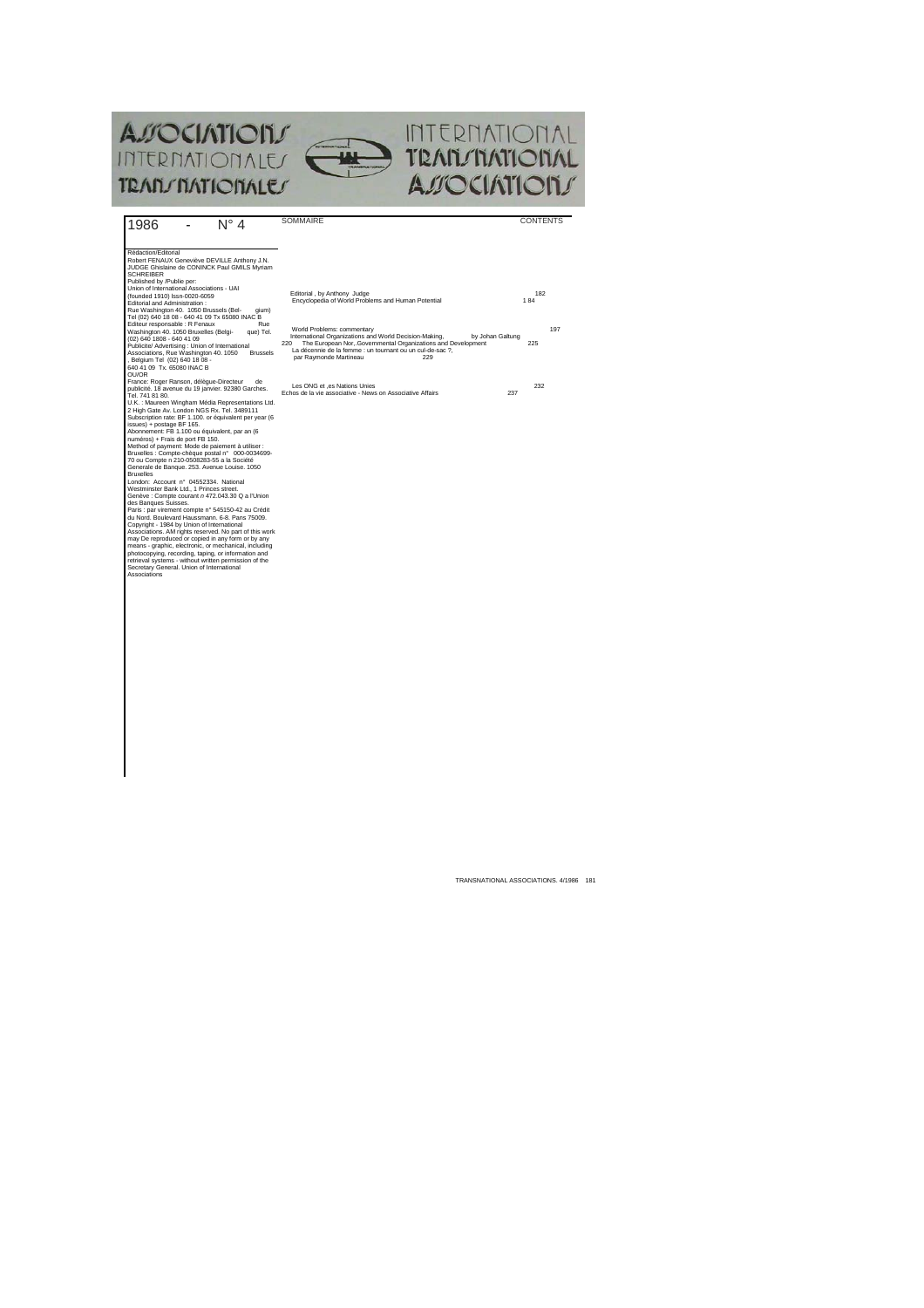

# **Do Problems** Really Exist?<br> **Really Exist?**

Well over 10.233 world problems are now reported by international<br>bodies. Do they really exist, other<br>than from the viewpoints of the<br>20,000 organizations demonstrating<br>such concern in identifying them?<br>For one major intergovernmental<br>agency, the Directo the shifting political priorities remo-<br>ved the obligation to deal with them.<br>"Illiteracy is not our concern" clai-<br>med the representative of another<br>agency responsible for major lite-<br>racy programmes. For other bodies,<br>ev cognized problems is a fundamental<br>
error because giving attention to<br>
such "negativity" detracts from<br>
more "positive" initiatives. Discove-<br>
ring how to navigate amongst such contrasting perspectives is one challenge offered to readers of the 1440-page *Encyclopedia of World Problems and Human Potential,* recently completed by an editorial team at the Union of International Associations.

Since the Encyclopedia repre-sents the completion of a major pha-se in the UIA programme, it is the focus of this edition of *Transnational*  Associations. In particular, the intro-<br>duction to the volume is reproduced,<br>in which the general approach is<br>explained and a summary of the contents is given.

This ambitious new publication attempts the unusual task of deliberately juxtaposing contradictory per-<br>ceptions about the world problems<br>to which some attach great impor-<br>tance, while others consider, them<br>totally unfounded and irrelevant. It is intended to be a comprehensive sourcebook on recognized world problems, their interconnections, and the organizational and conceptual resources available to respond to them. The editors argue that by presenting fundamentally incompati-ble viewpoints within the same ble viewpoints within the sa<br>context, readers will be encouraged

understanding and action, sufficient-ly complex to encompass the fac-tions, conflicts and worldviews by which people are separated - from each other and from a promising future<br>In

.<br>contrast to the doom-monge ring initiatives of the past, relatively little space is given to such classic "mega-problems" as overpopula-tion, nuclear war, resource depletion and hunger. These contìnue to defy collective initiative - provoking a sense of impotent despair - despite the volumes of information written on them. Instead, more space is given to the thousands of less widelyacknowledged problems which are claimed to compose or sustain these mega-problems through a network of 17,000 aggravating and allevia-ting relationships indicated in the book. In reality, it is on such specific problems that groups feel empowe-<br>red to act. They also tend to include<br>the unforeseen stumbling blocks to<br>the success of any remedial pro-<br>jects. The range of problems described includes:

Excessive public debt, Sacrilege, Instability of commodities trade, Acid rain, Loneliness, Radioactive fallout, Forced labour, Shortage of fuelwood, Judicial error. Food grain spoilage, Cruelty to children, Uncertainty, Soil erosion, and Limited acceptance of international treaties.

The basic bias of the book favours the presentation of alternative viewpoints, from every school of<br>thought... specialization or moral thought, specialization or moral standpoint. Highly controversial "problems" such as capitalism and communism are therefore included with appropriate counter-arguments to reflect the nature of the ideologi-cal controversy. The editors point out that most reference books usually avoid documenting problems as such, especially those that are embarrassingly familiar, unpleasant or intractable, such as nepotism, corruption, torture or apathy. Many

182 ASSOCIATIONS TRANSNATIONALES. 4/1986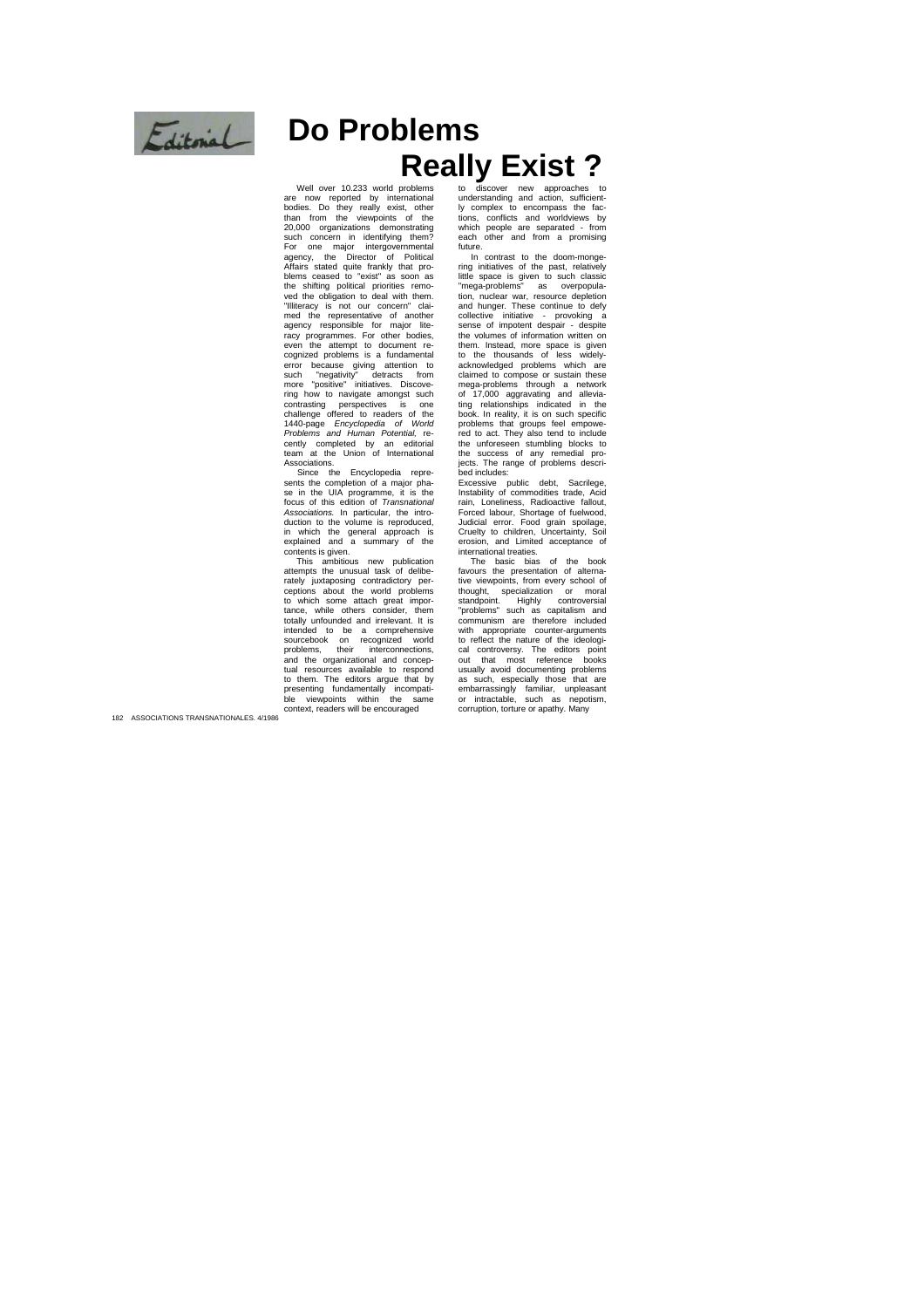are seldom described elsewhere in specific or precise terms. Because of the controversial material included, the book may therefore be considered as a collection of the bia-ses active in the international com-munity. It aims to provide an overview of the world's fears, whether real or imaginary, that inspire or undermine collective initiatives. The Encyclopedia is produced as

a complement to the UIA's 3-volume<br>Yearbook of International Organiza-*Yearbook of International Organiza-tions.* This serves as a clearing-house for information on 20,000 nonprofit bodies of every kind, focus and persuasion, from Amnesty Inter-national to the United Nations. (The third volume of that Yearbook, entitled *Global Action Networks,* groups international organizations, together with corresponding world problems.) It is principally from the documents provided by such bodies that pro-blems were described.

In response to the challenge of<br>the problem focus, the second part the problem focus, the second part of the Encyclopedia structures com-plementary information on the plementary information on the<br>human and conceptual resources available or by which people are in-spired to act. One section, for example, identifies 2,000 construc-tive or destructive values, of which "interest" and "foulness" emerge as the most fundamental in each case. Another section describes some 628 concepts of individual human development as well as over 950 subjective modes of awareness, from many cultures and traditions, experienced during the process of such development. Some of the more unusual to Western eyes include: abounding abasement, crazy monkey ego consciousness, and chess). In response to the cur-<br>and chess). In response to the cur-<br>rent importance of many internatio-<br>nal meetings, another section focuses on techniques for transformative conferencing, through which group

TRANSNATIONAL ASSOCIATIONS. 4/1986 183

energy can be brought into focus more effectively. Although the Encyclopedia deli-

berately avoids presenting any spe-cific solution to problems, one sec-tion describes or identifies over 7,000 strategies which are advocated or used in the response to problem conditions. The central concern of the editors is with the question of how to interrelate conflicting strategies favoured by different bodies, namely how to build a society based on the reality of the co-existence of inherently incompatible answers to social policy issues.

Another section therefore assem-bles insights from different disciplines and traditions, indicating how<br>
the required integration might be<br>
achieved by deliberately alternating<br>
between policies to compensate for<br>
the weaknesses of each. But no single intellectual framework can encompass such alternation between competing paradigms. A sec-tion on communication therefore develops 80 familiar metaphors through which the characteristics and limitations of patterns of alternation, between different perspecti-ves and orientations, may be understood. These include crop rotation cycles, weather, traffic circulation,

breathing, ball games and dancing. In contrast to the many efforts to name "the key problem" or "the key solution" - magically appropriate to all the world's ills, the editors consider that, if anything, it is precisely that mode of thinking which is itself the key problem. They compare it to the inappropriateness of attempting to select either the one key species in a web of interdependent species, or the single strategy appropriate to the complexities of gardening or

bringing up a child. Aside from its content, the Encyclopedia is quite unusual in the manner of its production. All the work was done on the UlA's new in-house local area computer network using the latest advances in hardware and text database software for a decen-tralized application. The information was then passed to a subcontractor for page-makeup, index extraction and photocomposition. As an indi-cation of the sophistication of this phase alone, the procedure received the first Printing World Award (25 June 1986} for the "mosf *innovative application of computers in typesetting",* specially sponsored as a Bicentenary Award by Her Majesty's Stationery Office (UK). The Ency-Expression of the Majesty's<br>Bicentenary Award by Her Majesty's<br>Stationery Office (UK). The Ency-<br>clopedia and Yearbook series are<br>published by KG Saur Verlag published by KG Saur Verlag (Munich), reputed for its wide range of international reference books.

This publication is above all the fruit of continuing collaboration with a considerable number of the 20,000 international governmental and non-governmental organizations listed in the *Yearbook of International Organi-zations.* Such bodies make available a wide range of material on the areas of their concern. This is processed for all the publications of the UIA. Special requests were however made with regard to this particular

publication. Special thanks are due to the United Nations and its associated bodies, especially the FAO, ILO, UNICEF, UNESCO. UNIDO, WHO, the United Nations Library (Geneva), and the United Nations University. Thanks are equally due to the Com-monwealth Secretariat, the Council of Europe, and the Organization for Economic Cooperation and Develop-

ment. Many other organizations provi-ded invaluable assistance. Without the range of material which they supplied, from the complete spectrum of ideological and disciplinary perspectives, and already structured to give a world focus rather than a national one, the editorial task would have been much more difficult. **Anthony Judge**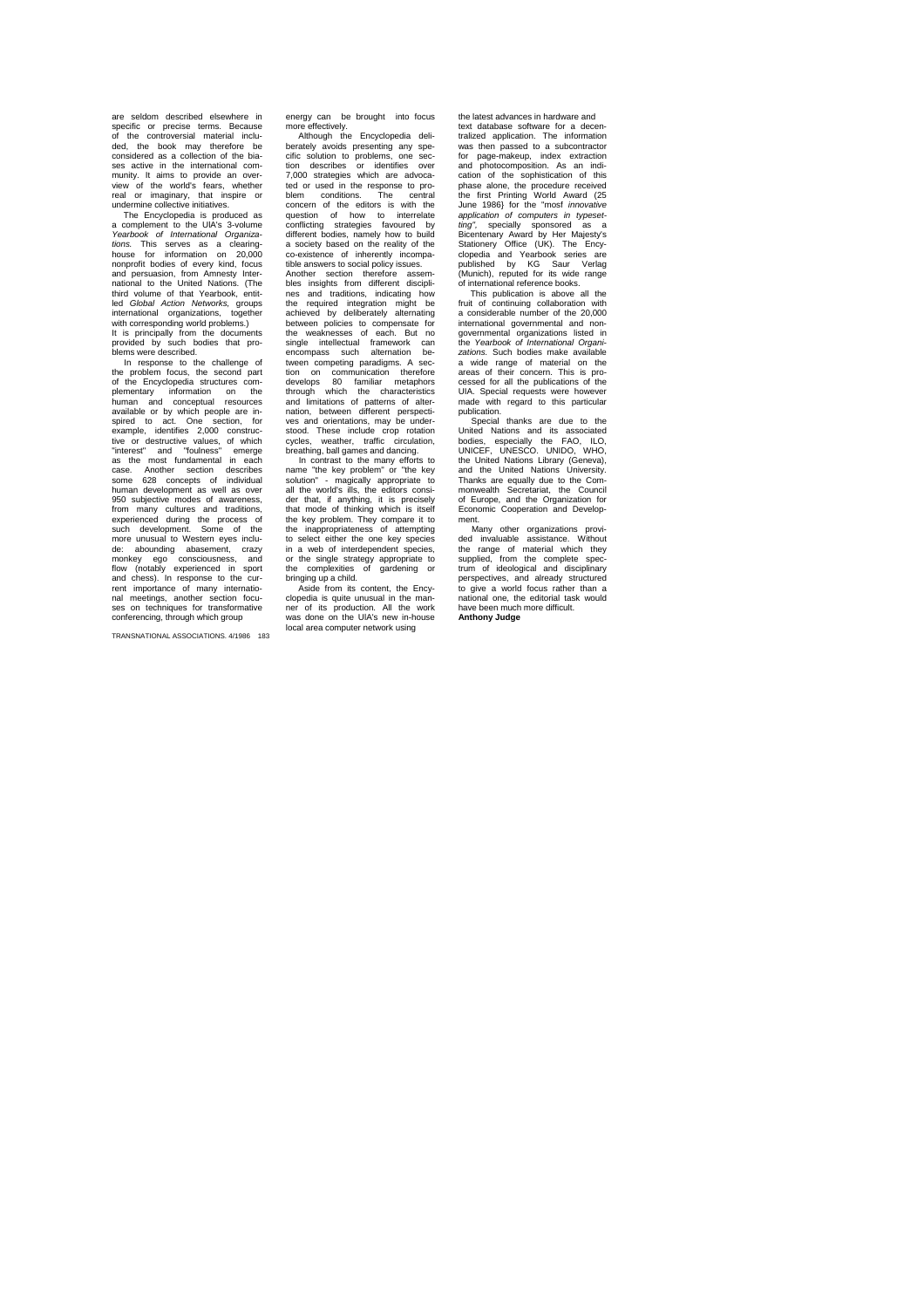# **Encyclopedia of World Problems**

**and Human Potential**<br>The article we are publishing hereafter is the introduction<br>edition of « The Encyclopedia of World Problems and<br>Net its "Yearbook The article we are publishing hereafter is the introduction to the second<br>edition of « The Encyclopedia of World Problems and Human Potential<br>1985/86 », edited by UAI as Volume 4 of its " Yearbook of International Organizations 1985/86».

This fourth volume is a comprehensive source of information on world<br>problems that have been recognized, on how they are perceived to be interre-<br>lated, and on the human resources available to challenge them. Detailed sec*and provoke each other.*

### *Strategic assumptions*

Over the past 25 years, from the first International Development Decade, international groups and organiza-tions have implemented or advocated every conceivable strategy offering some promise of counteracting the emergence of a crisis of crises. Whatever the successes, it is widely acknowledged that the basic trend has not been significantly affected. This recognition has itself been voiced so frequently through the Secretary-General of the United Nations that it has itself become an outworn generalization associated in the minds of many with the of loss of credibility of existing institutions, democratic political processes and academic research, all of which have proven incapable of more than token response to the global problématique. The series of special international commissions (Brandt, Palmer, etc) recently convened to report on particular aspects of the emerging crisis have

proven to be as much a symptom of collective impotence<br>as capable of offering a foundation for new initiatives.<br>The same 25 years have seen the emergence of a<br>widespread counter-culture which has offered the hope of alternative approaches. These have borne fruit in the form Of, for example, new communities, personal growth move-ments, political activism, volunteer programmes, alternative technology, computer-supported networking and the green movement. These developments have been sustained in part by exciting breakthroughs in comprehension of the nature of self-organization, paradigm change, holism, implicate order, and the relationship between physics and consciousness. Nevertheless whilst, like official and semi-official development and altered states of consciousness initiatives, these continue to offer the possibility of signifi-cant impact on the global problématique, such have not been forthcoming, And to a large extent such alternative 184 ASSOCIATIONS TRANSNATIONALES. 4/1986

approaches have appeared as luxuries irrelevant to the priorities of developing countries. *Maintenance orientation:* It would appear that collective

ability to respond to the crisis of crises has been effectively paralyzed. The 1980s have seen the emergence of a sense of apathy, defeatism and despair in the internatio-nal development community and in grass roots move-ments. This is largely disguised by public information programmes and media events designed to maintain confidence in projects and campaigns which do indeed have some measure of success. But as the food crisis in Ethiopia has demonstrated, although a magnificent onetime attempt can be made to remedy short-term problems<br>in the spotlight of media coverage, the solutions to the<br>underlying longer-term problems are not in sight. At this<br>point in time programmes are deemed a success if the can slow the trend toward major crisis. An acceptable<br>criterion is maintenance of the status quo provided it lends<br>itself to being described as innovation. Significant social<br>innovation is seldom sought however eloquently advocated.

*Solution production:* Many "answers", whether expla-nations, programmes, strategies, ideologies, paradigms or belief systems, are being put forward in response to the current crisis, however it is perceived. The proponents of each such answer naturally attach special importance to their own as being of crucial relevance at this time. whether in the short-term for tactical reasons, or in the long-term as being the only appropriate basis for a viable<br>world society in the future. However, this widespread<br>focus o "answer production", a vital moving force in<br>society, obscures both the significance of the lack of f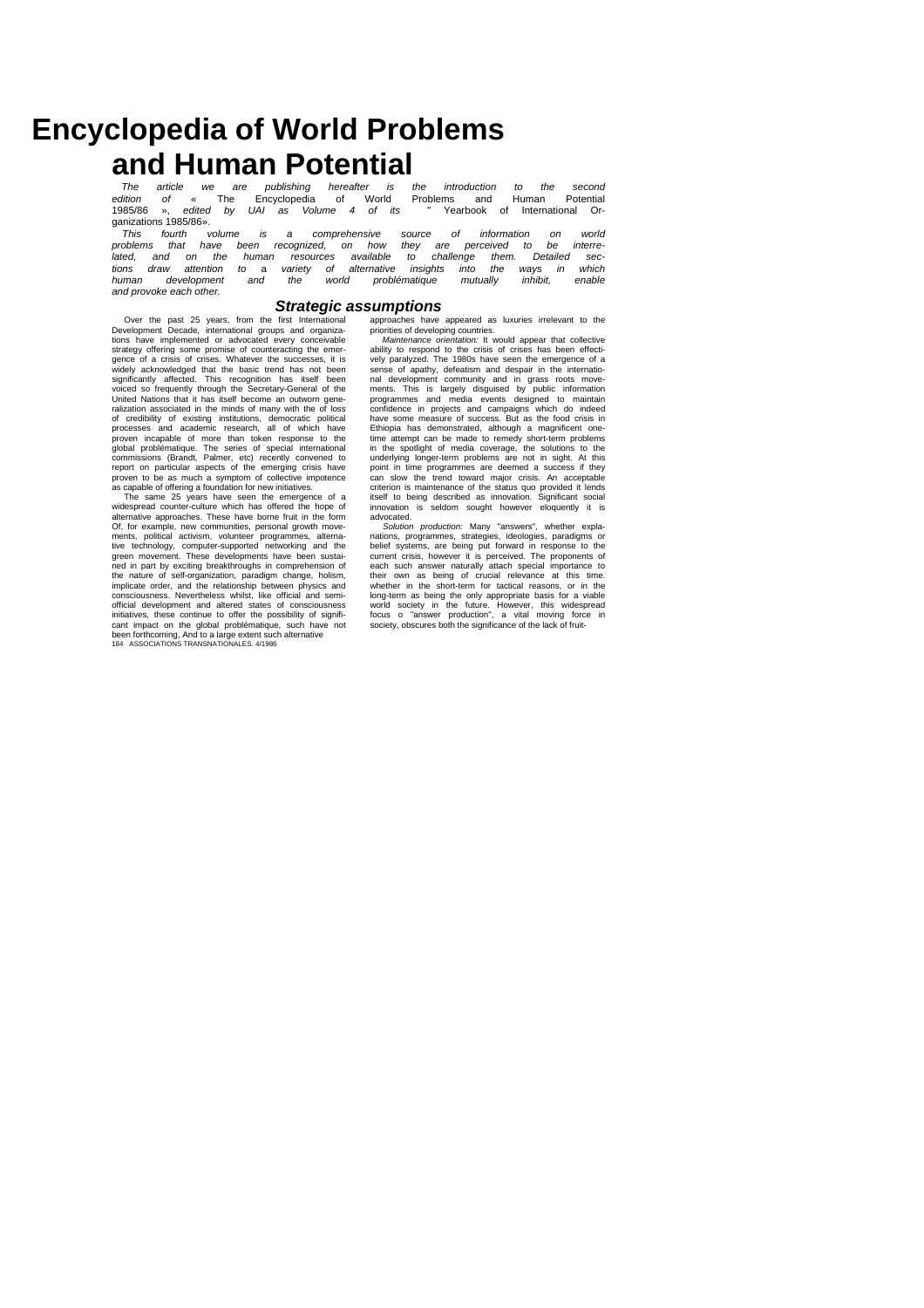fui integration between existing answers and the manner in which such answers undermine each other's significance. This mind-set also fails to recognize the positive significance of the continuing disruptive emergence of new "alternative" answers. *Questionable truths:* Amongst this multitude of answers,

explanations put forward as factual by scientific or<br>government authorities are increasingly questionable<br>because of peer group, religious, political, military, secu-<br>rity and commercial pressures guiding objective evaluaevaluations by authorities of nuclear reactor and toxic waste hazards (USA. UK), official denial of the impact of acid rain on forests (USA, UK), and reassessment of the world population problem as non-critical (USA). The situa-tion has been epitomized in NASA, the model of western high-tech management, by the top executive pressures on engineers to withhold information on the gravity of problems associated with low-temperature effects on<br>space shuttle launchings. Middle management in any<br>bureaucracy is under considerable pressure to report<br>positive achievement in the light of pre-defined policy<br>objectives subsequently detected. There is no assurance that such pressures do not affect the reporting of many other facts of social significance, even to the point of self-censorship, as increasingly practiced in biology textbooks (to meet creationist objections) and in encyclopedias (to avoid raising unwelcome political questions concerning such social realities as corruption and institutionalized torture). Even in courts of justice, an expensive (astute) lawyer<br>considerably increases the probability of a judgement<br>favourable to his client. The truth of facts has become a<br>question of interpretation, leaving authorities free t politically unacceptable conclusions by selecting experts prepared to declare that "there is no proven causal link" between the problems in question (even though such a link may be accepted by equivalent bodies in other countries).

"Gladiatorial arena: Policy integration initiatives at this<br>time are themselves fragmented and mutually hostile, to a<br>degree usefully interpreted in terms of the metaphor of a<br>"gladiatorial arena", in which the survival of tive answer must be bought at the price of the elimination of all other competitors. There is considerable confusion about the nature of integration and it is difficult to imagine that integrative processes favoured by one group would<br>be considered to be of much significance by another. This<br>phenomenon cannot be disguised by simply opting for<br>consensual procedures, "networking" processes or by<br>viewi

*Irrelevance of alternatives:* The most characteristic response to this confusion is to simplify the situation by establishing or affirming explicitly or implicity, the fundamental irrelevance of other answers and perspectives that are viewed as incompatible, if their existence is recognized at all. The preoccupations of the other constituencies are thus defined as dangerously misguided or agonizingly irrelevant. As a consequence there is always a perfectly valid reason for not instigating any advocated course of action or for not considering any alternative perspective.

*Projection of blame:* Many would reject any such recognition of paralysis. But the basis for their rejection is<br>that, if only some other portions of society would cease to<br>block effective change then this would release th ces that would demonstrate the collective paralysis to be TRANSNATIONAL ASSOCIATIONS, 4/1986 185

only momentary. Unfortunately it is precisely the number and variety of such "if only theys", which has ensured the spread of this paralysis and which guarantees that it will prevail for some time to come.

*Assumption of innocence:* Corresponding to this projec-tion of blame onto other groups as suitable scapegoats is a widespread assumption of the unquestionable innocence of one's own group which may well be perceived as<br>making an untarnished significant contribution to the<br>well-being of society. Whether it be academic disciplines<br>or their corresponding professions, national or intern nal organizations, public or private bodies, benevolent or<br>alternative groups, each acts as though its contributions<br>to society constituted an unmitigated good. However<br>valuable these may be, the suspect consequences of<br>th ridicule. Sanctions may be applied against those voicing such criticism, from within or without, whether in the case of the United Nations or of alternative groups. A perfect disguise is therefore provided for every possible systedisguise is therefore provided for every matic abuse.

*Reinforcement of fragmentation:* One major characte-ristic of the plethora of material documenting the ills of the global community is that it tends to reinforce this plaintive<br>or angry plea, noted above, that "if only" some other<br>group would act in some other way all could be well. Each<br>such report focuses on one part of the network o problems, explicitly or implicitly denying the relevance of some other part with which others identify. It is understan-dable that any such other group would not be strongly motivated to respond to the concluding pleas of such a report. Furthermore it will probably associate itself with some other report denying, explicitly or implicitly, the rele-vance of the priorities laid out in the first. This process can be observed between the Specialized Agencies of the

United Nations or their equivalents at the national level. It<br>is however far from being limited to governmental bodies.<br>Narrow information base: The consequence of this<br>process is that no group is motivated to recognize or document the full range of perceptions of the ills and opportunities of the world. Such information exists but has to be culled from documents in different locations, which very few are inclined or able to do. If such perceptions are not interrelated the chances of reducing the level of paralysis are handicapped. The argument is therefore that recognizing the full range of ills and opportunities by which groups are touched and with which they identify, is a mini-mum requirement for exploring the ways in which they can be collectively empowered to release their contribution to the paralysis.

*Single-focus dependence:* Such fragmentation encourages, and is further reinforced by, dependence on single-<br>factor explanations and single-policy initiatives. Each<br>such initiative is necessarily formulated in terms of a<br>limited information base. This is usually disciplin ted in the case of the academic community, but ideologi-cal, action-preference, "priority" and other filters may also be used. The integration of the approach is thus achieved artificially by deliberately avoiding the encouragement of a<br>variety of complementary approaches capable of counter-<br>acting each other's weaknesses. When the opponents of<br>such a unified approach can demonstrate its weaknes they then move to implement another simplistic approach<br>of a contervailing nature in order to remedy them. Society<br>thus moves spastically from policy to policy without any<br>ability to acknowledge the merit of an ecology of and of alternation through a cycle of policies.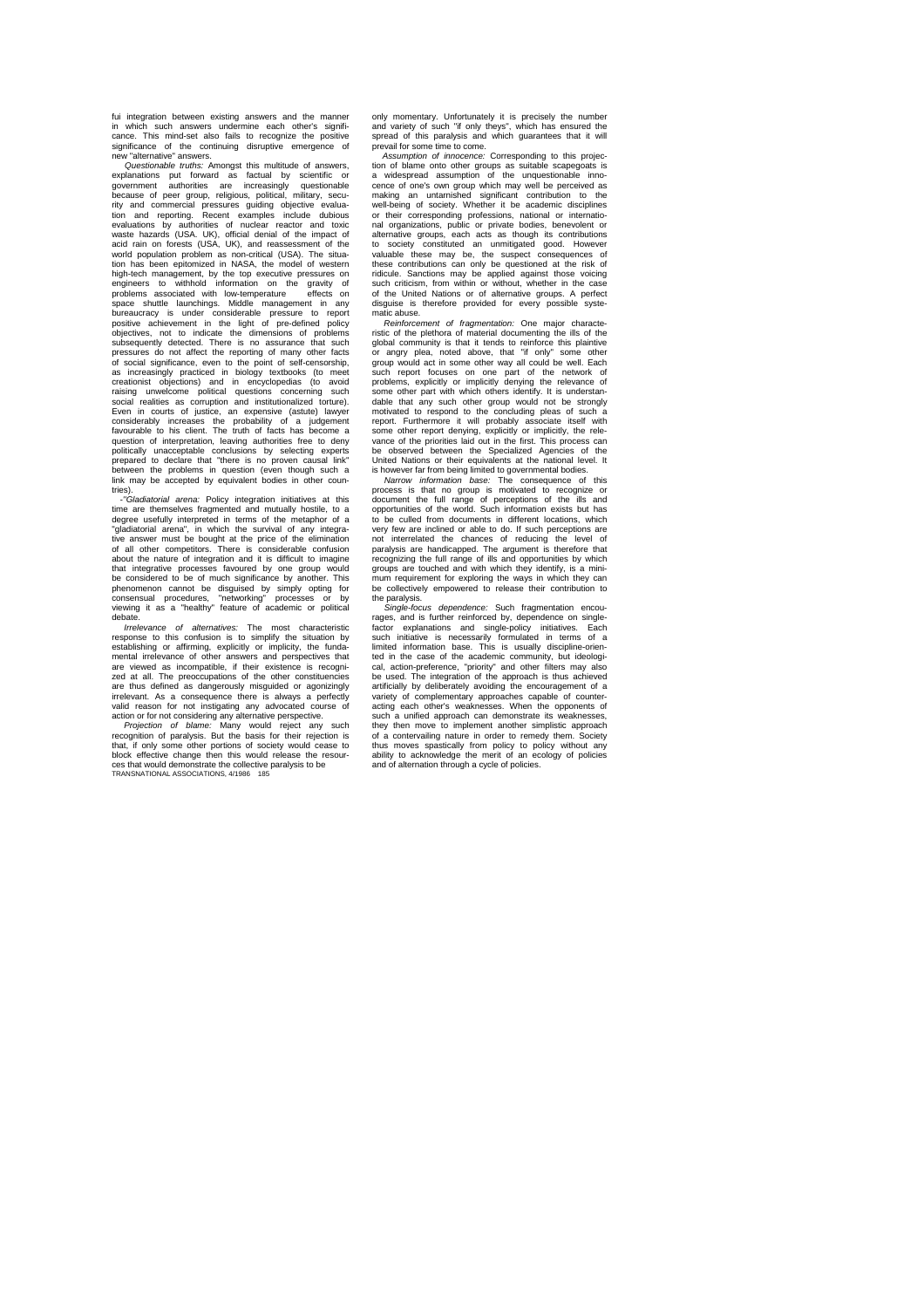*Initiative obsolescence:* Single-focus dependence leads directly to the repetition of initiatives of a form which has failed in the past or whose success has been only marginal. This is tragically symbolized by the continuing attempt to drop sacks of food from an airplane in flight to starving to drop sacks of food from an airplane in flight to starving populations. Although the fact that these sacks burst on contact has been evident for the past decade, the attempt continues to be made. Questioning strategies based on thinking of this Kind, especially when they are defined with politically acceptable trigger words (population, energy, environment, food, health, education), may be considered tantamount to questioning the merits of motherhood. In the Club of Rome's terms, many such initiatives are main-tenance-oriented and are incapable of innovative breakthroughs. And yet disarmament conferences of similar form continue to be held. There have been over 5,000 since 1945. The need to break through to new forms of initiative is not accepted by the international community. Even the eloquent pleas for a new order are made on the assumption that well-tried conceptual, policy, programme, organization and conference forms are appropriate to its conception and implementation, with perhaps some minor adaptation.

*Disagreement phobia:* Society has been unable to design any framework, whether conceptual or organizational, in which disagreement is an accepted, permanent integral feature. The frameworks now used are based on the assumption that consensus is the keystone on which any viable organization must depend. As a consequence, disagreement can never be accepted as an integral feature of society, except through structures or processes designed to eliminate it (conflict resolution, mediation, arbitration). These include competition and violent conflict, in which victory is sought, through the downfall of the opponent, Although disagreement is a daily and often<br>creative reality, the fear of situations in which disagree-<br>ment prevails is such that they are shunned, whether<br>unconsciously or by well-rationalized processes. Whe fying the significance of whatever minor items can be discovered on which agreement has been achieved. Agreement then becomes an essentially superficial pretence of little operational significance. Conceptual, organizational or legal structures based on such agree-ment are consequently totally inadequate to the innovative requirements of any dynamic development process in

The objective of the project through which this volume is produced is threefold and may be described as follows: **A. Collection and presentation of information**

At this level the intention is to demonstrate the feasibi-lity and value of assembling information reflecting the perspectives of a very wide range of international constituencies. In contrast to normal practice, this information is not filtered by some particular criteria of "truth" or "importance". Every effort is made to present it in terms of what is held to be true by the constituencies from which it originates, even if the information totally contradicts that from<br>some other international constituency. It is a basic<br>assumption of this project that it is the dynamics inherent<br>in the interaction of such conflicting biases wh which disagreement is inherent. Stressing consensus as a key to development and social transformation comes dangerously close to destroying the basis of its dyna-mism. Development can only occur if there is disagree-

ment with those maintaining the status quo.<br>*Self-reflective paradox:* Any attempt to reflect the<br>widest possible range of perspectives on the ills and opportunities of the world is bedevilled by an interesting paradox. Given the prevalence of disagreement, whatever method is employed must necessarily engender disagree-ment. It cannot be expected to result in some ideal, objective approach that would engender universal consensus. Indeed the very attempt to reflect the fullest range of perspectives must naturally remain suspect to those with the vested interests necessary for any specific form of action. Any breakthrough into a more fruitful mode must therefore endeavour to give explicit recognition to this paradox and to the dynamics associated with it. In this light it would be unproductive to attempt to produce yet another "answer" to the condition of the world, however

adequate it might be. *Embodiment of discord:* Since the widespread tendency to produce incompatible answers is a symptom of the underlying paralysis noted above, any endeavour to break out of this paralysis must respond to this dynamic, if it is to be of any relevance to the current conditions. Instead of a linear approach, taking up and defending a particular posi-<br>tion, as required by the militaristic conventions of acade-<br>mic, religious, political or ideological debate, a comple-<br>mentary non-linear response can usefully be whereby such positions are identified as perceived both<br>by those who hold them and by those who consider them<br>nonexistent, irrelevant, misleading or downright evil. A<br>valid response is therefore to attempt to design a fram work to internalize or embody discord, contradictions and logical discontinuity. The status within the framework of logical discontinuity. The status within the framework of the perspective that the attempt itself represents must necessarily remain a paradox. A further step is therefore called for within such a framework to explore the adequacy of conceptual language to contain such incommen-<br>surable perspectives so characteristic of the dynamics of<br>global society. The ultimate question is therefore how to<br>interrelate inherently incompatible answers without cing yet another answer to compete with them in a process which has proved unable to transcend itself.

### *Objectives*

global system in the light of criteria carefully selected by eading experts.

In organizing the information into the sections in this<br>
volume the intention has been to group material into clasvolume, the intention has been to group material into clas-ses corresponding to the terms conventionally used to describe and order any response to the global problématique and the possibilities of human development, namely: problems, values, strategies, etc. Each of these tends in some way to be of fundamental concern to any international constituency, whatever the differences about the appropriate content of such classes.<br>In designing a framework "box

In designing a framework "hospitable" to such a wide range of perspectives, whether mutually indifferent or inherently incompatible, a secondary objective has been to seek ways to juxtapose such perspectives in order to highlight the variety of relationships between them. The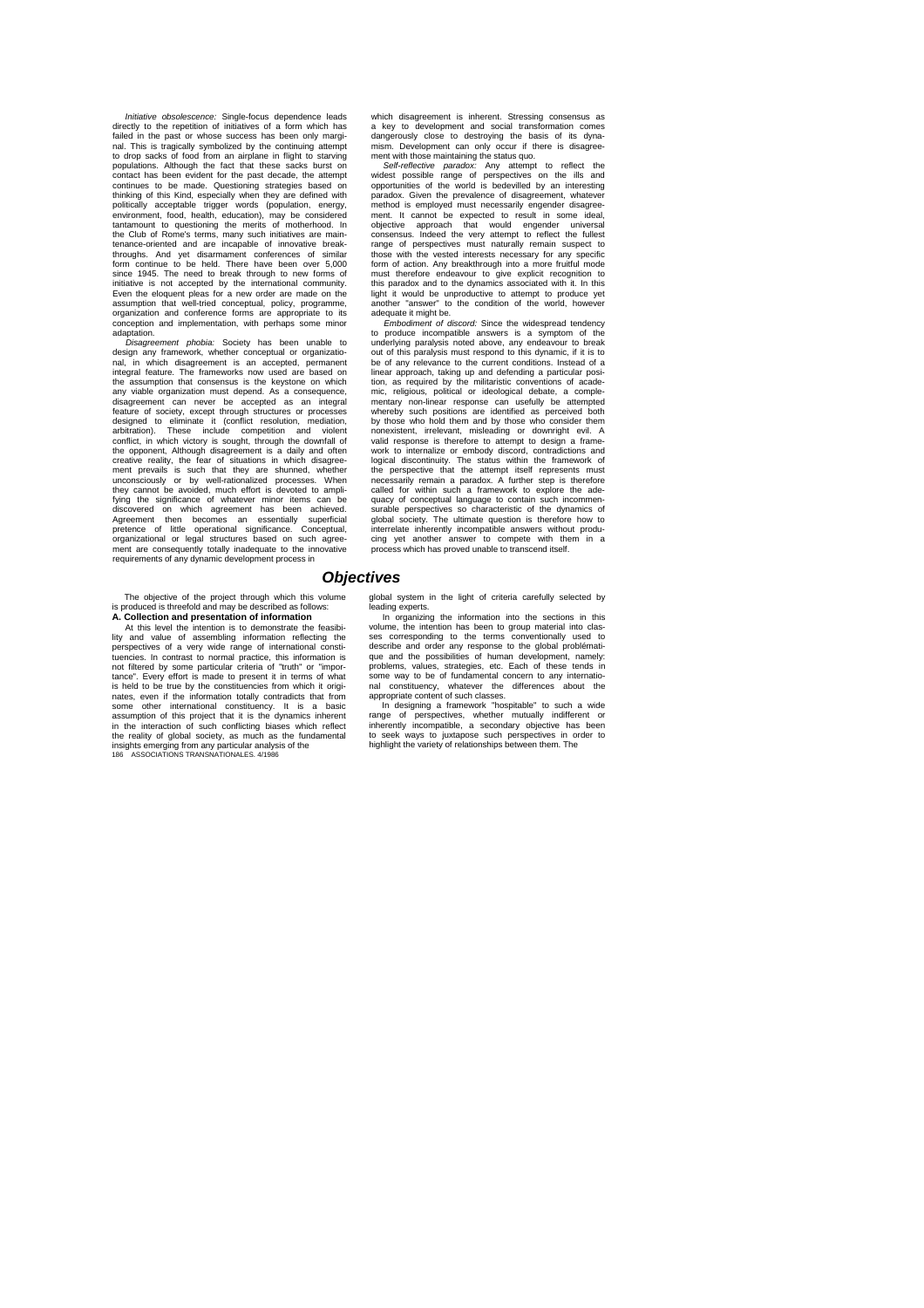framework therefore contains the variety of incompatible perspectives by fragmenting the information into a very large number of descriptive entries. This deliberate disorganization is counter-balanced by a very extensive network of cross-references between such entries. When appropriate information has been obtained from appro-priate sources, some form of counterargument is included in many entries, illustrating the limited or misleading nature of the perspective presented.

This objective can be usefully described in terms of the metaphor of an astronomical telescope. Whereas a limited number of astronomical objects are visible to the naked eye, their visibility from Earth is determined both by their intrinsic brightness and by their distance from the observer. The major problems cited by any international constituency are equivalent to the brightest of those objects. Others may be barely visible to them. By the use of a telescope the number of visible astronomical objects, whether stars or galaxies, increases enormously, depending on the resolving power of the telescope. The brightness of some of them, to an observer located elsewhere, may be very much greater than those visible from Earth.<br> but possibly overlapping, set of problems appears to be of major importance. The challenge of this project is conceived as one of designing a telescope of sufficient resolving power to collect information from distant sources on the phenomena which are highly visible to them. This is achie-ved by using the whole array of international bodies as collectors, thus constituting (as with a radio telescope with a long base line) a much more powerful telescope<br>than that based on dependence upon any one of them or<br>upon any small group of them. As with recent discoveries<br>concerning the dangers of exposure to low-level radiation this may also help to demonstrate that long-term exposure to less visible problems can be as dangerous as

short-term exposure to the more visible problems. It is hoped that the collection and presentation of infor-mation in this reference book form will meet the informa-

### tion needs of many users. **B. Clarification of** conceptual challenge

At this level the intention is to clarify the challenge of interrelating perceived patterns of information with which people and constituencies can identify and by which they are empowered. In one sense this project is an endeavour to document the perceptions active in global society. For the resulting quantity of information to begin to become meaningful as a whole, this calls for new approaches to communication, with an emphasis on patterns of concepts. The perceptions documented are those with which different people identify and by which they are motivated. For such motivations to reinforce each other to achieve the required political will to change, greater understanding is required of how patterns of concepts may be nested together without doing violence to the particular perceptions with which people identify. For such social change to be fruitful, there is the even more challen-<br>ging requirement of ensuring a comprehensible relation-<br>ship between mutually incompatible patterns of concern<br>that can correct each others' inadequacies and ex Although the variety of information assembled helps to<br>clarify the dimensions of the conceptual challenge, one<br>four-part section of this volume focuses experimentally on<br>various dimensions of communication: forms of presen tion, patterns of concepts, metaphors and symbols. TRANSNATIONAL ASSOCIATIONS. 4/1986 187

This second objective can to some extent be described in terms of the metaphor of electricity generation. The electrical current produced by some form of generator depends upon the degree to which opposite charges can be simultaneously generated within the same framework and conducted together (but insulated from each other) to the point where the difference between the charges can be used to do work. This project endeavours to accu-mulate and juxtapose within the same framework both extremely negatively charged information on world problems, and extremely positively charged information on human potential in various forms (values, strategies, etc), rather as in the design of a battery. This is in strong contrast to many other initiatives which endeavour to focus only on positive initiatives (solutions, values, etc),<br>only on negative doom-mongering, or on a mixture from<br>which the opposing charges cannot be effectively sepa-<br>rated so as to empower people to act. In the light o metaphor such efforts are as likely to succeed as attempts to design monopolar batteries or an electrical circuit with a single wire. When they do succeed in mobili-zing people, their subsequent failures could be usefully compared to the dangerous discharges resulting from the

generation of static electricity. It is hoped that the information presented here will stimulate some users to contribute further to the clarification of this challenge.

#### **C. Enablement of paradigm alternation**

At this level the intention is to explore indications of ways of moving beyond the sterile relationships between the existing paradigms within which the perceptions docu-mented in this volume are generated. For although the strengths and weaknesses of such paradigms continue to be demonstrated in many studies, the purpose of such studies tends to be that of proving the merits of some existing or alternative paradigm. The challenge then is to explore ways of moving beyond prevailing conceptual fragmentation whilst avoiding the opposite danger of simplistic holism under the guise of sterile relativism. The challenge is made more dramatic by the irresponsibility of experts, qualified to justify some particular position, who are totally unable to offer any guidance to voters and decision-makers as to the manner by which their position can be reconciled with some totally contradictory position justified on other grounds.

In an isolated local context, or a simpler world, this difficulty may be avoided by establishing certain percep-tions as true and others as false, misleading or totally irrelevant. Some people are then empowered by the acceptance of such a coherent pattern of truths and the challenge of articulating them. Others are empowered by the process of denying the corresponding falsehoods. In the more complex modern world of interacting

contexts, decision-makers are forced to recognize<br>pragmatically that contradictory positions may both be<br>true, possibly under different conditions, even though<br>there is no coherent framework within which they may be<br>reconc this provides to "divide and rule" by "playing one side against the other". But there is also the recognition by others that neither position need be true, and they are then empowered by the process of rejecting the system

constituted by both together. This third objective can also be described in terms of the metaphor of the current technological challenge of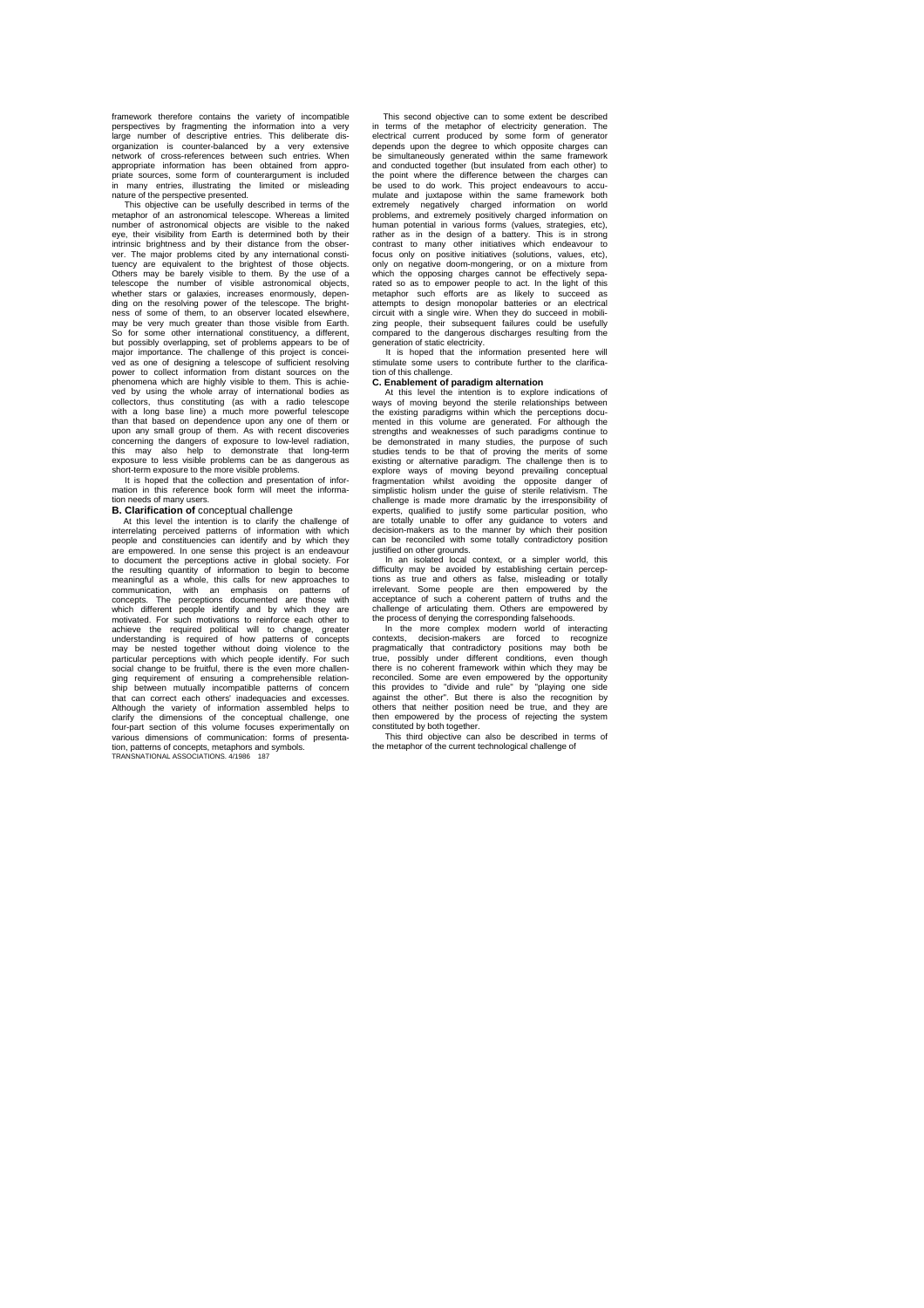designing a suitable magnetic container for plasma to enable nuclear fusion to take place. In order to generate energy in a fusion reactor, the problem is to discover the particular configuration of magnetic fields, values of plasma parameters and means of protecting the plasma from contact with any material surface which would quench it. This can be achieved by "bouncing" the plasma around within the configuration of a magnetic cavity (or "bottle"). As in the case of plasma, any comprehensive understanding of the human condition (encompassing both the global problématique and the associated opportunities for human development) is "quenched" by any<br>efforts to contain it within a particular conceptual frame-<br>work. And as with plasma, transcending this difficulty<br>seems to require the design of a container which ensur that such understanding can only emerge, exist and develop if it is continually "bounced" or alternated between an appropriate configuration of different conceptual perspectives. Although there are indications as to the possible design of such a container, the multi-perspective containers that have so far been designed reflect the lowest common denominator of the participating perspec-tives rather than the highest common insight by which appropriate action in response to the global problématique could be empowered.

As this metaphor illustrates, this project is in many ways about the adequacy of the language used amongst

#### *Content of sections*

As noted above {in "Notes to the user") the sections in this volume are positioned in an alphabetic order deter-mined by a mnemonic letter code. This enables the significance of cross-reference and index entries to be more easily remembered and understood during use. The Strategies Section (S) therefore appears before the Values Section (V). In the following discussion of the contents, however, it is appropriate to review these sections in a particular logical sequence different from the mnemonic order. Other such sequences could also be

### usefully envisaged. **1. World problems (Section P)**

The purpose of this section, the largest in the volume, is to identify the complete range of world problems perceived by international constituencies, whether as a focus for their programme activities, their research, their protest, their recommendations, or as part of their belief system. An entry has been established on each. This provides a context within which the network of specific relationships

perceived between these problems may also be identified. Information on problems transcending national frontiers tends to be: (a) widely available in excessive amounts in the case of macro-problems for which comprehensive strategies cannot be implemented effectively, or (b) highly dispersed in modest amounts in the case of politically acceptable problems for which satisfactory programmes promising tangible results can be designed, or (c) in the case of problems only recognized by experts, disguised or concealed within documents analyzing more acceptable problems or describing the range of detailed programmes in response to the latter, or (d) reported infrequently in an unsystematic manner in the media and specialized press in the case of problems for which no organized response has yet emerged. The majority of 188 ASSOCIATIONS TRANSNATIONALES, 4/1986

international constituencies. To what extent are the challenges of society and the possibility of innovative response determined by the distinctions and connections permitted or forbidden by the language of the international community (and its various jargons). Can the many distinct problems, values and strategies engendered by that language be meaningfully distinguished? Is it in some way fundamentally inadequate as a means of formulating distinctions and relationships that are required to respond appropriately to the global problématique?

is hoped that this volume may to some degree be used to explore the nature of the art of alternating between paradigms, languages or viewpoints to enable individuals and societies to be appropriately empowered in response to the conditions of the moment. The challenge appears to be to discover a comprehensible conceptual dynamic of sufficient complexity to permit an appropriate conscious alternation between the different combinations of acceptance and denial. This has been admirably illustrated in drawings by the artist Escher,<br>especially as analyzed by Douglas Hofstadter in G*odei,*<br>Esc*her, Bach.* As in the relationship between male and<br>female or between parent and child, it is the collect equivalent of the art of saying "yes" or "no" under changing conditions which is at its most frustrating and enchanting as it explores the excluded middle ground forbidden by the boundaries of Aristotelian logic, however vital the latter may be in particular circumstances.

conventional responses to problems take the form of short-term budgetary commitments to politically accept-able short-term programmes, irrespective of the long-term nature of the problems which they are supposedly<br>designed to contain. There is a need to group information<br>on the network of perceived world problems to facilitate<br>comprehension of their pattern as a whole, in all its vari and detail, and of ways in which the constituent problems are interrelated, as a means of encouraging the emer-gence of more appropriate conceptual, strategic and

organizational networks to contain them.<br>The section contains entries<br>problems. It is divided into two particles. The section contains entries on 10,233 world problems. It is divided into two parts: Section PP and Section PQ. The first, Section PP, contains 4,700 entries with descriptions. With each entry may be associated a<br>set of up to 7 different types of cross-reference to other<br>problems: more general, more specific, related, aggrava-<br>ting, aggravated, alleviating, alleviated. There ar problems of which only the names are in this volume. The names of these problems are also indexed as well as being cross-referenced from Section PP. Section PQ is used to register problems on which information is being sought, or which are inadequately distinguished from others already described, or which, as sub-problems, fall below a cut-off level of specificity presently documented

in some hierarchy of problems appearing in Section PP. As a whole this section endeavours to present all the - phenomena in society that are perceived negatively by groups transcending national frontiers. These are the phenomena which engender fear and irrational responses as well as constituting a challenge to creative remedial action. Groups are very strongly motivated by the problems which infringe their values and arouse their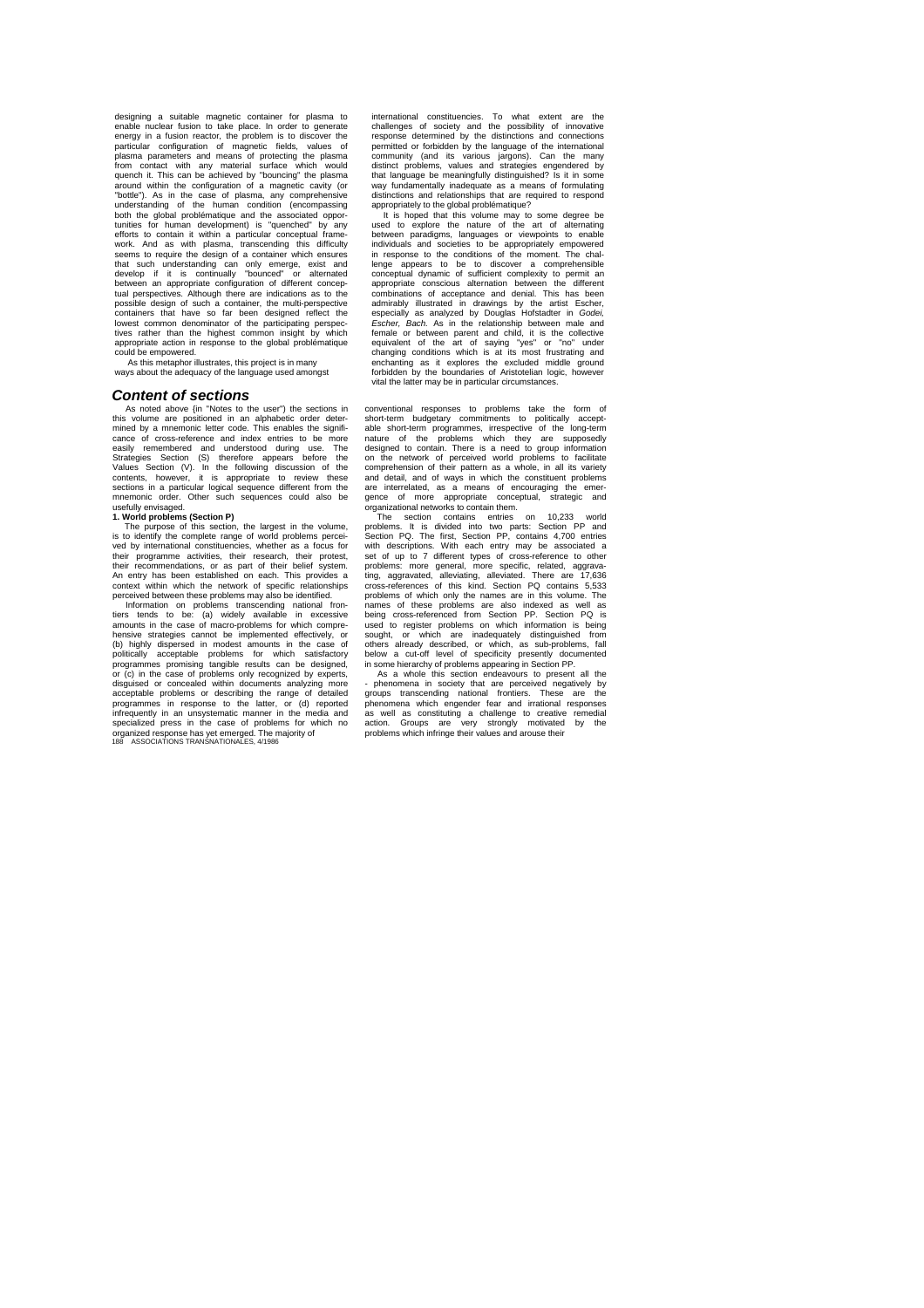indignation. As such they are a major stimulus driving the development of society. The perceptions documented raise useful questions concerning the nature of problems and what is meant by the "existence" of a problem, especially when other groups consider that perception irrele-vant, misleading or misinformed. There is great difficulty in obtaining and editing material on problems, rather than on incidents, remedial programme action, theories, or other frameworks through which perception of problems is filtered. So to that extent, it could be argued that this section assembles information on which people collectively have great difficulty in focusing, namely information whose significance, whether deliberately or inadvertently, is collectively repressed, displaced onto some less threatening problems, or projected in the form of blame onto some other social group.

#### **2. Human values (Section V)**

The importance of values is frequently cited in relation to the global problématique, whether it be in debates in international assemblies, in studies criticizing "value-free" approaches to research, or in discussion of quality of life and individual fulfillment. Values are deemed especially important in questions of cultural development and are central to concern for the preservation of cultural heritage. The purpose of this section is to register the complete range of values with which people identify, to which they are attracted or which they reject as abhorrent.<br>Whilst it had been hoped to develop such lists from docu-<br>ments of international bodies, no adequate lists of values<br>were located, even within the intergovernment (such as UNESCO) specifically concerned with human values, and despite numerous reports and meetings on values, and despite numerous reports and meetings on<br>"values" in recent years. The values referred to are very seldom named, although the commonest may be cited as examples. The list presented here has therefore been elaborated by the editors as an experiment based on the selection and interrelationship of constructive and destructive value words.

The section contains 2,270 entries. It is divided into four parts: Section VC, Section VD, Section VP, Section VT. Section VC contains 960 constructive value words (e.g. peace, harmony, beauty), whereas Section VD contains 1,040 destructive value words (e.g. conflict, depravity, ugliness). The entries in these two sections are linked by 7,008 cross-references to 225 entries in Section 2.<br>linked by 7,008 cross-references to 225 entries in Section These entries are value-polarities (e.g. agreementdisagreement, freedom-restraint, pleasure-displeasure) derived from the organization of Roget's Thesaurus. These in turn cross-reference 45 entries in Section VT in an attempt to identify major value categories. The section as a whole contains 14,463 cross-references.

None of the entries contain "descriptions" of the value(s) implied. In most cases this would be superfluous. The words in Section VC reflect values which tend to be accepted without questioning. Those in Section VD reflect<br>values which tend to be rejected without questioning. The<br>emphasis is placed on using the cross-references to<br>indicate the range of connotations of particular value words. The entries on value polarities, Section VP. do<br>however list proverbs, aphorisms or quotations selected<br>to illustrate the dynamic counter-intuitive relationship<br>between constructive and destructive values. They<br>ende demonstrate the negative consequences and limitations of blind adherence to constructive values or to demonstrate the positive consequences and creative opportunity TRANSNATIONAL ASSOCIATIONS, 4/1986 189

of judicious action in the light of destructive values. They point to the existence of a more fundamental and challenging dynamic than that implied, for example, by peace-atall-costs and total rejection of conflict.

This exploration of values is of special interest in rela-tion to the world problems in Section P. Many problems are named in international debate using a destructive value word (e.g. insufficient, unrealistic, unjust, inappro-priate). Problems defined in this way imply the existence of some corresponding value whose expression is infrin-ged by the problem. Such values may or may not be noted in defining the purposes underlying remedial action in response to the problem, although often they form part of the wording of any rallying slogan in support of some international strategy in Section S, But the set of constructive and destructive value words does indicate a way of coming to grips with the range of problems which the existing language renders perceivable and nameable. They also indicate possible dimensions of human develop-ment. This section is of course limited at this stage by the biases inherent in Roget's Thesaurus and the English language. It does however create a framework which could enable these limitations to be transcended.

**3. Human development (Section H)**<br>
The purpose of this section is to describe briefly the<br>
complete range of concepts of human development with<br>
which people identify, consider meaningful or reject in their search for growth and fulfillment in life. The scope of this section has been deliberately extended beyond the unrelated concepts accepted with great caution by intergovernmental agencies: the job-fulfillment orientation of<br>ILO the health-oriented concepts of WHO and the educa-ILO. the health-oriented concepts of WHO and the educa-<br>tion-oriented concepts of UNESCO. It includes concepts<br>legitimated by the psychological and psychoanalytical<br>setablishments as well as those promoted by the various<br>c concepts from religions and from belief systems of diffe-rent cultures. Entries are included on explicit concepts of human development and on therapies, activities or experiences in which a particular understanding of human development is implicit.

The section contains 1,596 entries. It is divided into<br>two parts: Section HH and Section HM, Section HH<br>describes 628 concepts of human development and<br>updates a section in the previous edition, as a result of the<br>particip Indicators of Development project of the United Nations University's Human and Social Development Programme. Section HM endeavours to describe 968 modes of ness, namely the experiential states associated with different stages in the process of human development as<br>perceived by different groups (and preferably using perceived by different groups (and preferably using wording with which such groups would identify). The entries have been interlinked by 4.461 cross-

references. These either indicate relationships between more general or more specific concepts, or, especially in Section HM, the relationship between succeeding modes of awareness in some process of human development (whether linear or cyclical).

This section indicates ways in which people struggle within themselves for fulfillment and the experiences associated with that struggle which they find meaningful (whether or not such experiences are considered totally<br>deluded or inappropriate by different scientific or religious<br>establishments). That many of these experiences cannot<br>be effectively "put into words" is indicated by t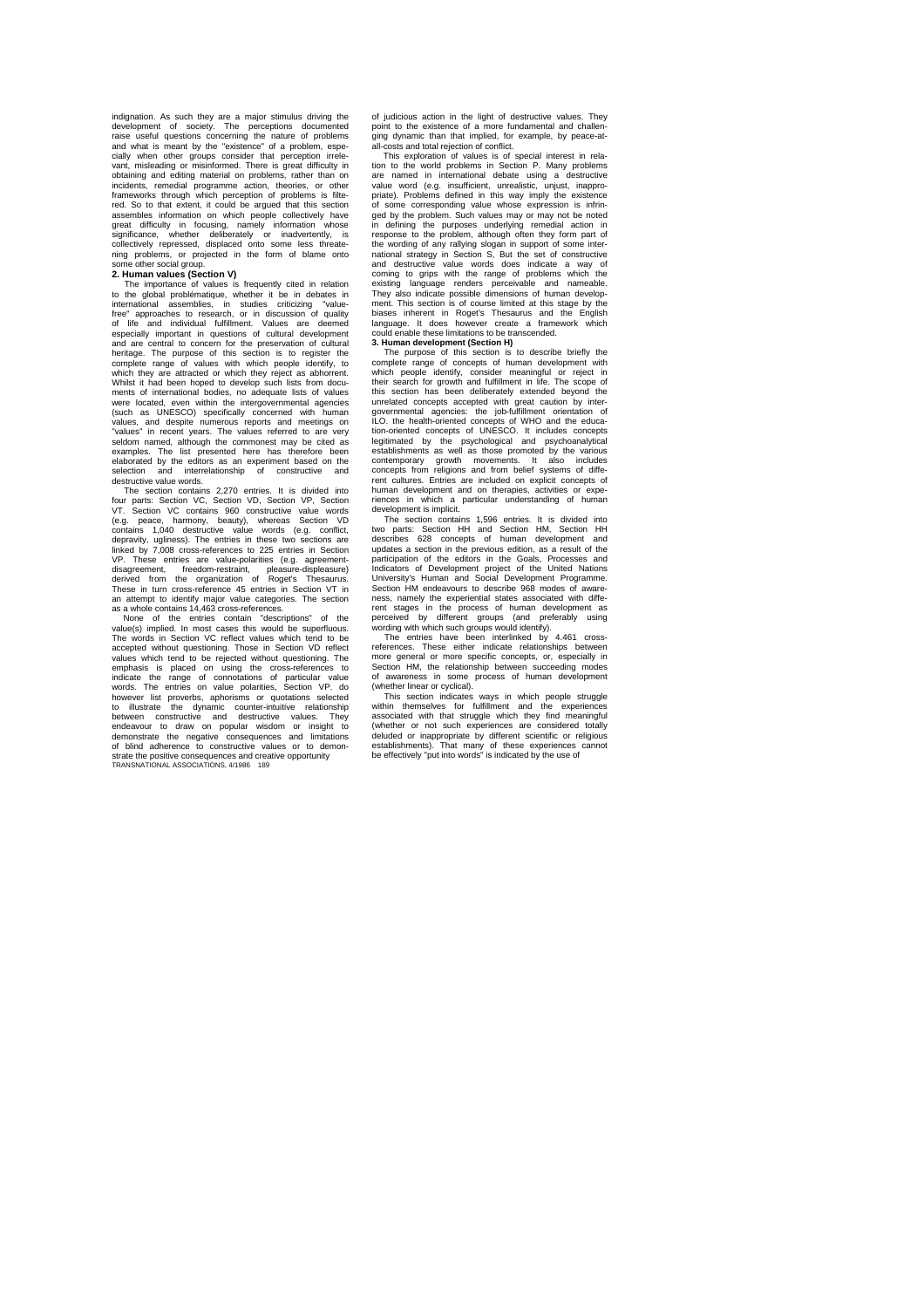metaphors or symbols in naming them. These appear as strange to Western eyes as do others to Eastern cultures. **4. Strategies (Section S)**

As with the world problems section, the purpose of this section is to explore ways of identifying a complete range of strategies conceived by different international constituencies as appropriate responses to world problems, whether at the global or at the local level. An entry is provided on each as appropriate, enabling them to be cross-referenced to the relevant international bodies advocating them, to the world problems against which they are direc-ted (or which they may aggravate) or to the values in the light of which they have been formulated. Where possible

the descriptions indicate the special strengths or inherent<br>weaknesses (or blindspots) of each strategy.<br>The section contains entries on 8,335 strategies. It is<br>divided into five parts: Section SP, Section SO, Section SP,<br> rave been defined at a local level, or on which information<br>is being sought, or which are inadequately distinguished<br>from those already described, or which, as sub-strategies,<br>fall below a cut-off level of detail presently fall below a cut-off level of detail presently documented in<br>some hierarchy of strategies appearing in Section SS. The<br>some hierarchy of strategies appearing in Section SS. Contains<br>1224 entrines with brief descriptions. S

large the constituencies to which the latter appeal. As a consequence, the variety of ways in which people are range the consumernees to which was in which people are<br>acting, or are prepared to act collectively, is obscured o<br>devalued. As a whole this section therefore attempts to acting, or are prepared to act collectively, is obscured or<br>devalued. As a whole this section therefore attempts to<br>portray the kinds of response being envisaged in respon-<br>than is implied by the existence of a few widely

**5. Integrative knowledge (Section K)**

A principal characteristic of the global problématique is its inherent complexity. This calls for a complex response

190 ASSOCIATIONS TRANSNATIONALES, 4/1986

interrelating many different intellectual resources and insofising many different kinds of constraint. Integrative approaches of this kind have proved inadequate or exceedingly difficult to implement in a society character

tionship between such projects.<br>The purpose of this section is to assemble descriptions<br>of the range of concepts or conceptual approaches which<br>are, in some way, considered integrative and which are<br>held by some internatio

label these concepts are those windows calcular cansidered in<br>discussions of the power of an advocated approach. They<br>frequently appear in project proposals to trigger favour-<br>able response, whether or not any content can ses and Indicators of Development projects of the editors during their participation in the Goals, Processes and Indicators of Development project of the United Nations University, especially on problems of methodo-

Nations University, especially on problems of methodo-<br>Nations University, especially on problems of the drampt<br>The section as a whole attempts to respond to the<br>dramatic problem of how to intertalle with according<br>Instiga of cyclic transformations can be ordered between mutual-<br>ty opposed alternatives. It highlights the possibility that<br>the kind of integrative approach required may not be fully<br>describable within the language of any single

#### **6. Communication (Section C)**

Any form of international "mobilization of public opinal<br>inon" to engender the much sought "political will to<br>change" is dependent upon communication, especially<br>when the insights required to guide that change are<br>complex,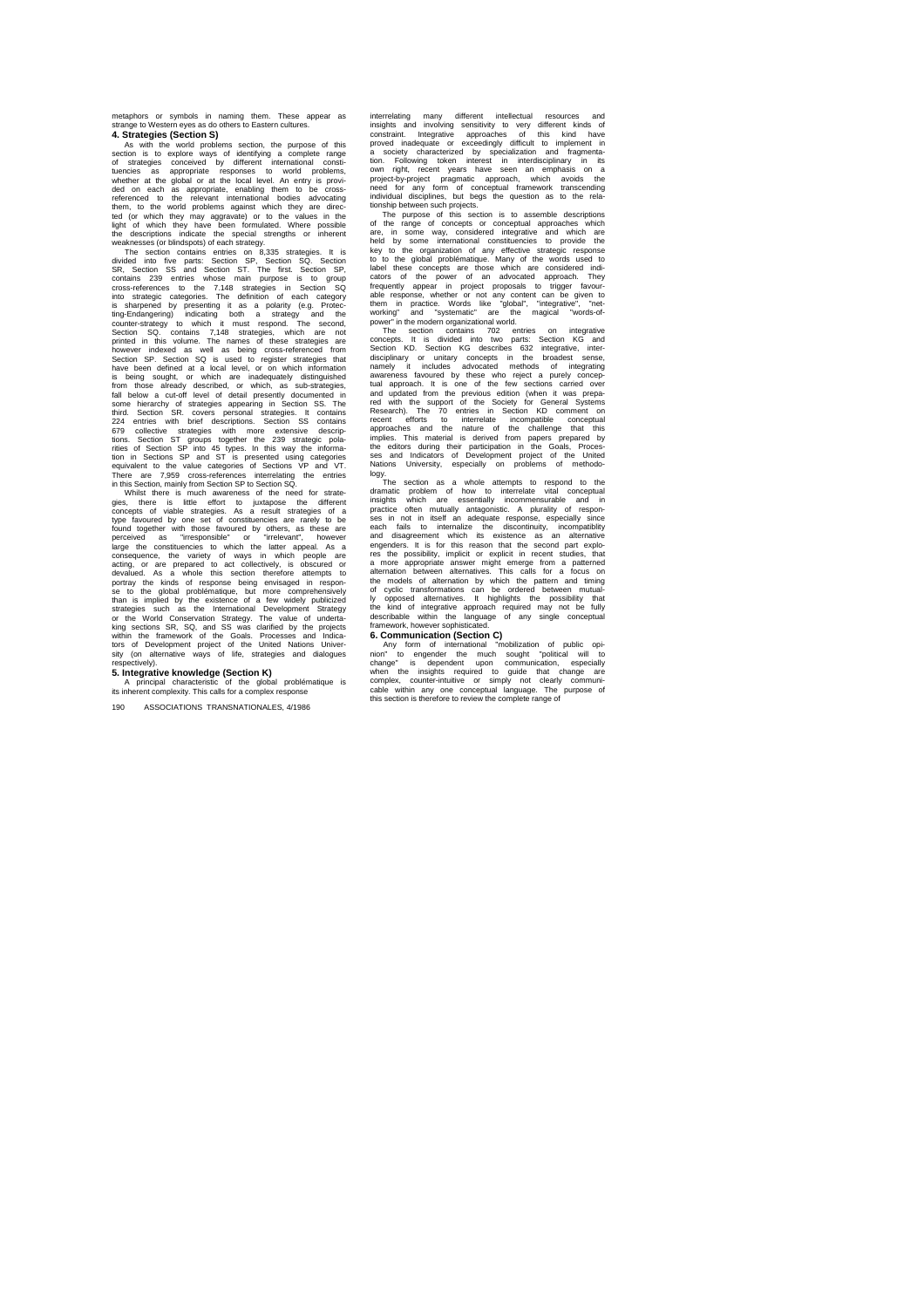communication possibilities and constraints. This is partly in response to the narrow focus of recent major intergovernmental initiatives under the extremely misleading titles of "International Commission for the Study of Communication Problems" (limited to the mass media) and the "International Communications Year" (telecom-munications hardware) by UNESCO and ITU respectively. It is however a direct consequence of participation by the editors in the Forms of Presentation sub-project of the Goals. Processes and Indicators of Development project of the United Nations University.

The section consists of 1,055 entries. It is divided into<br>four parts: Section CF, Section CM, Section CP and<br>Section CS. The first. Section CF, contains 528 entries<br>describing different forms of presentation or methods of<br> these forms and elaborate entries relevant to the concerns of this project. Section CM explores through 88 entries the possibility of designing metaphors that are appropriate to engendering a creative response to the global problématique. Section CP explores in 337 entries three different approaches to interrelating mutually incom-patible concepts in a pattern. Section CS reviews in 102 entries the range of symbols used in modern and traditio-<br>entries the range of symbols used in modern and traditional cultures as a way of communicating multiple levels of

significance in a compact and reproducible form. As a whole the section provides a framework within which to review alternative ways of interrelating items of information to facilitate comprehension and communica-tion. The first part. Section CF, highlights the complementarity of very different modes of communication, each with its strengths and limitations. It is therefore a response to the increasing tendency to believe it is possible to depend only upon one mode, whether it is books, video, equations or slogans and to condemn others as being without or slogans<br>serious value.

The second part, Section CM, recognizes the unique importance of metaphor in politics, education, religion and<br>scientific creativity as a means of communicating complex<br>notions, especially in transdisciplinary contexts. The<br>entries have been elaborated as an experiment to late interest in this mode as one of the few means of rapidly stimulating innovative breakthroughs in develop-<br>ment problems, since it is not dependent on lengthy,<br>specialized education and can, for example, be intimately

interwoven into pre-existing rural community experience.<br>The third part, Section CP, is partly based on a comparative review of a very wide range of different concept<br>chemes as patterns. One group of 253 entries has been<br>d been used, according to the methods of the previous section, as substrates for metaphors such as to suggest ways in which social, conceptual and intra-personal<br>contexts may also be "designed". Its special merit is the<br>integration between the component patterns provided by<br>relationships reflecting an understanding of the socio-<br>p exceptionally harmonious. Another group of 64 entries is based on the pattern of concepts implicit in the much-publicized Chinese classic, the *Book of Changes.* These are transposed into a language which highlights the signi-TRANSNATIONAL ASSOCIATIONS, 4 / 1986 191

ficance of such a complex pattern of transformations in any organizational or meeting environment. Its special merit is the explicit recognition of the need to shift from condition to condition in order to ensure both healthy development and the ability to respond to a turbulent envi-ronment. The final group of 20 entries is an exercise in designing a pattern of relationships between incompatible concepts in the light of insights in a wide range of different concept schemes that use sets of concepts of different sizes to contain qualitative complexity. Its merit lies in its deliberate attempt to internalize discontinuity and disagreement within the pattern. In total, there are 3,863

cross-references interlinking entries in this sub-section. The fourth part. Section CS, emerges from the recognition of the special importance of symbols in embodying significance and giving focus to any campaign or program-me and establishing its identity in relation to other initiati-ves. As a focus for public attention, their choice is far from being an arbitrary matter. It is a response to constraints which need to be better understood if human resources are to be more effectively mobilized. They give visual form to abstract concepts by which development processes are organized especially in traditional cultures which do not respond to conventional forms of presentation. The rela-tionship between the symbols by which people are motiva-ted (or alienated} is also of vital importance. There are 636 cross-references between entries in this sub-section. **7. Innovative Techniques (Section T)**

The purpose of this section is to provide a context for the presentation of accessible techniques, which offer possibilities of making an immediate difference to the manner in which resources are mobilized in response to the global problématique.

The section contains 218 entries. It is divided into two parts: Section TC and Section TM, The first contains 207 entries with descriptions on new ways of conceiving meetings and meeting processes. The second contains 11 entries suggesting ways of re-ordering a conceptual arena presently frozen into an unfruitful pattern of polarization.

Meetings, and especially international meetings, are a vital feature of social processes and the initiation of change. They are a principal means whereby different perspectives are "assembled". Through such occasions resources are brought to bear upon questions of common concern. They may also provide the environment in which supposedly unrelated topics can emerge and be juxta-posed. But despite the assistance of professionals and the increasing number of such events, there is rising concern that many do not fulfil the expectations of partici-pants, nor of those whose future may depend upon the outcome. This is particularly true of events most concer-ned with social transformation. Current meeting procedures, despite efforts at innovation, on such questions tend<br>to give rise to little more than short-term public relations to give rise to little more than short-term public relations<br>impact and in this form can themselves constitute an<br>important obstacle to social change. In a very real sense<br>meetings model collective (in)ability to act and t ineffectiveness of collective action. The challenge is therefore to provoke reflection on a new attitude or conceptual framework through which meeting dynamics may be perceived and organized in order that they may fulfil their potential rote in response to the global problematique.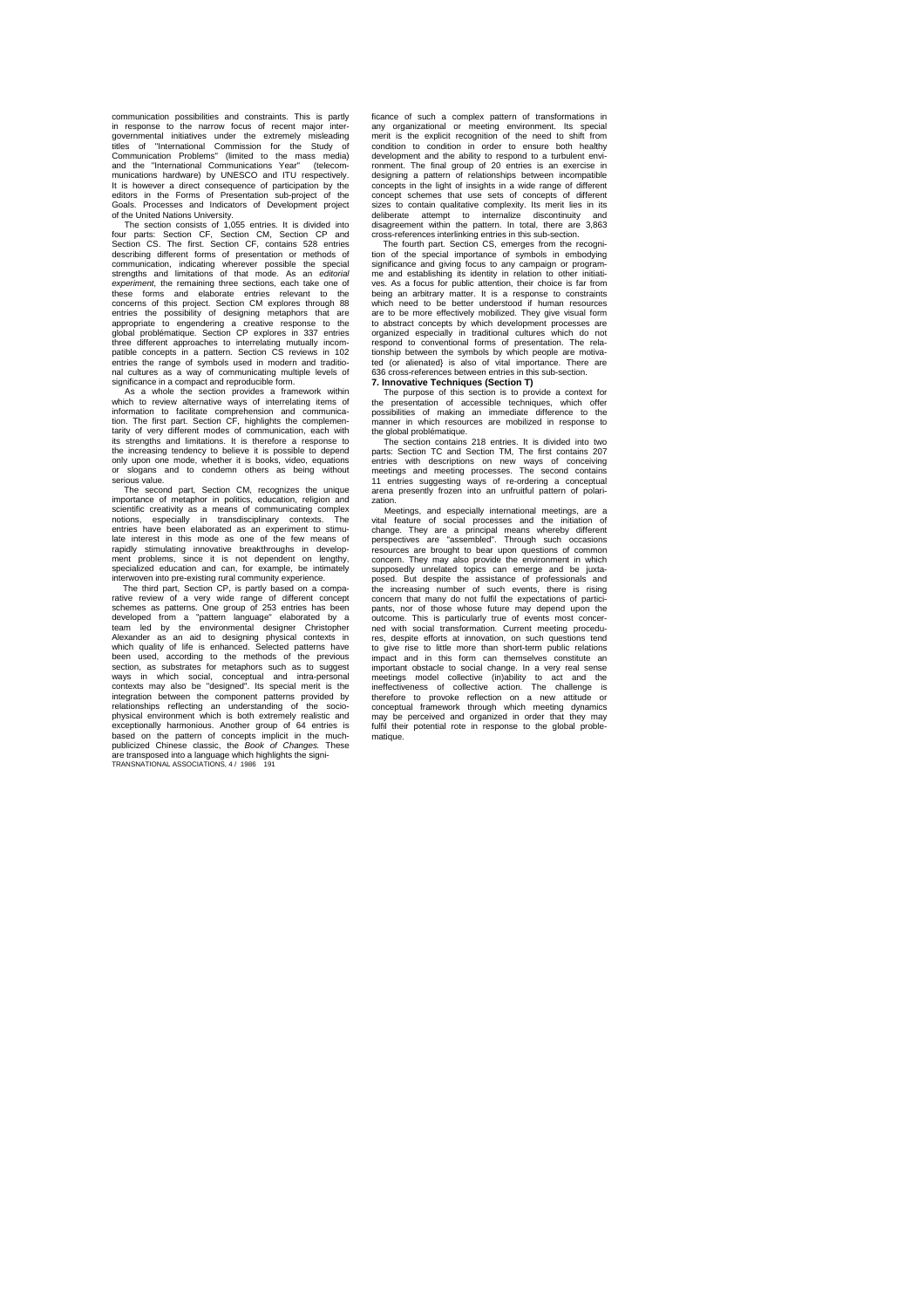#### *Structure*

The previous edition was composed of 13 sections, interlinked by cross-references between items, both within a section and between sections. There was also a variety of introductory texts. Although this reflected the complexity of the material it made access to it more than necessarily difficult. In this edition the number of pages prior to the first section has been reduced. The introduction to each section has been considerably simplified and all amplifying comments, acknowledgements and other notes have been transferred to the end of the volume.

Although this edition effectively contains 21 sections, these have been grouped into 7 major groups for each of which there is a brief introduction and a mini-index. The general index is located at the end of the volume. I anywhere in the book are identified by a six-digit code (e.g. VP1234) in which the first letter indicates the major section and the second letter the subsection in which it is located.

Items within any subsection are in most cases not grouped according to any classification scheme. This continues the policy adopted for the 1976 edition and is in accordance with that adopted for the Yearbook of Interna-<br>tional Organizations. Despite the strong arguments for<br>classifying items, the fundamental reason for not doing so<br>is that it avoids reinforcing the impression that sification can be readily done and satisfactorily done. One of the challenges however is that there does not exists any classification scheme for interdisciplinary topics. What is called for at this time is a series of ongoing experiments with different classification schemes, some of<br>which may eventually prove to be of value. The data needs<br>to be held in an arbitrary permanent order which facilitates<br>such experiments without hindering the editorial t

#### *Scope and method*

Details of the scope of each section are given in the introduction to each section and in the comments upon it In general however every effort was made to ensure coverage of perspectives from: industrialized and deve-loping regions (North and South), socialist and capitalist economic systems (East and West), occidental and oriental cultures, and official and unofficial sources (govern-<br>mental and nongovernmental). In doing so attention was<br>given to scientific and "unscientific" perspectives,<br>whether well-documented or poorly-documented, fashion-<br> whether emanating from qualified elites or marginalized groups.

The method employed was an extension of that elaborated over many years to locate and process information on the 20,000 internationally-active organizations currently documented in the 3-volume *Yearbook of Interna-tional Organizations,* with which this project is intimately

linked at all levels. The method may be outlined as follows: 1, A constant flow of material is received, particularly from international organizations sensitive to the preoccu-192 ASSOCIATIONS TRANSNATIONALES. 4/1986

subject is published in *Global Action Networks* (vol 3 of *Yearbook of International Organizations).*

There are cross-references between entries in some sections. These are listed at the end of each entry, if present. In some cases there are also cross-references between entries in different sections. Because of the scope of the cross-referencing system, it has been necessary to use a 2-letter coding system to indicate the type of cross-reference. For ease of use, the relationship codes used in any section are explained at the head of each page of the section. There are three groups of cross-references:

- Cross-references within a section indicating some form of logical relationship: (a) which other entries the entry may be considered a part of (analogous to Broader Term in a thesaurus); (b) which other entries may be considered a part of that entry (analogous to Narrower Term in a thesaurus); and (c) which other entries may be considered related (analogous to Related Term in a

thesaurus). - Cross-references within a section indicating some form of functional relationship: (a) which other entries may<br>be considered to precede this entry in any causal chain or<br>process; (b) which other entries may be considered to<br>follow from this entry in any causal chain. A fu

impractical to have a separate section on such bodies in this volume, as was done for the 1976 edition. However<br>this volume has been designed to interlink with the<br>3-volume Yearbook of International Organizations through<br>the system of cross-references. Similarly entries in<br>certa references into the subject volume of that Yearbook as mentioned earlier in connection with classification.

pations of every sector of society in every region and culture of the world, and mainly in response to: direct mail requests (partly in association with regular contacts involved in work on the *Yearbook of International Organizations),* mailing of proof pages from the previous edition, exchange agreements with international bodies, purchases or loans of publications (or microfiches) from inter-governmental bodies, and special requests. This material is received in many languages although the text extracted

from it is presented in English. 2. Particular efforts, including library searches and bulk acquisition of documents, are made in the case of bodies such as the Specialized Agencies of the United Nations, OECD and the Commonwealth Secretariat. As might be expected, such sources are supplemented by journal searches, reference books, press cuttings and unsolicited material from a wide variety of sources.

3. Documents are scanned for relevant material and. if the document is complex, portions are photocopied for classification and filing.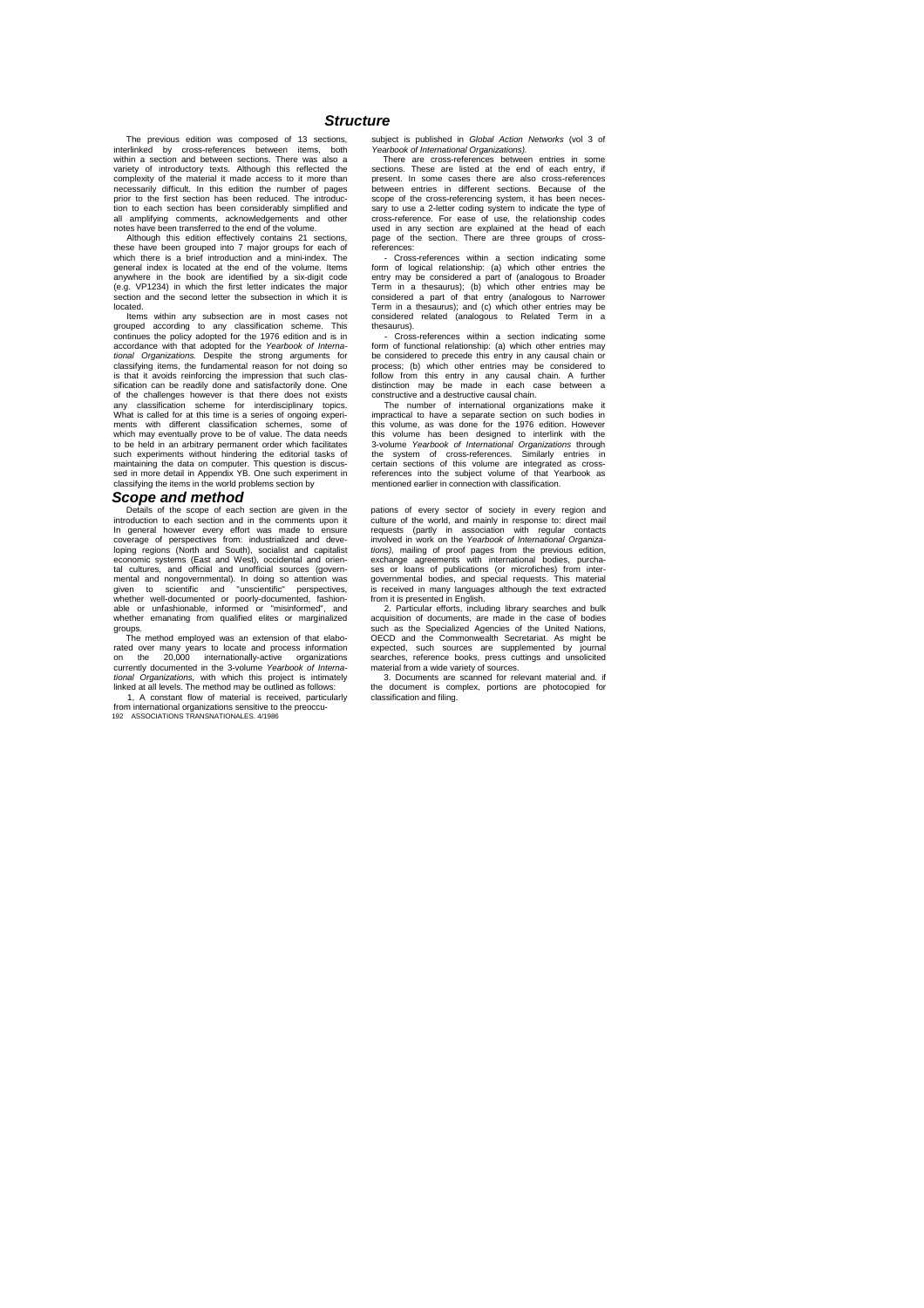4. During the process of scanning and classification, provisional decisions are taken as to whether the item represents a new category or whether the document could be appropriately filed within an existing category.

5. Editors then work on files by item. Each file might itself contain many documents, including books, from very different sources. The editors attempt to elaborate the clearest and most succinct presentation of the item by<br>combining information from different source documents as<br>appropriate. Every effort is made to use existing texts<br>supplied by international bodies. When this is not pos ble, adaptations of texts presented in other documents are made.

6. During the editorial process the status of the item is reviewed, possibly leading to its being further subdivided into separate items, integrated with some other item or simply rejected. 7. The editorial process is assisted by working indexes

which are periodically updated or sorted by subcategory. 9. For some sections of this volume very extensive use

of computers has been made to explore various ways of reordering and regrouping the items. The task of preparing the final text is therefore an

editorial process of making the best use of any number of items touching on the nature of the organization, the world problem, or the strategy as the case may be. It should be stressed, particularly in the case of the world problems section in this volume, that the task is conceived as being editorial and not research in which the editors might be required to analyze material in order to formulate hypotheses concerning the problems in any particular domain.<br>This said, the task of determining from a mass of docu-<br>ments in a file what problems or sub-problems are being<br>identified there, explicitly or implicitly, is necessari form of empirical research in the broader sense of the term. It is the role of the editors to clarify any presentation and to use supporting texts to reinforce any relevant opinion expressed, rather as in the formulation of a legal brief. It is not the role of the editors to impose their own opinion on the material. One clear exception to this, in the case of world problems, was to clarify the names used to world problems when these are conventionally confused in international jargon with names of associated values or remedial strategies. "Peace", "disarmament" and "youth" are not considered adequate names for world problems. An adequate problem name was required to

have one or more words, indicating its problematic nature<br>(e.g. "proliferation of arms", "disaffected youth").<br>This volume includes a number of smaller sections of a<br>deliberately experimental nature, such as those on value communication, or meetings. As noted above, in each

case the method used is discussed in the section. Wherever possible it is an extension or a variation on the editorial procedure outlined above.

The design of this volume, namely the sections selected for inclusion in it, was partly determined by the expe-rience of the previous edition and the possibility of updating or (temporarily) excluding certain of its sections. It was also strongly influenced by material arising from<br>participation of the Union of International Associations in a<br>five-year research project on Goals. Processes and Indi-<br>cators of Development (1978-1982) of the Human lopment Programme of the United Nations University. The existence and final form of some sections, especially that<br>on values, was influenced by the opportunity of experimenting with various possibilities of manipulating an

the editorial work is done. It is appropriate to stress the strong pragmatic influence on working methods as they affected the design of the<br>volume in its present form. As in any design problem there<br>were constraints on resources and in this case, due to the<br>restricted level of editorial funding, they wer continually reviewed and modified to achieve a satisfac-tory final result with the most efficient use of resources. Since the page space was necessarily also limited, another concern was to "pack" information as efficiently as possibly. These factors influenced, and were influen-ced by, the manner in which the text database system could be used or modified to facilitate the procedures leading to the final product. The difficulties and opportuni-<br>ties were further complicated by the fact that computer<br>work was transferred from a main frame batch system to<br>an experimental local area network during the fin production phases.<br>Despite the tea

the technical possibility of doing so, a decision was made not to use resources to submit edited texts in draft form to competent authorities for comment or improvement prior to publication. In the case of the world problems section, for example, the assumption was made<br>that an adequate formulation could be adapted from the<br>documents originally supplied by international organiza-<br>tions claiming some competence in the domain in question, particularly if these had been sent in response to proof texts from the previous edition. This procedure proved much more efficient than that of requesting such bodies to elaborate problem descriptions (as was done for the previous edition). Commissioning them to do so was beyond the resources of the project, with the exception of some work on the human potential sections. As part of an ongoing project, the existing texts will be submitted as proofs to concerned bodies to trigger responses for the next edition, as is done for the *Yearbook of International*  proots to cornext edition,<br>Organizations.

#### *Biases*

In the light of the scope and methods noted above, a further influence on the design of the publication was a number of specific biases, some of which strongly influenced the length of any description.

1. As mentioned above, the whole editorial process was biased against any particular set of values, especially any particular concept of truth or falsehood, or of right or

TRANSNATIONAL ASSOCIATIONS, 4/1986 193

wrong, or of good or evil, or of strategic relevance or irrelevance, whether or not this resulted in texts which were acceptable or ridiculous in terms of the scientific, legal, religious, cultural, political or strategic priorities of others. The task was conceived as one of "telling things as they are" in the eyes of those who identify with a particular perspective, not of highlighting only what is important according to one such perspective.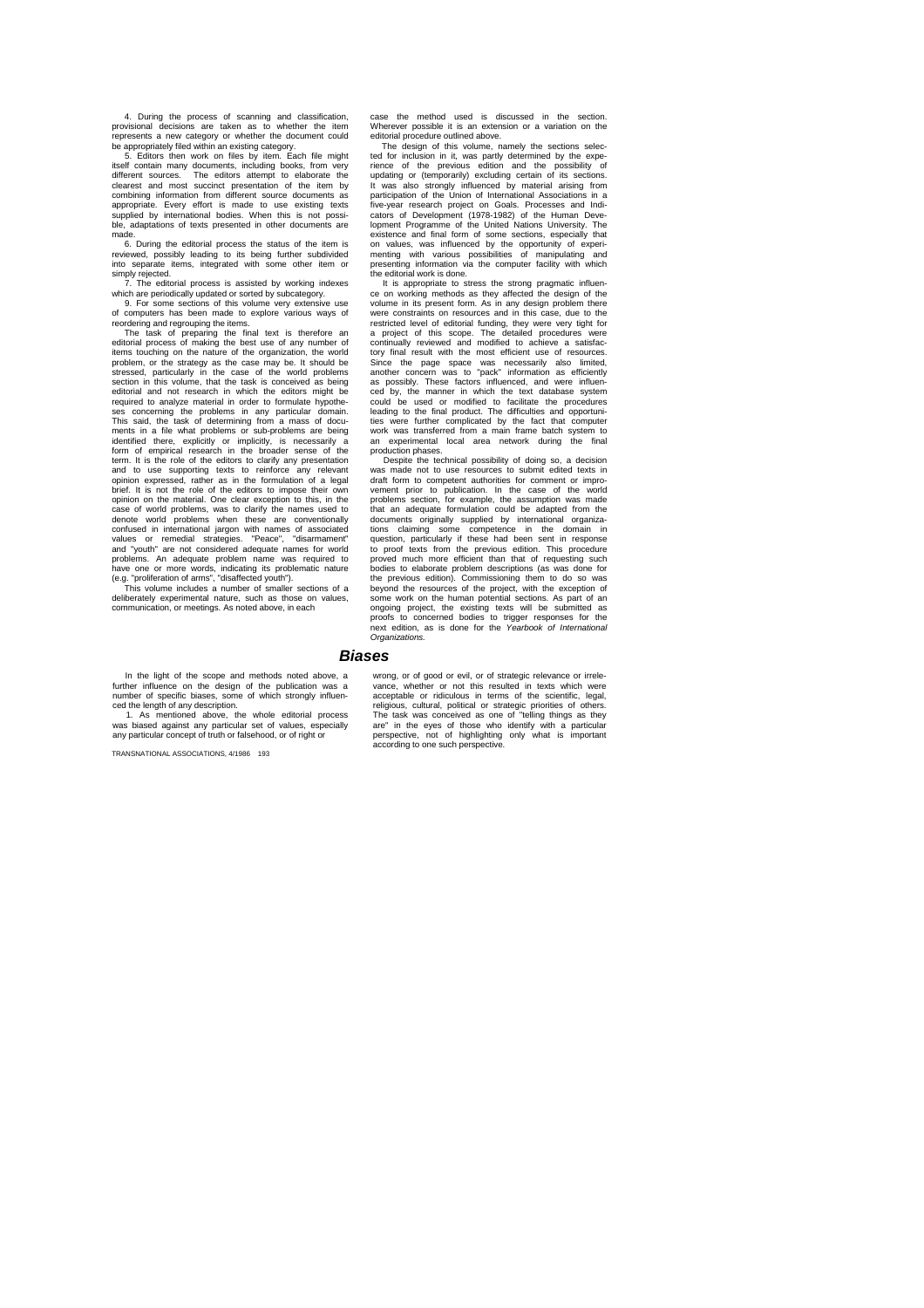2. There is a definite bias towards giving more space to less well-publicized perspectives and consequently less space to the standard well-documented perspectives, for example the world problems of war, famine, pollution, etc.

3. The above bias is partly corrected by a bias in favour of presenting any problem complex as an interconnected set of many sub-problems rather than as one long amalgamated description. The sub-problem descriptions may<br>in fact be longer than that of the parent problem.<br>4. When information was inadequate or too much<br>editorial work was required to process the available mate-

rial into an appropriate form, there was a bias in favour of including the entry, even without a description, rather than excluding it to ensure an impression of entries of higher quality. There was therefore a bias in favour of opening up categories to which indexes and cross-references could refer in anticipation of work in future editions. This may be viewed as a bias in favour of lists.

5. In contrast to other efforts to document world<br>problems, there was a definite bias against dependence<br>on "high grade" information in which each "fact" has<br>been substantiated by an approved authority. As pointed<br>out earl ignored in counter-report s by those holding alternative views, whether "authoritative" or not. Where high grade information is available from international bodies it has been used. Where the information is too controversial to be approved by an international body or where no con-cerned body, exists, "low grade" information circulating in the media has been used.

6. This publication raises many questions about the use of language by the international community and the

#### *Background*

The previous edition of this publication was published in 1976 under the title *Yearbook of World Problems and Human Potential.* It was produced as an experiment arising from a joint project started in 1972 between the Union of International Associations and Mankind 2000. For the UIA it was a logical extension of its function as a clearing-house for information on the networks of international agencies and associations, as documented in its 3-volume *Yearbook of international Organizations.* For Mankind 2000. as catalyst of the international futures research movement, it was a means of bringing into focus its prime concern with the place and development of the human being in the emerging world society. The project was jointly funded by the two transnational non-profit bodies, with Mankind 2000 supporting the editorial costs

and the UIA the publishing and administrative costs.<br>In its present form, under the new title, the publication<br>is jointly funded by the UIA and K G Saur Verlag, current<br>publisher of the UIA's 3-voiume Yearbook. Agreement t produce this edition was reached in 1983, when work commenced. It was originally conceived as constituting a fourth volume within the Yearbook series because of the degree of cross-referencing between the four volumes. But because its periodicity will depend on how it is receibut because to periodicity this append on not it is to ved, it was subsequently decided to treat it as a sep

194 ASSOCIATIONS TRANSNATIONALES, 4/1986

media. Whether a world problem denoted by a particular set of words "exists" in a manner distinct from that denoted by a related set of words (which appear to be partly synonymous) is a matter for continuing review. In this project there is a specific bias against premature resolution of such editorial/research difficulties. Obvious duplication has been avoided, but other cases have been

allowed to co-exist especially in the human development section (see Appendix YC). 7. As noted earlier, the limited resources imposed an unwelcome bias against material requiring translation into English, in contrast to the editorial practice for the Year-*book of International Organizations.* The assumption was made that this was largely corrected by the extensive use of materials formulated in the multi-lingua! environments of international organizations. Some exceptions were also

made in the case of unique materials obtained in French. 8. A final specific bias, associated with the previous point, is one against premature classification in this volume. The task here is seen to be one of registering, describing and interrelating perspectives (in a non-linear manner, where necessary), not of classifying them in some framework which would eliminate significant inconsistencies. Hence the bias in favour of unstructured lists, complemented by indexing and cross-references. Classi-fication, with all that it implies in terms of imposition of a particular conceptual (and often defensive) framework on data, is a separate matter. The same approach is adopted with regard to the international organizations and multi-<br>lateral treaties in the Yearbook of International Organizations (vol 1). These are classified experimentally (in vol 3) in an evolving integrated framework of<br>some

publication under the current title rather than tie it to the established annual Yearbook. The present content of the book has also been strongly influenced by the participation of the UIA in the United Nations University project on Goals, Processes and Indicators of Development during the period 1978-82.

Originally founded in Brussels in 1907, partly on the initiative of two Nobel Peace Laureates (Henri La Fontaine, 1913; Auguste Beernaert, 1909), the UIA as an<br>international nongovernmental organization had activities<br>prior to 1939 which illustrate its long-term interest in<br>relation to the current project. These include publ the *Annuaire de la Vie Internationale*, Vol I (1908-1909.<br>1370 pages), Vol II (1910-1911. 2652 pages) which<br>included information on problems with which international organizations were concerned at that time. Also published<br>was a Code des Vœux Internationaux: codification générale was a *Code des Vœux Internationaux: codification* générale *s des vœux et résolutions des organismes internationaux*  (1923, 940 pages, under the auspices of the League of Nations), which fisted those portions of the texts of inter-<br>national organization resolutions which covered substan-<br>tive matters, including what are now regarded as world<br>problems. It covered 1216 resolutions adopted at items. Paul Otlet, co-founder of the UIA. produced in 1916 a book entitled *Les Problèmes Internationaux et la Guerre*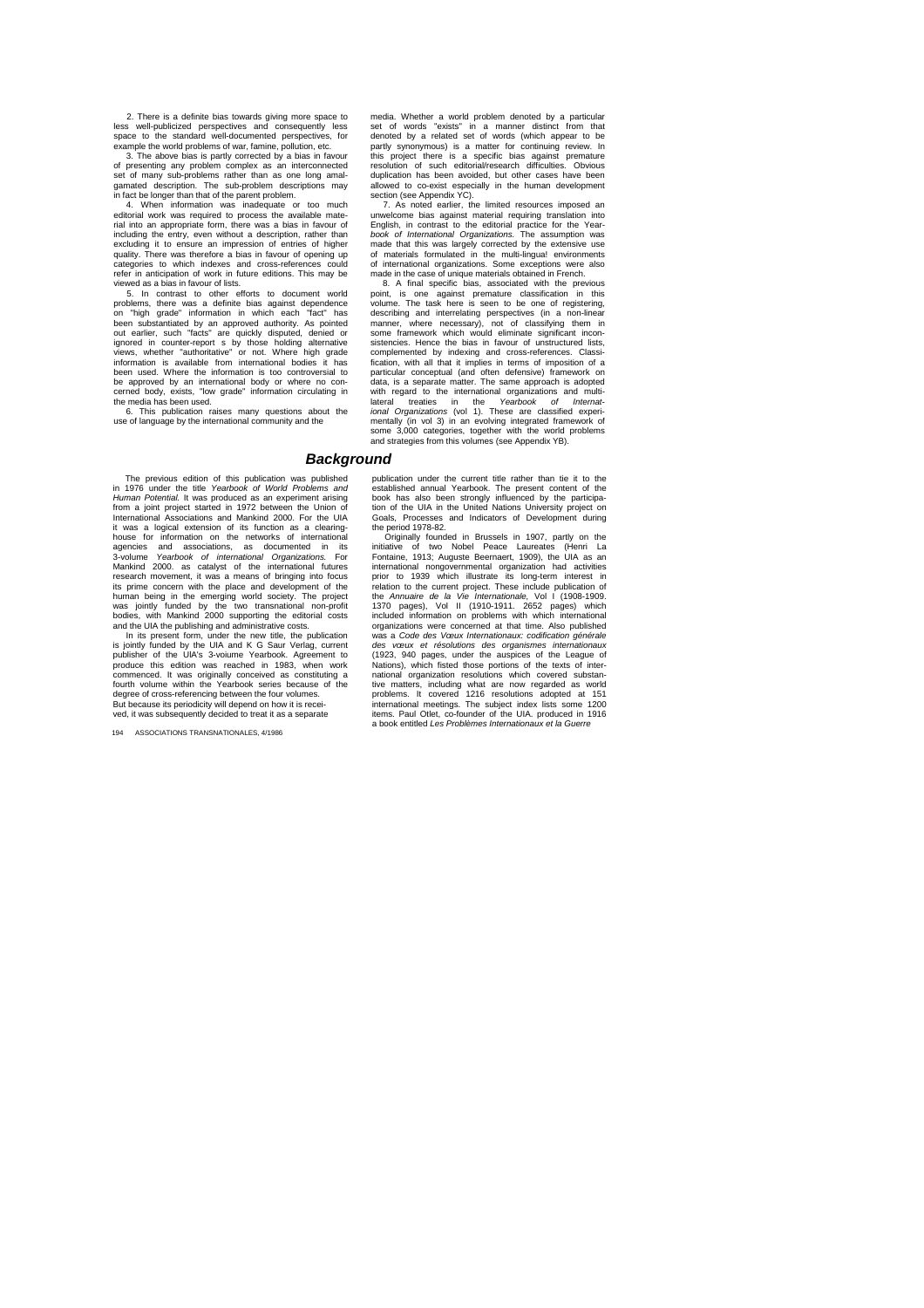which identified many problems giving rise to and caused<br>by war, and proposing the creation of a League of Nations.<br>In 1935 he attempted a synthesis, *Monde*, which touched

upon many problems and their solution within a society in transformation. The preface bore the title "The Problem of Problems", a topic he had first explored in 1918.

### *Intended use*

A project of this kind evokes amongst some the<br>response "Why bother, when we already know what ought<br>to be done?" Who, after all, needs another book parading<br>the range of problems with which the global community is<br>confron

In 1984 the Director of Political Affairs of one major<br>intergovernmental body considered this project both<br>presumptuous and ridiculous. He then went on to argue<br>that problems did not "exist" in a way which allowed them<br>to

Others would argue that it is a grave mistake to focus<br>on problems in any way because this "gives them<br>energy", hindering the necessary "positive thinking" from<br>which appropriate social transformation can emerge.<br>There is

denying the relevance of other portions or even their very<br>existence. This is especially the case when they are<br>constrained to prove the value of their own initiatives even<br>though they may aggravate such other problems. Ma avoided to resolve the crisis - if only everybody else would subscribe to their particular set of priorities. In such a subscribe to their particular set of priorities. In such a<br>context it is appropriate to present these many "action<br>vectors" within a single framework, in effect bringing them<br>collectively to consciousness rather them denyi

favourile paradigm.<br>This volume is therefore intended for those who question whether they are receiving information from a sufficiently broad range of perspectives. It is for those who believe that much might be learnt fro values.<br>TRANSNATIONAL ASSOCIATIONS. 4/1986 195

The users of this volume will therefore include: - International relations institutes;

- Policy research institutes and "think-tanks"; - International organizations (governmental and non-governmental) concerned with the potential range of problems and programmes and with the design of new

programmes;<br>mannes; university departments (international relations,<br>environment, law, social science) concerned with interdis-<br>ciplinary issues and ways of presenting to students the<br>variety of the global problématique an ses to it;

National government departments designing programmes which need to be sensitive to problems and possibilities in other sectors;

- Futures research institutes;<br>
- University departments responsible for designing<br>
general studies programmes for students;<br>
- Ministres of foreign affairs concerned with training or<br>
briefing diplomats and members of del

framework;

- Change agents promoting the creation of new organi-zations or programmes, whether at the international or the

local level;<br>  $\sim$  People concerned with paradigm change and<br>
conceptual breakthroughs in responding to the global<br>
problematique;<br>  $\sim$  Foundations requiring a sense of context within<br>
which they can assess new proposals;

and turbulent social environment; - Researchers grappling with the ill-defined fields of values, human development and states of consciousness

and their relationship to global problem-solving.<br>It is expected that the majority of readers will use this It is expected that the majority of readers will use this concelered that the majority of readers obsok to locate specific items or groups of information. Some users will respond to the challenge of information in new ways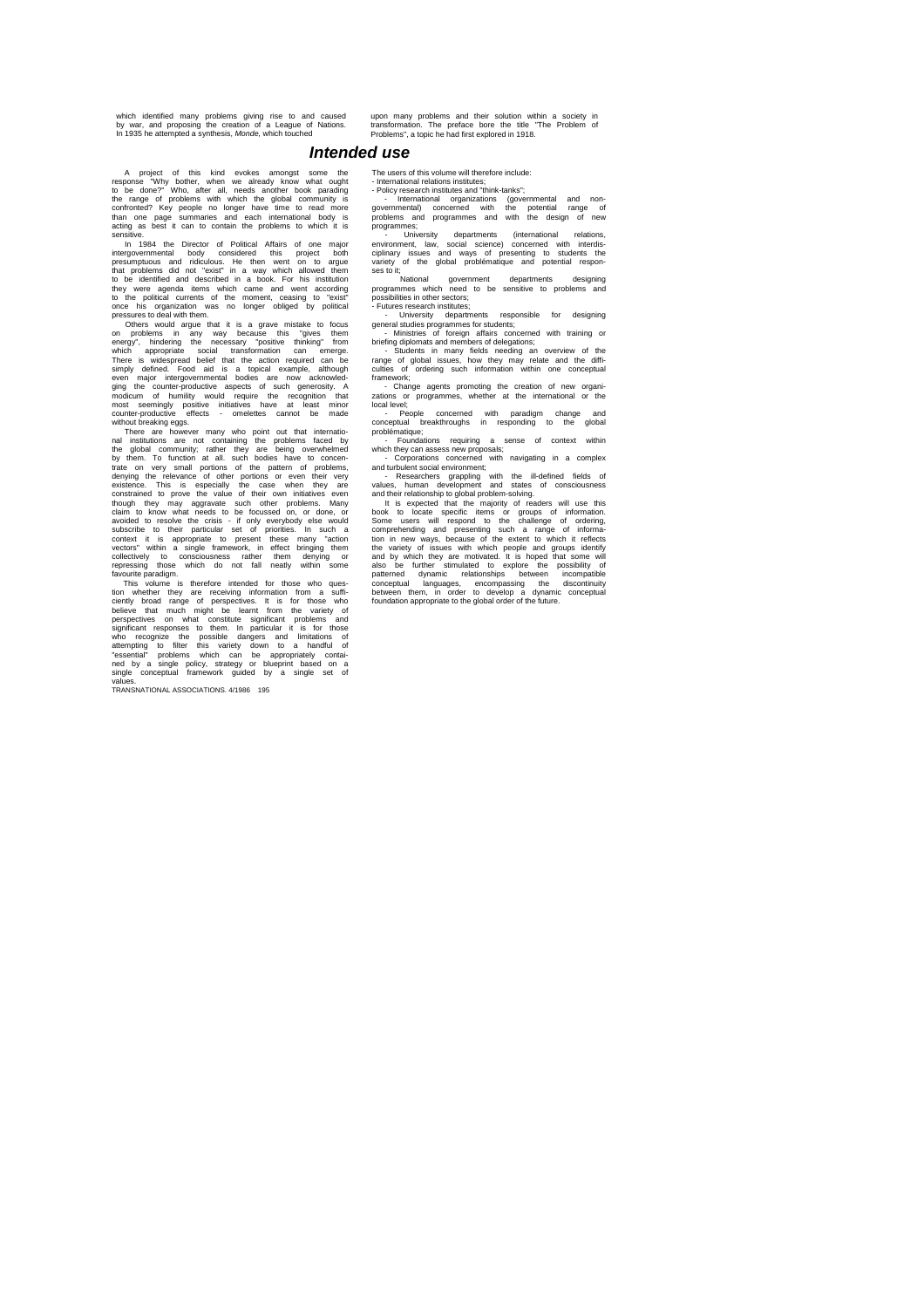#### *Assessment*

The principal strength of this publication lies in the principal strange of information presented, often derived from inaccessible documents, reflecting a broad spectrum of of the objections, ideologies, disciplines and be may appear to those specially sensitive to them. A signifi-cant proportion of the information is of a kind which is normally avoided or ignored by institutions and academic disciplines, because there are no adequate procedures or frameworks for handling it. Many of the topics are there-fore of a kind not to be found in available reference books whether because they fall between conventionally recognized categories, or because they threaten them in some way (as with some types of problem).

A second strength lies in the juxtaposition of seemingly<br>unrelated kinds of information (e.g. problems, values,<br>human development) which emerge as complementary<br>and call for the recognition of a pattern of relationships between them. The organization of the volume is designed to permit very extensive cross-referencing of various types. It allows relationships, whether logical or functional, to be indicated in a much more precise manner than in other contexts.

A third strength is the deliberate presentation of information so as to confront opposing viewpoints, whether through the arguments supporting or denying the exis-tence of a particular problem, by matching constructive and destructive values, or by opposing strategies and counter-strategies. Wherever possible entries indicate the limitations of the perspective presented. The structure of the volume therefore guards against dependence on any one particular perspective. Each may indeed be appropriate in particular circumstances, but it is more probable that it is only on the whole "gene-pool" of perspectives<br>that humanity can safety depend in a turbulent social<br>environment during a period of vulnerability to nuclear,<br>ecological and food crises of an unpredictable nature.

A fourth strength is the exploration, both through the variety of information and through a number of editorial experiments, of the limitations of language in distin-guishing both problems and responses to them (values, modes of awareness, strategies). The approach used has<br>made it possible to present sets of fuzzy categories, such<br>as values, in a way which allows them to be usefully<br>related to harder categories of information. Many negle ted categories have been "opened up" in a manner which allows the significance of such distinctions to be explored. The approach usefully questions assumptions about the

#### *Future improvements*

In the introduction to each sub-section, indications are<br>given as to possible future improvements for subsequent<br>editions. These mainly focus on refinement of the entries<br>and extending the range of cross-references between

them.<br>
Now that all the sub-sections exist in text database<br>
files on an in-house local area computer network, many<br>
possibilities emerge for enriching the information, its orga-<br>
nization and its presentation. Of special

adequacy of language in responding to the global problématique and designing integrative strategies.

The principal weakness of the publication lies in the inadequacy of information on particular items. Whilst many of the entries are adequate, or more than adequate, there are exceptions where more appropriate information could usefully have been included. This is a direct consequence of the method which was oriented to culling information from many sources but did not permit (because of limitations on editorial resources) follow-up on particular items. This defect is also partly a consequence of the bias in favour of "opening up" neglected topics as opposed to extending information on well-documented topics. A second weakness for many is the absence of any

scheme through which the large amount of information is<br>ordered. To this extent it may appear as a "grab-bag"<br>collection of disordered information of varying quality and<br>significance. As is pointed out however, the absence classification scheme is deliberate because one of the fundamental challenges is the design of an adequate scheme which would be non-trivial and minimize distortion. The method used minimizes distortion and provides an information structure with which classification experiments can be undertaken, some of which are presented in this volume.

A third weakness is the absence of any adequate bibliography or indication of sources, particularly since in recognizing the existence of a perspective in the international community it would be desirable to indicate what group or constituency holds that view. In the 1976 edition considerable effort was in fact expended in preparing extensive bibliographies on human development and on interdisciplinarity. These have not been included here. The difficulty in including bibliographical references comes again from the method used. In the case of United Nations material, for example, literally tons of documents were scanned for the rare paragraphs defining a problem. In preparing the final entry, the file used might contain photo-<br>copies of many such paragraphs. It was not considered<br>feasible to allocate scarce resources to time-consuming<br>bibliographic work when the objective was to cross reference the entry to the international body directly concerned with an topic, whether or not that body provi-ded information on it. Indeed one of the basic difficulties in obtaining information on world problems, for example, lay in the fact that the bodies most concerned with an issue were frequently unable to supply a succinct description of it. More useful texts often came from other sources commenting in summary form on the issue.

and, in the case of the United Nations, to resolutions of those bodies.

The in-house computer facility should finally enable the networks of cross-references to be presented in map form as was originally envisaged in 1976. Although this step was planned for this edition, priority could not be accorded to it. It is believed however that experimenting with such visual presentation will lead to significant breakthroughs in ordering information on the global problématique and on ways of responding to it (see Appendix YF).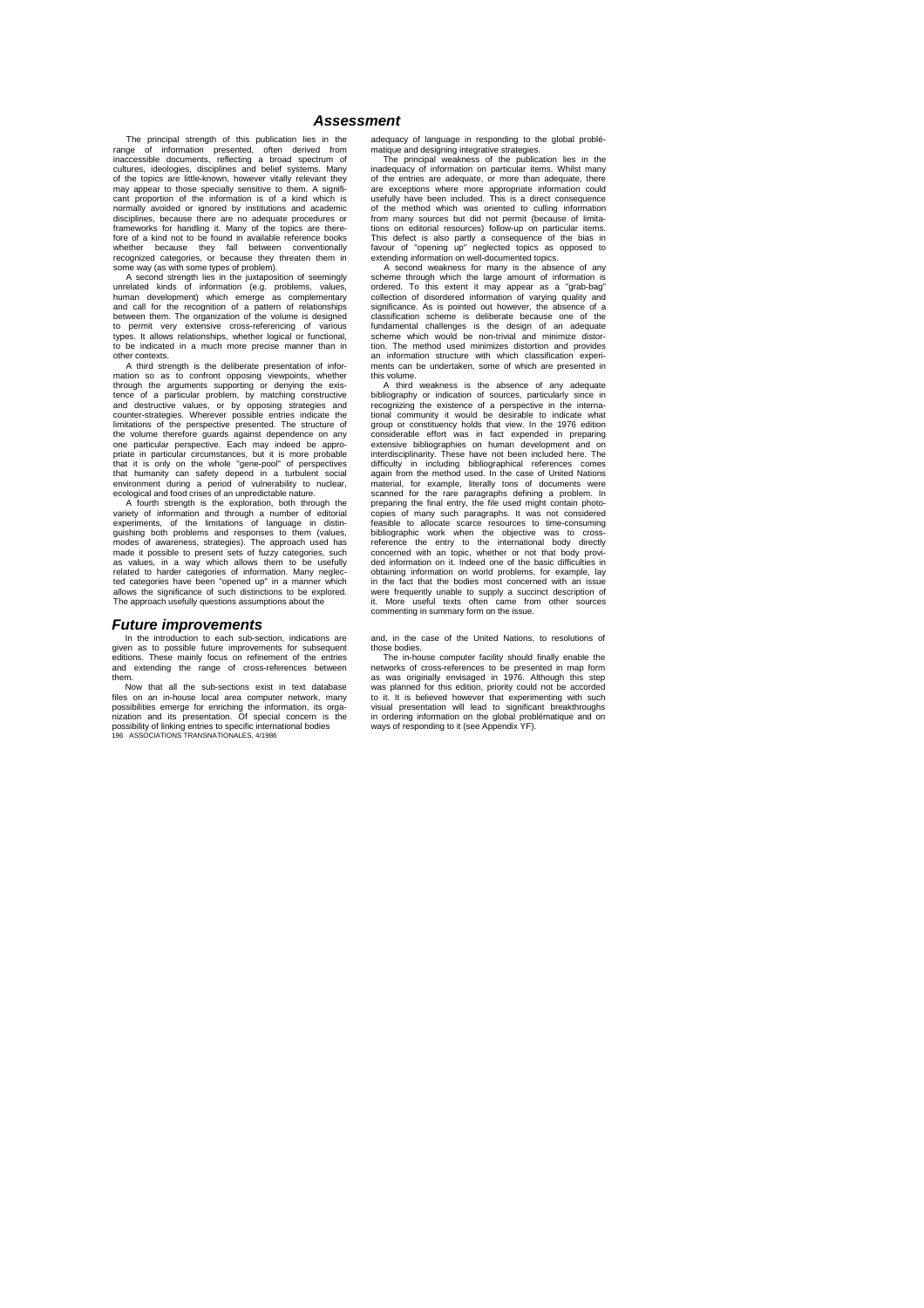# **World Problems\* :**

### **Commentary**

#### **1. Significance**

In the paragraphs which follow, and with the aid of quotations from a variety of authors, an attempt is made to justify a problem-focused approach. By this is meant an approach which focuses on problems in all their negativity rather than on solutions to problems. The basic point being that only by knowing more about the nature of problems and how they combine together will it be possi-ble to conceive of more adequate solutions which have any hope of widespread support.

**1. Multiplicity and gravity of problems**<br>
There is widespread recognition of the number and<br>
seriousness of the problems faced by mankind, as<br>
acknowledged in texts such as the following:

*"It is unforgivable that so many problems from the past are still with us, absorbing vast energies and resources desperately needed for nobler purposes: a horrid and futile armaments race instead of world development; remnants of colonialism, racism and violations of human rights instead of*  freedom and brotherhood; dreams of power and domination<br>instead of fraternal. coexistence; exclusion of great human<br>communities from world co-operation instead of universality;<br>extension of ideological domains instead of m While these antiquated concepts and attitudes persist, the<br>rapid pace of change around us breeds new problems which<br>cry for the world's collective attention and care: the increa-<br>sing discrepancy between rich and poor nati fic and technological gap; the population explosion; the<br>deterioration of the environment; the urban proliferation; the<br>drug problem; the alienation of youth; the excessive<br>consumption of resources by insatiable societies *tions. The very survival of a civilized and humane society seems to be at stake. "* (U. Thant, Secretary-General of the United Nations on the occasion of United Nations Day, 1970).

Although there is agreement that there are many problems and that many are serious, little concerted effort has been mas been mede to determine how many problems there are. Such efforts as have been made have generally bee limited to identifying major or critical problems, usually<br>guided either by political expediency or by the particular<br>objective of a major agency. For example one study, resul-<br>ting in 6 problems analyzed in detail, was b

TRANSNATIONAL ASSOCIATIONS. 4/1986 197

50, to 20 before the *"final sort and aggregation".* (Assessment of Future National and International Problems. US<br>National Science Foundation. 1977, NSF/STP 76-02573),<br>Only the final 6 were submitted to the President. No<br>further mention is made of the 994, whatever their importance to particular constituencies. At that time UNESCO engaged in an exercise to identify the "major world problems" with which it was concerned and identified 12 (Medium-Term Plan 1977-1982. UNESCO, 19C/4).

**2. Interrelationships between problems** It is becoming increasingly evident, and increasingly accepted, that problems interact with one another. This

situation is illustrated by the following; *"In spite of much publicity, the complexity and magnitude of the problems faced by man if he is to survive as a social animal is still only adequately conceived by specialists, and it derives not so much from the mere multiplicity and gravity of problems awaiting a solution in our technological society, or in what the Battelle Institute has described as the "frightening series of problems now appearing over the horizon", as from the fact that between these multiple problems there exists an incalculable number of inter-relationships which, whether ascertained or not, greatly restrict the range of action open to the policy-maker. It is this situation which has*  brought about the tendency for the solution of one problem<br>to create a number of new ones, often in fields only distantly<br>related at first sight to the original matter. In particular, this<br>not being fully understood, there *envisage and treat the symptoms of trouble, particularly the more obvious ones such as the various forms of pollution of the environment, rather than to deal with the root cause*  which is to be found in the inadequacy of the decision-<br>making machinery of human society under any form of<br>government at present known. Serious errors in decision-<br>making with regard to the Tennessee Valley or the rivers feeding the Caspian Sea or the application of DDT have<br>produced disastrous consequences which cannot be reme-<br>died by going back to the starting point. It is necessary to<br>start from the position as it now exists, and neces

1972. p.45-46). *"The systems of international trade, payments and finan-ce are component parts of an interdependent world eco*nomy. The functioning of each is intimately related to that of<br>the others; and present or prospective arrangements in the<br>three spheres must be viewed in terms of the requirements<br>for economic expansion and structural chan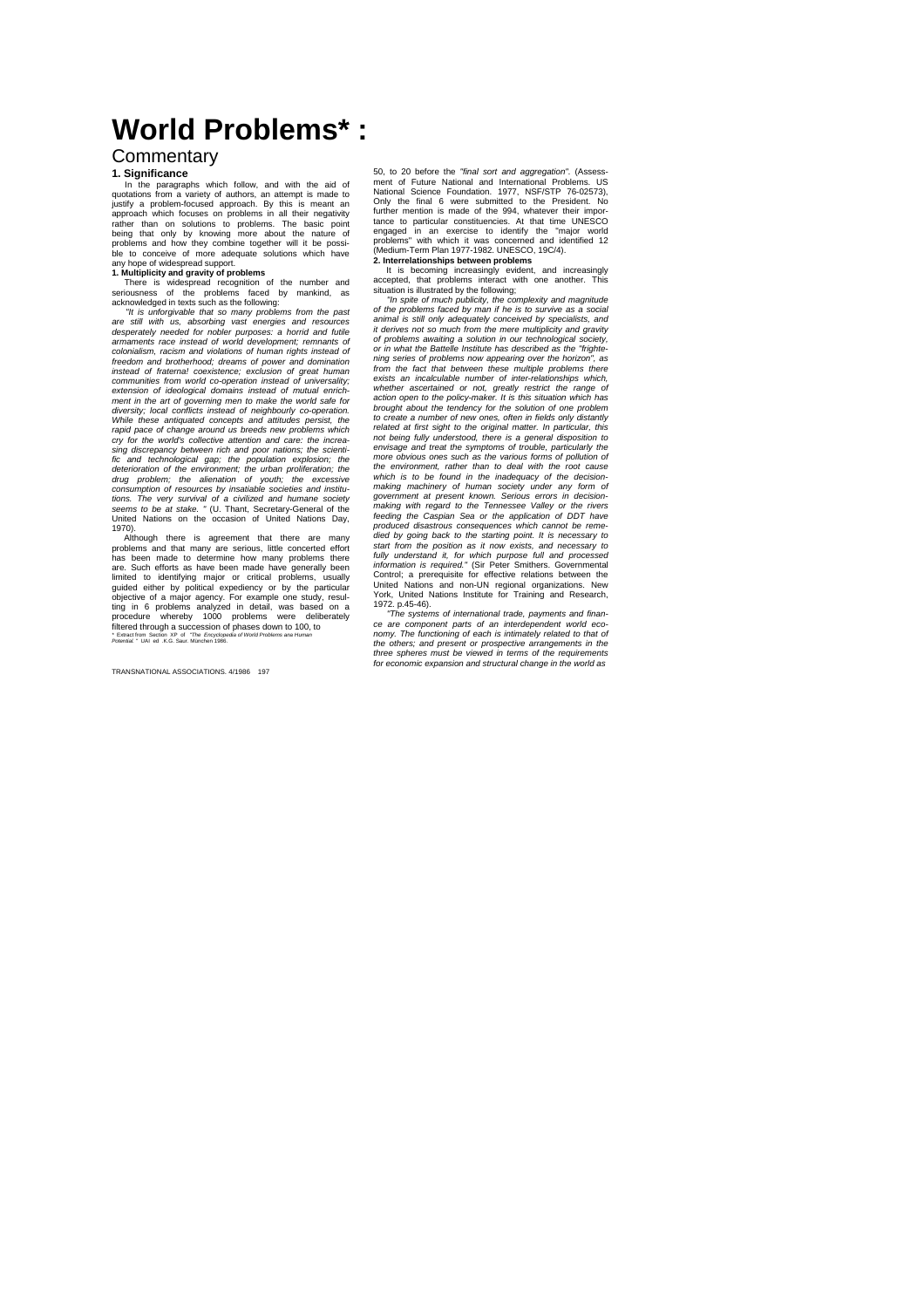

whole. The interrelationships have many facets and *take 3 number of forms. Examples are not hard to find:*  inadequacies in the flow of finance, long-term or short-term,<br>may obstruct a mutually avantageous international division<br>of labour; an improperly working adjustment process may<br>exert deflationary or inflationary pressures, stresses in the others also. Acute problems, when they arise,<br>may emerge in the form of commercial, financial or monetary<br>imbalances that appear to be localized in particular coun-<br>tries or groups of countries. Deeper anal *often show that the problems of one country or group of countries in one sphere are intimately related to concomitant problems in other countries and in other spheres and that adequate overall solutions depend on parallel and consistent measures in several different fields, having regard to the interests of all countries. What may appear to be a problem unique to one sphere may be symptomatic of wider and more far-reaching tensions in the international economic system*<br>*as a whole.*" (United Nations Conference on Trade and<br>Development. Interdependence of problems of trade,<br>development, finance and the international monetary

system; report by the Secretary-General. Geneva,<br>UNCTAD, 6 July 1973, TD/B/459. para. 1-3).<br>Not only are there many interrelationships between<br>problems, but in some cases the combined presence or<br>interaction of two or more

198 ASSOCIATIONS TRANSNATIONALES, 4/1986

Another example is the synergistic relationship between malnutrition and infection which in its combined form constitutes a major problem in developing areas. *"There is, then, no such thing as the food crisis. Similarly,* 

*there is no such thing, in isolation, as the population crisis, the urbanisation crisis, the pollution crisis, the armaments crisis, the oil crisis, the energy crisis . the fertiliser crisis, the resources crisis, the water crisis, the soil crisis, the fish crisis, the technology crisis or the trade crisis. Each of these crises acts on the others, and while it may be useful to focus attention on them one at a time, none of them can be solved unless the others are taken into account. This hydra-headed world crisis is difficult to comprehend... The dilemma at Rome, as at Stockholm, Caracas, Bucharest and elsewhere, is that the poor and hungry nations sense that the isolated crisis on the agenda is but a part of a wider populationresources-development crisis which unless resolved in toto will condemn them for good to the status of second-class citizens on their own planet...the present series of international conferences suffers from a universal catch-22, which states that any problem we can solve is part of a larger problem which we cannot"* (Jon Tinker. The Green Revolu-tion is over. *New Scientist, 7* November 1974, p.388-393).

Although there is agreement that there are interrela-<br>tionships between problems, little concerted effort has<br>been made to identify how many there are and between<br>which problems. Such efforts as have been made have generally been limited to determining adequate descrip-tions (in mathematical terms) for the nature of the rela-tionships between a handful of major or critical problems. The relationships between other problems have only been explored within the various specialized domains, irrespec-<br>tive of any wider significance. Communication between<br>such domains is generally agreed to be poor or nonexistent.

**3. Complexity of the inter-problem network**<br>
By the manner in which the simple interactions<br>
between the problems combine together, a new condition,<br>
bannely a problem system or problem network is identifia-

ble, as illustrated by the following:<br>""Many of the problems we experience today have been<br>with us for a long time and those of recent vintage do not<br>seem insurmountable, of themselves. The feature that is *wholly new in the problematic aspects of our situation is rather a frightening growth in the size of the issues and a tendency toward congealment whose dynamics appears to be irreversible. The congruence of events appears suddenly possessed of a direction and a total meaning which empha-sizes the insufficiency of all the proposed solutions increa-singly and reveals rigidities that are not stable or set, that do*  not confine the problems but enlarge them, while also<br>deepening them. This suggests that our situation has an<br>inner momentum we are unable fully to comprehend; or,<br>rather, that we are trying to cope with it by means of<br>con *complexities of this kind; or, again, that we are trying to contain it with institutions which were never intended for such use. Therefore, even to be able to talk meaningfully*  about these problems (or, is it a single problem that is facing<br>us?) we need first to develop a conceptual approach and a<br>language we can use, which correspond better than what we<br>now have to the essence of the situation). 1969, p.144).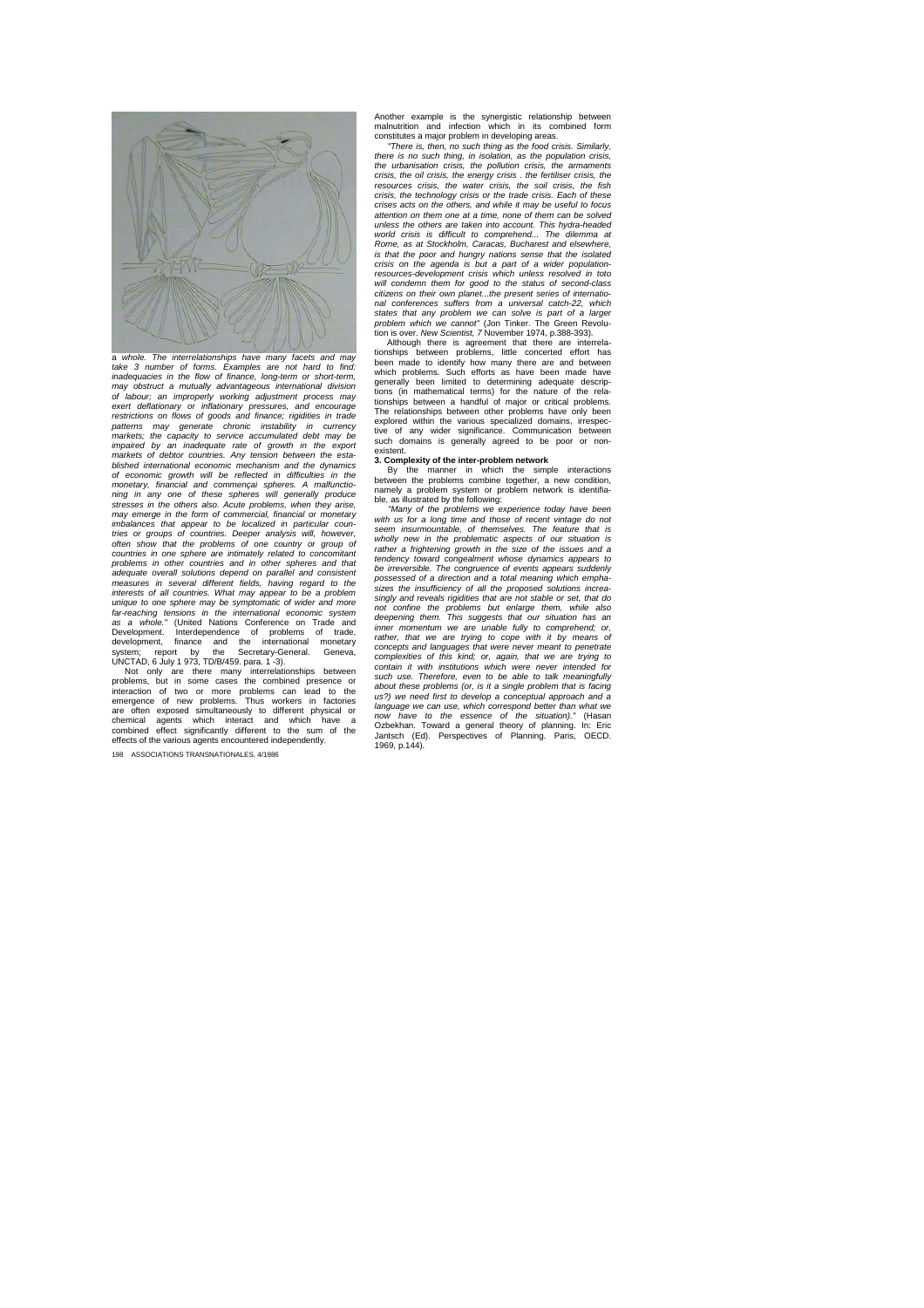*" Problems misbehave. Instead of neatly slipping into clean-cut categories that correspond with the names of ministries, scientific disciplines, and problem-solving programs, they tend to fuse with each other and become* a *tangled web. Thus, as a society becomes more complex, analysis of the housing problem leads one into industrial location, transportation, technological development, fiscal policy and intergovernmental relations. Any serious analysis of the population problem leads one into the consideration of the resource base for supporting any given population level, appropriate technologies in the use of such resources as*  well as in birth control, social security, opportunities for<br>female education and employment, and a variety of cultural<br>and motivational Questions. Any problem of ethnic or<br>geographic imbalance within a country cuts across

1971. P.353). The Club of Rome uses the term "world problématique" to denote the current situation in which mankind is no longer confronted by identifiable, discrete problems, each one amenable to being dealt with on its own terms, but by an intricate and dynamic maze of situations, mechanisms, phenomena, and dysfunctions, which, even when they are apparently disjointed, interfere and interact with one another, creating a veritable problem system.

*"Our present situation is so complex and is so much a reflection of man's multiple activities, however, that no combination of purely technical, economic, or legal measures and devices can bring substantial improvement. Entirely new approaches are required to redirect society towards goals of equilibrium rather than growth. Such a reorganiza-tion will involve a supreme effort of understanding, imagination, and political and moral resolve."* (Commentary by The Club of Rome Executive Committee on The Limits to Growth. New York, Universe Books, 1973, p.193).

Although there is agreement that interrelationships between problems are so numerous as to constitute a complex network or system, little concerted effort has been made to map this complexity. Such tentative efforts as have been made have generally been limited to the production of simple maps of the relationships between major or critical problems, or (in a few cases) the produc-tion of more detailed maps for some particular problem area. **4. Increasing inadequacy in response to the problem** 

### **network**

The traditional and planned approaches to problems are recognized as increasingly incapable of containing the problem complex as it is now emerging. This situation is illustrated by the following: *"Evidence is mounting that the environment which mana-*

*gers seek to control - or, at least, to guide or restrain - is increasing in turbulence and complexity at a rate that far exceeds the capacity of management researchers to provide new and improved methodologies to affect management's intentions. Faced with the consequences of force-fed technological change, and the concomitant changes in the social, political, psychological, and theological spheres, there is real danger that the process by which new concepts of management control are invented and developed may itself be out of control relative to the demands that are likely*  to be imposed upon it." (Introduction to a 1968 management conference session of the College of Management<br>Control Systems, The Institute of Management Sciences)<br>TRANSNATIONAL ASSOCIATIONS, 4/1986 199 *"While the difficulties and dangers of problems tend to increase at a geometric rate, the knowledge and manpower qualified to deal with those problems tend to increase at an arithmetical rate."* (Yehezkel Dror. Prolegomenon to policy

sciences, AAAS symposium, Boston, 1 969) *"Social institutions face growing difficulties as a result of an ever increasing complexity which arises directly and indirectly from the development and assimilation of technology. Many of the most serious conflicts facing mankind result from the interaction of social, economic, technological, political and psychological forces and can no longer be solved by fractional approaches from individual disciplines." (*Bellagio Declaration on Planning. In: Erich Jantsch (Ed) Perspectives on Planning. Paris, OECD, 1969).

*"What finally makes all of our crises still more dangerous is that they are now corning on top of each other. Most administrations...are not prepared to deal with...multiple crises, a crisis of crises all at one time...Every problem may escalate because those involved no longer have time to think straight."* (John Platt. What we must do. *Science,* 28 November 1969, p.1115-1121).

*"Scientists and business and political leaders in virtually every country are becoming increasingly aware thai the human race is facing more crises than its social and political institutions can handle adequately. Proposed ...Many important steps are now being taken to meet these problems. These steps, however, are often shaped to fit existing institutional patterns or to be politically or commercially expedient, while other measures of perhaps equal or greater importance have not yet been started. Moreover, the multitude of crises and their complexity and interactions so overburden the mechanisms that have been designed to handle them that there is a valid fear that these mechanisms will break down at the critical moment and make the disasters worse."* (R A Cellarius and John Platt. Councils of Urgent Studies. *Science,* 25 August 1972. p.670-676).

*"...the world is becoming so complex and changing so rapidly and dangerously and the need for anticipating problems is so great, that we may be tempted to sacrifice (or may not be able to afford) democratic political processes."*

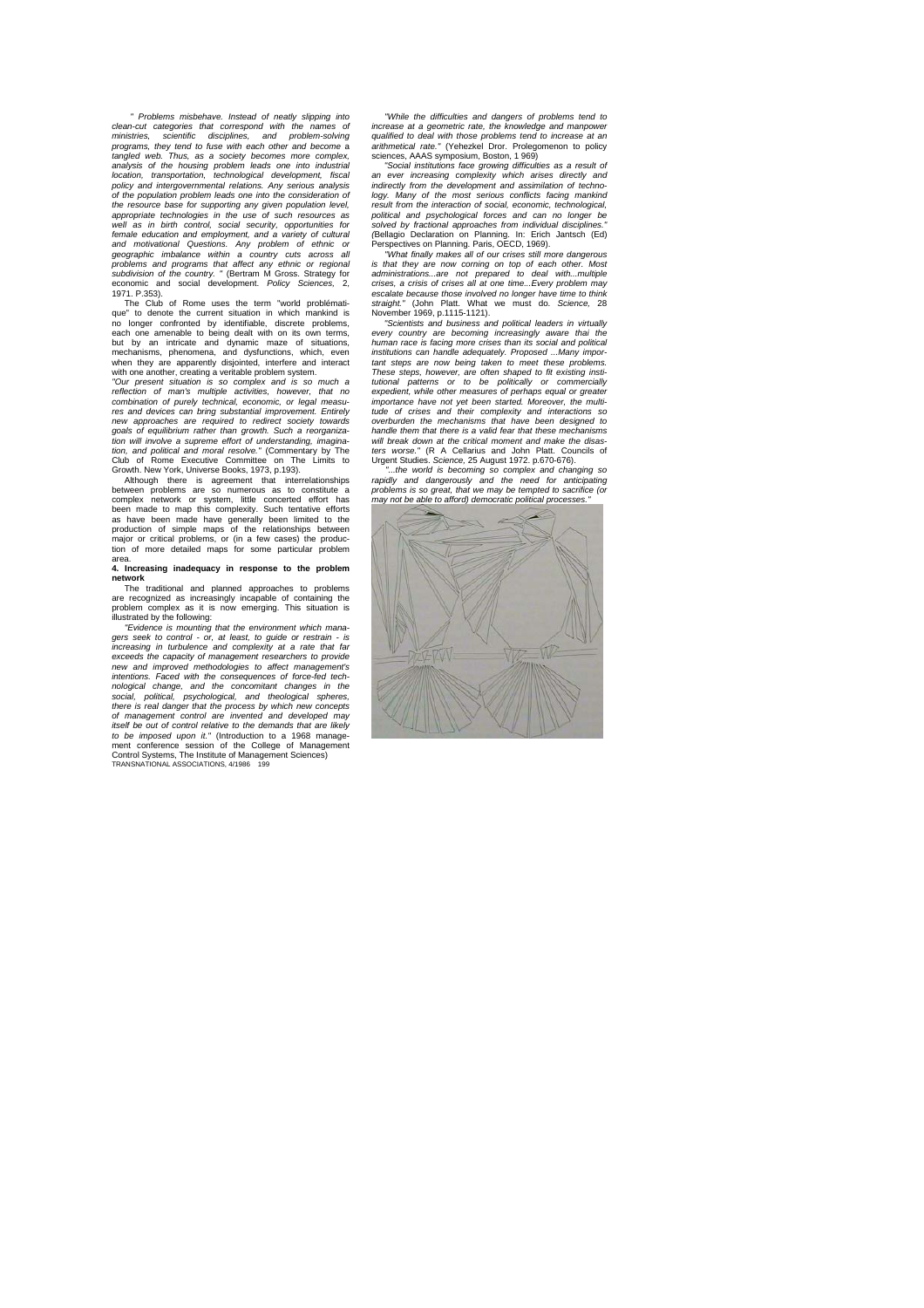(H Kahn and J Wiener. Faustian powers and human choices, in: W R Ewald. Jr (Ed). Environment and Change.<br>Bloomington. Indiana University Press, 1968).<br>**5. Inadequacy of institutional response to problems**<br>The weaknesses of

*"The map of organizations or agencies that make up the society is, as it were, a sort of clear overlay against a page underneath it which represents the reality of the society. And the overlay is* a/ways *out of phase in relation to what's underneath: at any given time there's always a mis-match between the organizational map and the reality of the problems that people think are worth solving...There's basically no social problem such that one can identify and control within a single system all the elements required in order to attack that problem. The result is that one is thrown back on the knitting together of elements in networks which are not controlled and where network functions and the network roles become critical."* (Donald Schon. Beyond the Stable State; public and private learning in a changing society.

London. Temple Smith. 1971 ) *"Since problems were for so long deemed to be immutable, functions already assumed became more important than aims. Thus the attainment of major national goals, such as the elimination of illiteracy or the improvement of agricultural yields, called for the development of the relevant government functions, such as education and agricultural policy. In the sequel, within each of these functions, new goals were infer-red from extrapolations of goals already achieved; the functions defined the problems to be met, and reassessment of the problems at hand did not lead to the redefinition of the*  function...The rigidity, fragmentation, and institutional<br>competitiveness of bureaucratic practices are obviously both<br>causes and consequences of this state of affairs. Bureaucra-<br>tic development is partly a result, of the *cient, however, to overcome these weaknesses, which also stem from the inclination of bureaucracies to resist innovation. For these reasons, contemporary societies are called upon to challenge certain forms of organisation that can no longer render the services they require, because in these societies, change and uncertainty have become the constant companions of prosperity. Thus, it has become a common*place that many new problems, over the last quarter of a<br>century, have been recognized too late by the government<br>machine, which has often been moved to action only by the<br>advent of a crisis...Any attempt to assess dissati *define opportunities, and formulate new goals inevitably runs counter to established policies that have been instrumental in the emergence of new problems. It will therefore always be difficult to look to operational agencies and policies for an objective effort to redefine aims that may involve agonising reappraisals, challenge existing interests, or simply call for a sense of perspective incompatible with the responsibilities of day-to-day action. For this reason the identification of emerging problems is a function that tends to be overlooked by traditional public administration and therefore cannot be wholly integrated with it..."* (Organisation for Economic

Cooperation and Development. Science, Growth and<br>Society.Paris, OECD, 1971, p.60-61)<br>"Consider the problem of poverty among minority groups.<br>Our nation is committed to reducing poverty. We do not know<br>how to approach solvi *undesirable conditions in the process. Our government comes at a problem, like minority group poverty, from many directions: some officials are convinced that all that is* 200 ASSOCIATIONS TRANSNATIONALES, 4/1986

*necessary is to stimulate economic growth, others call lor better education, still others advocate a direct transfer of income, and of welfare. This is much like many blind men feeling parts of an elephant and then being asked to describe it The man who describes the trunk is as right as the man who describes a leg; both are partially right. Division of problems into subproblems without knowing their overall*  dimensions hardly ever contributes to a situation." (John<br>Crecine and R D Brunner. A fragmented society; hard to<br>govern democratically. In: Information Technology; some<br>critical implications for decision makers. New York.

Conference Board, 1972, p.178)<br>citzens the final of the same of the citizens today receive critical information very quickly<br>citizens today receive critical information very quickly<br>indeed; the aggregate picture at federal *round, then, the body politic has wildly over-active reflexes. In the body physiologic this is the condition of clonus - it is a*  symptom of spasticity. If we live, as I suspect, in a spasticity society it is because of clonic response. And by the expectations of these arguments, the clonus will get worse."<br>tions of these arguments, the clonus will g

tatives. The Management of Information and Knowledge.<br>Washington, US Government Printing Office, 1970, p.45).<br>"...increasing specialization makes all problems more<br>difficult With more economic and social development, the *subdivision of labor is carried to extremes never dreamt of in previous historic periods. The more effective and efficient organizations and planning bodies are those that operate for*  narrow and segmental purposes, thereby rendering much<br>more difficult any effort to achieve mutual adjustment or<br>coordination. The more able, honored and highly valued<br>expert is the one who works within an increasingly narr sphere and who has great difficulty in communicating with<br>other experts as well as laymen." (Bertram M Gross.<br>Strategy for economic and social development. *Policy*<br>Science, 2, 1971, p.353)

The relationships and significance of each of the<br>lesser-known problems may well be recognized in the<br>appropriate sectors of the available scientific literature,<br>but may thus only influence a limited sector of society.<br>Thi maximum allocation of resources to booties, which may not<br>intercommunicate even though each may stress the infercommunicate even though each may stress the other problems. Heasin Ozbekhan makes the point: "This diffuore di Jantisch (Ed). Perspectives of Planning. Paris. OECD.<br>1969. p.83-84). There is also the suspicion that the<br>networks of problems may be better integrated than the<br>networks of organizational and conceptual resources<br>which.co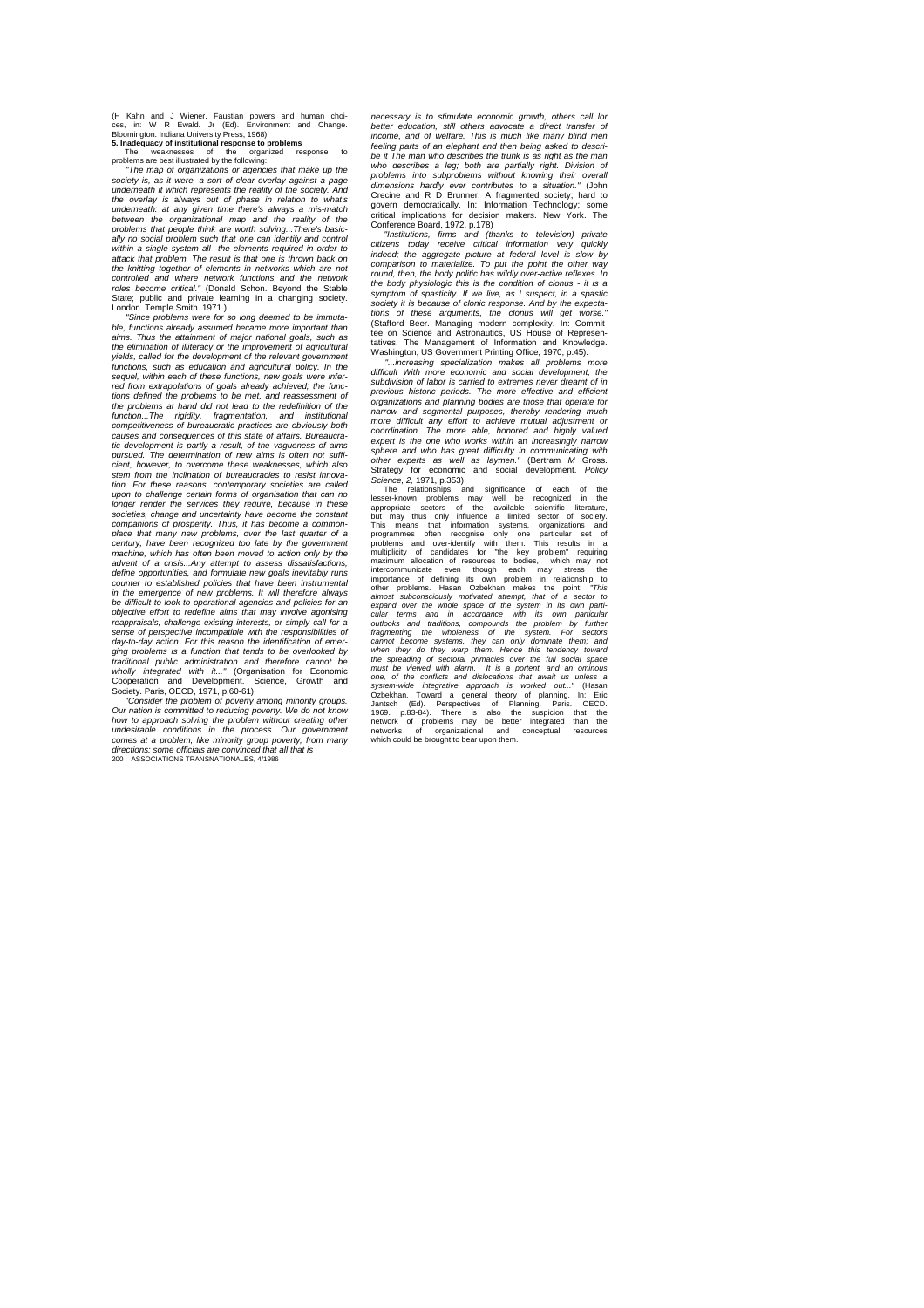The "Bertrand Report", a recent major internal review of the difficulties afflicting the United Nations system (Maurice Bertrand. Some Reflections on Reform of the United Nations. Geneva. UN Joint Inspection Unit. 1985, JIU/REP/85/9) notes: *"In short, it is the sectoralized, decentralized and fragmented structures of the System that are the reason lor its failure to adapt to the solution of development problems."* (para 104) *"The countries concerned need a World Organization capable of facilitating syntheses, organizing co-ordination, helping to find long-term financial arrangements, and granting many-sided aid to solve the most urgent problems. What the United Nations System offers them is a series of divergent and contradictory recom-mendations, some 30 bodies whose action has to be co-ordi*nated with that of some 20 sources of bilateral aid, but it *does not help them to solve their medium and long-term* 

*financial problems."* (para 106) *"In other words, since the Organization here is confron*ting the essential mission it should fulfil, we have to ask<br>ourselves whether it is properly equipped to do so; whether<br>the results obtained so far are satisfactory or negligible; and<br>whether the Organization really does p *the framework of negotiations which the modern world needs. The replies to these questions are inevitably negative; the machinery of negotiation is not easily identifiable and separable from the rest of the activities under the various sectoral programmes and does not constitute a coherent system. The results achieved relate only to a few limited fields and do not represent solid progress in the direction of changing world consensus. This situation has its political reasons, which are well known, but they do not explain everything. Actually, it is the structure of negotia-tions offered by the World Organization that is ill-adapted to solving the problems of the modern world.* " (paras 107-8)

"They call for considerable preliminary efforts to identify<br>the problems which are susceptible to negotiation before<br>any negotiations can begin. This work of identification is<br>complex, and it comes up against difficulties technical, ideological and semantic kind; it can often only be<br>concluded when a preliminary agreement is beginning to<br>take shape on a given concept; so that it is no longer surpri-<br>sing that it implies attempt after attemp *clumsily done, and that it is a source of endless talk. Nego-tiation among 160 parties presents specific technical diffi-culties other than those of the size of the meeting chamber*  or the organization of simultaneous interpretation. It involves<br>the definition of interest groups whose composition and<br>dimensions vary according to the subjects dealt with, and<br>the method of representation of these groups

In 1974 Jan Tinbergen noted that only two years after<br>the (Pearson) report of the International Commission of<br>Development suggested accelerated growth for the devel-<br>Oping world, the results of the Club of Rome study indic ted the necessity for decelerating world growth. He Suggests that these two objectives are not necessarily irreconcilable, but are very close to being incompatible. The two sets of recommendations clearly emerged from<br>studies which detected different problems as being of studies which detected different problems as being of<br>major importance. Robin Clarke, in demonstrating the<br>pressing need for alternative technology, examined 9<br>problems (from pollution to alienation) and showed how<br>five di It is a fact of political and social life that there is no<br>general consensus on the relative priority of problems. As<br>noted in the first report of the Social Indicator Develop-<br>ment Programme of the Organisation for Econom Cooperation and Development (3): *"Commonality of social concerns among Member countries tends to be greatest at the highest level of generality, diminishing as the definition*  becomes more specific." The degree of consensus also<br>increases when the problem is perceived as being so<br>extensive that it can only be solved by some improbable<br>combination of institutions or "everyone acting together".<br>7.

Before achieving consensus for purposes of action, some framework needs to be developed within which the different problems can be interrelated prior to the determination of their relative importance. Geoffrey Vickers argues that: *"The changes that will flow from all of these impacts are unpredictable and perhaps unimaginable, but we can prepare to recognize and understand them more quickly as they emerge, by finding some common frame within which to comprehend them."* Consensus does not have to be total for effective

action to take place. Different constituencies can pursue different problems provided that there is some general understanding of how the different problems being tackled by different groups are interrelated, at least in the terms of

each perspective. From the previous paragraphs, such a framework should be able to contain:

problems which are incompatible in the light of the conclusions of different kinds of scientific analysis problems which may be perceived by one group to be irrelevant or trivial, and by another to be of major

importance<br>problems which are normally unmentionable in inter-<br>governmental circles for political reasons, namely<br>wholesale massacres, torture, political imprisonment,<br>and other sensitive problems, whether current or in

recent history problems which are potentially, but not currently, important as political issues (such as environmental pollution prior to the 1972 UN Conference in Stockholm)

problems, recognized as such by the United Nations, but which catch many others unprepared because of the strength of the counter-claim (eg the 1975 UN vote to recognize Zionism as a form of racism) problems, recognized as fundamental as a result of<br>very sophisticated analysis, which are extremely<br>subtle and essentially beyond the capability of exis-<br>ting institutions (eg Kenneth Boulding's identification<br>of the reduc fully to future crises)

As things stand no existing framework even attempts to reflect such incompatible perspectives. And yet the dynamics of their interaction are the reality of social life. Just as in the case of the arms race, it is the action-reaction phenomenon between the protagonists which contri-<br>butes directly to its continuation. In this connection it is<br>valuable to recall the technique used, in very difficult<br>times, by Diderot and d'Alembert, the editors of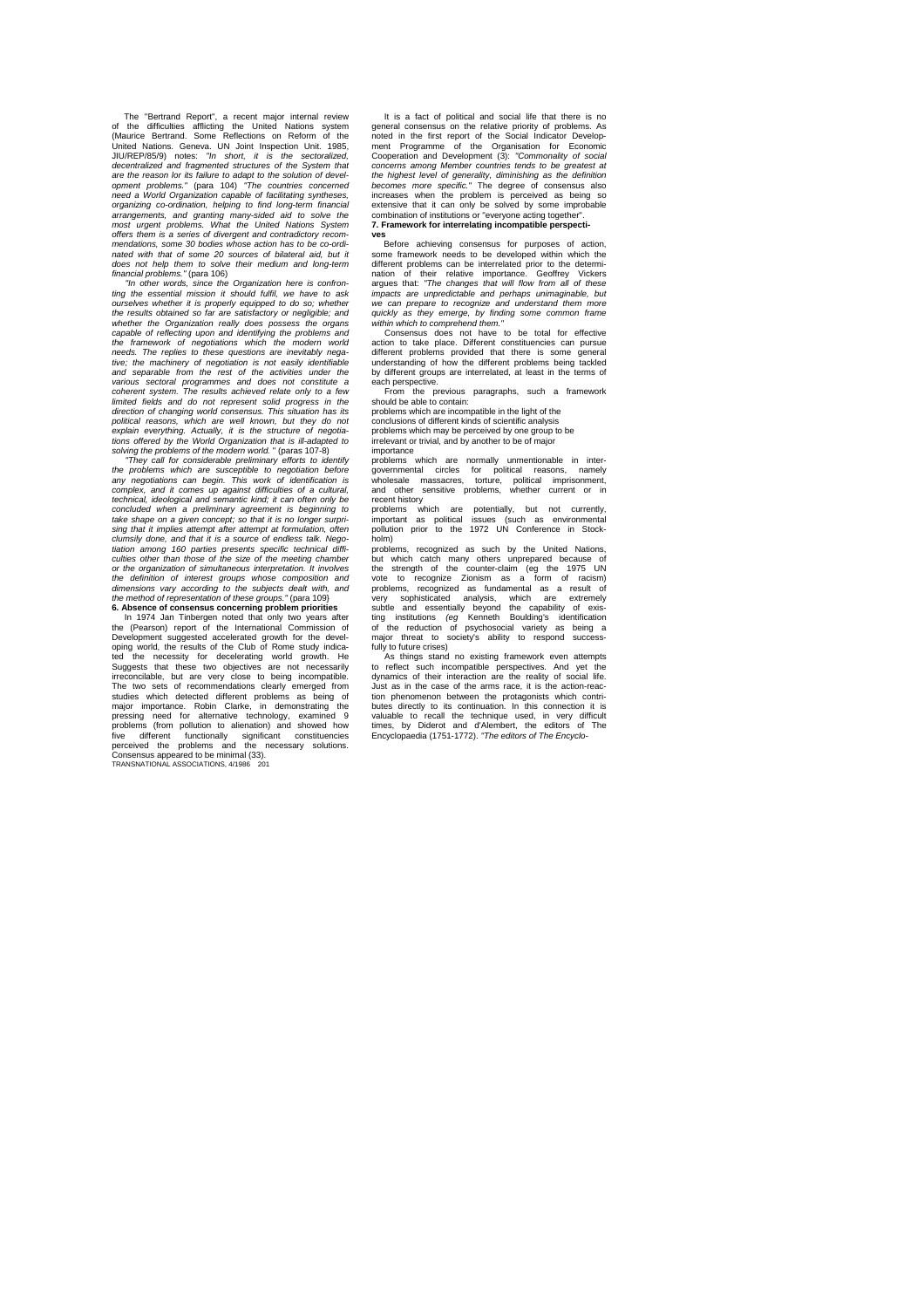*paedia were well aware of the dangers they faced, and so they cleverly maintained an air of innocence throughout. By a brilliant device of cross-reference, however, they were able to annihilate the effect of an orthodox view in one article with the arguments expressed in another article to which the reader was referred."*

In contrast to those times, the right view cannot be simply brought to light by a brilliant argument (or other<br>device) cross-referencing the outmoded incorrect view.<br>Nowadays, there are many intellectual and other authori-<br>ties, each with its own set of arguments. It is no l easy to determine which set of arguments protects an outmoded view, or by which view it should be replaced, since all the functionally significant groups (even amongst the sciences) compete in advocating their own perspecti-<br>ves and in criticizing every other perspective. The argu-<br>ments of many of the groups may be well-documented,<br>although the absence of evidence in the case of the oth does not curb their advocacy or the sincerity of belief in their particular perspective.

It is however possible to envisage a framework in which the problems perceived by each group could be combined, or registered separately if there is disagreement, accompanied by their supporting arguments and the relationships perceived to other problems. The problems emerging from each perspective can be handled in this way. So can the focal points of disagreement. If the claims by one group for the existence or importance of a problem are contested by another, then the arguments of the coun-ter-claim can be recorded with the claim.

In contrast to the example of The Encyclopaedia, in such a case each group supplies its own brilliant arguments, annihilating or ignoring the competing groups. The functions of any editorial group are then limited to locating the best formulated argument for each position<br>and for the problem inter-relationships which they consi-<br>der significant. This task can best be performed with the<br>collaboration of the interested groups, preferably their representatives at the international level, whether

inter-governmental, nongovernmental, or informal bodies.<br>Clearly the results of such an exercise would Clearly the results of such an exercise would not satisfy those with a thirst for the immediate and final answer on any particular problem, because when any such final answer is contested, the aim would be to reflect the dissent, even of a minority group. As Abraham Kaplan has explained in discussing methodology in the behavioural sciences:

*"The demand for exactness of meaning and for precise definition of terms can easily have a pernicious effect, as I believe it often has had in behavioral science, it results in*  what has been aptly named the premature closure of our *ideas. That the progress of science is marked by successive closures can be stipulated; but it is just the function of inquiry to instruct us how and where closure can best be*  achieved That a cognitive situation is not as well structu*red as we would like does not imply that no inquiry made in that situation is really scientific... Tolerance of ambiguity is*  as important for creativity in science as it is anywhere else. *(*1)

But irrespective of the scientific value of such a framework, it is a necessity to policy formulation. In discussing the problems of developing contextual knowledge John P Crecine and R D Brunner note: *"It is not enough for the masses and the government to understand one another and to be able to communicate effectively. Knowing what the* 202 ASSOCIATIONS TRANSNATIONALES, 4/1986

*problems are. in and of themselves, seldom proves sufficient to improve situations. A different kind of knowledge and ability is required concerning the context of public-sector decisions and the workings of those societal mechanisms the public sector attempts to alter. Uncovering necessary contextual knowledge to support public policy moves is diffi-cult at present and likely to becomes more so.....Little effort is made to determine the content or the timing of research to maximize its contribution to the solving of social problems. The means of achieving full employment of minorities in an urban ghetto, for example, is not* a *problem which an economist, a politicai scientist, or a sociologist alone is likely to solve. To the extent thai scholars focus their attention on increasingly narrow details without relating the results io a more comprehensive map of society, they are not likely to provide public officials with the knowledge necessary t*o *grapple effectively with the problems of society."* (2) grapple effectively with the problem-s of coord ...<br>**2. Against a problem-focused approach** 

A number of arguments against a problem-focused approach have been encountered during the course of this project. Although the arguments overlap, in that they are based on common conceptions, they are examined sepa-

### rately below. **1. Major problems versus minor problems**

It may be argued that the major problems are well-<br>known and have been adequately described and that all<br>other problems are either components of the major<br>problems or unimportant. This raises the question as to<br>how the imp ned. Was the problem of the environment important before the United Nations conference in Stockholm in 1972? Some international organizations have been working on this problem since the 1950's, but a book produced in 1967 by the well-respected Hudson Institute (Herman Kahn and A J Wiener. The Year 2000; a framework for speculation on the next thirty-three years) makes no mention of either pollution or environment. Importance in this sense means simply as a political issue, since all the information concerning the problem was available whilst the problem was still unimportant. There are however other ways in which a problem can be important. A problem may not be of importance in its own right but primarily by virtue of its relationship to other problems in the problem complex or network. Consider the case where no significant impact has been achieved by the allocation of considerable resources to the mutually reinforcing problems A, B, D and E, considered to be of greatest importance because of their immediate tangible effects. If<br>it can be shown that A, B, D, and E are all dependent on<br>reinforcement from the seemingly insignificant and little-<br>known problems C and F, then C and F may acquir derable importance in any policy relating to the problem complex. Their relationships to the other problems, and the possibility that they may lend themselves more easily to available remedies, makes them of vital importance in any general strategy, since any positive results will have beneficial multiplier effects which may alleviate the more tangible problems. Furthermore, if it can be shown that action on problems C and F is impeded by problems G, M and Q, then the latter may acquire even greater signifi-cance because of they way in which they obscure critical leverage points in the problem network at which action and research may be most beneficial with a minimum of resources. The difficulty at this time is that it is apparently not possible to determine which problems are like C and F,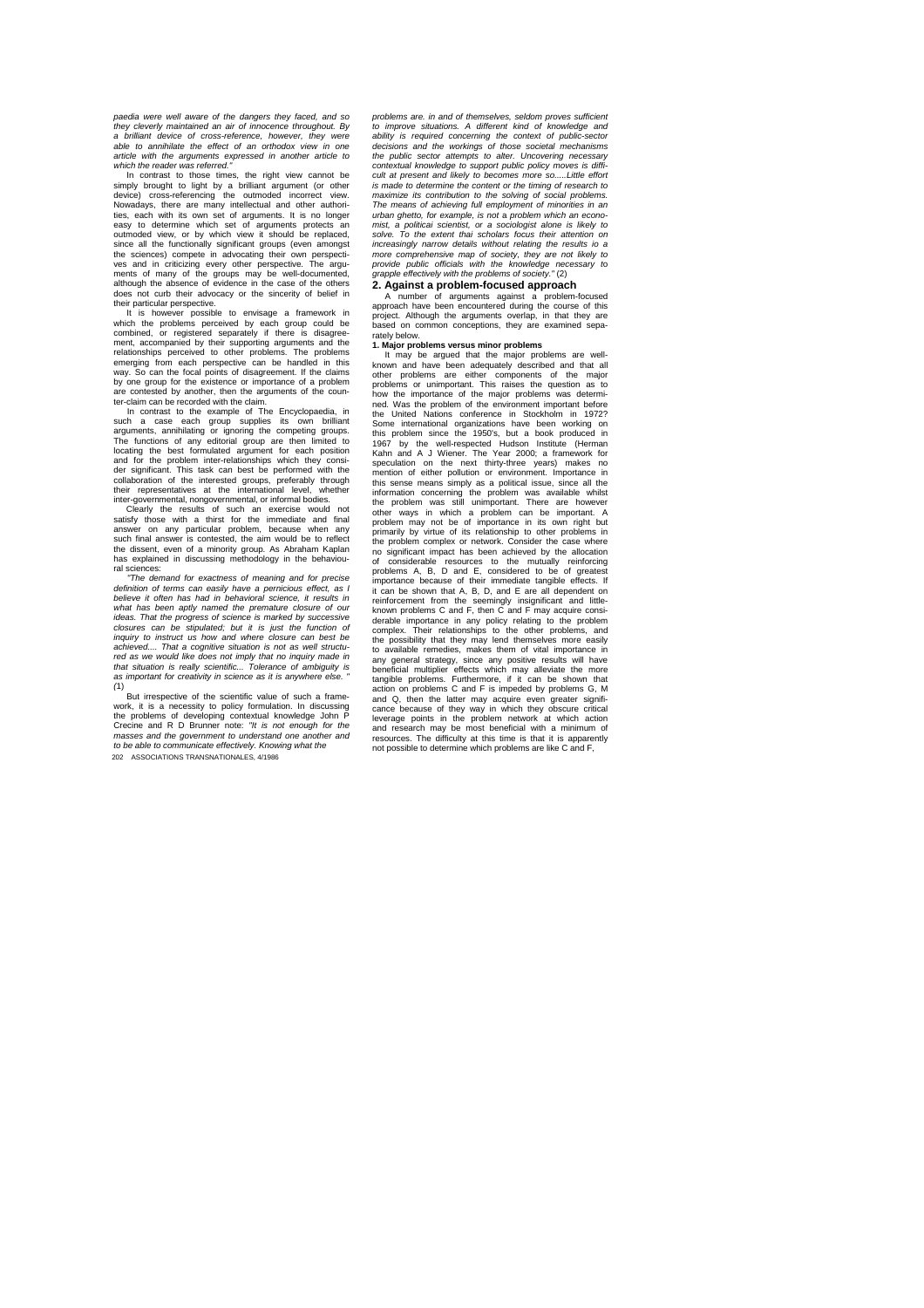and which are like G, M and Q. since alt attention is devoted to A, B, D and E, except in the plaintive reports from those attempting to implement the solutions to the latter. Only by exploring the networks of interrelationships between problems of all degrees of importance and visibi-lity will it be possible to locate the critical leverage points, as opposed to those action areas which can continue to

absorb resources without any significant result.<br>**2. Major problems versus subproblems**<br>**It may be argued that once the major problems have<br>been identified it is unnecessary to attempt to identify the** component subproblems with any degree of precision, whether because the precision is illusory or because the subproblems are merely aspects of the major problem without any significant degree of autonomy. In contrast to this view, the OECD Social Indicator Development Programme in identifying 24 fundamental social concerns stated that each of these *"...may be viewed as the summit of a vertically linked hierarchy of an indefinite number of subconcerns representing the important aspects and means of influencing the fundamental concern. A t the same time, there are various kinds of horizontal linkages or relation*ships among these hierarchies; a particular concern or *subconcem may have simultaneous effects on a number of other social concerns."* (3) On this point John Crecine and R D Brunner note: *"Division of problems into subproblems without knowing their overall dimensions hardly ever contributes io a solution. But, it is precisely this division into subproblems that must be achieved, however badly, if an organization is to effectively pursue an objective or execute a program. Without knowing the structure of a problem, it is difficult, if not impossible, to efficiently design solutions or government organization."* Also: *"The sad fact of the matter is that we know very little about dividing the social problems with which government must deal into component sub-problems. Without effective division of overall problems and*  subséquent *assignment of the parts to specific units, government is likely to remain the blunt instrument it now is.*  All the information, communication, computer capability, all the coordination in the world is useless if not properly mobi-<br>lized." (2) The difficulty in identifying subproblems is to<br>determine down to what level of detail it is useful to go in<br>different problem areas. This project culty in a number of different problem areas where many of subproblem exist (eg commodity problems endangered species). 3. Irresponsibility of drawing attention away from major

problems

It may be argued that drawing attention away from the 5 to 10 problems currently in favour as "major", and giving a comparatively greater amount of attention to seemingly "minor" problems, serves to dilute the already inadequate effort to solve the major problems. In order to understand the major problems better it is however necessary to focus on the minor problems through which they may be connected in unforeseen ways. It is by analyzing the connected in unforeseen ways. It is by analyzing the network of all problems that it becomes possible to determine what the major problems are under any particular set of conditions. But perhaps of greatest importance, people may identify more easily with non-major problems and unless the interrelationship of all problems can be demonstrated such people cannot be convinced of the merit of allocating resources to the major problems. It could also be argued that programmes to mobilize public opinion in support of the major problems have been in operation for sufficient time to have been able to make any TRANSNATIONAL ASSOCIATIONS, 4/1986 203

significant impact possible. In the report of the United Nations Secretary-General reviewing the *Dissemination of Information and Mobilization of Public Opinion Relative to Problems of Development* (E/5358. 21 May 1973) it is noted that: *"... it is difficult to escape the conclusion that... the state of public opinion on matters of development, parti*cularly in the industrialized countries, is generally less<br>favourable today than it has been in the past. "It also notes:<br>"It would probably be unfair to conclude that a sudden<br>callousness had overcome public opinion in th *generalizations perceived as outworn by over-use. "* Since a high proportion of available resources will continue to be allocated to the major problems, experiment with alternative approaches is justified to see whether it is possible to break out of the pattern of out-worn generalization. The greatest danger lies in the probability that the United Nations system's public relations and public information programmes will lead the informed public and many deci-sion-makers to believe that the U.N. is doing all that can or need be done and has the attack on every world problem well-coordinated. This automatically devalues the activi-ties of other bodies, reduces the allocation of resources and support to them, dampens initiative from the local and national level which is not channelled through governmental and U.N. channels against U.N.-perceived problems, and effectively nullifies the type of constructive criticism which can lead to renewal of effort, new approaches, and galvanization of the political will necessary to the accom-plishment of all international programme objectives.

4. Problems versus values It may be argued that it is a mistake to focus on the negative features of society, namely problems, rather than on the positive features, namely values or goals, which are a basis for consensus formation and the coherence of society. And yet it is the irony of the times that problems<br>have greater currency than values and would often appear<br>to be the focal point for greater consensus. People can<br>agree about problems and they lend themselves to oriented debate. To an important degree, with the loss of common positive symbols and the absence of a universal ethic, common problems perform a unifying function. In addition they are easier to identify with precision. The Organisation for Economic Cooperation and Development,<br>through its Secretary-General's Ad Hoc Group on New<br>Concepts of Science Policy (4), in discussing the formula-<br>tion of problems, notes that: "The systematic identifica dissatisfactions they engender than by a precise formulation, in the satisfactions looked for: existence of dissatisfaction, in other words, does not automatically imply a recognition of preferable alternatives. The comple *envisage realistic alternatives. This is one of the frustrations of modern society: today's "hungers" are not easily defined. Thus, environmental pollution, the chaos of city life, and the inadequacies of the universities arouse discontent that is not expressed in precise alternative concepts of the types of environment, city, or university desired. Although in many cases these discontents may be based on misperceptions of*  the objective situation, we must recognise that the perception is itself part of reality. Thus the discontent cannot be<br>alleviated by physical measures alone: it requires an under-<br>standing of the total situation. "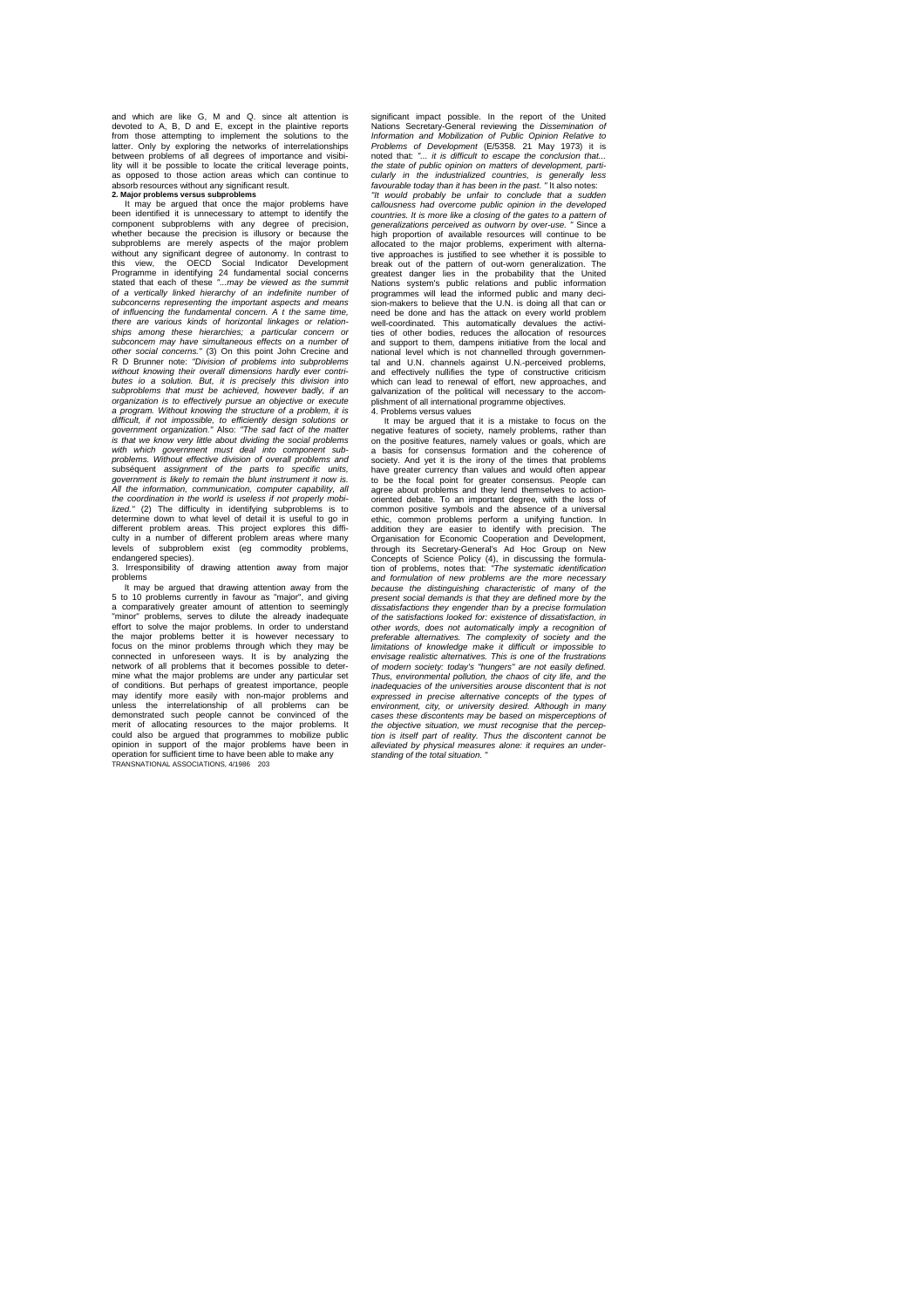The emergence of problems may therefore be conside-red as the actualization of hitherto unrecognized values. A problem is in some ways a value in disguise and may signal the presence of new values. In the DEMATEL Project of the Battelle Institute, one element of the defini-tion of a problem was that it related implicitly to a value system (5). A problem is an instance of value-dissonance. **5. Problems versus solutions**

It may be argued that at a time when everyone is aware of the problems, and many are suffering from excessive awareness, any further emphasis on problems rather than solutions is unconstructive. From this perspective, what is lacking at this time are collections of information on solu-tions, not collections of information on problems. As will be seen below, however, most of the available information tends to be either on the major problems or on conventional solutions to existing problems. Unless a clear picture of the range of problems is available, and it is not, the solutions proposed may either be solutions to non-critical<br>problems ars a result of their successful implementation.<br>problems as a result of their successful implementation.<br>There is also the point that solutions envisaged implemented because of the evolution of the problem environment. A focus must therefore be maintained on tomorrow's problems in the light of current predictions. This approach does not preclude cross-referencing the problems identified here to a parallel collection of informa-

### tion on solutions. **6. Unmanageable number of problems**

It may be argued that once any attempt is made to look beyond the 5 to 10 currently favoured major problems there is no limit to the number of problems which can be identified and described. Any problem area can be broken down into subproblem areas which can in turn be broken<br>down further. The exercise then becomes impossible The exercise then becomes impossible because of the amount of information, and of questionable value for the same reason. This argument could, however, also be applied to the activities of the botanist and zoologist who now recognize some million species of plants and<br>animals respectively. But zoologists, for example, have<br>found ways of handling this degree of diversity without<br>needing to limit themselves to such basic categories mammals, reptiles, birds, fish, and insects. The question is whether some similar approach can be made to the range of problems. Only a deliberate attempt to collect such information can provide a basis for any response. This section is itself a demonstration that it is possible to collect information on more than 10 problems without the data becoming uncontrollable. **7. Multiplicity of problem interrelationships**

It may be argued that any attempt to record the poten-tial interrelationships between a large number of problems leads to such a large number of interrelationships as to be unmanageable. Thus 1,000 problems could give rise to over 990,000 interrelationships. If however the information collection is limited to those relationships which have been recognized, the number of actual interrelationships is much more limited and therefore quite manageable.<br>Again only a deliberate attempt to collect such information<br>can prove whether such an approach is impractical.<br>**8. General, unstructured approach versus particular,** 

**structured approach** It may be argued that any such project is only mana-geable and of significance if it is conducted in terms of

204 ASSOCIATIONS TRANSNATIONALES, 4/1986

some particular viewpoint such as the policy requirements of a given organization. Or else, it may be argued that a particular classification scheme or model must first be developed to guide the subsequent collection and presentation of information. These are however precisely the difficulties at this time. There is a multiplicity of oriented projects and models with no effort at interrelating them or suggesting that they should be interrelated. And yet it is the disagreement amongst the advocates of different approaches which hinders the formation of any consensus or general strategy and the mobilization of adequate resources. The challenge is to develop a project which is as general and minimally structured in its approach as is feasible without losing coherence and utility. This project is an experiment in that direction. 9. Erroneous conception of a problem as a well-defined

entity It may be argued that problems, by their very nature, are nebulous and poorly defined, and that therefore a<br>numeric identifier cannot be usefully and meaningfully<br>allocated to a problem. Any such treatment of the problem<br>in fact distorts the nature of the problem and gives it characteristics which it may not have. It is therefore impossible to make a )ist of world problems because what is a problem is in fact a cultural variable. Any such attempt therefore forces all problems into the same mold and implies that they can all be conceived as having common features particularly when embedded in a network of problems. The notion of a relationship as a simple link between two problems may also be considered unsatis-factory for similar reasons. This project is however not so much concerned with what a problem is as a problem but rather with how a problem is perceived and discussed in terms of the labels given to it. It is in denoting the variety of phenomena "problems" that the above errors may be encountered, but once this has been done and has achie-ved the present acceptability it then becomes permissable to identify the semantic domain in question by a numeric identifier and to attempt a summary description of the processes believed to be associated with that domain.

#### **10. Sufficiency of information on problems**

It may be argued that there is already a very large<br>nount of information available on most problems. Some amount of information available on most problems. Some problems have one or more books describing them: some have whole specialized libraries devoted to them; many are covered by specialized periodicals and abstracting<br>systems. Under such circumstances a summary descrip-<br>tion could not do justice to the complexity of the subject<br>matter and the available knowledge. Against this it mus be said that only specialists can afford the time to scan<br>such quantities of information, and only well-endowed<br>institutes can afford to obtain even a small proportion of<br>the available material. In addition, as was discove such a way as to make evident the nature of the problem, let alone the relationships between one problem and another. Such information is scattered through a multitude of documents, except in a few isolated cases. Whilst many documents exist, they may well be effectively unobtaina-ble during the time they are needed. Current international information systems do not facilitate access to many vital documents. Such documents may be quickly out of print, and normal booktrade delays may be up to two months<br>between Europe and America and up to six months in the<br>case of some developing countries. But whether available<br>cas or not, the widening gap between the exponentially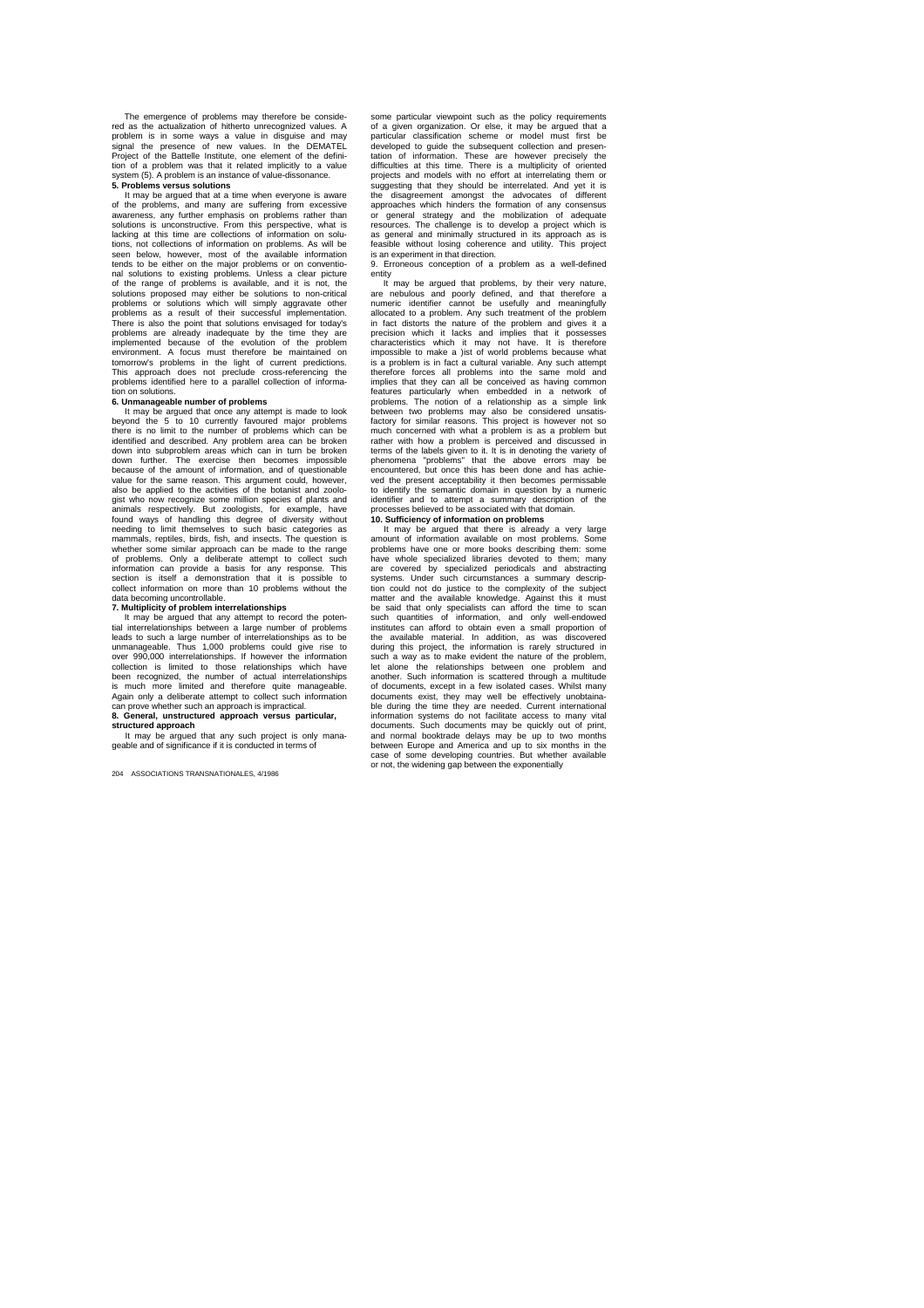increasing quantity of data available for consumption and man's very limited capacity for acquiring and processing useful information needs to be bridged by new methods of presenting information. The attempt in this project to hold problem information in networks of relationships which can be plotted on maps or displayed on computer graphics devices is an experiment at reducing the current difficulty.

**11. Project approach as instance of the key problem**<br>It may be argued that the allocation of resources to the<br>collection of information on problems is in itself an<br>example of the general tendency to substitute action about a problem for action on the problem. The problems are denatured by the process and lose the potency that they have in the real world. Worse still, any attempt to draw attention away from the key problem (such as<br>capitalism or communism) to a multiplicity of pseudocapitalism or communism) to a multiplicity of pseudo-<br>problems, which at best are symptoms of the Key problem,<br>merely serves to aggravate current difficulties, whilst<br>profiting from them. All action can however be criticiz such disagreement arises and those to which it gives rise.

#### **3. Definition**

There is no generally accepted definition of a world problem and there is considerable debate about the nature of a social problem. No attempt is therefore made aï a final definition of a world problem at this stage. In order to build up as comprehensive a data base as possi-ble, the criteria for problem inclusion and exclusion were initially kept to a minimum. The emphasis during the selection procedure was not on whether adequate proof existed<br>that a problem was a valid and significant one according a problem was a valid and significant one according that a problem was a valid and significant one according<br>to some objective standard. The emphasis was placed on<br>including those "problems" which well-established including those "problems" which well-established constituencies indicated as significant in terms of their own frame of reference - even when the validity and cown frame of reference - even when the validity and from some are sought which are identified as being of importance by<br>some functionally significant collectivity which manifests<br>tiself in some way at the international level (whether as an<br>organization or through self-selected groups men).

This open-ended approach permits the registration of all the problems perceived as real whether or not, as Stafford Beer suggests (6), most of the problems with which<br>society believes it is faced, are bogus problems generated<br>by theories about social progress and the way society<br>works. The existence of information questioning the v that problem. Each perceived problem is envisaged as<br>having a certain probability of existence for some groups<br>in society and is therefore treated like a proposition<br>carrying annotations commenting on its validity - but it included.

Two basic techniques were used to simplify the task: (a) Problems registered had to be based on published documents. The documents preferred were those arising from the work of international organizations, which cover most matters which have emerged as being of more than national significance. However, use was also made of material from other publica-TRANSNATIONAL ASSOCIATIONS. 4/1986 2O5

tions. Individual responses to a questionnaire sent mainly to international organizations were used only as an indication of the existence of a problem for which published documents were required. (b) Criteria were progressively elaborated to reduce the inclusion, in this first series, of very detailed problems which were nested within other problems. In other words, when a distinct hierarchy of problems was encountered (eg problems relating to commodities, or to the extinction of species) suitable cut-off points were selected within the hierarchy below which more detailed problems were not considered (eg a commo-dity class level within a classification of commodities). This approach led to the elaboration of: (a) a list of

tentative positive definitions as a guideline for problem identification: (b) a list of general criteria for inclusion of problems identified; (c) a more specific set of criteria for the exclusion of certain kinds of problem. These are listed below.

#### **1. Tentative positive definitions**

1. Any condition believed to threaten the balanced physical and psycho-social development of the individual in society, whether the threat is directly to his personal well-being, to the values which he upholds, or to features of his environment on which he is dependent.

2. Any condition believed to cause or constitute social regression or degradation.

3. Any condition before which society is currently believed to be in some way helpless, because resources cannot be brought to bear upon the problem.

4. Any condition believed to render social change uncontrollable or discontinuous, or which so increases the complexity of society that it becomes incomprehensible in its totality and consequently unmanageable as a whole. **2. General inclusion criteria**

Geographical spread: The problem should be recognized in at least three countries or considered to exist in at least three countries. Resources should preferably be allocated to its solution in at least three countries. Th problems relating specifically to one country only included<br>are when they are the subject of a United Nations resolu-<br>tion (eg apartheid, Zionism). Problems can be considered<br>as "world" problems, either because they requir tions on a global scale (eg the international monetary crisis), or because they are present in a number of diffe-rent countries even if only local solutions are required (eg urban problems).

*Disciplinary spread:* The problem should be common to, or with implications for, more than one discipline and should preferably have implications for different classes of discipline (eg natural and social science disciplines). This excludes problems internal to a discipline. *Experi recognition:* The problem should be recognized

by more than one expert, and preferably by experts in different countries, and if possible by an international governmental or nongovernmental body. In other words, the problem should have an adequate "constituency". *Expert documentation:* The problem should be the

subject of serious articles, scholarly studies, official<br>reports, or reports of international meetings. The problem<br>must be adequately documented, or its recognition must<br>be adequately argued. This does not however imply t need for any check on the validity of the argument.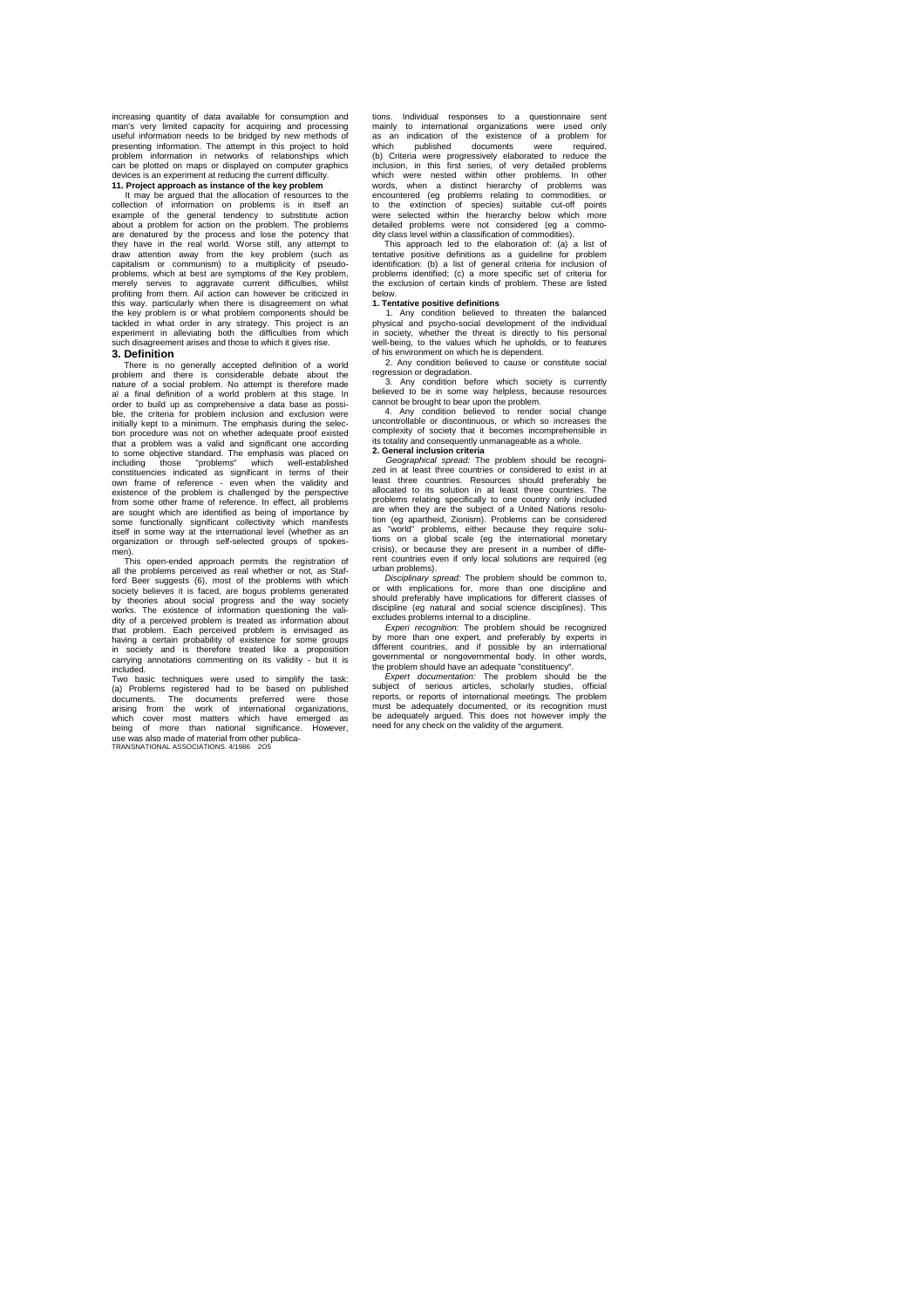*Time period:* The problem should have been the subject of documents during the period 1970-1985. Problems no longer considered to be active are not included (although this could be done in a later phase).

*Duration:* Short-term calamities, natural disasters, man-made disasters, or calamitous events in general should not be treated as individual problems, although appropriate groups of such disasters *(eg* earthquakes in general as contrasted with an individual earthquake disaster) can be so treated.

*Potential problems:* The problem can be a potential or future problem, even a "vulnerability": namely a problem which does not currently exist because some threshold has not yet been passed but whose emergence is predicted for some foreseeable future time and for which preventive action is advocated now.

*Autonomous problems:* The problem should preferably be in some way distinct and clearly isolate able. But where the relation between a sub-problem and the problem of which it is a part is not immediately apparent, or the dependence of one on the other is questionable or ambi-<br>guous, sub-problems should be treated as problems in<br>their own right, particularly where the sub-problem is perceived as having distinct relationships with other problems. (The nature of the problem-subproblem rela-tionship is indicated by cross-references within each entry.)

*Seriousness:* There should be some indication that the problem, if not solved, will aggravate or cause some social tension, or alternatively is a key factor in preventing the solution to other problems which result in such tensions.<br>This means that seemingly trivial problems may be inclu-<br>ded if relatively large amounts of resources are allocated<br>to their solution rather than to the solution of may consider to be more serious problems.

*Secret problems:* The documentation available which legitimates concern with the problem should not be classi-fied or secret material, for obvious reasons. (Clearly, however, such secret problems may exist and, for that very reason, be of special importance.) For those problems for which secrecy and cover-up policies are believed by significant constituencies to be in operation, isolated examples of problems may be considered sufficient evidence for the existence of the problem as a world problem. (Counter-arguments refuting the claims for the existence of the problem would then be sought from the published documents of the institutions held to be responsible for such policies.)

**3. Specific exclusion criteria**

*General problems:* Very general problems, such as the inadaptability of man to change, have been considered for<br>inclusion if they have been precisely formulated. A number<br>of widespread problems common to any form of organized<br>action are also considered as general problems, as

inadequate finance, training, knowledge, etc. *Operational problems (routine):* The normal operational problems of a problem-solving organizational system have not been included. This means that no problems which arise (are encountered and solved) as part of normal techare encountered and solved) as part of normal tech-<br>academic, research, legal, administrative, or political<br>ly (namely "contained" problems) have been consiactivity (namely "contained" problems) have been consi-dered. This includes: institutional development, technology development, programme or process implementation, 206 ASSOCIATIONS TRANSNATIONALES. 4/198G

and operation and maintenance of equipment and servi-ces. However, whilst the problem of obtaining spare parts for maintaining a particular machine or group of machines (eg agricultural machinery) would normally not be considered, it may be considered if, as in the developing coun-tries, this is recognized as an important obstacle to industrialization. In which case it would be considered as a general problem for developing countries. Normal opera-tional constraints, such as political problems, human resource problems, resource availability problems, and problems of public acceptance, have also been excluded, except as general problems. In the case of problems of the supply of resources, these have only been considered if the resource in question was a basic item (eg cereals, construction materials, *etc)* and not a luxury item.

*Operational problems (insoluble):* Insoluble operational problems, whether institution, technology, or concept dependent have not been considered as such.

*Institutional change problems:* Problems of institution building, management (including intra-organizational coordination), financing, and adaptation have not been considered as such. However, some consideration has been given to problems relating to inadaptability of institutions, or the inadequacy of financing, or the lack of mana-<br>gement skills, but only as general problems. Although<br>problems of building specific institutions have not been<br>considered, some consideration has been given to th problems of specific institutions of world importance (such as the United Nations) or to types of institutions (such as transnational coporations).

*Structural modification problems:* Problems of changing attitudes, technology, institutions, or legislation have been considered only as general problems. *Coordination problems:* Problems of coordination

between institutions, between disciplines, between regions, or between sectors have been considered only as general problems and not in relation to specific discipli-nes, institutions, regions, or sectors. The exception made for institutions concerned the major international systems *(eg* United Nations, intergovernmental organizations in general, and international nongovernmental organizations in general). The exceptions made for regions concerned the relation between developed and developing countries,

and between the major power blocs. *Planning problems:* Problems of evaluation of objecti-ves, strategy formulation, and resource allocation have been considered only as general problems. Problems of choosing between alternative courses of action have not been considered.

*Compatibility problems:* Problems of equipment standardization, compatibility of procedures and legislation, or problems of language in this context, have not been considered except as

general problems.<br>*Interaction problems:* Problems of an inter-cultural,<br>inter-ethnic, inter-faith, inter-ideology, or similar kind, have<br>only been considered as general problems.

Consensus-formation problems: Problems such as that<br>of mobilizing opinion, freedom of information, freedom of<br>association, and over-simplification of issues, have only<br>been considered as general problems.

*Knowledge storage problems:* Problems of language, technology, semantics, and cost, in relation to knowledge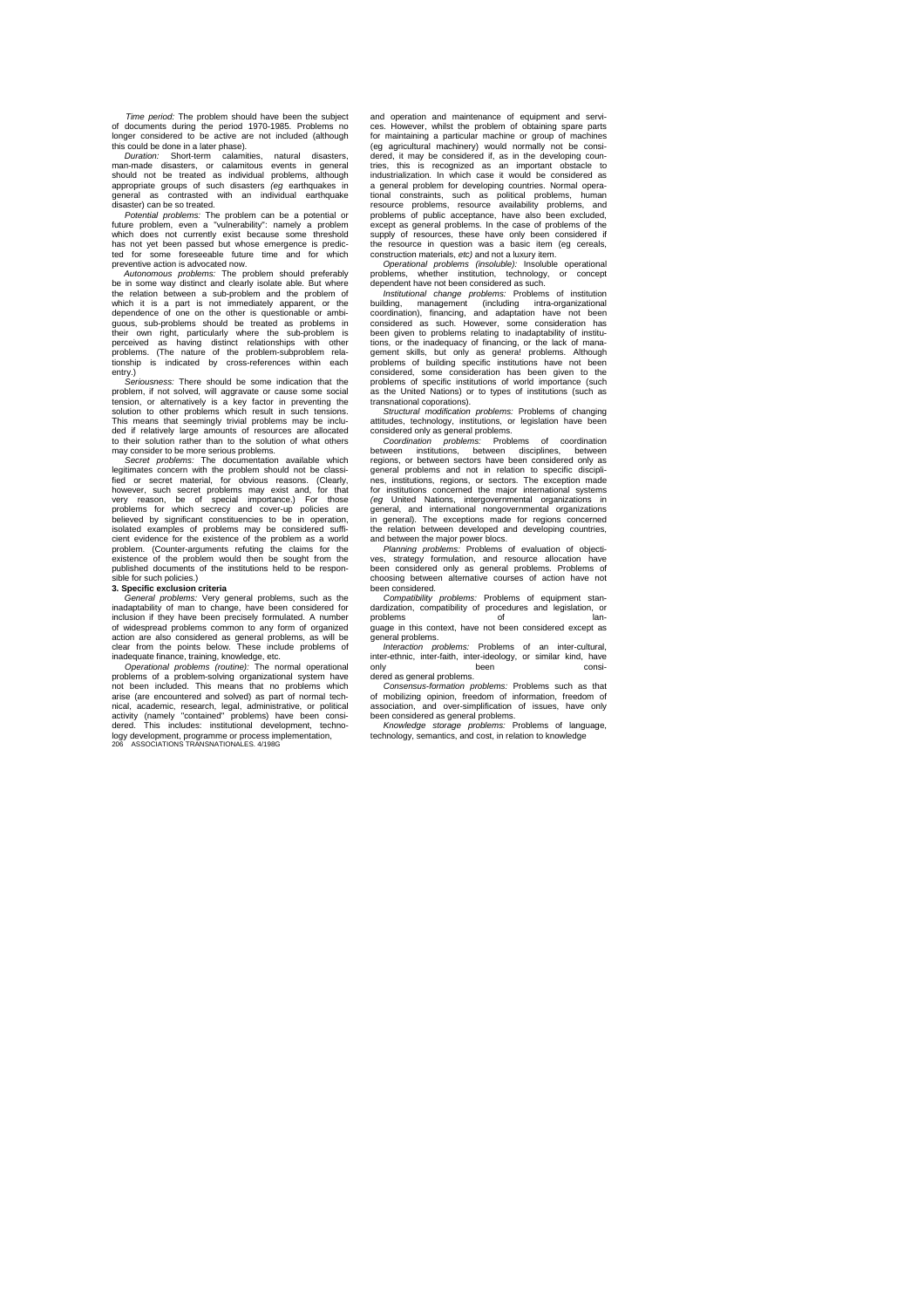Storage, retrieval and dissemination have only been consi-dered as general problems.

*Communication problems:* Problems of language, tech-nology, semantics, and cost, in relation to communication

in general and public information in particular have only<br>been considered as general problems of undemocratic<br>Date usage *problems*: Problems of undemocratic<br>control of data, invasion of privacy, and commercial abuse<br>of co

problems. *Natural environment problems:* Problems of pollution, resources, population, and the reduction of environmental variety have been considered in detail with an effort to locate suitable cut-off points for nested problems.

*Operational side effects:* Problems arising from the deterioration of the natural environment and the normal operations of institutions and industries have been consi-dered in detail with an effort to locate suitable cut-off points for nested problems.

*Structural violence problems:* Problems relating to any forms of discrimination, imbalance in resource usage, social injustice, or unparticipative decision-making have been considered in detail.

*Emotions as problems:* Emotions such as anger, hate, jealousy, fear, and anxiety have been considered for inclu-

sion as general problems. *Professional problems:* The problems internal to a profession, as perceived by its members, have not been considered. However, those problems created by its acti-vities, as perceived by outsiders, have.

*Problems of belief:* Problems of belief as such have not been considered although general problems such as evil, superstition and animism have been included, as well as extremes of belief such as fundamentalism and fanatism. Problems of protecting or promoting a particular belief were not considered unless the belief related to human rights or other beliefs relating directly to societal problems.

*Institutional protection problems:* Problems of protecting existing procedures or institutions (other than the general problem of security) have not been considered unless such procedures were designed to protect human rights<br>or other matters relating directly to societal problems.<br>(Thus school absenteeism was not considered as a<br>problem for schools but rather as a problem for the child or<br>f

Conflict problems: Territorial, political, and industrial disputes (including war) have not been considered individually (eg civil war has been considered as a problem but not individual civil wars).

*Anti-group problems:* Problems documented by one group of bodies as being caused by the dangerous activity of another group have not been considered unless reco-<br>gnized by the United Nations. Thus the problem of the existence and activity of a particular named capitalist or communist institution, for example, have not been consi-dered, although the general problem of capitalism and communism to which they relate have been considered.

*Moral and ethical problems:* In contrast to the previous edition, clearly defined problems of this type have been included. The emphasis has been on problems experien-

TRANSNATIONAL ASSOCIATIONS. 4/1966 207

ced in practice, not on those which emerge as distinctions<br>in philosophical or theological debate.<br>*For-profit problems:* Technical problems defined as an<br>open challenge, with prize money offered to the solver (as in the case of man-powered flight, for example) have not<br>been included. However "sponsored" problems, delibera-<br>tely created in secret by a group in order to derive<br>commercial or political profit from "solving" them would new diseases by pharmaceutical corporations, semi-addictive additives by food and beverage corporation,

vulnerable varieties of seed by seed coporations). *Action obstacles arising from specific objectives:* Pro-blems are perceived as obstacles to its achievement when a specific programme or objective is defined. Such problems have not been included. unless they are problems have not been included, unless they are common to many programmes or objectives. Examples of those excluded are:

Problems affecting the progress of tourism in the developing countries are not included if they only rela-

te to tourism.<br>Problems of river development, such as improving<br>hydrological services, improving analytical tools in<br>water resource utilization, and encouraging scientific<br>and technical investigation are not included.<br>The

The following quotations illustrate some kinds of problems that were not, for the purposes of this volume, considered as such:

An immediate problem was the most-favoured-nation principle...

One basic problem is to break with the traditional

belief that a national policy for children should be confined to dealing with the under-privileged and handicapped

EEC spending and expansion problems

The importance of the problem of the relationship between over-all and industrial programming derives

from certain essential considerations

The problem of intermittence (of power demand) may, however, be over-stressed and with it the storage of

energy... *Technological problems:* Problems of application of research to solve some urgent technical problem have not

been considered. For example: The problem of economic desalination of sea-water The problems of adapting man to space travel

The problem of machine translation of texts

The problem of extraction of energy from the fusion process

Measurement problems: Problems of quantifiability,<br>data collection and comparability have not been conside-<br>red. This means that problems such as the following have been excluded:

The problem of measuring poverty - Problems of quantifying the effects of special prefe-

rences Problems of the lack of suitable monitoring instru-ments for environmental pollutants

The only exception is the general problem of comparability of statistics.

*Research or scientific problems:* Problems of research, methodology, and analysis have not been considered, as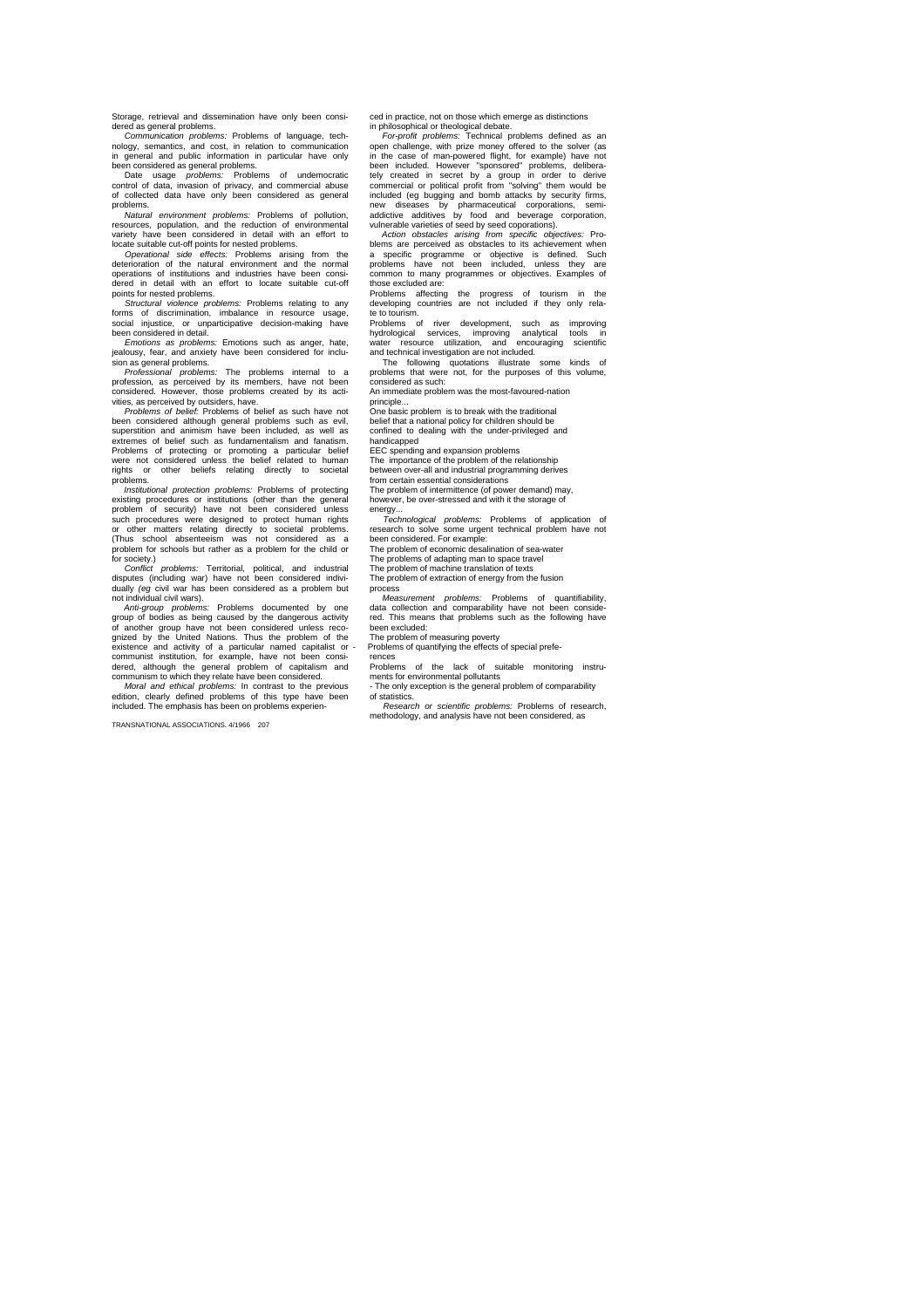with theoretical problems in general (eg Hubert's list of 23<br>outstanding unsolved problems for mathematicians in<br>1900). and problems of paradigm change. However some<br>attention has been given to the general problems of inad quate concepts, logical or semantic fallacies, irresponsi-ble research, or research which legitimates some abuse of human rights.

Different kinds of research have in fact been distinguished by Gunnar Boalt (7) on the basis of the relationship between the problems considered and the theory in question:

the problem independent, not associated with the

theory the problem independent, with a secondary associa-

tion with theory, which is of lesser importance the problem is of about equal importance with the

theory used the problem is of some interest, but the theory is of more interest

#### the problem consists of the testing of a theory

Only the first two categories would merit consideration for inclusion here as problems of possible world importance. A useful distinction between in-house research problems and social systemic problem is illustrated by the remarks of T S Kühn (see quotation in paragraph 5.2

#### below on "Problem disguises") **4. Identification procedure**

The following approaches were used in parallel:<br>
1. A request for documents on specific problems was<br>
selected from the companion *Yearbook of International*<br>
selected from the companion *Yearbook of International Organizations.* This requested either that specific problems be identified and described within a questionnaire framework, or that the organizations send any docu-ments or other material from which the required informa-tion could be obtained. With the questionnaire was sent a preliminary list of criteria by which suitable problems could<br>be identified, with the request that additional or alternative<br>criteria be supplied. Where appropriate a proof of an entry<br>from the previous edition was include comment. The mainly mainly served to increase the flow of<br>problem-oriented documents already received from inter-<br>national organizations in connection with other informa-<br>tion processing activities of the Union of Internat cases lay mainly in (a) their identification of new problems for which documentation was either supplied or had to be obtained, and in (b) their identification of problems cate-gories which it was not useful to include.

2. International organizations send a stream of docu-ments to the Union of International Associations to facili-tate the production of reference books on their activities. The relevant publications are the 3-volume Yearbook of<br>International Organizations, and the quarterly International<br>Congress Calendar, for both of which supplements are<br>included in the bi-monthly periodical Transnational A *ciations.* This incoming stream and the documents already filed were scanned for problem descriptions. 3. The United Nations and its Specialized Agencies

produce considerable quantities of material about world problems. The relevant documents and publications were obtained or photocopied, partly as a result of research in the appropriate libraries.

208 ASSOCIATIONS TRANSNATIONALES. *4/* 1986

4. Many other sources were investigated and used to the extent feasible. They include: journal series, commercially available publications, research institutes, encyclo-pedias and other general reference books.

5. Once the bulk of the material had been filed by problem, the filed documents were re-examined to locate descriptions of other problems which were then made the subject of new files. This was an integral part of the process of identifying relationships between problems. A variety of techniques were used, depending on the mate-rial available and the nature of the macro-problem area in question, to clarify such problem networks and to locate adequate problem descriptions. 6. Although all statements used in building up problem

descriptions are, in almost every case, very closely based on existing published documents, no explicit link is established between statement and source documents. This was avoided for two reasons. Firstly, resources only permitted problem statements to be located and did not<br>necessarily permit the location of the best document(s)<br>devoted to that problem. Consideration has been given to<br>the inclusion of references in future editions Secondl from different sources may have unintentionally distorted the meanings in the original contexts (particularly when the original statements did not constitute clear descriptions). Any such misinterpretations will be corrected in future editions.

7. Particular attention was given to the relationships between problems. Various series of problems necessitated some regrouping of problems into problem groups to<br>avoid inclusion of too many problems at too great a level of<br>detail. Different methods of handling this matter and esta-<br>blishing cut-off points were used on an expe basis. Constructing such problem hierarchies was consi-<br>derably facilitated when the available documents had<br>attempted some such categorization of the problems.<br>Relationships between problems, other than hierarchical<br>ones, mentioned in the available documents or where they could be reasonably inferred from such material. It is rare for documents to be systematic in their description of the relationships between problems. Relationship networks have to be built up from several different sources. Often it was not clear whether the relationship applied for the whole of a problem hierarchy or for only some component part. Some effort was made to "tidy up" such networks, but in general the practice adopted was to include relationships at this time in order that the networks could be more thoroughly criticized with a view to improvement. It is general easier to criticize errors of commission than to

undertake the extra effort to remedy errors of omission.<br>8. When the editorial process was complete, the file of<br>problems numbering over 15,000 items was split into<br>three parts: those with descriptions or a minimum of two cross-references (which form the 4700 entries of Section PP), those which had inadequately formulated names or overlapped existing problems to an excessive degree (excluded from the publication), and the remaining problems (which form the 5533 entries of Section PQ). **5. Preliminary comment on results**

1. Problem conception and denotation There seems to be a general lack of precision in thinking about and naming problems. A recent major inter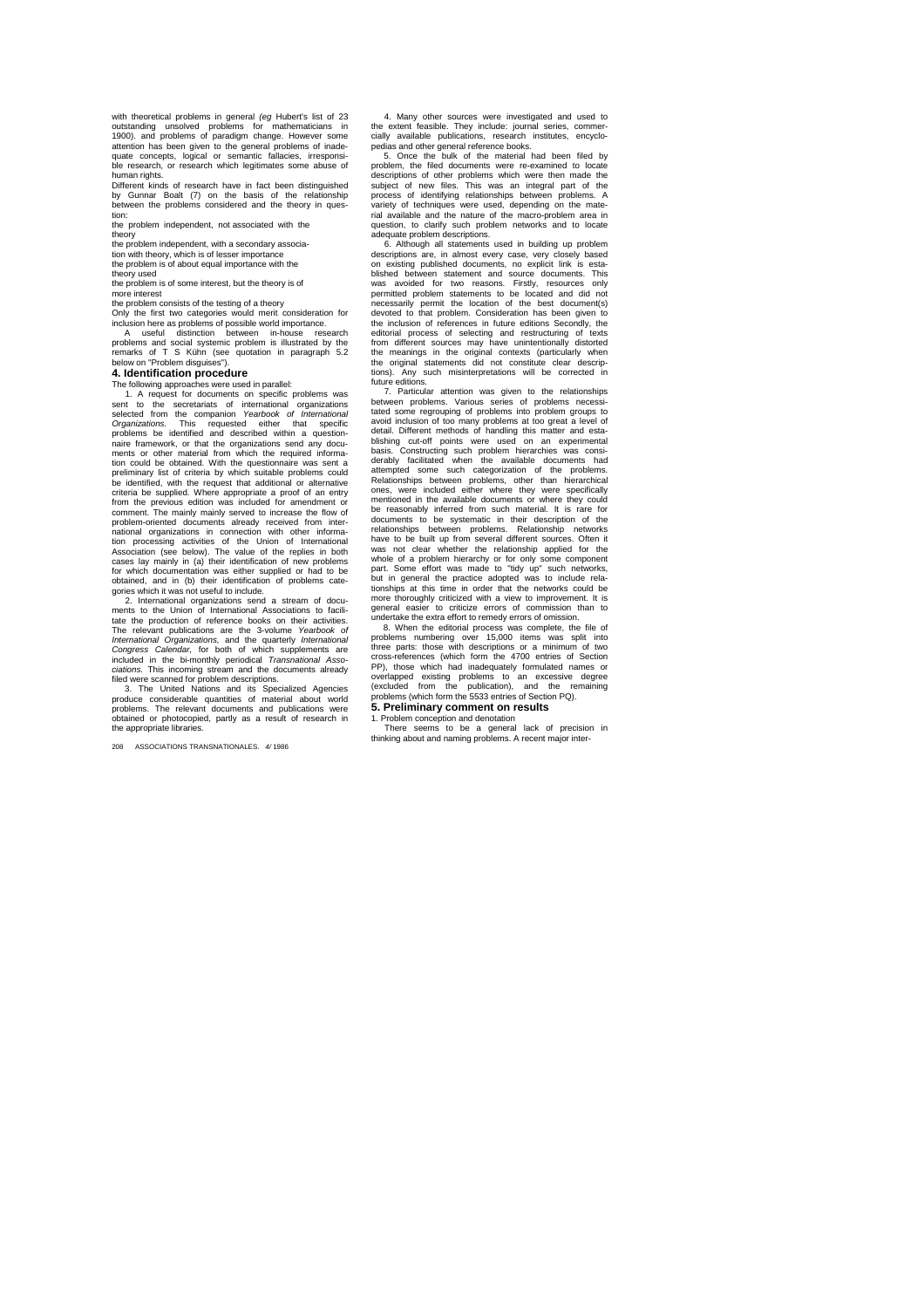na) review of the United Nations notes, for example, that: *"The United Nations System does not possess precise crite-*

*ria for defining problems which have some chance of being*  taken seriously by the international community as a whole *The identification of problems which should be the subject of "major conferences", for example, is done mainly on the basis of the existing sectoral schedule of problems: industrialization, science and technology, agrarian reform, popu-lation, women, environment, water resources,* etc. *But frequently the subjects chosen do not represent really new problems, or they are only repetitive devices for driving home the claims of the Group of 77 (increased aid from the indus-trialized countries, etc). Hence major conferences of this type often culminate in "action programmes" which in spite of their title do not embody anything concrete and do not contribute to any change in the respective attitudes of the participants...."* (para 127). Elsewhere the report states: *"The task of identifying world problems when the time has* 

*not yet come for negotiating but only for recognizing as a whole the existence of elements of a "problématique" common to all countries, but without any suggestion of going beyond the analysis stage. These problems are dealt with at all levels. In virtually all programmes of all organizations there is a research and identification component of this type. However, only* a *few problems gradually emerge from all this*  corpus...and *they are gradually identified as suitable for possible discussion on the convergence of national policies or the negotiation of common standards. Thus the questions of the environment, population, certain social problems, economic and monetary problems are at various stages of identification within the world forum."* (para 112). (Maurice Bertrand. Some Reflections on the Reform of the United Seneva, UN Joint Inspection Unit, 1985 Dormand. Son.<br>Nations. Ger<br>JIU/REP/85/9).

The lack of precision in thinking about problems arises<br>in part from shorthand usages by which issues are identi-<br>fied in the media and in political debate. As an example,<br>the Director-General of UNESCO produced a report t 18th General Conference (Paris 1974) concerning the "Analysis of problems and table of objectives to be used<br>as a basis for medium-term planning (1977-1982)". It was<br>specified that this should include "all major world<br>prob

are:<br>1. Human rights; 2. Peace; 3. The advance of know 1. Human rights; 2. Peace; 3. The advance of know-<br>ledge - scientific and artistic creativity; 4. Exchange of<br>information; 5. Communication between persons and<br>between peoples; 6. Concepts and methodologies of<br>development;

would be considered acceptable as problem names for entries in this section. It is the lack of human rights, or their infringement, which constitutes the problem. Similarly, it is the presence of conflict, or the instability of any period of peace, which are the problems. (Human rights and peace, as such, are goals or values) Exchange of information is the name of a process, which if it operated inadequately, as it does, would constitute a problem. Man<br>in his environment does not denote a problem but a<br>subject of study or debate. Population denotes the<br>(number of people living in aplace, country, *etc*, or a<br>TRANS

special section of them. Only when this number is too high, too low, or increasing too rapidly, etc. can problems be considered, to exist. An effort has therefore been made in this section to locate an appropriately negative name to clarify and make evident the supposedly negative nature of the societal problems for which entries are included. With respect to the population issue therefore, it may be made up of overpopulation, underpopulation, inadequate birth control, and similar problems. Peace as a positive and desirable condition cannot also be the name for a problem. War, conflict and other tensions are what is presumably meant. The only problem which could justifia-bly bear the name "peace" is that arising from any nega-tive features of peace as a condition (eg lack of stimulus. etc), and even then some negative qualifier should be supplied for clarity.

For an organizational system to consider the problem and the objective as identical can only lead to considerable confusion. It is even counter-productive because the organization is then motivated to perpetuate problemsolving activity irrespective of whether or not the problem persists as originally perceived. It is presumably for such reasons that the Batelle Institute's DEMATEL Project required that problems had to be stated not as goals to be attained but as unacceptable situations for which there

are numerous perceived solutions (5). It may be argued that the UNESCO document does not suggest that "human rights" is a problem, but rather that the problem is "the problem of human rights". In other cases this technique of adding "problem" to the descriptor is widely used when no adequate term is available (eg the urban problem, the youth problem, the drug problem). This technique has been avoided in this section because it tends to blur (and even discourage) any focus on component problems. As the report of the UNESCO Executive<br>Board (93 EX/4, 31 July 1973, para 51) notes: "There are<br>no youth problems as such, but only problems that affect<br>youth. "What problem" and "the urban problem"? Summarizing, therefore, it was found that only by requiring that a<br>negative name or phrase be found for the problem, and by<br>avoiding the use of "problem", that problems could be<br>satisfactorily isolated from issue areas and progra objectives. The question is also discussed in the Appendix on Language-determined distinctions, (see Appendix YC) on Language-determined distinctions, (see Appendix<br>**2. Problem disguises** 

Considerable difficulty was experienced because the available material, from whatever source, rarely provides a<br>comprehensive and succinct description of a problem as a<br>problem. There seem to be a variety of ways by which societal problems are transformed and diluted by proces-

ses in society with different perspectives. 1. *Assemblies, conferences:* Such occasions are usual-ly highly structured by agenda item. If societal problems are to be discussed they are reconceived as items in the conference process. As such it is their procedural featu-res and disturbance to the current activities of existing bodies which come to the fore. In this context problems are distinguished with difficulty from routine meeting agenda items. This is especially so when the main func-tion of the assembly is to review the work of other bodies which implement its directives.

Agenda items may give rise to resolutions. Again these may concern societal problems, but it is only by careful examination that problem-oriented resolutions are distin-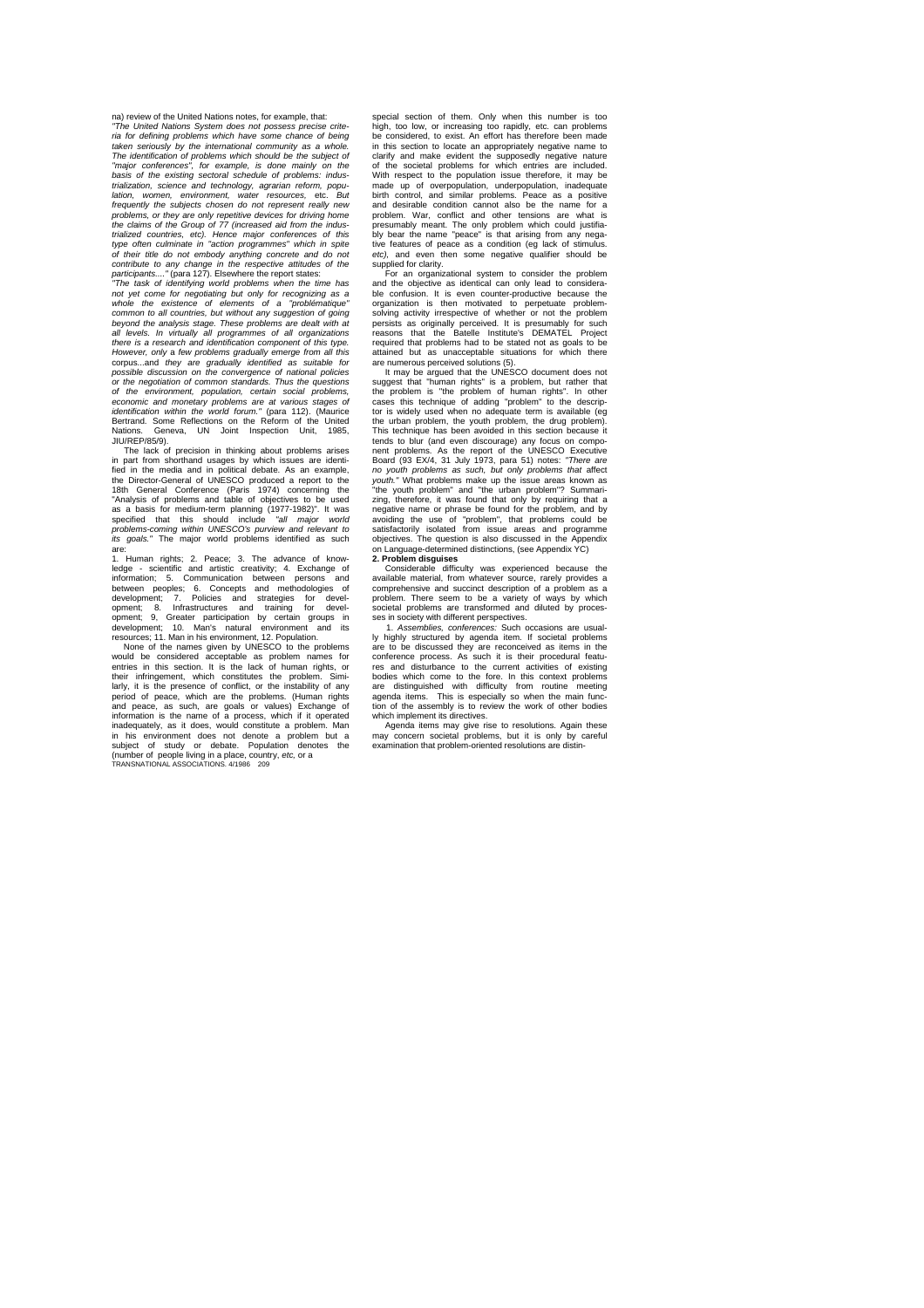guished from other types of resolution. For example,<br>research on UN ECOSOC resolutions by UNITAR catego-<br>rized resolutions and their paragraphs according to 10<br>categories: recogntion of issues ("dentifying, defining<br>assess

Only 5% to 7% (depending on the level of analysis) were concerned with recognition of issues, and even this percentage included *"restating, reiterating or making refe-rence to information on substantive problems, needs, facts,* 

s*tates, and conditions.* "<br>The report of the Director-General of UNESCO (mentioned above, paragraph 5.1) identifying world problems<br>and supplying each "with a *brief and general description*"<br>typifies the confused nature currently available. Thus with respect to the first problem,<br>human rights, the nearest equivalent to a description is<br>the statement that: "The Organization's constitutional<br>responsibilities with regard to human rights may *mination; (b) to promote certain fundamental rights, such as the right to education; (c) to extend the opportunities for leading a more satisfactory life, at the individual and commu-nity levels, through participation in scientific advancement and in cultural life and access to full and objective information. "*

ri.<br>The societal problem under (a) is "discrimination", but it is embedded in a concern with UNESCO's own constitution, which surely is irrelevant to any description of the<br>problem. In addition the problem is described in terms of<br>combatting such discrimination. Again what UNESCO<br>d

tion of it, unless the problem is in fact that of "coronbatting discimination", mamely the strategic, tactical, and logistical problem of discrimination. This is not the external problem of discrimination but a problem int group. The extent to which issues become issues, or get<br>lost in limbo, is to a large extent fortuituous. Many issues<br>are deliberately projected as problems when in fact they<br>are only pseudo-problems, which may nevertheless

3. Administrations. agencies the two-scharakis: Administrative and agencies tend to work in terms of programme<br>and budget items. The problems, supposedly defined at a<br>defined by the action programmes agreed upon. Just as<br>d perspective) between action to solve the problem and the routine activity of the administrative section, or even between the external problem and the internal administra-tive or political difficulties in solving it.

4. Public relations, public information: A problem has to the transmuted by a public relations operation into a symbol in order for it to permeate the world of images. The process of conversion into a symbol involves a sim programmes, rather than the gravity (however great) of the problem. This is best demonstrated by an examination of the catalogues of photographs available to the press from intergovernmental agencies. Only a very small percentage attempt to illustrate the problems, most illus-

trate actions to solve the problems.<br>
S. Journalism, newsmedia: Here there is a tendency to<br>
focus on events, news items and stories, possibly built<br>
around a core societal problem. But more often than not,<br>
the problem is

from these constraints to a significant degree - beyond the threshold level up to which the legislation may be considered adequate. An international agreement may signal the presence of a world problem, and may of course contain it, if properly implemented. The difficulty is to determine when legislation disguises the presence of

uncontained problems.<br>
7. *insurance*: The insurance sector of the economy is<br>
not concerned with problems as such but is concerned<br>
with risks. Risks may however be considered as potential<br>
problems. In this esnes the ins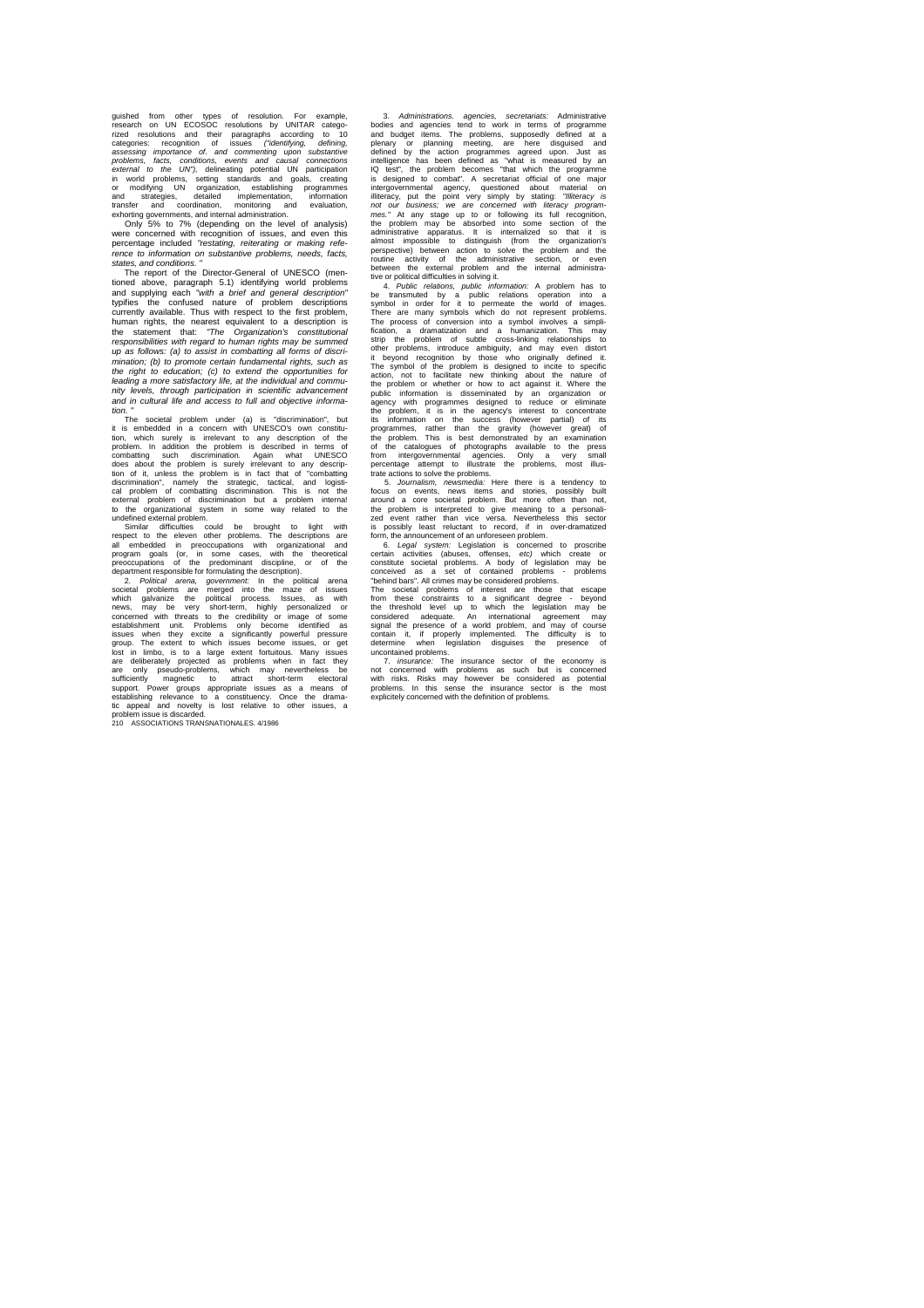However these problems are in most cases defined in terms of the financial interests of the insurers. The insurance sector may however prove to be a rich source of information on the incidence of many problems.

8. *Religion:* Historically religions have played a major role in clarifying the values in the light of which social problems such as poverty or injustice are perceived. But such problems tend to be perceived by religions as being<br>a consequence of sins and vices (Judeo-Christianity) or<br>afflictions (Buddhism), which are not usually considered<br>as problems in their own right. There is a distincti between what a religion perceives as a sin and what secular society chooses to perceives as a problem, especially in the case of sins or afflictions of the mind having little recognizable impact on society.<br>
9 Conflicts: Conflicts whether violen

9. *Conflicts:* Conflicts, whether violent or not, may be considered as a definite manifestation of a problem. The turbulence of the conflict, in its very concreteness with all the visible side effects, tends to obscure the underlying<br>problem. Those involved in a particular border conflict<br>naturally tend to resist interpretation of their conflict as an<br>instance of the general problem of border co

subject of an article or book should be detected by the<br>documentation, library and abstracting system. This is so,<br>but only as "subjects" completely merged into the multi-<br>tude of other subjects which are the preoccupation classification systems. Unfortunately, subject headings<br>and descriptions do not detect problems which are not yet<br>labelled by a term - namely those at present defined by a<br>phrase or a mathematical relationship (eg between<br>

detect problems noted in the body of a text. 11. *Research disciplines:* The problems detected by disciplines are normally intimately bound up with the<br>characteristics of the theory or model used to research<br>them. T S Kühn clarifies the relationship between<br>research problems and societal problems in the following<br>quota *conclusion is achieving the anticipated in a new way, and it requires the solution of all sorts of complex instrumental, conceptual, and mathematical puzzles... It is no criterion of goodness in a puzzle that its outcome be interesting or important. On the contrary, the really pressing problems,* eg *a cure for cancer or the design of a lasting peace, are often not puzzles at all, largely because they may not have any*  solution... One of the things that a research community<br>acquires with a paradigm is a criteria for choosing problems<br>that, while the paradigm is take for granted, can be assumed<br>to have solutions. To a great extent these a problems that the community will admit as scientific or will<br>permit, its members to undertake. Other problems, including<br>many that had previously been standard are rejected as<br>metaphysical, as the concern of another discip *times as just too problematic to be worth the time. A paradigm can, for that matter, even insulate the community from those socially important problems that are not reducible to puzzle form, because they cannot be stated in terms of the*  conceptual and instrumental tool the paradigm supplies-<br>One of the reasons why normal science seems to progress<br>so rapidly is that its practitioners concentrate on problems<br>that only their own lack of ingenuity should keep *solving. "*

external societal problem may be internalized by the discipline, as is the case with administrative agencies, TRANSNATIONAL ASSOCIATIONS, 4/1986 211

such that it is impossible to distinguish (from within the discipline) between action to solve the problem and the normal advance of theoretical knowledge within the discipine, or even between the external problem and the inter-

nal theoretical or practical difficulties in solving it. In contrast to these views, scientist-activists such as John Platt and Richard A Cellarius suggest the creation of international councils to focus on and legitimize research on solutions of major crises: *"Until recently, many scientists have wanted only to pursue basic research and have avoided problems of practical or social significance - except when paid to act as consultants to government or industry."* (9) They identify 210 areas for urgent research studies, many of which are intimately related, by definition, to world problems.

The situation is further complicated by the relationship between the problem as researched and the problem as perceived by the body concerned with the formulation of policy. Yassin EI-Ayouty makes the point (10): *"There are certain misconceptions held by the operational official as regards what research should do for him. An important misconception is the operator's assumption that the solution of his problem would be primarily advanced through the*  mere collection of facts. In this regard, the operator may<br>erroneously conceive of the research process as an exer-<br>cise aimed at providing him with specific replies or answers<br>to questions or problems which he has selecte *As a result of this misconception, the operator finds the problems, as researched, appear different from those in which he, the action man, is interested. The disappointment*  of the operator does not stop only at finding that he is no<br>nearer to the answers he is seeking through research than<br>when he began. It is compounded by the fact that the whole<br>research process may appear to be a complicat saying the obvious. As to the researcher, he may have his<br>own frustrations in responding to the demands of policy<br>through research. As his research proceeds, his conviction<br>may grow that the action official has asked the w *tions, and that the concepts and categories in which the policy problem has been posed are neither meaningful nor useful. If he reformulates the problem or restates the questions, the result may be that his customer, the action official, makes little or no use of his investigations."*

**3. Problems as boundary phenomena** Domains such as those noted above each have problems of vital internal concern. The problems of interest in this section are however those which appear to have some existence "out beyond" the various concep-tual frameworks which society has evolved to respond to unforeseen social change of an unexpected nature. Such problems overflow and are not contained by such frame-<br>works. They define the presence of an "outside" with works. They define the presence of an "outside" with respect to society - uncontained processes. It is almost as though the layers of problems and matching procedures internal to organizations, disciplines, legal systems, politics, *etc,* constituted a distorting factor hindering and even blocking the perception of a problem. Every attempt is made to perceive the problem within some familiar framework, if it is not possible to deny its existence. There is a parallel between the following statements about the problem X:

problem A.<br>(a) X has no theoretical significance (b)  $\chi$  is not on the current agenda of our general assem-

bly

 $(c)$  X is not the subject of any existing legislation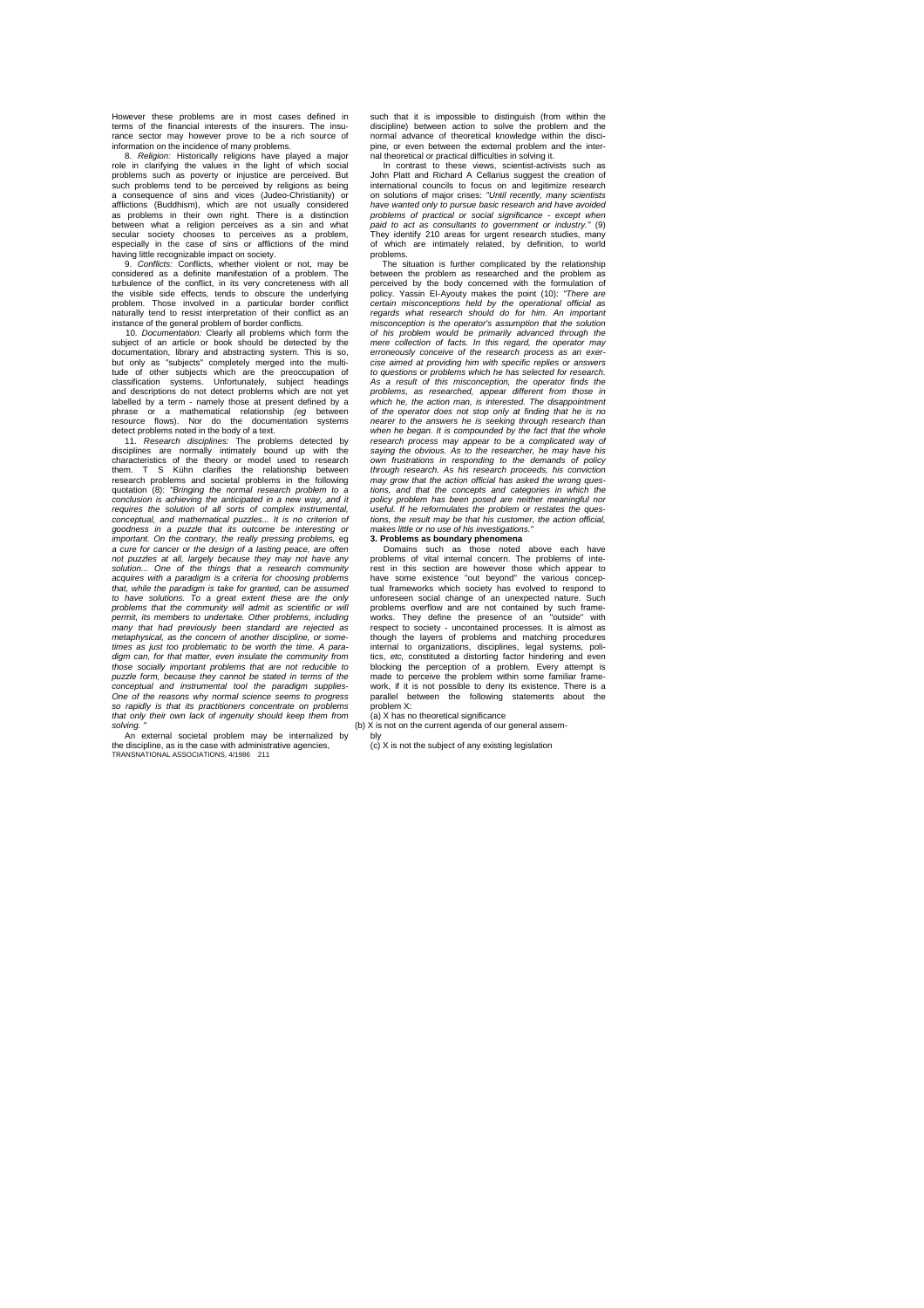

### (e) X is not a matter of concern within the current twoyear programme of our organization<br>(f) X is not of interest to our readership (or view

(f) X is not of interest to our readership (or viewers) Each such sector experiences great difficulty and reluctance in grasping the problem as a negative condition<br>in its own right. Each sector rapidly separates its atten-<br>tions from the social and human impacts of the problem,<br>reinterpreting it and transforming it. This redu significance of its particular content and diverts attention to the various formalistic features of the manner by which the original problem is contained and encapsulated. The problem is converted into: a story, an issue, a case, a programme focus, an agenda item, etc. This is accompanied by an effort to concentrate more upon what is being done to remedy the problem situation than to clarify the nature of that problem.

**4. Nebulous characteristics of problems** Problems are strange nebulous entities having a shadowy existence. They may be described or bounded by negatives - as *"the substantial, unwanted discrepancies*  between what exists in a society and what a functionally<br>significant collectivity within that society seriously (rather<br>than in fantasy) wants to exist in it." (11). They are<br>artefacts of concerned human minds. There is ev for principles, and for history, is so deeply ingrained in Western consciousness that its déniai seems absurd. But, in the light of his interpretation of Chuang Tzu, to conceive of life as presenting problems to be solved is a miscon-ception of life, if there are indeed major problems of culture, and cultural attempts to respond, then history is<br>not merely a chronicle of episodes but allows of interpre-<br>tation as a form of drama. With a problem-oriented vision it<br>is possible to speak of the rise and fall o dialectic of progress or devolution, and of the importance<br>of roles in history in relation to problems. But if it is not<br>necessary to see life as presenting problems or to under-<br>stand life in relation to problems, then th 212 ASSOCIATIONS TRANSNATIONALES, 4/1986

historical consciousness are not as important as they presently seem. Alternative views are then also possible

and may even prove more appropriate (36). 1. *Subjectivity:* The shadowy nature of problems derives from the fact that they represent in part an objective state of affairs and in part a subjective state of mind. Thus a UNESCO expert meeting on violence reporting on its definition notes: *"What do we mean by violence. That depends on who "we" are."* But even this objective quality may be questioned. *"Problems and solutions are, however, based on the perceptions of individuals. They are not objective conditions of the real world. They are subjective constructions - what Kenneth Boulding would call "images" of the real world - although such perceptions may be and*  often are shared in roughly the same form by many people.<br>Nevertheless, problems may appear in different forms to<br>different people. What is a critical problem to one person<br>may appear unimportant, or even noi a problem at another person. To paraphrase Boulding, a problem is what<br>somebody perceives as a problem; and, without somebody or<br>something to perceive it, a problem is an absurdity." (29)<br>The emergence or disappearance of the discrepan standards or by the improvement or deterioration of social conditions. *"We must therefore be prepared to find thai the*  same social conditions and behaviors will be defined by<br>some as a social problem and by others as an agreeable and *some as a social problem and by others as an agreeable and fitting state of affairs. For the latter, indeed, the situation may begin to become a problem only when the presumed remedy is introduced by the former.....There is no paradox then in finding that some complex, industrial societies, having a comparatively high plane of material life and rapid advancement of cultural values, may nevertheless be regarded by their members as more problem-ridden than other societies with substantially less material wealth and cultural achievement. Nor is there any longer a paradox in finding that as conditions improve in a society (as gauged by widespread values), popular satisfaction may nevertheless decline."*  (11)

2. *Solutions as problems:* Even the distinction between problems and solutions is blurred and confused. A suppo-sedly less desirable state of affairs is conveniently called a problem situation and the more desirable situation is termed the solution situation. But as Bertram Gross notes: *"..alt solutions create problems. Adequate solutions lead to large problems. Good solutions create fantastic problems."*  (30) and he cites the consequences of successful agricultural development in developing countries. Frank Trippet<br>notes: "The Politician can appeal solely to the boundless<br>notes: "The Politician can appeal solely to the bum talks about "problems" for which he proposes "solutions"...<br>But he does not solve these problems, simply because from<br>the folkloric world he can scarcely see, let alone touch, the<br>actual world. His is a phantom reality. Th He cites the unemployment problem as a conventional solution to economic problems, and the urban problem of overcrowding as a solution to the problems of housing increasing numbers of people. 3. *Structural necessities:* In the spirit of the Iron Moun-

tain Report (32), the supply of an adequate number and variety of problems will be necessary as a structuring device for a complex society since it provides a sufficient<br>number of "sinks" (perhaps the psycho-social equivalent<br>to the astronomers' "black holes") to absorb the excess<br>energy generated by social processes. In many resp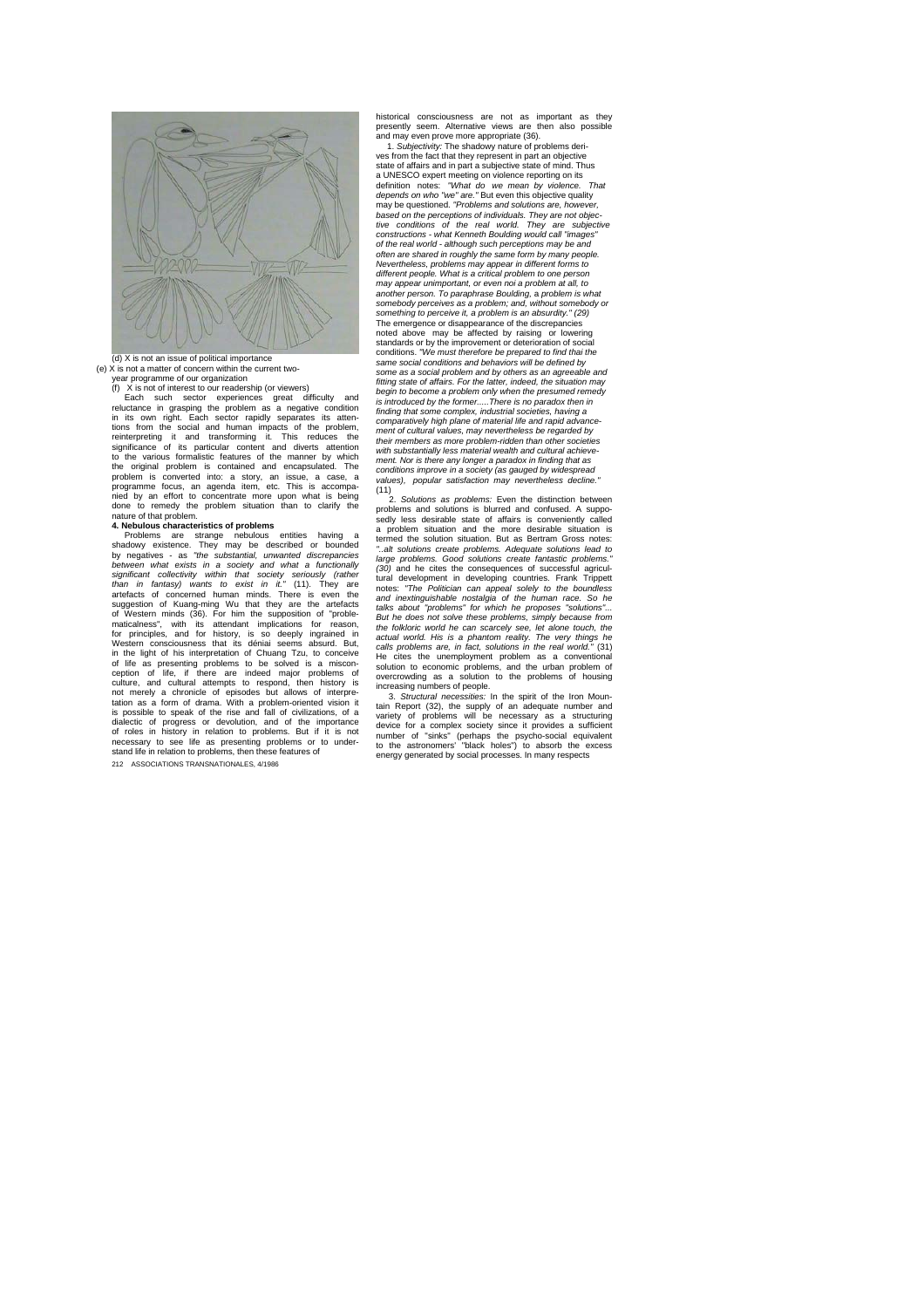problems fulfil the criteria for *"substitutes for the function of war"* identified in that report. The presence of adequately complex problem-situations is also essential to effective social learning.

4. *Fable and superstition:* Seen in the light of the above points, any attempt to collect information on problems bears some resemblance to the compilation in medieval times of reference books on monsters noted by travellers in distant parts. A bestiary is in fact "a *medieval, often illus*trated, work in verse or prose describing with an allegorical<br>moralizing commentary the appearance and habits of real<br>and fabled animals". The magical element is also present<br>in a certain reluctance of people to direct att nology). In the same vein, however, problems, as evils,<br>escaped long ago from Pandora's box. If the latter is<br>viewed as a conceptual framework, the collective human<br>task is to find a way of getting them back in again.<br>**5.** 

The nebulous, shadowy nature of problems discussed above suggests the value of trying to understand them through metaphors. Not only can valuable insights be obtained, but this helps to comprehend how people favouring problems as understood through one metaphor<br>have difficulty in attaching significance to problems as<br>understood through another metaphor. The favoured<br>metaphor may render problems even more evanescent.<br>There is a

discrete entities, like atoms, having relationship to one<br>another, like molecular bonds. This resembles the most<br>simplistic form of portraying atoms and molecular (the<br>solar system and billiard ball models) and is still in dix YF), The structure of this volume is based on this metaphor. But although such models are useful, it is the implied discreteness of atoms which obscures other properties, of atoms as field effects (which are less easy to visualize), leading to alternative descriptions. Problems also have non-discrete characteristics which can better be understood as field effects.

2. States of matter It is useful to compare problems<br>using the metaphor of the different states of matter. Solid:<br>problems can be described as solid barriers, and rock-like<br>obstacles. Liquid: the fluid, shifting, interconn of problems can be understood using liquid metaphors. (In<br>Section CM, a chemical metaphor of problems dissolving<br>into solutions and being precipitated out as solids is<br>mentioned). Air: the manner in which problems "clannou be understood in terms of the pressure exerted by mole-cules in a gaseous state.

3. *Geography and weather* The previous metaphors are often understood in terms of geography and weather<br>effects. Problems may be compared to mountain barriers,<br>earthquakes, volcanoes, landslides, avalanches. Crises<br>can also be described in terms of storms and hurricanes, whether of wind or accompanied by waves (as in the phrase "making waves"), or in terms of severe extremes of temperature.

TRANSNATIONAL ASSOCIATIONS, 4/1986 213

4. *Ecology:* Problems can be described in terms of ecosystems (jungle, desert, ice-field), wild beasts, insect pests, plagues or virus. 5. *Disorders:* Problems may be considered to be in

some way the social equivalent of foreign bodies circula-ting in the human bloodstream (requiring the action of antibodies), or of different diseases affecting the different structures and processes of the human body. They bear a<br>resemblance to "negative theories" (or "anti-theories"),<br>namely they exist in the same way that theories exist<br>(bearing the same relationship to data and values), but instead of providing explanatory and predictive power to link related phenomena within a coherent framework, they mark the presence of confusion and unpredictable relationships between seemingly unrelated phenomena. To the extent that they involve a comprehension vortex, with some form of "event horizon", they resemble black holes in the universe of information.

It may also be the case that the increasing recognition<br>of problems in an increasingly sophisticated society<br>based on communications media, is to some extent a<br>social equivalent of individual hallucination under condi-<br>tio proportion of the population living and interacting with, and<br>through, a world of images reduces the collective daily<br>necessity to relate directly to traditional grounded reali-<br>ties, but in so doing creates a generalized eventless-ness which provokes the emergence of compen-satory collective hallucinations to which the collectivity can respond with positive activity.

**6. Evaluation of problem importance** No effort has been made to determine the relative importance of problems for which entries have been included. In this preliminary exercise, effort has been limited to locating problem descriptions and relationships between problems, which would then permit further atten-tion to be given to the question of the relative importance

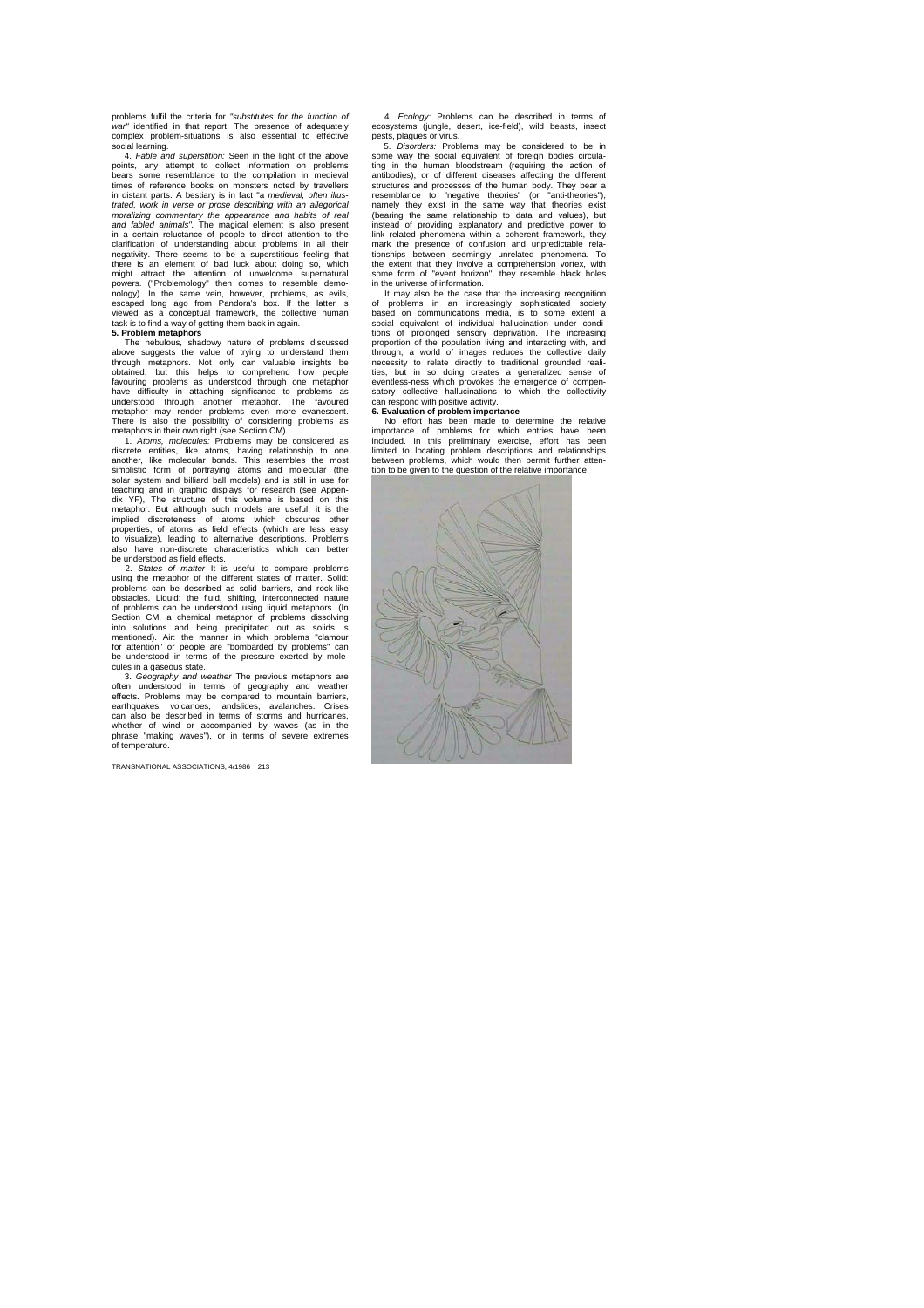of the problems. Different minority groups and interest<br>groups approach the universe of problems from different<br>perspectives and with different value preferences. Such<br>differences are reflected in the very wide variety of national organizations representing such views. The resulting differences in the weighting of the relative impor-tance of problems leads to different: priorities for action; time-scales within which action must take place; relative amounts of resources to be allocated; and hence to different perceived critical paths through the problem network. The evaluation of the relative importance of problems is itself a major task beyond the scope or immediate inten-tions of this section, particularly since a large number of reputable authors and organizations have devoted effort to isolating the 5 to 10 key problems which merit imme-diate attention. It is the fact that these authors and organizations are not in agreement which is of interest here. In deciding what is a valid problem for inclusion, the

"objective importance" according to experienced analysts was considered not so significant as the "subjective importance" to those who perceive a particular problem as of major importance from their place in the social system. The social response to eclipses is interesting in this respect.<br>Thus a

Thus a relatively "trivial" or "irrelevant" problem (according to some "objective" analysis) which looms large in the daily preoccupations of an individual or an organization may from that perspective appear to be of much greater importance than some "major" problem. Whether a "major" problem is held to be major because of the results of some specialized, up-to-the-minute method<br>of analysis, or because it looms large in the daily preoccu-<br>pations of some other segment of society, is immaterial.<br>Any segment of society may legitimately attempt succeeds, if it is free to do so, it will allocate resources to remedy those problems which it considers to be of relati-vely greater importance, in the light of its own standards of objectivity, social justice, etc. Such resources are not then available to allocate to the solution of other problems, judged by other segments of society to be the major problems.

The question raised is where the line should be drawn. Does the allocation of hundreds of million dollars annually to the reduction of personal facial and physical defects (to take an extreme example) justify the inclusion of "unmen-<br>tionable" but widespread conditions such as ugliness,<br>halitosis, obesity, excess body hair, and the like, as world<br>problems? The point being that such funds are cur not available for the better legitimated problems such as

underdevelopment. The relative importance of problems is therefore not clear. Any attempt to clarify the matter can proceed either by first excluding all "irrelevant" problems in order to isolate those of "major" importance which merit further analysis, or by first collecting information on as comprehensive a range of problems as is feasible as a basis for clarifying the debate as to the relative merit of the pro-blems. The first alternative immediately alienates all those individuals and groups whose problems are not admitted as being of major importance by the body responsible for the selection procedure. Being alienated and excluded, and perceived as misinformed or motivated by self-interest, they will continue to allocate the resources over which they have control to the problems which they 214 ASSOCIATIONS TRANSNATIONALES. 4/1986 perceive to be of importance. This is one reality behind the current shortage of funds for "worthy" problem areas. The second alternative opens up the possibility that by demonstrating the interrelationships between the problems (including the direct or indirect relationships between the problems perceived by the different groups to be either of "major" or of "trivial" importance), a clearer understanding of the merit of the opposing viewpoints may be achieved by all concerned - with the consequence that the psychosocial needs acknowledged by policy-makers may become more subtle and the value of allocating resources to less popular problems may be recognized. it is important to include problems with which people identify. Major problems are in danger of acquiring the same status in people's minds as governmental agencies, namely that they are perceived as being too vast and impersonal to be related to in any meaningful way. So that even though a problem may only be a symptom (according to some method of analysis), if a significant group believes it to be a problem, and relates to it as such, then it should be registered as such because such people many not identify with or understand the nature of the underlying or causative problem. The relationship between the symptomatic problem and the underlying problem can be identi-fied and registered as a particular kind of relationship

appropriately labelled. 7. Questions for consideration

Interesting questions that emerged during the course of work on this project include: 1. How can networks of relationships be analyzed

systematically as networks to determine what are the most important focal points for action, and what different

meanings could then be attached to "importance"? 2. How can comprehension of complexity be improved without artificially forcing relationships into (definitive) hierarchical groupings thus doing violence to any inter-hierarchical linkages?

3. Might it not be useful to investigate the result of using the mathematical technique to convert relationships between points into points in a network? Useful insights may then emerge from being able to switch between the perception of problems as linked in a network of relationships and the perception of problems as relationships

which intersect at certain points. 4. Given that the number, variety and relationships of human diseases, and the nature of their effects on the individual are now well understood, do they not suggest ways for organizing thought about the range and variety of psycho-social problems and their impact on the psycho-social system?

5. Is it as ecologically inappropriate to ask the question that are the five most important problems (organizans,  $etc$ ) in the social system" as it is to ask the question "What are the five most important problems (organiza-tions, *etc)* in the social system" as it is to ask the question "What are the five most important animals (plants, *etc)* in the natural environment"?

6. Can the relationships between problems (or between organizations) be usefully conceived as analobetween organizations) be usefully conceived as analo-gous to the food webs and trophic levels within which animals are embedded? Does this help to suggest why different kinds of problems emerge as being of major importance at different times? How might the evolution of problems and problem systems be conceived in this light?

7. From what is the stability of a "problem ecosystem" (as it might emerge from the previous point) derived? Is it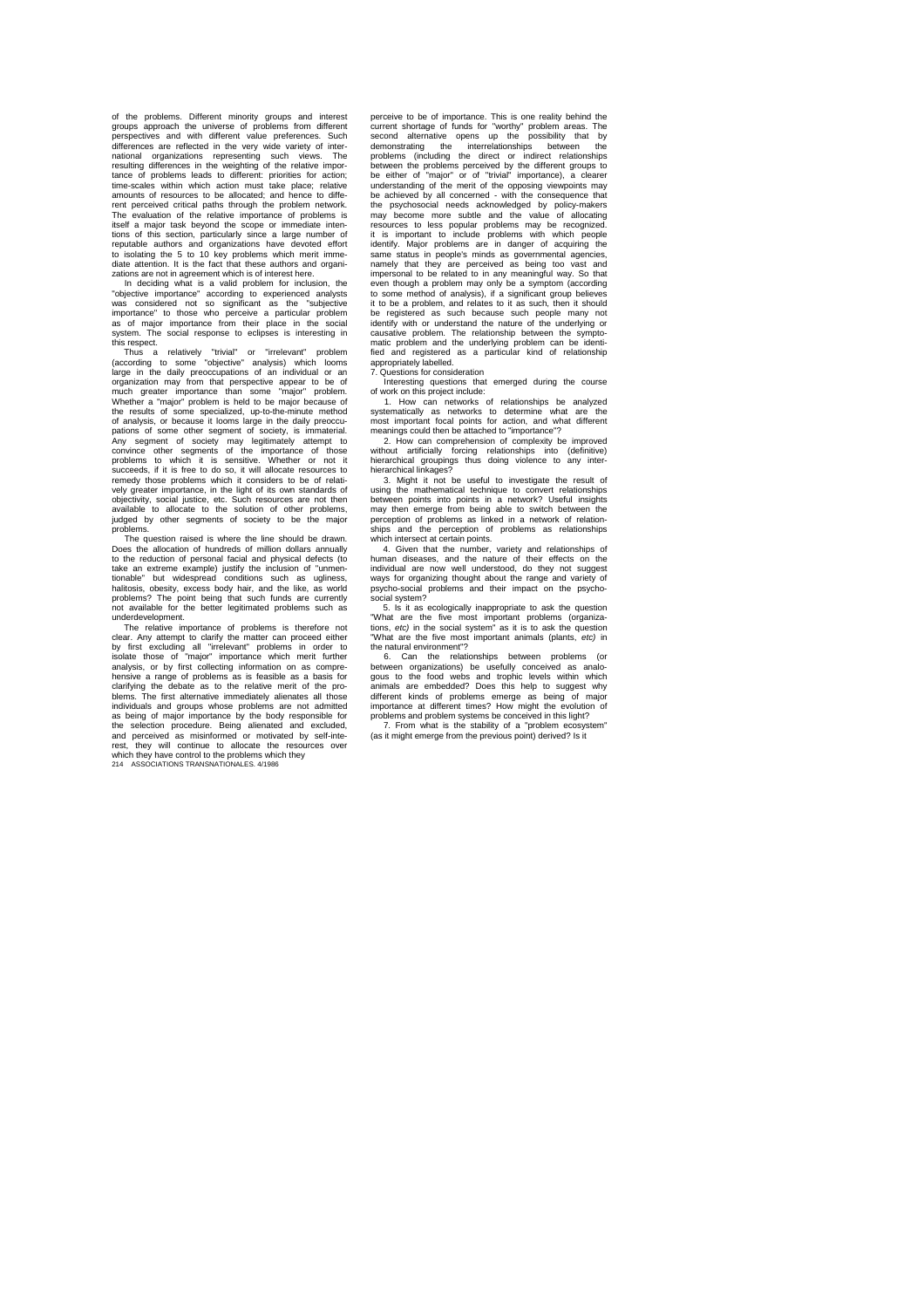useful to distinguish between degrees of (negative) matu-rity of problem ecosystems and to attempt to determine the amount of energy required to maintain them? Is any-<br>thing suggested for better understanding of problem<br>systems by the fact that a highly diversified ecosystem<br>has the capacity for carrying a high amount of organiza-<br>t maintain it. whereas, conversely, the lower the maturity of<br>the system, the less the energy required to disrupt it (as<br>emphasized by R Margalef)? Thus anything that keeps an<br>ecosystem oscillating (or "spastic"), retains it low maturity, whence the possible danger of simplistic reorganization of organizational, conceptual, or value systems. Is the problem of understanding and organizing the maturation of natural ecosystems of a similar form to that of understanding and organizing the disruption of

problem ecosystems? 8. Given the absence of sufficient comparable information to produce sensitive, widely-acceptable, quantitative<br>world models covering all aspects of the psycho-social<br>system, to what extent can increasing the number and<br>variety of non-quantitative relationships and entities In other words, to what extent can knowing less about more (and organizing that knowledge) compensate for not being able to know more about less? Can any relation-ships be established between the amount of information, the type (quantitative, structured or unstructured qualita-tive), the manner of representation, and its degree of acceptability?

9. To what extent is the complexity of the problem<br>system with which burnanity is faced greater than that system with which humanity is faced greater than that which its organizational and intellectual resources are capable of handling? Worse, is there a widespread unacknowledged preference for simplifying the representation of complex problem (and other) systems down to less than 10 elements so that they lend themselves to easy debate in public and in a policy-making environment (as might be suggested by some work of communication psychologist George Miller)? Are organizational and conceptual resour-ces then marshalled and structured to match the problem Figure 1 system as simplified and structured to match the problem<br>system as simplified rather than to handle it in its more dangerous complexity, thus running the (unacknowledged) risk of leaving the problems uncontained and uncon-tainable by the resources available? Does this suggest a corollary to Ashby's Law of Requisite Variety which might read: That any attempt to control a psycho-social system<br>with a control system of less complexity (*ie* of less variety)<br>than that of the psycho-social system itself can only be<br>made to succeed by suppressing or ignoring t reducing the diversity) in the psycho-social system so that it is less than the relative simplicity of the control system? Such suppression tends to breed violence, however.

#### **6. Possible future improvements**

1. Revision of information included in each entry, with addition of information where appropriate to produce a more complete description. 2. Inclusion of new problem entries.

3. Revision and extension of the system of relationships between problems to include such features as (a) relationships arising from a situation in which one problem is perceived as having displaced another, as a result of new understanding of the nature of the problem (whether TRANSNATIONAL ASSOCIATIONS, 4/1986 215

or not this understanding is widespread); (b) relationships arising from recognition, as a result of analysis, that a problem is a symptom of a more fundamental problem (as distinct from cause-effect relationships between problems of equivalent level); (c) relationships arising from educa-tional considerations, namely indicating the next more complex problem, in which the nature of the problem is reformulated in more sophisticated terms; and (d) relation-ships arising from the historical order in which problems were perceived and displaced by other later problem perceptions,

4. Extension of the system of relationships between<br>problems to other series to include such features as: (a)<br>international organization sub-units specifically concer-<br>ned with the problem; (b) resolutions of major United<br> qualification of relationships, such as those with interna-tional bodies, to specify whether they are concerned with policy, research, a programme management, public infor-mation, or information exchange.

5. Inclusion in entry descriptions, where appropriate and where such information is available, of statements criticizing the existence of the problem as described

(namely counter-arguments or counter-claims). 6. Inclusion in the entries, where appropriate, of other subheadings such as (a) details of how the problem has developed over time and how it is expected to develop in the future; (b) list of countries in which the problem is known to occur; (c) information centres which keep track of the problem (other than international organizations); (d)

standard reference books dealing with the problem; (e) international meetings dealing with the problem. 7. Development of several alternative classification systems for the problems.

8. Identification of key people who are closely associated with action against particular problems by functioning<br>as catalysts for the generation of new organizations,<br>programmes, or other initiatives. A separate section listing<br>such people could be cross-referenced to the pro

series, 9. Development of computer programmes to draw attention to errors in the ways in which the hierarchies of cross-references for particular problem-areas have been indicated.

10. Development of computer programmes to plot out onto "maps" certain problem networks around core problems. Such maps could be included as illustrations accompanying the descriptions of such problems in future editions. More complicated maps could also be construc-ted showing how the network of organizations matches, or fails to match, the network of problems. Collections of such problem-based maps could be published in a form of atlas accompanying future editions of this volume (see discussion in Appendix YF).

#### **Previous, parallel or related initiatives**

1. Several of the Specialized Agencies of the United<br>Nations publish reference books which include descrip-<br>tions of many world problems. The World Health Organiza-<br>tion publishes *Health Hazards of the Human Environment*. The International Labour Organisation publishes *Encyclo-paedia of Occupational Health and Safety.* The World Bank has published *Environmental. Health and Human Ecological*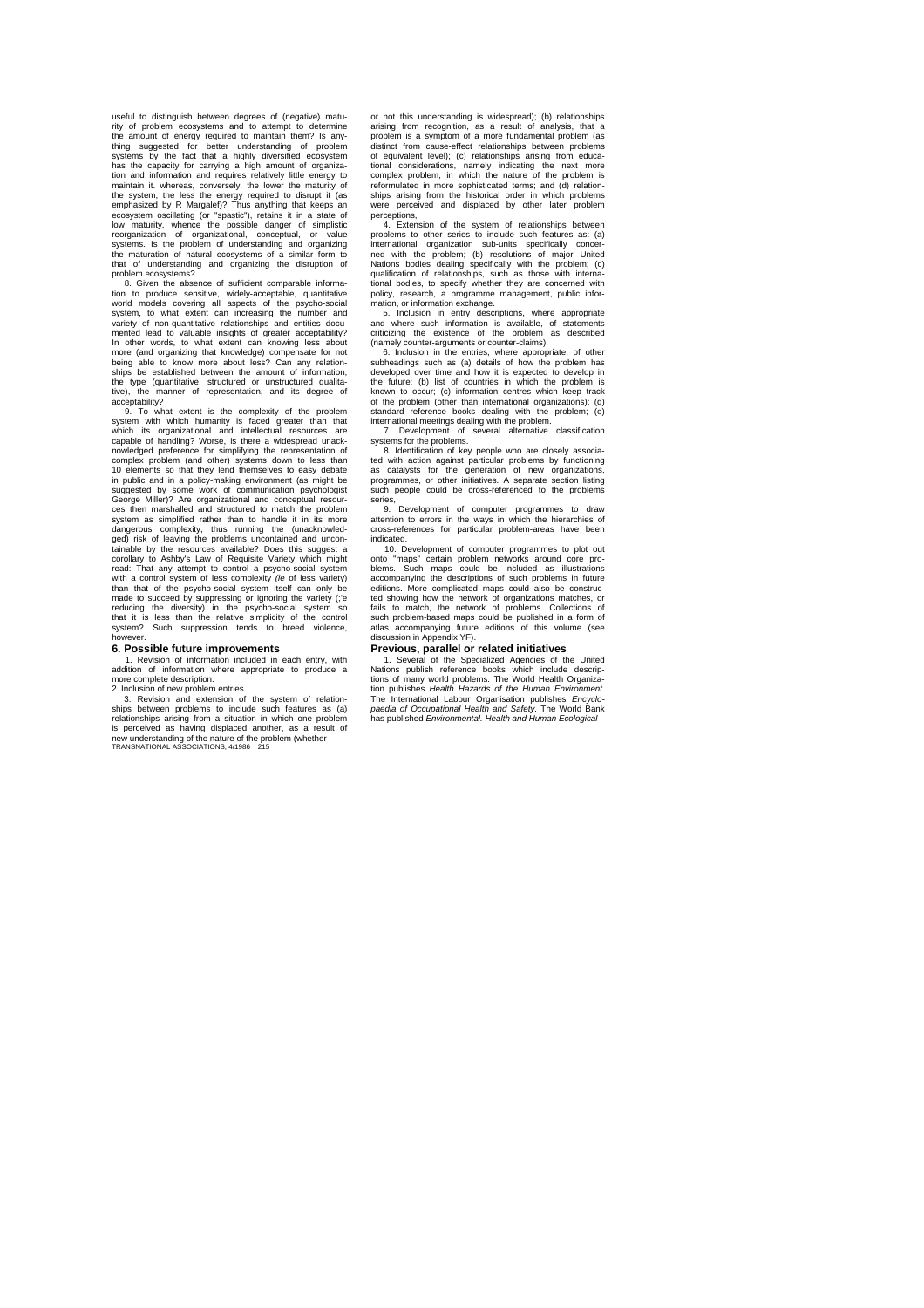*Considerations in Economic Development Projects.* Indivi-dual divisions within the United Nations system produce a very large range of document series which present summaries of the current state of a particular world problem area, *eg* the periodic *Report on the World Social Situa-tion* produced by the UN Department of Economic and Social Affairs. Statistical yearbooks or reviews are produ-

ced by the major agencies. 2. Apart from the United Nations system, many of the 300 other intergovernmental organizations produce detai-led analyses, summaries, or statistical surveys relating to the world problems in their domain. For example, the Environment Directorate of the Organisation for Economic Cooperation and Development produces a series of reports on individual environmental problems. The 3.<br>Some major international organizations periodically<br>attempt to review the range of world problems with which<br>they are concerned, in an effort to redefine their prioritie for the future. Thus, for example, UNESCO has produced<br>an Analysis of problems and table of objectives to be used<br>as a basis for medium-term planning (1977-1982). This<br>exercise resulted in the identification of 12 major wo sation for Economic Cooperation and Development produ-ced in 1973 a *List of Social Concerns Common to Most OECD Countries* (3).

4. A large number of research-oriented institutes have programmes which attempt to identify and focus on one or more of the most critical world problems. Such institutes are usually related to some aspect of planning, forecasting, futures, technology assessment, or policy scien-ces. Overviews of this activity may be obtained from such publications as W W Simmons *Exploratory Planning Briefs*  (13) which describes the activities in this field of 48

corporations, 58 governmentent and civil bodies, and 107<br>service institutes of many kinds.<br>A number of institutes maintain the results of extensive<br>surveys of current activities around the world in their own<br>data banks. Su has been conducted for the United Nations Institute for<br>Training and Research (UNITAR) by the Center for Inte-<br>grative Studies. The World Future Society produces a<br>directory of future-related resources and a periodical

surveying them. Most institutes are primarily concerned with a limited range of major problems, such as population, resources, or environment (within which are of course grouped many<br>other problems although usually not distinguished as<br>such). An exception is the Hudson Institute which has<br>identified 78 technological crises in 7 groups. Many institutes necessarily conduct such research to identify the problems which will affect the body or area from which their funding is derived, *eg* Europe 2000, Hawaii Commission on the Year 2000, or individual corporations inte-rested in predicting the environment within which their products must be profitable. There is a well-recognized tendency for institutes to switch programmes from year to year as new problems appear on the horizon of funding

bodies. 5. There is a tendency for special institutes to be created in each country for the comprehensive analysis of policy alternatives, national goals, and national priorities. These necessarily involve a focus on the world problem<br>context. An example is the Institute for the Analysis of<br>Public Choices established by the Aspen Institute for<br>Humanistic Studies.<br>216 ASSOCIATIONS TRANSNATIONALES, 4/

6. There is of course an unknown amount of govern-ment-sponsored classified research as well as corpora-tion-sponsored proprietary research. This may well be superior to anything that is publicly available, although it is likely to suffer from the disadvantage of being oriented in terms of the sponsoring body. 7. The Club of Rome (created in 1968 by a group of 30

individuals and limited in membership to 100) initiated in 1970 a Project on the Predicament of Mankind with the objective of examining the complex of problems in the world, conceived as a world problématique in that; the problems occur to some degree in all societies; they contain technical, social, economic and political elements; and that they all interact. The project is being conducted in phases. The first phase led in 1972 to the very well-publicised study under Dennis Meadows entitled *The Limits to Growth.* This examined the interaction of five basic factors (or problem areas) that determine and limit growth on the planet. The second phase resulted in 1974 in the production of a report *Mankind at the Turning Point*  by M D Mesarovic and E Pestel in which the global system outlined in the previous phase was disaggregated into ten major interacting geographical regions and analyzed with new methods. The third phase in 1976 led to the production of a report on Goal's for Global Society (under the<br>direction of Ervin Laszlo) which identified sociological,<br>direction of Ervin Laszlo) which identified sociologi positive direction to human aspirations. The Club of Rome world system modelling exercise has stimulated many emulators and rectifiers. A survey of these has recently been produced (15).

8. Encyclopaedias and similar general reference works contains descriptive information concerning a wide range of problems, although the problem is generally not recognized as a problem but rather as a phenomenon.<br>Important problems may be omitted. Thus although Dide-<br>rot's Encyclopaedia in the 18th century includes an entry<br>on torture, the 1975 edition of the *Encyclopaedia Britan the Social Sciences.*

9. A World Design Science Decade (1965-1975) was proposed by R Buckminster Fuller to the International Union of Architects at their 6th World Congress in 1961. This proposal called for the initiation, by schools of archi-tectural and environmental planning around the world, of a continuing survey of the total chemical and energy resources available to man on a global scale, and of human trends and needs in relation to these resources, and of how the use of these resources may be redesigned to serve all humanity. This proposal led to the creation of the World Resources Inventory at Southern Illinois University<br>(Carbondale) and to the production of a series of documents by Buckminster Fuller and John McHale relating to<br>each phase of the programme. Phase 1 was entitled Worl ments produced in 1963 was *Inventory of World Resources, Human Trends and Needs.*

10. In the period 1970-72. the Institute of Cultural<br>Affairs and the associated Ecumenical Institute (Chicago)<br>undertook an extremely comprehensive survey of the<br>range of contradictions with which society was confron-<br>ted. of unpublished studies one of which identified 385 contra-<br>dictions grouped into 77 categories. These contradictions<br>were perceived as underlying problems in many sectors<br>(economic, cultural, social, etc). From 1974-78 thi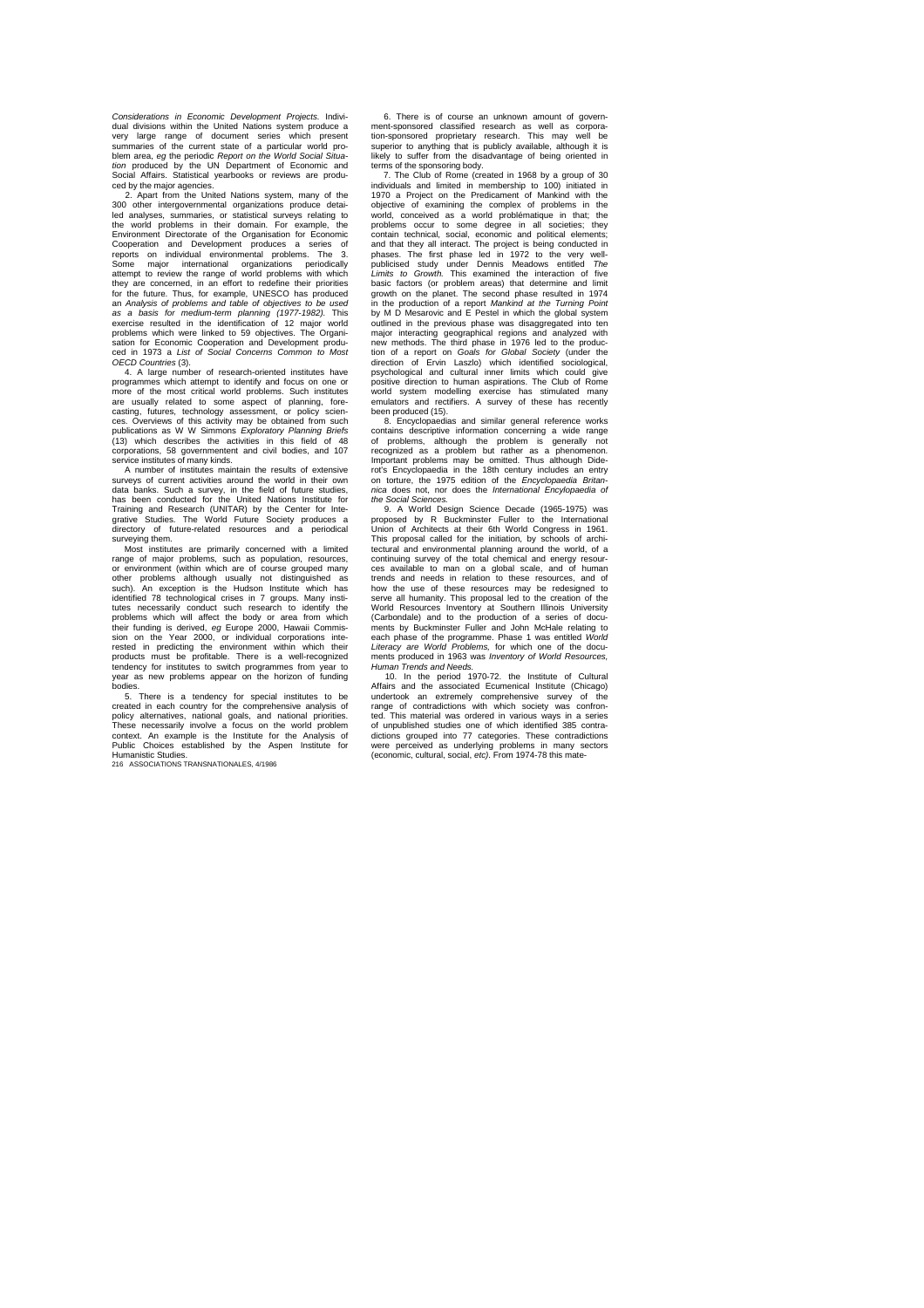rial was used to guide 50 community dialogues in some 30 countries. Each of which gave rise to further sets of contradictions described in a series of internal reports.

11. Numerous books and articles by individual researchers identify specific world problems or groups of problems and propose taxonomies for them. However the number of problems taken into consideration is usually less than 10. An exception is Hasan Ozbekhan's series of<br>28 Continuous Critical Problems (16). During his period as<br>Executive Director of the Club of Rome (prior to the Limits<br>to Growth exercise) this was extended in an in document to approximately 50 problems. These problems are system-wide and are characterized by the fact that they cannot be solved independently of the rest of the set.

12. The Battelle Memorial Institute, through its Geneva<br>Research Centre, conducted the DEMATEL project<br>(namely DEcision-MAking Trial and Evalutaion Labora-<br>tory). The objectives were to help find better solutions to world and generalized problems based on a better under-<br>standing of the problem structure or so-called world standing of the problem structure or so-called world<br>problématique, in order to avoid the selection of solutions<br>which are in fact problem-generating. A survey of<br>problems perceived by about 100 responsible and knowledgeable persons was prepared in 1972, and led to the<br>production of a list of 48 problems in 14 groups. The initial<br>questionnaire and proposed follow-up questionnaire were<br>designed to determine the perceived relative impo of problems and their affect on each other. Mathematical techniques for the analysis of these systems of interrela-tionships were then developed. An objective was to produ-

ce a map of the world problématique (5). 13. The Federal Republic of Germany, through its Environment Programme, is developing a computer-based Environment Planning Information System (UMPLIS) to be operated by the Bundesamt. One subsystem of this consists of a referral service and "problem bank". Expericonsists of a referral service and "problem bank". Experiments have been conducted with an Issue Based Informa-<br>tion System (IBIS) to document the "landscape" of various<br>environmental issues, together with their state of t politics.

14. A number of initiatives by isolated individuals have led to the collection of information on world problems or related matters but have not attracted funding to permit the production of some form of publication. For this reason they are difficult to trace. Such is the case with Ulf<br>Christensen (Oslo), who from the early 1950s developed<br>a reference system of 10,000 items as a preliminary to a<br>directory of Contacts for Survival, namely people who a acting to solve problems. Similarly, Bennet Skenwes-Cox,<br>President of the Academy of World Studies (San Fran-<br>cisco) has developed a system of 60,000 references<br>giving a synoptic approach to a range of world problem-<br>15. A

solving. For example, the Mershon Center Program of Transnational Intellectual Cooperation in the Policy Sciences (directed by Chadwick Alger) at Ohio State University has a graduate course in problem-solving in international<br>organizations. In addition to identifying and comparing the<br>various problem networks of organizations concerned with<br>the networks of problems. At Swarthmore College a programma on problem complexes in public technology.

TRANSNATIONAL ASSOCIATIONS, 4/1986 217

Southern Illinois University, through a programme original-ly directed by R Buckminster Fuller, operates a World Game which introduces students to interactions between problems and resources.

16. There is a very extensive literature on social problems and social issues. An *Encyclopedia of Social Reform* was even produced at the end of the 19th Century (17). There appears however to be an important difference between what are currently included under the term world problems and what is currently meant by a social problem, although even amongst sociologists there is disagreement as to the definition of a social problem. Thus in *Contempo-rary Social Problems* edited by R K Merton and R Nisbet. 15 major social problems are identified. The exclusion of other possible problems is justified by the statement: *"Sociology is a special science characterized by concepts and conclusions, which are based on analysis and research, yielding in turn perspectives on society and its central*  problems. For many decades now, sociologists have worked<br>carefully and patiently on these problems." (18) Social<br>problems would therefore appear to be those problems<br>perceived by sociologists as being the central problems society.

17. The Worldwatch Institute (Washington DC) direc-ted by Lester Brown produces an annual State *of the World*  (19) report since 1984. This reviews current problems in fields such as ecology, resources, hunger, population and energy. The International Institute for Environment and<br>Development produces *Earthscan* reports periodically and<br>is proposing to present similar information in a global report. Jacques Cousteau and the Cousteau Society have produced *The Cousteau Almanac; an inventory of life on our* 

water planet (20) which reviews many problems.<br>18. The United Nations University is chartered to devote its work to research into the pressing global problems of human survival, development and welfare that are the concern of the United Nations and its agencies. This is done through a network of research and post-graduate training centres and programmes located around the world and coordinated by a central body. Its project on<br>Goals, Processes and Indicators of Development<br>(1978-82) strongly influenced the content of a number of<br>sections of this publication. The United Nations Institute for Training and Research directs research into problems which are of interest to the Secretariat and the Assembly of the United Nations and which is primarily of interest to national officials and diplomats. UNITAR has undertaken a future studies programme, particularly in terms of impact on the United Nations. The United Nations Research Insti-tute for Social Development conducts research into problems and policies of social development during diffe-rent phases of economic growth. The United Nations Social Defence Research Institute undertakes research into the field of prevention and control of juvenile delinquency and adult criminality. Many other such specialized international research units exist.

19. A number of school textbooks and teachers guides have been produced on world problems: *World Problems in the Classroom; a teacher's guide to some United Nations tasks,* which gives information on 12 problems (21); One *World; sources and study guide,* which gives information on 5 problems (22); *World Problems,* which gives information on 6 problems (23); and *World Problems: a topic geography*  (24), which gives information on 36 problems in 8 groups.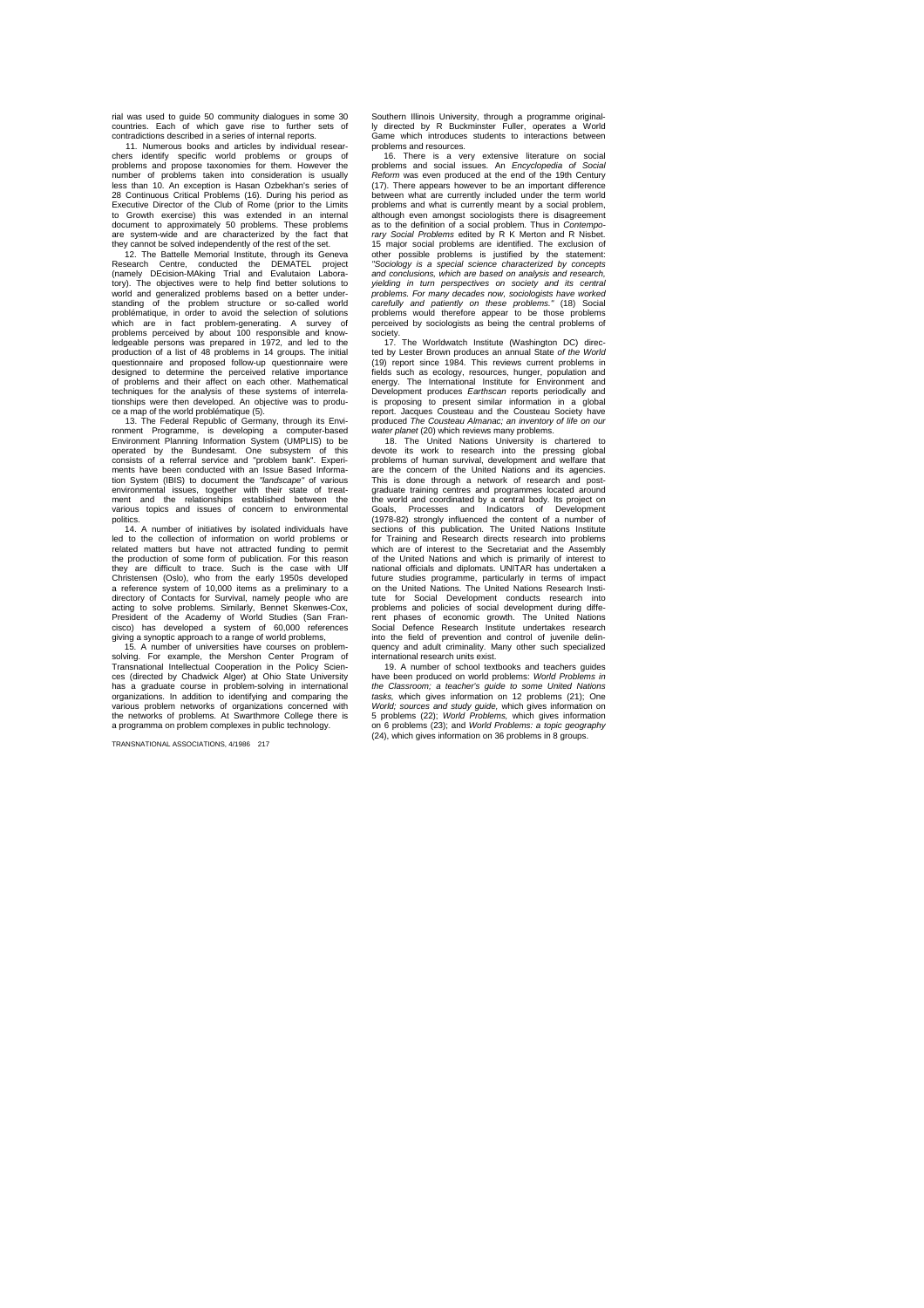More recently Norman Myers has produced a *The Gaia Atlas of Planet Management* (25) which reviews and illustrates problems and possibilities in relation to land, ocean, elements, evolution, humankind, civilization and management. 20. Numerous studies of world order have been made

in which the focus is placed on the political-social-legal forms, organizations and institutions envisaged as being relevant to the solution of world problems, especially those connected with organized violence. The most exten-sive of these is the World Order Models Project (sponsored by the Institute for World Order), which has given rise

to a series of publications (26). 21. A proposal was made in 1972, by Richard Cellarius and John Platt for the creation of International Councils of Urgent Studies to seek out and support the kind of research effort on world problems that would be inappro-priate (or suspect) if sponsored by national governments. They identified some 210 areas of urgent research under 25 headings within 6 main groups (9).

22. Numerous surveys have been conducted of community attitudes towards local problems and pro-blem-solving. An example is the Benchmark programme of the Academy of Contemporary Problems (Ohio State University). Other surveys have been made of some special-interest membership organization concerning the relative importance of current problems or those that they perceive as emerging in the foreseeable future. A few nation-wide surveys of this type have been conducted. Thus, for example, in 1968 the *Sunday Times* in the United Kingdom requested that readers write in to draw attention<br>to problems or suggested remedies, and then published a<br>compilation of the results. In 1984-85 the BBC sponsored<br>a *Domesday Project* in which 10,000 British school cipated. The results will be made available to the schools<br>on laser disk. An international equivalent is envisaged son will be made are the contract to envisaged.<br>An international equivalent is envisaged. The Institut Français d'Opinion Publique conducted a survey in France concerning 40 problems to determine their relative probability, gravity, and ability to stimulate individuals to activity. (The results were reported at a<br>Colloque International sur la Perception Nouvelle des<br>Menaces in 1973). The Center for Integrative Studies, on<br>behalf of the World Academy of Art and Science, questi ned 3000 international organizations concerning the rela-tive importance of 25 problem areas in an effort to identify world priorities; the survey respondents added 196 other

items. (The results were reported at the second Conferen-<br>ce on Environment and Society in Transition in 1974).<br>23. A major study was commissioned by President<br>Carter and resulted in the production of the Global Report *2000; a report to the President* by the US Council on Envi-

ronmental Quality. 24. The International Federation of Institutes for Advanced Study (whose member bodies must have a minimum of \$100 million annual expenditure) is a mechanism for transdisciplinary and transnational initiatives to<br>assist society to cope with an increasingly complex,<br>rapidly changing and interdependent world. The Interna-<br>tional Institute for Applied Systems Analysis (whose<br>

218 ASSOCIATIONS TRANSNATIONALES. 4/1986

implementation of a System of Social and Demographic Statistics which could serve as the principal data base on many social problems, but particularly for the preparation of social indicators by which many problems are identified

and tracked (27). 26. The Organisation for Economic Cooperation and Development, as the result of the first phase of its Social Indicator Development Programme, has produced a *List of Social Concerns Common to Most OECD Countries* (3) with the object of identifying the social demands, aspirations and problems which are or will likely be major concerns of socio-economic planning processes. The social concerns identified are those *"which are of sufficient importance, present or potential, to the governments of those countries for them to want to have indicators available on a compara*ble basis." A social concern is defined as "an *identifiable aspiration or concern of fundamental and direct importance to human well-being as opposed to a matter of instrumental or human well-being as opposed to a matter* identifies 24 concerns in 8 groups; 14 of the concerns also have a total of 56 sub-concerns indicated against them. Each of the 24 fundamental social concerns *"may be viewed as the summit of a vertically linked hierarchy of an indefinite number of sub-concerns representing the important aspects and menas of influencing the fundamental concern. At the same time, there are various kinds of horizontal linkages or relationships among these hierarchies: a particular concern or sub-concern may have simultaneous effects on a number of other social concerns... It wilt remain with the planners for specific sectors to extend the hierarchy further downwards to suit their more detailed sector planning, evaluation and programme needs and to establish hori-zontal relationships between the diverse components of the hierarchies."* The document notes that *"Commonality of social concerns among Member countries tends to be*  greatest at the highest level of generality, diminishing as the

*definition becomes more specific,* " 27. The Educational Policy Research Center of the Stanford Research Institute, produced a study in 1971 on *Contemporary Societal Problems.* This attempted *"to identify and to interrelate the driving problems of our time, both national and international, to develop a useful perspective from which to better understand these problems, and to thereby identify crucial dilemmas whose understanding seems necessary if societal continuity is to be ensured." (28)* The report explored the use of resource allocation analysis as a tool for the identification of neglected societal problems and presented it as part of a more genera! problem analysis procedure. The study made "a comprehensive attempt to list all relevant societal<br>problems." Three-overlapping-procedures-were used: (a) a<br>selection of prominent (mainly American) persons of<br>known-divergence in-both-ideology-and-professional-background were asked to nominate other persons whom they regarded as having the best grasp of current problems, to identify key materials on current problems, and to identify they key problems they saw as being most crucial at that<br>time and in the future; (b) published results of previous<br>systematic attempts to identify, categorize, or list societal<br>problems were collected; (c) using the inform analysis. The body of the report (27 pages) distinguishes between substantive, process, normative, and conceptual problems, and then compared the conventional and a proposed transformational view of societal problems. The appendix (46 pages) listing societal problem descriptions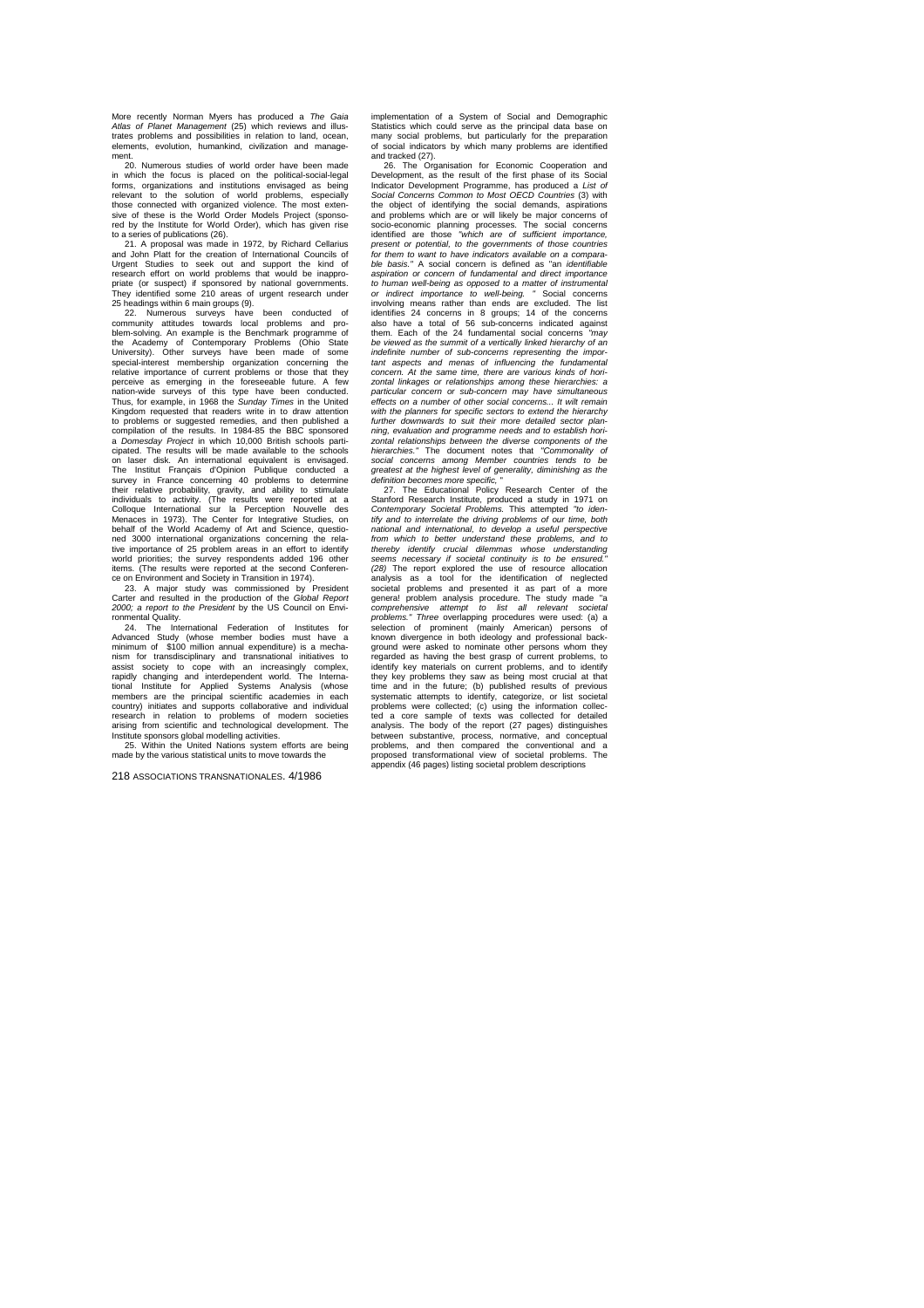and taxonomies, consists of six items: Ralph Borsodi's *Seventeen Problems of Man and Society:* the US National Industrial Conference Board's *Perspectives for the* 70s *and 80's.* Karl Deutsch's *Issues which the proposed center for national goals and alternatives should address:* the Insti-tute for the Future's *Future Opportunities for Foundation Support:* and John Platt's What we must do. These identify 17, 118. 35. 64. and 8 problem areas, respectively. The sixth item, resulting from the literature search and the leading thinker survey, lists 46 problem areas in seven groups.

28. A series of "independent commissions", loosely related to the United Nations system, have produced reports on broad ranges of issues. The first of these was the Independent Commission on International Develop-ment (Brandt Commission) (29,30) meeting from 1977-82. This was followed by the Independent Commis-sion on Disarmament and Security Issues (Palme Commission) (31) and more recently by the Independent Commission on International Humanitarian Issues and by the currently operating World Commission on Environment and Development. The UNESCO International Commis-sion on Communication Problems (MacBride Commission)

may be considered as part of this series. 29. The Union of International Associations, an international non-governmental organization founded in Brussels in 1907 partly on the initiative of two Nobel Peace Prize<br>laureates (Henri La Fontaine, 1913; Auguste Beernaert laureates (Henri La Fontaine, 1913; Auguste Beernaert. 1909), had activities prior to 1939 which are of historical interest in relation to the current project: *Annuaire de la Vie*  International, Vol I (1908-1909, 1370 pages), Vol II<br>(1910-1911), 2652 pages) which included information on<br>problems with which international organisations were<br>concerned at that time; Code des Voeux Internationaux; *codification générale des voeux et résolutions des organismes internationaux* (1923, 940 pages, under the auspices of the League of Nations), which listed those portions of the texts of international organisation resolutions which covered substantive matters, including what are now regarded as world problems. It covers 1216 resolutions adopted at 151 international meetings. The subject index lists some 1200 items. Paul Otlet, co-founder of the UIA, produced in 1916 a book entitled *Les Problèmes Internationaux et la Guerre* (32) which identified many problems giving rise to and caused by war, and proposing the creation of a League of Nations. In 1935 he attempted a synthesis which touched upon many problems and their<br>solution within a society in transformation. The preface<br>bore the title "The Problem of Problems" (33). He also dealt<br>with this question in 1918 (34). The different seri publications of the UIA since 1949 constitute a useful source of information on problems recognized by interna-tional organizations, especially the *Yearbook of Internatio-*

nal Organizations.<br>
30- The General Conference of UNESCO adopted a 30- The General Conference of UNESCO adopted a<br>résolution at its 23rd Session (1983). creating a major<br>programme concerned with reflection on world problems<br>and future studies. This was reconfirmed at its 24th<br>Session (198 for analysis and research on world problems (35). During the second two-year period, with a budget of \$1.8 million, it is proposed to track the evolution of the global problé-<br>matique and its perception by different schools of thought,<br>encourage research on it and promote exchanges of infor-<br>mation and ideas on world problems through th

References<br>
A. Abdaham Kaplan. The Conduct of Inquiry. San Francisco. Chandler<br>
19. Abdaham Kaplan. The Conduct of Inquiry. San Francisco. Chandler<br>
2. J. P. Crecine and R. Brunner. A fragmented society; Irand to govern<br>
d

8. T S Kuhn. The Structure of Scientific Revolutions Chicago University<br>Press, 1962, p.36-37.<br>25 August 1972 p.570-676.<br>25 August 1972 p.670-676.<br>10. Yassin El-Ayouty. The dissimination, use and impact of knowledge<br>relevan

13. WW Simmos. Exploratory Planning Briefs.<br>13. WW Simmos. Exploratory Planning Briefs. (In the Studies of the School and Human Forecasting Roma, Edizion Previsional, 1975, 633p.<br>15. Donella Meadows, John Richardson and Ge

edition).<br>18. R K Merton and R Nisbet (Ed). Contemporary Social Problems. New<br>York, Harcourt, Brace, Jovanovich, 1971. p.2.<br>19. Lester R Brown et al. State of the World. Washington DC. Worldwatch Institute, annual. 1984. ("A report on progress toward a sustainable society").

20. Jacques-Yves Cousteau (and the staff of the Cousteau Society). The Cousteau Almanac: an inventory of life on our watery planet. New York, 21.<br>Cousteau Almanac: an inventory of life on our watery planet. New York,<br>21. H

27. United Nations, Economic and Social Council, Statsitical Commission.<br>System of Social and Demographic Statistics; potential uses and<br>28. Educations New York: 19 June 1974, ECN:3/449.<br>28. Bendefenderak, Stariord Researc

30. Brandt Commission. Common Crisis; North-South: cooperation for<br>switch recommission. Common Security; a programme for disamment<br>condom, Pan, 1982.<br>Condom, Pan, 1982.<br>Condom, Pan, 1982.<br>Condom, Pan, 1982.<br>Condom, Pan, 19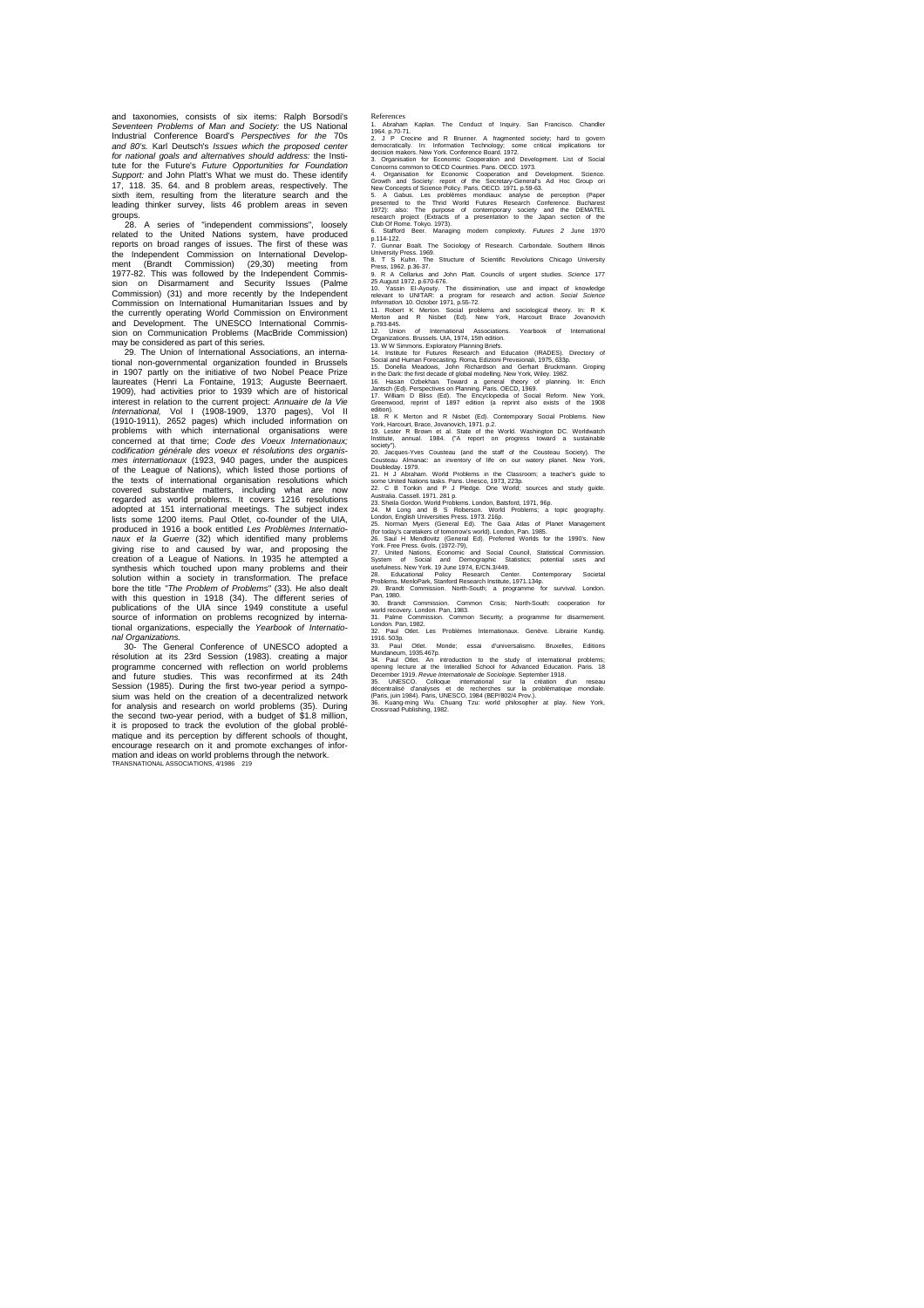# **International organizations and world decision-making**

I have three points of departure for this short exercise in

world decision making theory. *First,* if abolition of war as social institution is to come to our planet, and it probably will, like abolition of slavery and abolition of colonialism as social institutions (perpetrated by one race on others) eventually came about, then the building blocks in a world peace structure would probably still be nation-states for some time to come. The nation-stade is simply too successful : it provides its citizens not only with certain goods and services, sometimes at considerable expense not only to the citizens but also to other states, but in addition provides them with two factors often overlooked: contiguity in space and contiguity probably as basic, or even more basic, for a real sense of id-<br>probably as basic, or even more basic, for a real sense of idcontract between state and citizen (in return for, among other things, taxes and willingness to sacrifice one's life for national interests as defined by the governments). But if these are the building blocks, then the cement in a

world peace structure will have to be associative ties between the nation-states. These ties can be *governmental* or *non-governmental* (a very governmental term for ties among peoples !); they can be *ad hoc* or *institutionalized* depending peoples !); they can be ad noc or *institutionalized* depending<br>on whether they are a recurring, regular phenomenon according to some agreed upon pattern or not; they can be *bil-*<br>ateral or multilateral depending on two or more than two na-<br>tion-states are involved. Most interesting in this connection<br>are the ties that are both instituti regardless of whether they are governmental or non-gov-ernmental. Where this condition obtains an *organization* has in fact been born, even if it takes the shape of a series of conferences (there usually has to be a secretariat operating on a more or less permanent basis to bring about these conferences with a sufficiently regular rhythm). Depending on who are the actors these organizations are then referred to as international governmental organizations (IGOs) or international non-governmental organizations (INGOs); but I<br>shall prefer for the latter to use the term international peo-<br>ples organizations (IPOs), without turning th

people organizations (INPOs). *Second,* as the total world system is evolving, for good and for bad in terms of the only sets of relatively absolute criteria<br>we have, *ecological balance* for the non-human part of the<br>Department of Politics. Princetor University. Princeton. New Jersey 08540<br>Talk given at the Exec

#### **by Johan Galtung\***

world, and *satisfaction of basic human needs* for the human part, the balance between the territorial actors, today seen essentially as the nation-states or *the state system* and the non-territorial actors, the international organizations or *the non-state system* is changing. This change should not be seen in any way as a linear movement with the non-territorial gaining in significance over the territorial. I think it can be argued that the non-territorial system was very strong in the period between the decline of the western Roman Empire in the beginning of modern western expansionism, say<br>between year 500 and year 1500. Then came a period of na-<br>tion-state building, with 1648 as the conventionally chosen<br>point of crystallization of the system, perhap ature. But later on, indeed, came the explosive growth of in-<br>ternational organizations which certainly also should be<br>seen in the light of the tremendous growth for transnational<br>corporations, the profit-oriented internat So far nobody has really portrayed what goes on in the world as a total system comprising both state and non-state actors; governmental, people and profit. Though it is quite clear that the first world has played an enormous role in shaping the non-state actors, both in the sense of being expressions of values and interests articulated within first world countries and through the organizations communicat-ed to the rest of the world, and in the sense that inside an international organization the state system tends to be rep-<br>roduced with the leading countries in the state system play-<br>ing the leading role in the international organizations. Obvi-<br>ously this is also the case, and perh the trans-national corporations built around the major types of economic activity in this century, automobiles and oil or oil and automobiles (it is interesting to see how Exxon and General Motors are changing position as number 1 and<br>number 2 in the list of the biggest transnational corporations<br>in the world), with electronics increasingly playing a role.<br>What are the inter-connections, for instance, and non-profit international organizations? Nobody really knows, nobody has been able even to develop appropriate concepts for the understanding of the totality of our increa-singly complex world system. Meanwhile, as a cheap way out, there are reductionist ef-

forts to see the world as a state system only, or as run by<br>transnational corporations alone, or - very fanciful - to see<br>the world as if IGOs were already running the place with the<br>United Nations on top. I take all these toms of intellectual capitulation in front of a problem intellectually very complex, and for that reason in principle, very

attractive. *Third,* and this is the key point of this paper : that problem

is not only intellectually complex, but also filled with political

220 ASSOCIATIONS TRANSNATIONALES, 4/1986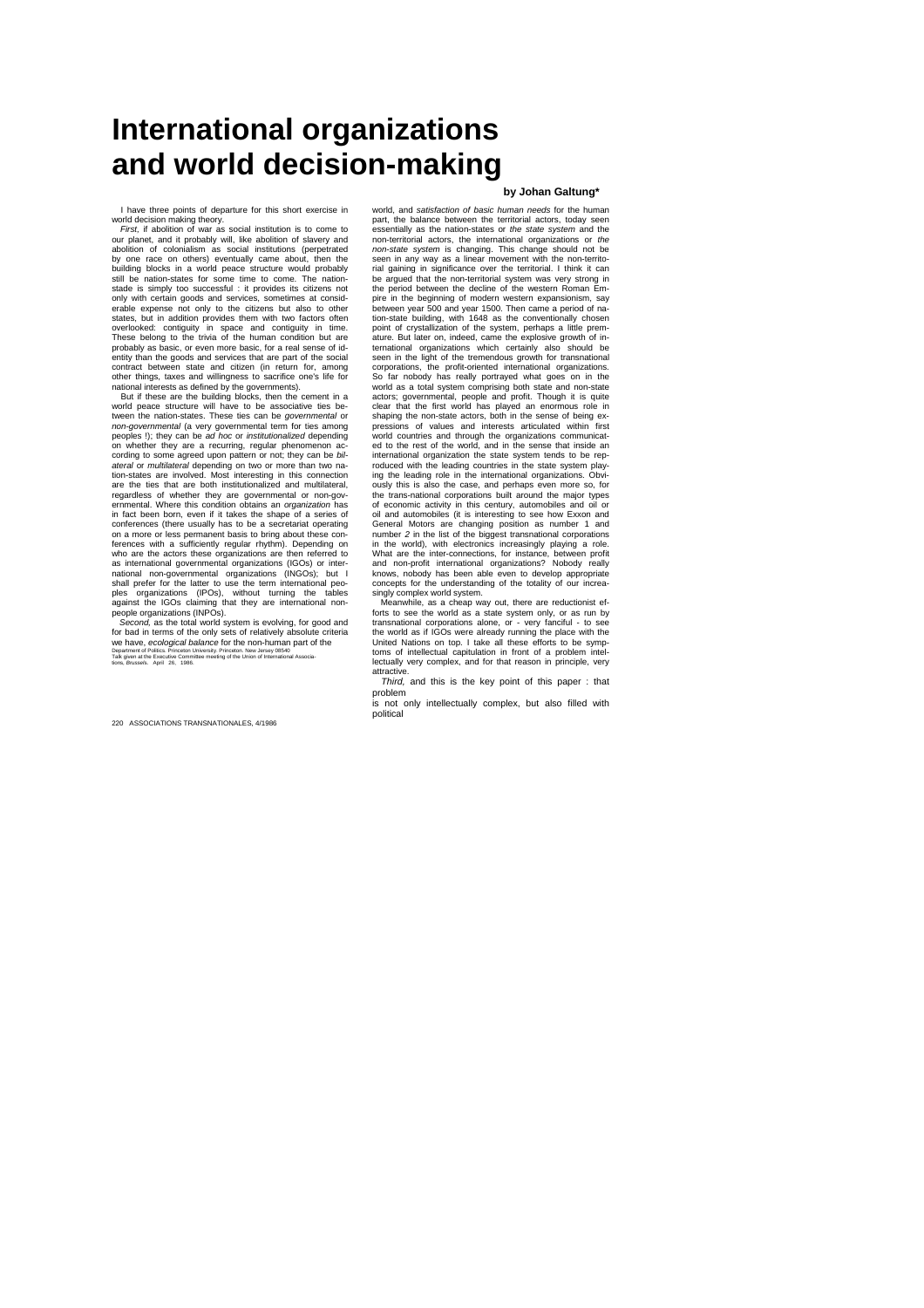implications. If the non-territorial actors are increasing in Significance why should they not have more of a say in world political decision making ? More concretely, can we in the longer run pretend that world is only a state system and still arrive at adequate articulation of the problems and conflicts or « situations » in UN jargon, to use the most neutral term possible, only building on one set of the actors in the world system ?

The following, then, are some reflections on how broadening of decision-making authority, so as to reflect better the reality of the world system, could possibly be done, admittedly with a time perspective of fifty, perhaps one hundred years. And this not with a view to anything like a strong, cen-tralized world government capable of exercising ultimate military power, or running a centralized economy, o projecting a unified world culture - all of this from a tightly constructed world legislative and executive power - and all of it sounding like a nightmare rather than like a solution. The image is rather that of a very loose type of world confeder-ation, something like the *de facto* Nordic confederation existing today, in spite of, or rather because, there is no Nordic government. But there certainly is a rich « underbrush » of Nordic organizations of ail kinds, sprouting forth at the end of the last century, continuing to grow unabatedly, even dur-ing the First World War (the Second World War split the Nordic countries in four parts, two of them being occupied by the Germans, one of them fighting with the allies using the country as a base, one of them being neutral, and one of them fighting on the side of the Germans). Perhaps one may say that the Nordic countries today are reaping the harvest of the rich associative growth that these organizations stand for.

If we have 162 states in the world, 159 of which are mem-bers of the United Nations (and the other three are the two Koreas and Switzerland which in March 1986 decided in a referendum seventy-six percent to twenty-four percent not<br>to join the United Nations), 378 international governmental<br>organizations and 4,676 international peoples organiza-<br>tions, then we have at least an image of the num dealing with. Eivdently the number of states lends itself bet-ter to world decision-making. With all their imperfections the League of Nations and the United Nations show that it is possible to articulate a number of problems and pass res-

olutions on a one nation-one vote basis. Of course this gives disproportionate power to the citiz-ens of very small nations, for instance to the 33 of the 159 member states that have less than one million inhabitants. For that reason many proposals exist to the effect that the United Nations should have a second chamber, the first be-ing the Chamber of States, the second being the Chamber of Peoples. Some type of monotonie relationship should<br>then exist between the population of a state and the number<br>of representatives; the simplest being one representative<br>for each one million inhabitants. In that case al arter of the representatives would be Chinese, and in that impressive assembly of more than 4,500 delegates the first world would not be able to command more than a little over 500. In and by itself this is not unreasonable. But some transition formulas have been suggested that would give<br>more representatives the more population a country has,<br>but according to a principle of « diminishing returns ». For<br>instance, the proposal has been made that each co should be entitled to a number of representatives equal to the square root of the number of millions in the population,<br>a formula which would give China 31 representatives, So-<br>viet Union 16-17 and the United-States 15-16; it being un-<br>TRANSNATIONAL ASSOCIATIONS. **4/1986** 221 derstood that all the countries with less than one million in-habitants would be entitled to one representative each.

Thus, in a future United Nations three could be two houses, the House of States roughly corresponding to the General Assembly of today and a House of Representatives as outlined. A bicameral system is nothing new in the world and the problem of what happens when the two houses come up with incompatible resolutions can be solved through negotiations in a system of joint committees - the United States Congress being as good a model as any of these process. It will be noticed that in this image of a future United Nations that relic of the past, the Security Council with its obvious origins back to the Concert of Europe after the Napoleonic Wars, would have been abolished together with any veto power for « great powers », including « super-powers ». Such institutions would go the way of the House of Lords and similar organizations in other countries, al-though the transition would not be painless.

It should also be noted that elections to the House of Representatives could be and should be direct, just as the elections to the European Parliament today. If Western Eu-rope can do so the whole world should be able. This is not a question of level of economic achievement as witnessed by the largest democracy in the world today, India, with a higher percentage of participation in elections than the United States is able to muster.

But this does still not answer the question what to do with the international organizations. And at this point I think again one could think in terms of bicameral solutions, the two houses being for international governmental organizations and international peoples organizations, respectively. However, the argument can certainly be made that the numbers are too high; there is a problem of *quantity.* But that problem can, possibly, be solved by introducing another problem : that of *quality*. Looking through the list of organi-<br>zations in the yearbooks of the Union of International Asso-<br>ciations, and in addition to that knowing something about<br>the reality behind many of these organ « first class » and « second class » organizations. This is the problem with which two organizations of the United Na-tions, UNESCO in Paris and ECOSOC in New York (the UN Economic and Social Council) are very much concerned; which organizations should be granted consultative status A, B, C ? Five criteria might come to one's mind as meaningful in

this connection :

- 1. Is the organization internationally representative ? In other words, does it have members in a sufficient number of countries distributed over a sufficient number of countries, and a sufficient number of continents, possibly also<br>across, cultural, and, political, not only geographical diacross cultural and political, not only geographical di-vides ?
- 2. *Is the organization sufficiently democratic, in the sense thai the leadership of the organization is accountable to the members and can be changed through a process of election ?*
- Is the organization concerned with general human inter-
- ests, or with rather narrow interests of special groups?<br>4. Is the organization capable of reflecting world perspectives, or mainly regional, even national perspectives, for in-<br>stance because of power distribution inside *tion (presidents, executive committees, councils, location of headquarters, source of funding), with a bias in favor of particular regions in the world ? (not the same as (2)).*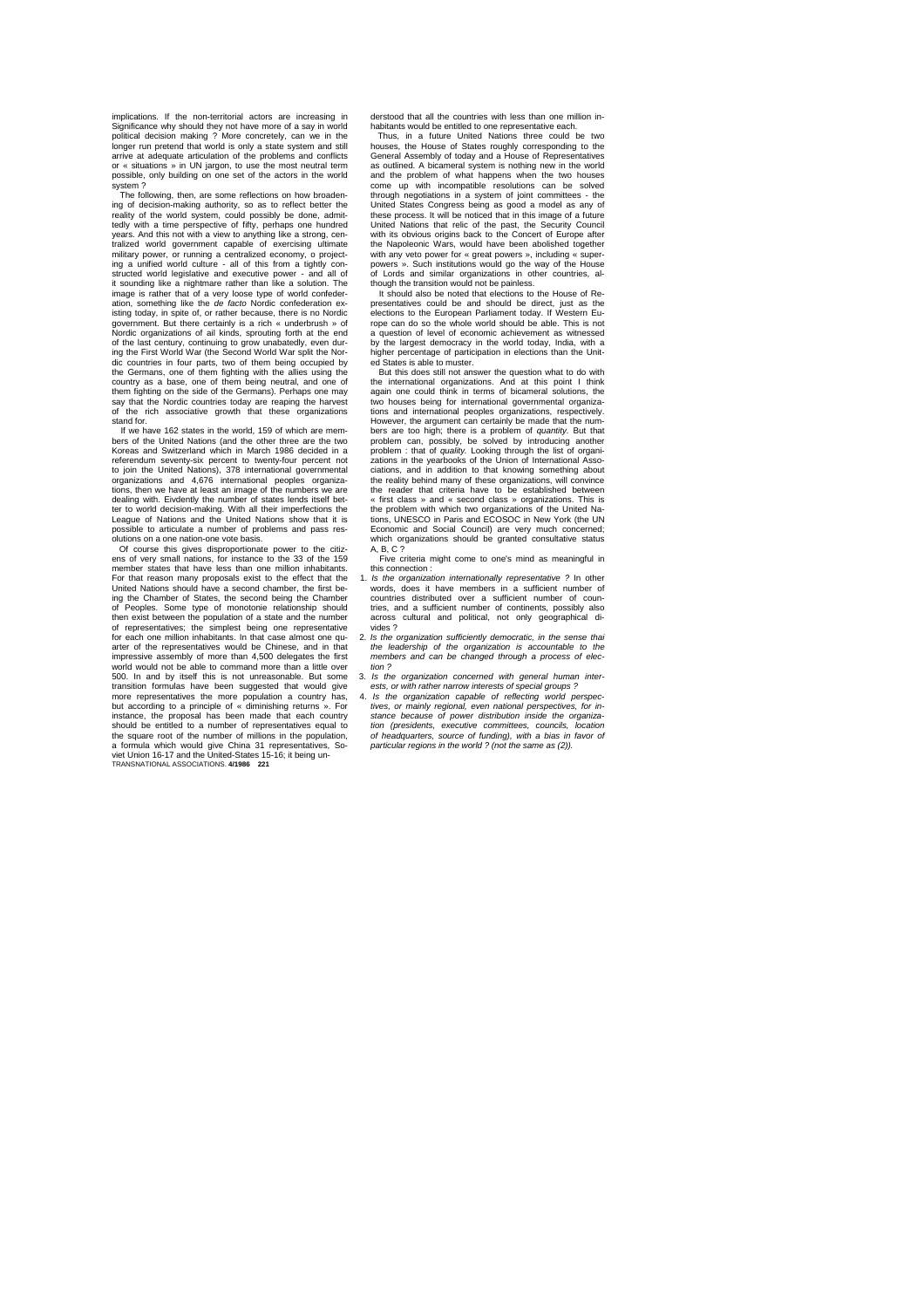5. *Does the organization have a certain permanence or is it rather ephemeral ?, volatile ?*

Criteria such as these would tend to favor organizations that are relatively solidly established; possibly with a rotat-ing secretariat and due consideration to the international re-presentativity on the governing bodies of the organization; with world concerns written into the program and enacted by the organization; with a pattern of leadership accoun-table to the members; and in addition with a broad network around the world - whether the members in any given coun-try are organized as a national « chapter » of the organization or are linked directly to a world secretariat. Defined as *«* second class » by these five criteria would be organiza-tions that are essentially rooted in one country and tied to one person who would then run the organization in a rela-tively feudal manner as his personal fief. Also cut out would be very narrow interest organizations, highly regional organ-izations and organizations so ephemeral that they might even disintegrate the moment someone tries to find out whether they exist (for instance incapable of filling in a exist (for instance incapable of filling in a questionnaire giving some information about the organiza-tion, either because there is no effectively working secretar-iat or because the board would so much disagree as to the nature of the answers that the mere effort at self-definition leads to self-destruction).

It is difficult today to come up with a good estimate of how many of the 4,676 IPOs would survive this filtering effort and how many of the 378 IFOs. It is also obvious that the very existence of such criteria would lead many organizations to consistent efforts or redefinition and restructuring, some successful, some not. To the extent they are successful they would of course be welcomed into a community of le-

gitimate international organizations. That community would then constitute itself with two chambers, one for governmental organizations and one for peoples organizations, the latter potentially with representatives according to the « one-organization-one-vote » for-mula, or some other formula which might be much more complicated in this case as population numbers for organizations are considerably more volatile than for states. And at this point the story repeats itself : there would be many cases of clear differences of opinion, and considerable need for efforts to reconcile the differences.

It can also be discussed whether IGOs and IPOs belong together, or whether the IGOs belong where the govern-ments are, possibly as some kind of consultative senate. But it can also be argued that being international, even<br>transnational they belong together with the international<br>peoples organizations, and have more in common with them<br>than with the states with their famous national in Properly sifted IGOs and IPOs alike are efforts to articulate *world* interests.

And that brings us to the final problem in this connection. Looking through the list of five possible criteria for discrimination among international organizations one cannot help being struck by one simple circumstance; there are very many states in this world that would not satisfy these five criteria. By definition they are not internationally representative, they are representative of themselves although some states are multi-national and for that reason may be able to articulate interests outside the borders of that state itself better than many others. Given the flows of migration in the world today, with refugees and foreign workers as key cate-<br>gories, states will within their confines become increasingly<br>multinational. But states still remain states, headed by gov-<br>222 ASSOCIATIONS TRANSNATIONALES. 4/19

ernments, with the prerogative of defining what are national interests, very many slates are very far from democratic in any reasonable interpretation of that word. They are certainacting according to relatively narrowly defined national interests rather than world interests. They are by definition li-mited not even to a region, but to the state itself. But then, on the other hand ; they are less volatile than international organizations. This stability, the continuity in time built or projected around contiguity in space mentioned in the introduction, is in a sense the only strong point about the state as a world actor. And decreasingly important as international transportation/communication becomes increasingly possible, technically, politically, economically, socially and culturally.

Consequently, what we are saying is not that the criteria for international organizations should become more tolerant, more lenient. They should be strict and they should aim at filtering out international organizations that could not reasonably be conceived of as good world citizens. But these<br>criteria should then also increasingly be applied to the<br>states, asking corresponding questions of states. In other<br>words, one of the functions of letting internati tions more into the world decision making arena would be precisely to establish better criteria as to what constitutes good citizenship.

Against this type of thinking at least two very valid criticisms can be leveled.

*First,* this is by far too much. What is indicated here is in fact not only a bicameral system, but two bicameral sys-tems, one for state actors and one for non-state actors; one for the articulation and possible reconciliation of state interests and another for the articulation and further deepening of world (and presumably nature, human) interests. Out-lined here is a cumbersome system with two bicameral systems in it. which means that up to three painstaking and dif-ficult negotiations and searches for compromise will have to

take place. But. is that really so ? In the first run there is no reason to worry : the state system will certainly not permit the non-state system to have that much of a say for still some time (decades, genera-tions ?) to come. As a matter of fact, if what happens inside nation-states is a guide the prospects for the type of non-state system explored here would not be too bright. What has happened inside a nation-state is that the territorial subdivisions are still present in the election schemes of any parliament around the world, but cut across by parties designed specifically for the electoral process and participa-<br>tion in the parliament rather than by organizations/associa-<br>tions designed for other purposes. In other words, it may<br>well happen that the way people, in fact, on a non-territorial basis will be through *world parties* rather than through international organizations. And the Assembly of peoples, seen as the second chamber of the state system representation, could be designed exactly for that purpose, in line with what has happened in the European Community. Parties organized on a nation-state basis may not corre-spond perfectly to each other but nevertheless have a tendency to find each other along the age-tested lines of com-<br>mon values and/or common interests. The same could hapvalues and/or common interests. The same could happen on a world basis although it certainly would take some time given the circumstance that not all countries have adopted or are easily adaptable to democratic governments according to the one man-one vote rule (although they may very well practice other types of democracy, for instance through dialogues until consensus has been obtained).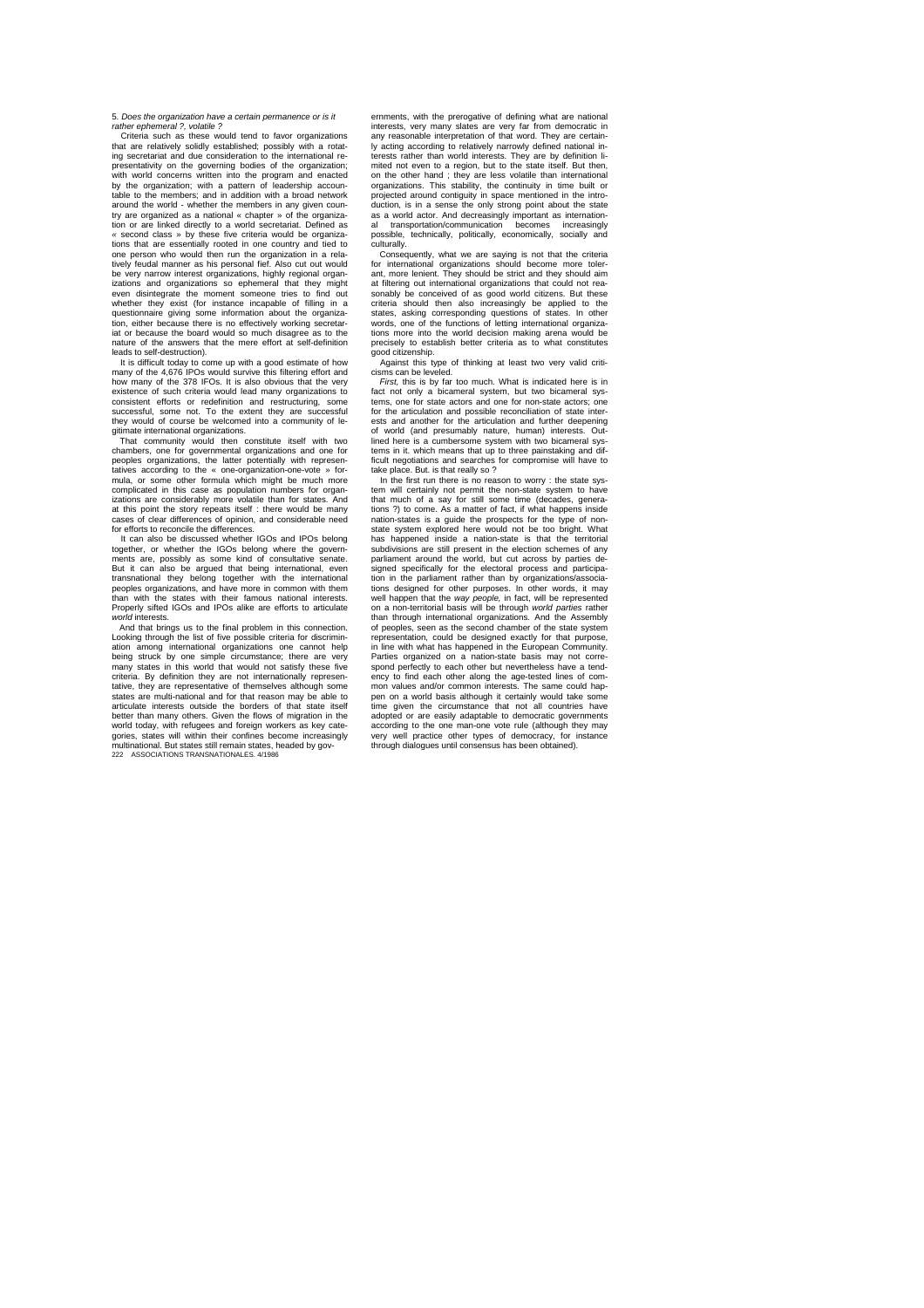Drawing on this experience and projection one might then<br>say : do we need these organizations at all ? Do they not. in<br>fact, smack of corporatism, bringing in organizations that<br>may easily be manipulated from the top. part body has the right to start as many organizations as he wants, thereby multiplying his own power? The latter is true, and could be added as a criterion number six to the list above : there has to be some type of measure of similarity<br>or homogeneity among organizations with the principle that<br>there should be an upper limit to the number of very similar<br>organizations, or an encouragement for thes to cooperate, even coalesce in sending representatives. A principle of redundancy has to be recognized. However, in a sense this is missing the point. It can very

well be argued that inside the nation-state a House for organizations might also be very useful, in addition to the National assemblies. Nothing cou Id be better than a democrat-ically elected House of representatives for the World assembly. However, a house of organizations is a different<br>matter and also legitimate. One would imagine that the di-<br>rectly elected House of representatives would ultimately<br>have the upper hand, the ultimate power, overpowe of states. This would be rather difficult, and would probably come after the House of states had managed to overpower the Upper house of states, the house of « great powers ». As to the latter the simplicity of the methodology for doing so should be noted, however : to dilute that house by appoin-ting to the security council not only great powers but also lesser powers, on a rotating basis. A little bit like diluting nobility by knighting « anybody *»* (Great Britain, Malaysia). The general argument would be that the world needs

some articulation point for the tremendously rich insights, values and interests accumulated by organizations. But it does not have, at least not in the first run, to be coupled together with the Assembly of states. On the contrary, it might<br>just simply start on its own, and the organization best suited<br>to do some experiments in that direction would probably be<br>the Union of International Association in Brussels. The international governmental organizations would probably refuse to participate in this, at least in the beginning which might be one more indicator of the possibility that they belong on the other side of the state/non-state divide.

*Second,* an objection in exactly the opposite direction : what has been indicated above is too little to reflect the diversity of the global system. There are certainly states and non-states, with the former divided into governments and peoples and the latter divided into governmental organiza-tions and peoples organizations. But there is also that third variable : *profit versus non-profit* In principle states are profit, more or less successfully so. so the distinction does not<br>apply - but is certainly does apply to organizations.And in<br>the considerations above the transnational corporations<br>(TNCs) have been left out. Why ? Would it no to have the transnational corporations, for instance the top 500 according to the top three business magazines (lists with considerable overlap, but certainly not identical) re-presented somewhere, able to articulate their grievances and making them more visible to world opinion, both to governments and to peoples ? Again, as for the non-profit or-ganizations the primary concern would not be to what extent this would tie in with decision-making mechanisms for<br>the state systems. The basic point would be to what extent<br>the world as a *total* system, more sewn together by countless links of associative interaction than we sometimes are TRANSNATIONAL ASSOCIATIONS, 4/1986 223

able to remember (when looking at how certain govern-ments and certain people, particularly when driven by the logic of the state system, behave) can be made more visible. But that does not mean that all TNCs would be equally eligible. Selection criteria would have to be applied, and the five criteria mentioned above would apply also here. Thus, the TNCs would have to be internationally representative in the sense of having « chapters " (daughter companies) in many countries. The TNCs would have to have some internal process whereby the leadership is accountable, and one might then say not only to the employees, but if possible also to the clients, giving them a chance to vote not only with their money. And then comes the third and sticky point : is the TNC concerned with general human interests or with rather narrow interests of special groups ? By definition the TNC is concerned with profit, but leaving that aside one might say that the total system should give more visibility to corporations concerned with products relating to basic human needs than to those relating to human extravagance in general. Where the borderline should be drawn is certainly controversial, but not more controversial than criteria for dividing states into better and worse. And then, fourth, the organization should not only have a

broad international network but also be capable of reflecting the perspectives of many corners of the world through a pattern of rotation for the governing bodies, fifth, the TNC should have a certain permanence which is not the same as size : big TNCs might be the objects of fission and fusion just as much, to some extent even more than, the smaller ones. The latter is a reason why size (in the case of TNC as measured by capital indicators rather than by number of members as would usually be the case for organizations) is not necessarily a good indicator. There would also be the risk of excluding young but important organizations/corporations from the world scene.

Looking back at what has been said in this paper let me

try again to pick up some lines of thinking. There is the idea of making the world more transparent. But that is essentially a static idea. We also want the world to move, forward, in the sense of at last being a more peace-ful world with less direct and structural violence. Each such assembly, each meeting, gives to the members an opportunity to present a peace plan. They may also be encouraged to do so, to put forward their vision s of how they want to con-tribute to world peace. In other words, the basic purpose of the whole scheme, as is also the basic purpose of the United Nations, may be said to be to encourage all the members, states and non-states to develop a peace policy, and a de-velopment policy; including how they themselves see their roles as world citizens.

Second, the members may be held accountable to their plans. Such accountability may certainly be more or less successful, as it has been for the two great issues of the past, the Abolition of Slavery and the Abolition of Colonialism. Some were ahead of others, some were certainly far behind. Everybody might have his opinion as to who will be furthest behind of the states when it comes to abolition of aggressive acts against other states; everybody is among organizations when it comes to abolition of structural vio-<br>lence, exploitation of the weak by the strong, inside organ-<br>izations and relative to the « environment » (human and<br>non-human). Like we can have our guesses as t state will be the last in the struggle to abolish patriarchy; the structural (and often direct) violence of men against women.<br>In conclusion let it only be pointed out that any emphasis<br>In conclusion let it only be pointed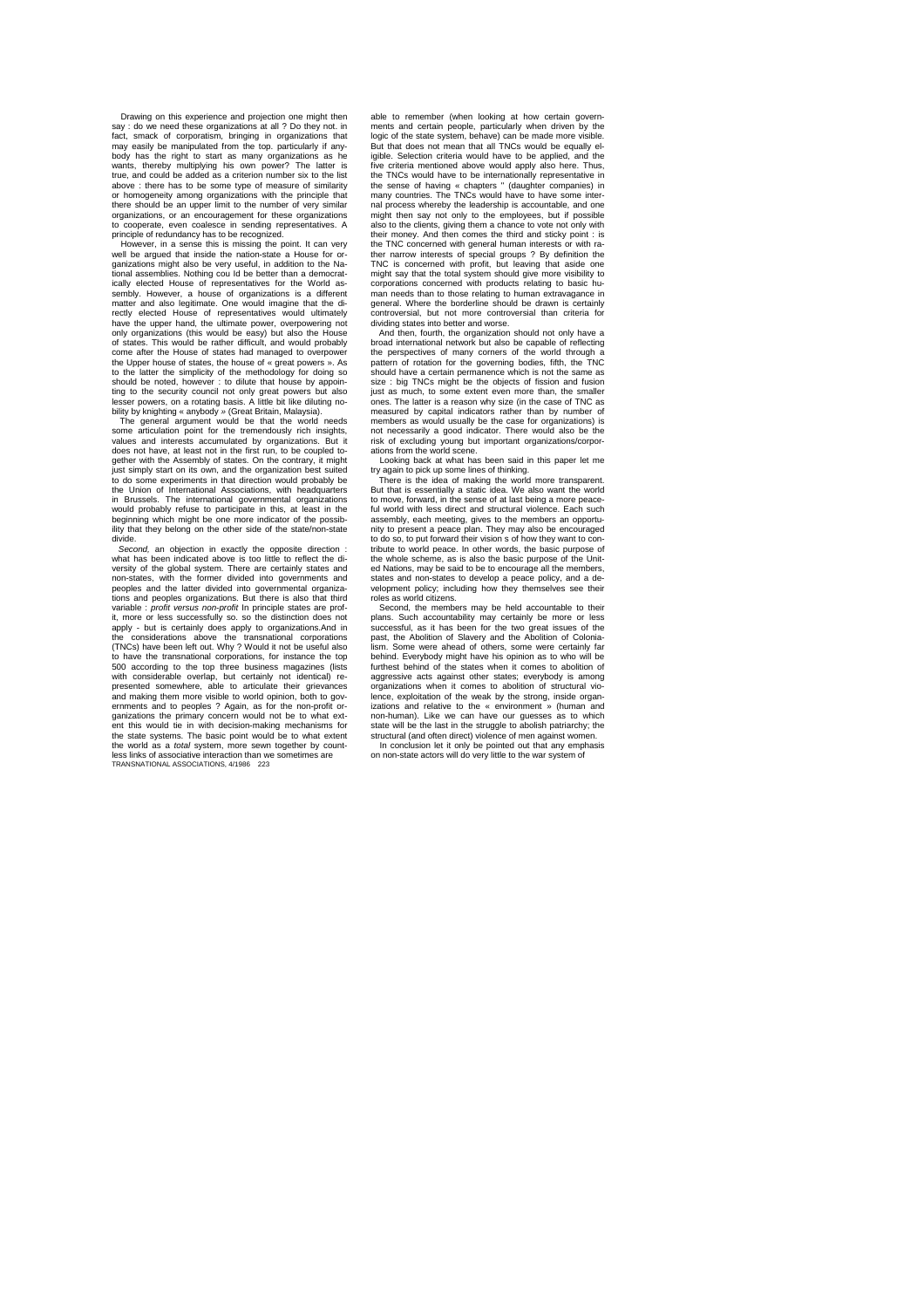the world, the military sector. Presumably states have the monopoly on ultimate violence and threat of violence; nonstates not. peoples not. international peoples organization<br>not, intergovernmental organizations generally not-except<br>for the military alliances. Any focus on non-state actors will<br>generally be a focus on cultural power an then economic power would also to a large extent be in-<br>cluded. But then it may also be that it is from these corners,<br>military power, that peace can best be built. Perhaps it is by<br>circumventing the problem that the probl solved. And the problem as it presents itself to most people<br>today can easily be formulated: it boils down to military<br>Of course, that is superficial. Economic power, and to a handful of states.<br>Of course, that is superfic

gued that structural violence kills many more people than di-<br>rect violence does as long as weapons of mass destruction<br>are not really unleashed. Moreover, cultural power is the<br>power of images, values and norms; in a sens political power, that is the power to decide which type of power or which combination of power types to be used. An enormous amount of decision-making goes on every day in the non-state actors, and they all have international implications precisely because these actors are international.<br>Less attention is paid to them because the eyes, including<br>the eyes of those who should know better, the political<br>scientists, are too much trained on the states. B

sion-making more into the open.<br>To conclude: the world system consists of states and<br>non-states. The state will continue to be the building blocks<br>of the world for a very long time to come; the non-states<br>will be the cerne ished their level of aggressiveness in the military, economic,<br>cultural fields. Another necessary condition is that non-<br>states do even more to tie slates together, associatively, so<br>as to make of the world system a house enough to withstand the strong forces towards violence.<br>But a strong House cannot be built with cement alone - the<br>non-states can only serve as a linkage if there is something<br>to link. In short, *both* the state systems an well as in practice - including the institutions for decision-making.





224 ASSOCIATIONS TRANSNATIONALES. 4/1986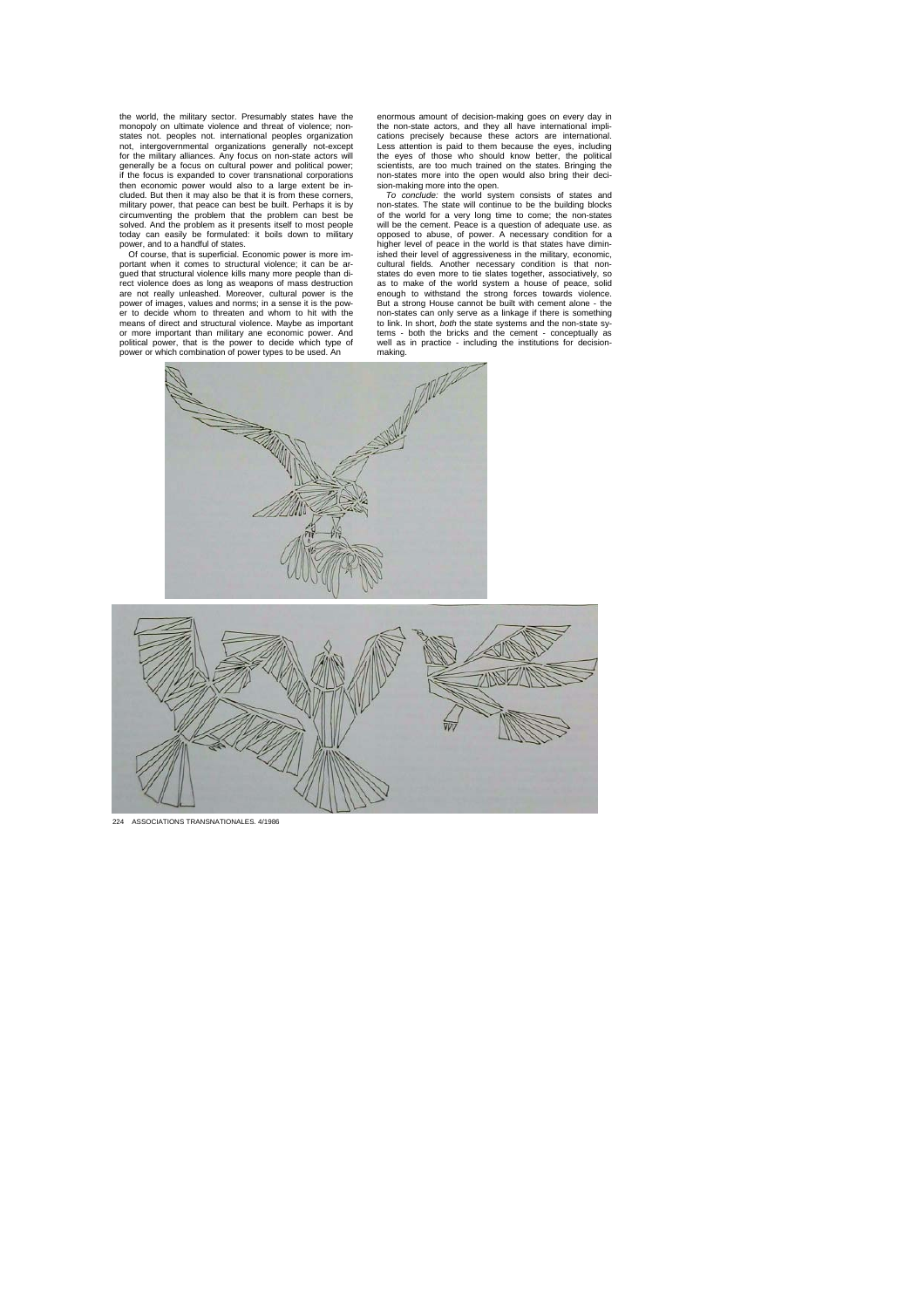# **The European Non-governmental Organizations and Development\***

### *Introduction*

As one international conference follows another, official statements accumulate, reaffirming the will to conquer hunger and poverty in the Third World. The reality, however, is quite different The situation in the Third World has tended to become worse, despite some very specific successes (eradication of small pox, food selfsufficiency in some Asian countries, etc.). At a time of widespread famine in Africa,<br>dispossession of Latin American peasants and climatic dis-<br>asters in the poorest regions of Asia, the grim legacy of the<br>over publicized « development » decades i the international community as a whole and NGOs in particula

At this difficult moment, the need for solidarity on a world scale seems more basic than ever, and this is the field in which NGOs in European nations have chosen to work. Any attempt to define the special position of NGOs among the various cooperation and development agencies requires a

### *The background to non-governmental action in Europe*

In the 1960s, the FAO appeal, through the Freedom from Hunger Campaign, undoubtedly encouraged progressive people in all nations to organize themselves in committees and associations, whose operational methods had to def-ined gradually. They combined with older groups which had started up as a result of some previous crisis. At the time of decolonization, discussions on develop-

ment were still dominated by a normative conception. The<br>idea was that transfers of technology and funds would en-<br>able Third World countries to « take off » and bring them into<br>line with the Western model. NGOs tried to d Selves from this approach, preferring to let the inhabitants<br>\* True document was written by the Comité français contre la faim (CFCF) on the occa-<br>sion of me Third International FFHC/AD (FAO) Consultation. Rome, 3-6 Septem

**TRANSNATIONAL ASSOCIATIONS. 4/1986 225**

proper understanding of their history, their peculiarities, and the background against which they have evolved. First of all, it should be pointed out that they meet a need

made still more crucial by the failure of development policies to improve the lot of the poorest people. Their credibility to-day is based on their competence, the fruit of a regular presence within communities in difficulty on three continents,<br>Mon-governmental action is certainly not<br>Non-governmental action is certainly not identical<br>throughout Europe. The survey undertaken by the French

FFHC Committee of a number of European associations in preparation for the present document indicates the great di-versity of approaches and purposes. Non-governmental organizations are to be seen within the context of the whole associative movement which, in Europe as elsewhere, covers all sorts of sectors. What the so-called development NGOs specifically have in common is determination and efficiency in their assistance to the poorest groups.

of these regions speak for themselves; they were, after all. in a better position than anyone else to define their own problems and needs. NGOs therefore prepared a series of

analyses, supported by concrete action in the field, and in-spired by a global vision of the world and interdependence of systems. This was how they managed to gain an import-ant foothold for new approaches to development, which are today fully accepted in the most varied quarters, including universities, government authorities and inter-governmen-

tal organizations. So it can be seen that NGOs are also present in the field of research in the battle for development. Some of them are<br>directly linked to various religious bodies; others are corpo-<br>trate, or specialized institutions by sector (health, agricul-<br>ture, education). Whatever their sou from government authorities.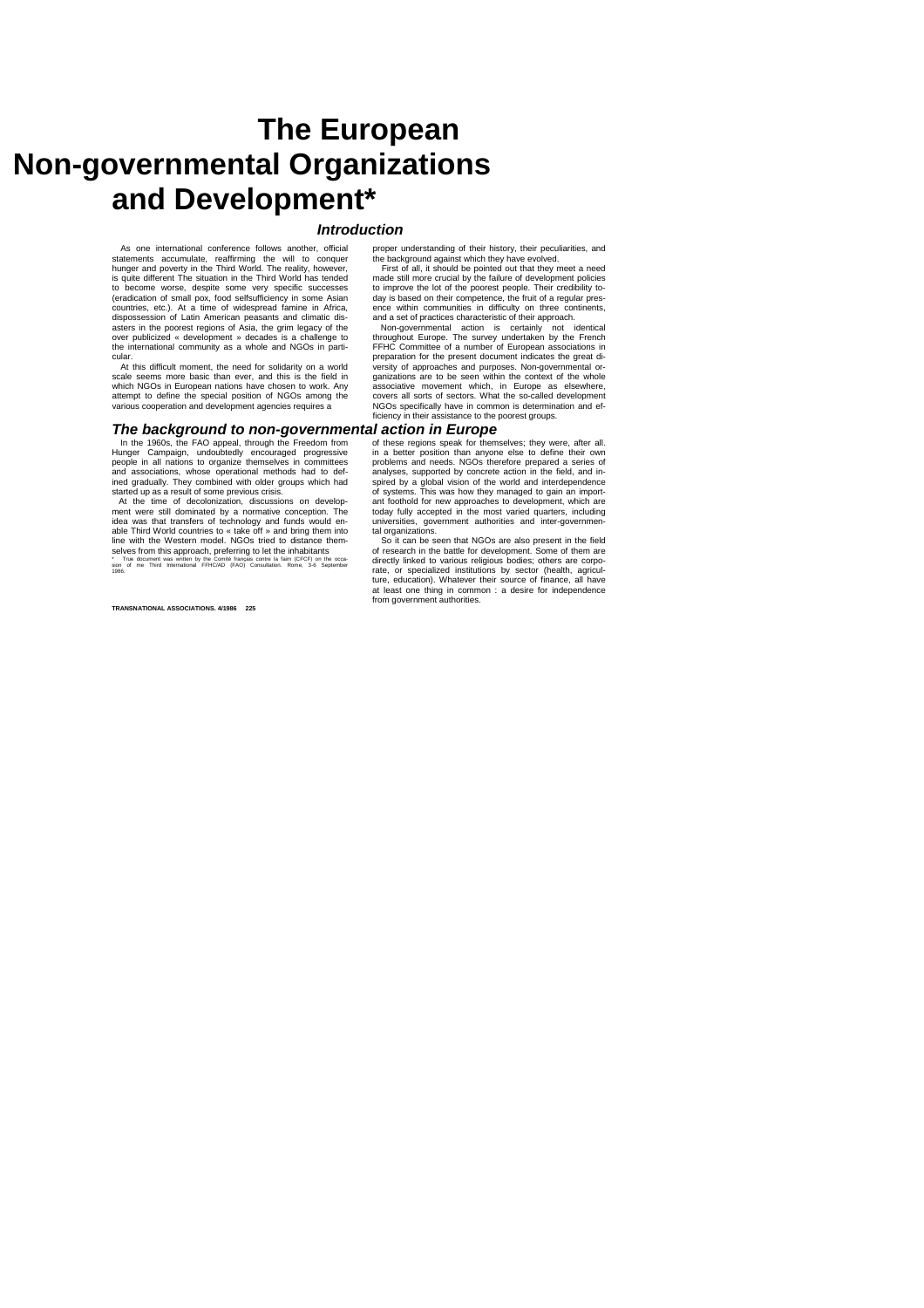#### **European NGOs and Development** *Independence and financing of NGOs*

The volume and nature of resources varies considerably from one country to another and even from one association to another. NGOs of all sizes share the cosmopolitan scene of non-governmental action. In many cases, voluntary con-tributions from private donors provide almost all the association's funds. In others, however, institutions or government authorities subsidize, partly or wholly, the NGO's<br>operation. This method of financing, involving large-scale<br>government participation, has given rise to an i bate within development associations as to their degree of autonomy with regard to the authorities. In some countries, pressure is very strong for the right to inspect projects prepressure is very strong for the right to inspect projects pre-pared by the association, in exchange for the funds necessary for its operation.

NGOs have come up against this problem many times. However, their natural mistrust of any power group led NGOs financed in this way enter into veritable contracts with their governments, spelling out their autonomy and

### *The European context*

The international crisis, which has made living conditions worse for the poorest groups and individuals in the South, has also in Europe led to several constraints that could pre-vent the activities and the message of the NGOs having their full effect. Isolationism is in the air. The new phenomenon of poverty

in Europe, as a result of increasing unemployment, has led to a resurgence of xenophobia, fueling racist ideologies which, here and there, are coming to the surface. In Europe today there is a certain disenchantment, coupled with a growing mistrust of international aid which, it is suspected, is either frittered away or fails to reach its destination. NGOs have realized that it is more necessary than ever to intensify information and development education campaigns to make the public understand the structural causes and mechanisms of poverty.

The prominence given by the media to the sensational and disastrous aspects of underdevelopment does not help people to grasp the underlying realities of the problem. This is where development education is so important; NGOs can conduct campaigns to promote fairer and more rational in-

### *Development projects : the concept of partnership*

The concept of partnership marks an important step in the evolution of private cooperation associations. The realization that it is the people, the grass-roots communities, the individuals, who should be in a position to fashion their own development themselves, today influences the practices and thinking of NGOs very strongly.

How did this happen ? 226 ASSOCIATIONS TRANSNATIONALES. 4/1986

their ideological independence, which makes them immune from interference. Nevertheless, government-NGO colla-boration certainly involves risks and limitations. There is in fact a strong temptation for government authorities to give<br>priority to their own criteria and requirements, since they are<br>more in line with official policy.<br>The threats to NGO independence are therefore not to be

underestimated, although it is true that they vary consider-ably from one country to another, depending mainly on the political regime. Vigilance is therefore essential, since it is clear today that many States wish to collaborate more closely with national NGOs, in particular by offering to in-<br>crease their resources. This is why many associations,<br>faced with the over-involvement of government organiza-<br>tions in their activities, have expressed a fear o identity.

The background against which NGOs are evolving today is also a source of some uneasiness.

formation on these questions. Public opinion is in fact the key element likely to affect the balance of power between<br>NGOs and government authorities. If the views of NGOs are<br>to carry any weight in government decisions, and change<br>the negative aspects of bilateral and inter-govern consciousness-raising, conducted over the years by the associations must be intensified. Influencing public opinion

here, and supporting development projects there, are two<br>complementary activities.<br>Arousing public opinion is a well-developed activity in Eu-<br>rope, where NGOs take part in the debate in favour of a plu-<br>ricultural or even tions have provided an additional opportunity for organizing meetings and debates.

For 1985, International Youth Year, the development<br>NGOs have decided to put the emphasis on education for<br>solidarity and tolerance, particularly with school-children,<br>the decision-makers of tomorrow. Making individuals fe more responsible with regard to the whole question of un-der-development is a veritable leitmotiv for the NGOs.

In the sixties, the lack of trained executive staff or properly organized local government structures in the South, allowed complete freedom of action to the northern NGOs.<br>Gradually, States became better structured, and t competence of local technicians rose substantially. At the steries of recall technically receive capacitrically.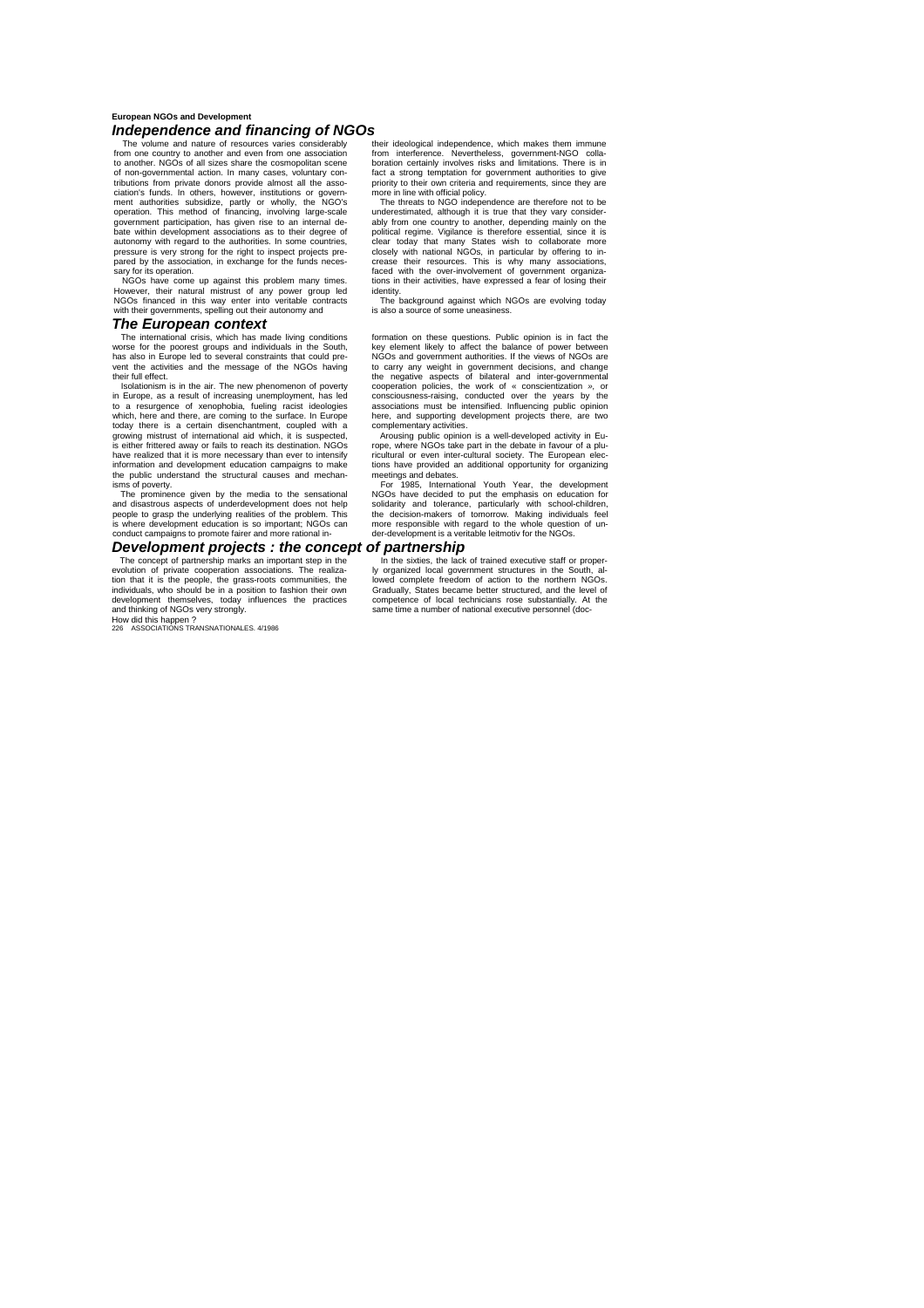### **European NGOs and Development**

tors and engineers) volunteered tor development work, particularly in Latin America and Asia, where the number of NGOs increased considerably in the seventies and eighties.

This situation went hand in hand with a reappraisal by some northern NGOs of the more " voluntarist " oriented activities. Pilot operations with a strong aid flavour, requiring<br>the deployment of considerable resources and the pres-<br>ence of a team of foreign experts, were also challenged.<br>Such projects in fact seldom survive the end sistance. Support to specific activities conducted by local NGOs or rural communities with a proper respect for the country's own values is preferred. This is what « partnership » is about.

European NGOs today want two things from their partners. The first, is not to be considered merely as donors, fi-nancial channels through which aid flows. They want, ra-ther, the recognition of their own involvement in the promotion of mutual solidarity. Partners are therefore invited to<br>take part in arousing European public opinion. Secondly,<br>there is the wish not to substitute themselves for popular in-<br>itiatives but rather to give the partner ing in a context of respect and exchange. The methods used

#### *From local to national level*

This new thinking on the scope of non-governmental ac-tion has led many NGOs to raise the problem of the effective impact of actions undertaken and efforts made by their partners. External factors (international monetary system, mar-ket laws, international division of labour, the rate of the dollar) weigh heavily on local attempts to improve the quality of life and production. Food security in particular depends on several factors, which must all be tackled at the same time.

Many NGOs are convinced that they can play a role in broader strategies, particularly food strategies, which could

### *NGOs and intergovernmental agencies*

In the process of long-term action, the development or-<br>ganizations realize that their activities need to be better co-<br>ordinated. A controversy seems to be arising today over the<br>nature of relations to be maintained with

organizations, with which NGOs are increasingly working. Prominent on the development scene, these organiza-tions have for some time been showing a renewed interest in the non-governmental approach. However, their overtures have often been received with suspicion. A close look at the activities of United Nations Agencies in the Third World, despite the amount of money spent on « develop-

The handling of emergency aid situations is particularly li-<br>able to lead to conflict between NGOs and international ag-<br>encies. Today, in fact, emergency aid to disaster-stricken<br>populations, refugees from war or drought, necessity on which everyone is agreed : government au-TRANSNATIONAL ASSOCIATIONS. 4/1986 227

are largely influenced by this spirit : identification and monitoring of projects is more and more often done jointly by northern and southern partners.

NGOs are tending to adopt a lower profile in the field in or-der to encourage participation by interested parties at all levels and at all stages. The non-governmental involvement is a popular involvement and attempts to contribute to the building of infrastructures on a local scale, taking into ac-count the aspirations of the deprived populations. The establishment of local NGOs is a major priority, since,

as they grow stronger, they can take over responsibility and become spokesmen on the spot for the poorest groups.

This arduous progress in sometimes hostile conditions (administrative constraints, problems of transportation and communications) must for ail the partners be accompanied by a rethinking of the division of responsabilises. It is also essential that the poorest people, who are perhaps hesitant to speak out, should be encouraged to make their voices<br>heard. Very few institutions, whether in rich countries or<br>poor, are really in a position to launch a project, and the field<br>remains wide open for NGOs as a whole to practices together.

lead to an increase in food production through the development of marketing, marketing channels, means of commu-nication, storage, purchasing power of producers, etc. While operating only at the level of the rural community, the village or the cooperative, they cannot guarantee working condi-tions, purchasing power, or food self-sufficiency for the smali peasant.

NGOs may legitimately wonder how they can initiate a global strategy and make the idea of association a weapon of resistance, a tool for reconstruction.

ment strategies » over 25 years, is certainly not conductive to concerted action by parties who still seem to have many points of difference. The apparent inefficiency of interna-tional organizations vis-à-vis the structural realities of poverty is the basis for this suspicion. More and more, the idea is taking root that the continued interest of the major agencies in associative projects could become a means of bringing the two approaches (governmental and popular) closer together. However, many people feel there is a dang-er of NGOs becoming to some extent « sub-contractors » for international organizations.

*From emergency aid to development aid*

thorities, public opinion, private associations and intergov-

ernmental organizations. But the European media coverage of climatic disasters in the Sahel, Ethiopia or Bangladesh, to mention only a few, tends to lead to confusion by obscuring the basic problem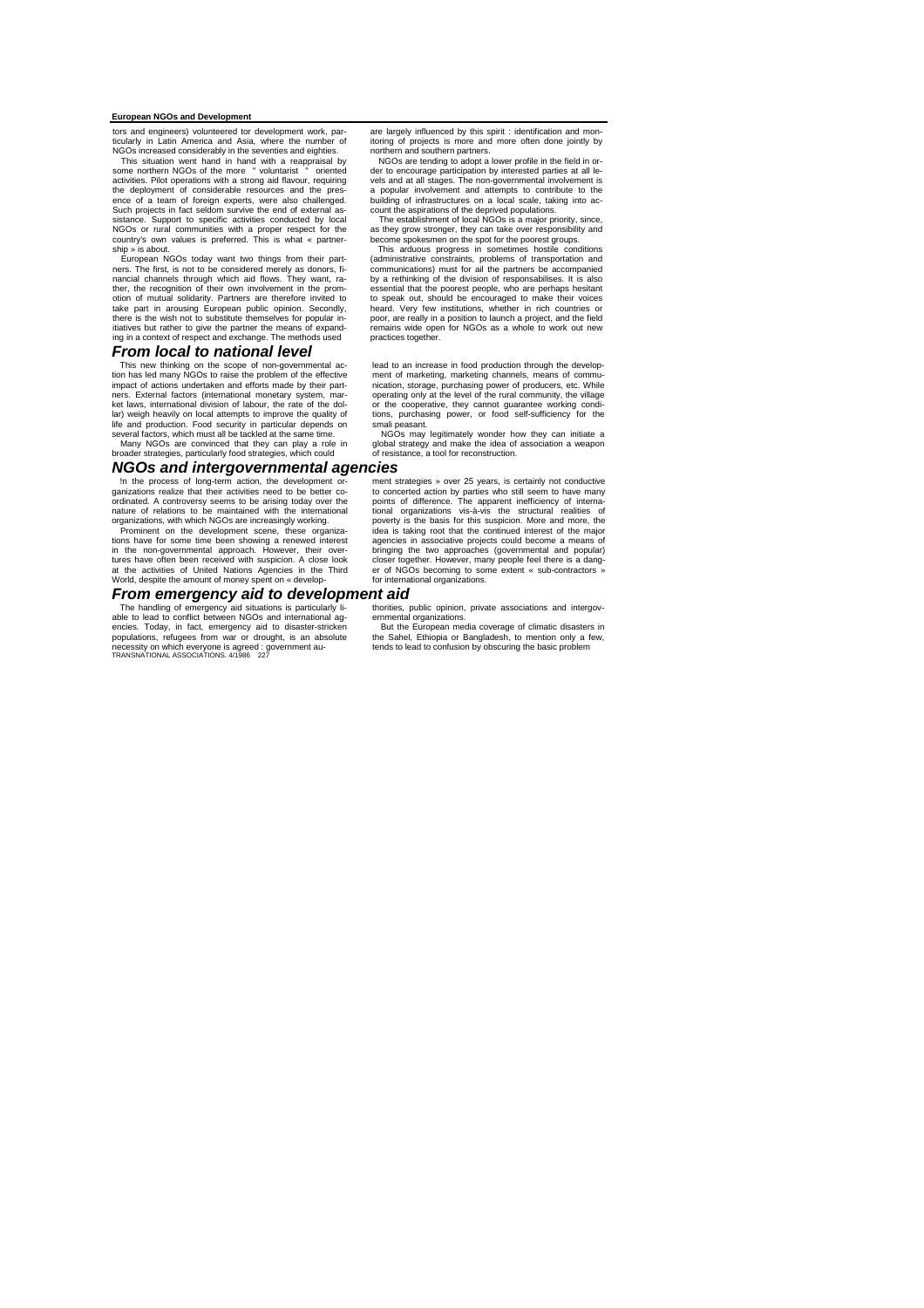### **European NGOs and Development**

with shock pictures of calamities. Public opinion is very quickly focused on curing rather than preventing. From the pictures put out by the mass media, people remember the sensational bur spending diversion of the geometry and genometric asum geometry of the geometry of pical be parachuted into the disaster areas. As a result, public opin-ion has not yet grasped the tact that such situations are for has not yet grasped the tast that such shadulens are before they happen. erore mey nappen.<br>NGOs spring into action, undertaking emergency relief in

response to the desperate challenge of famine. But their

#### *Towards new links of solidarity*

Today, the need for better coordination among NGOs is essential : the need to work together, to launch major information and consciousness-raising campaigns in Europe. One of the best proofs of the vitality of these associations is their good working relationship, whether on a country or a continental scale. There are today, particularly in the Com-mission of the European Communities, consortia and groups of NGOs. The NGO Liaison Committee with the Commission of the European Communities acts as perma-nent representative of the NGOs in their various fields of competence (development education, food aid, voluntary

work, emergency aid, etc.). Liaison Committee activities in 1984 included the following :

- A joint visit by members of the European Parliament and NGOs to Guatemala and Nicaragua to study the situation, particularly form the human rights point of view. - Participation in the renegotiation of the Lome agree-
- ments, and reaffirmation of the paramount importance of
- people in the development process, and the need for gov-ernments to give priority to food security. Development of relations with European agricultural or-ganizations. A project for joint assistance to peasant or-

ganizations in southern countries. - Measures for the development of South-South food aid operations (from regions or countries with surpluses to those with deficits).

# The budding coordination among NGOs is not only a clear sign of their will to find ways of meeting and exchanging in-

*European NGOs and FFHC/AD*

For the European NGOs, FFHC/Ad is a forum for dialogue between northern and southern NGOs. It is also the only truly international meeting place for NGO partners from Eu-<br>rope, North America, Africa, Asia and Latin America. Mutual<br>acquaintance and confidence between partners is a crucial<br>factor in the success of any development action

FFHC/AD is also an opening, an essential support in countries where NGOs have no partners to guarantee the efficiency of their work.

The research done by FFHC/AD in the field of identification or participatory evaluation is very important, but the

South ? 28 ASSOCIATIONS TRANSNATIONALES, 4/1986

fear is very real, and they have doubts about the role they are sometimes obliged to play, that of organizations focuss-

ing exclusively on aid. The most fundamental challence is still the launching of a real development process. The African food disasters of recent years should be the point of departure for far-reach-ing public debate on their underlying causes. To prepare and participate in emergency programmes is only relevant if these programmes play a catalytic role for long-term ac-tion. Emergency relief should therefore be linked with development.

formation, but also the best guarantee of their indepen-dence with regard to government authorities. Dialogue is not always easy, but adding a collective and longer-term di-<br>mension to an individual, localized approach seems likely to<br>provide a better answer to some of the issues of the future.<br>The more efficient coordination is, whi of transcending micro-achievements and arriving at a glo-bal, macro-economic action.

This approach, perhaps ambitious, requires still more sustained evaluation and reflection on the scope of NGO action within a country, and familiarity with the centres of decision-making, in the hope of being able to influence them.

Southern NGOs. grass-roots communities in the Third World, public opinion in the northern nations, and European NGOs could stand together as a force to be reckoned with, bringing pressure to bear on governments to take the poorest sections of society into account when formulating their policies.

The role the southern NGOs could play in this development is of primary importance. It is to be hoped that this type of consultation will help define more clearly the relation-

ships between northern and southern partners. The Freedom from Hunger Campaign/Action for Develop-ment can help us achieve this objective by increasing the number of initiatives taken for dialogue with NGOs.

northern NGOs expect more from FFHC/AD. It should be a place not only for meetings but also for action. Geographical meeting (by country, for exampie) appear more and more necessary. In the context of food strategies in Africa, the role and point of view of southern partners must be redefined.

The main question to the answered is still the following : how can the poorer populations of the world, the recipients of development projects, become the main protagonists of and take full responsibility for global food programmes in-volving institutional partners from the North and from the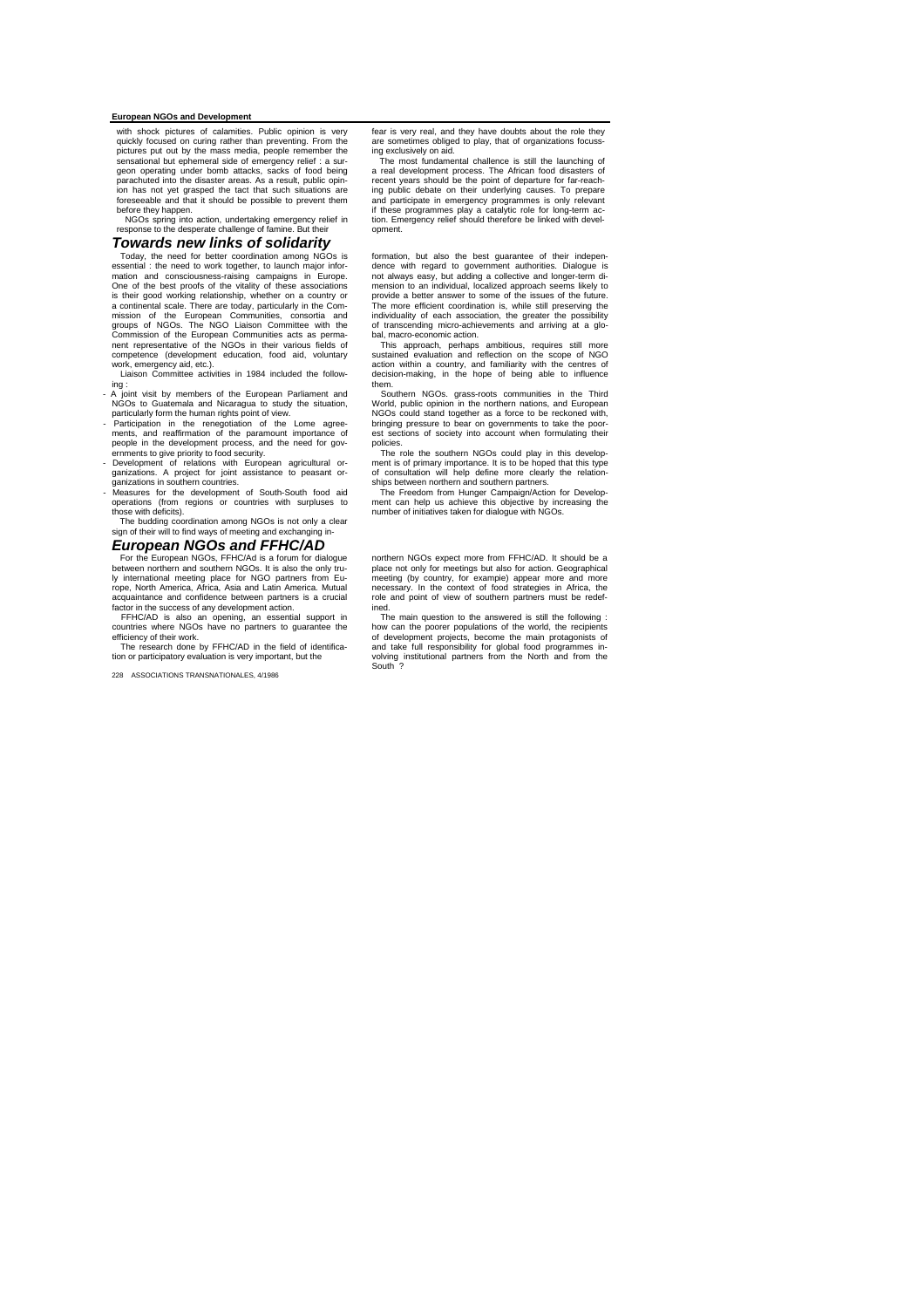# **La décennie de la femme : un tournant ou un cul-de-sac ?**

*" On voit se dessiner le profil de la femme du vingt-et-unième siècle : elle est mieux instruite et mieux préparée qu'en 1975, et elle est beaucoup plus consciente de ses droits et obligations vis-à-vis de la société. Aujourd'hui même, les femmes sont mieux informées des grands problèmes de notre temps. Ceci est du en grande partie au rôle crucial que joue la communauté non gouvernementale avec laquelle le système des Nations Unies continue de* 

#### *coopérer très étroitement ».*

(Déclaration du secrétaire général des Nations Unies, M. Javier Perez de Cuellar, à la Conférence chargée d'examiner et d'évaluer les résultats de la Décennie de la femme, Nairobi,

1985.) Beaucoup avaient accueilli avec scepticisme - et même avec ironie dans certains milieux masculins - la décision prise en 1972 par la Com-mission de la condition de la femme des Nations Unies de proclamer 1975 « Année internationale de la femme » de même que celle, adoptée plus tard, d'étendre cette année à une décennie entière.

Allait-on se gargariser pendant dix ans de belles paroles sur l'égalité entre l'homme et la femme sans rien changer, se demandaient les féminis-<br>tes ? N'avait-on rien de plus impor-<br>tant à faire, se disaient certains poli-<br>(\*) Charge des relations avec les organisations non<br>gouvernementales a l'Office des Nations - Unies a<br>Genèv

TRANSNATIONAL ASSOCIATIONS. 4/1986 229

ticiens « sérieux », que de se pencher pendant toute une décennie sur la situation des femmes ?

Pourtant moins de dix ans plus tard<br>une féministe québécoise, Armande<br>Saint-Jean, faisait la constatation<br>suivante : « Dans les groupes de fem-<br>mes avec lesquels je travaille, je pro-<br>pose un exercice assez révélateur qui *consiste à identifier l'élément déclencheur qui, au cours de l'existence, a fait jaillir la conscience d'être une femme. Quel que soient leur âge ou leur situation, la plupart des femmes identifient un événement qui est sur-venu depuis 1975 environ. C'est là un des effets du mouvement des femmes et de ses répercussions sur la collecti-vité " (Pour en finir avec le patriarcat,*  Editions Primeur INC., 1983, p. 312). Quelque chose s'est passé dans le mouvement des femmes depuis 1975 qui lui a donné un nouvel élan et auquel les Nations Unies ont beau-coup contribué. C'est ce que je voudrais démontrer dans les lignes qui suivent.

*Du tournant du siècle à la décennie de la femme*

Ce n'est pas d'hier que les femmes se regroupent en diverses associations pour défendre leurs droits et promouvoir leur condition, tant au niveau national qu'international.

**par Raymonde Martineau (\*)** Ainsi, pour ne citer que quelques-unes des plus anciennes organisations féminines internationales, l'Union mondiale chrétienne des fem-mes abstinentes a été créée en 1893, le Conseil international des femmes en 1888, le Conseil international des infirmières en 1899 et l'Alliance inter-nationale des femmes en 1904. La lutte pour le suffrage des femmes a également suscité la création au<br>début du XX<sup>e</sup> siècle de nombreuses<br>associations dans différents pays<br>d'Europe, d'Amérique du Nord et d'Oceanie. En outre, plusieurs organi-sations ont été associées aux tra-vaux des comités de la Société des Nations, entre autres, celui sur la traite des femmes.

Tous les efforts déployés par les femmes depuis le milieu du siècle dernier jusqu'à la deuxième guerre mondiale ont certainement grande montalate ont containement grande nécessaires et un niveau de conscience suffisant pour que soit intro-duite dans la Charte des Nations Unies l'affirmation plusieurs fois répétée de l'égalité des sexes. Dès le début de l'existence des Nations Unies, grâce surtout à la création d'une Commission de la condition de la femme, les organisations féminines internationales, dont un bon nombre sont dotées du statut consultatif, ont été associées aux travaux de l'Orga-nisation en faveur de la promotion de la condition de la femme.

Les organisations non gouverne-mentales (ONG) ont été à l'origine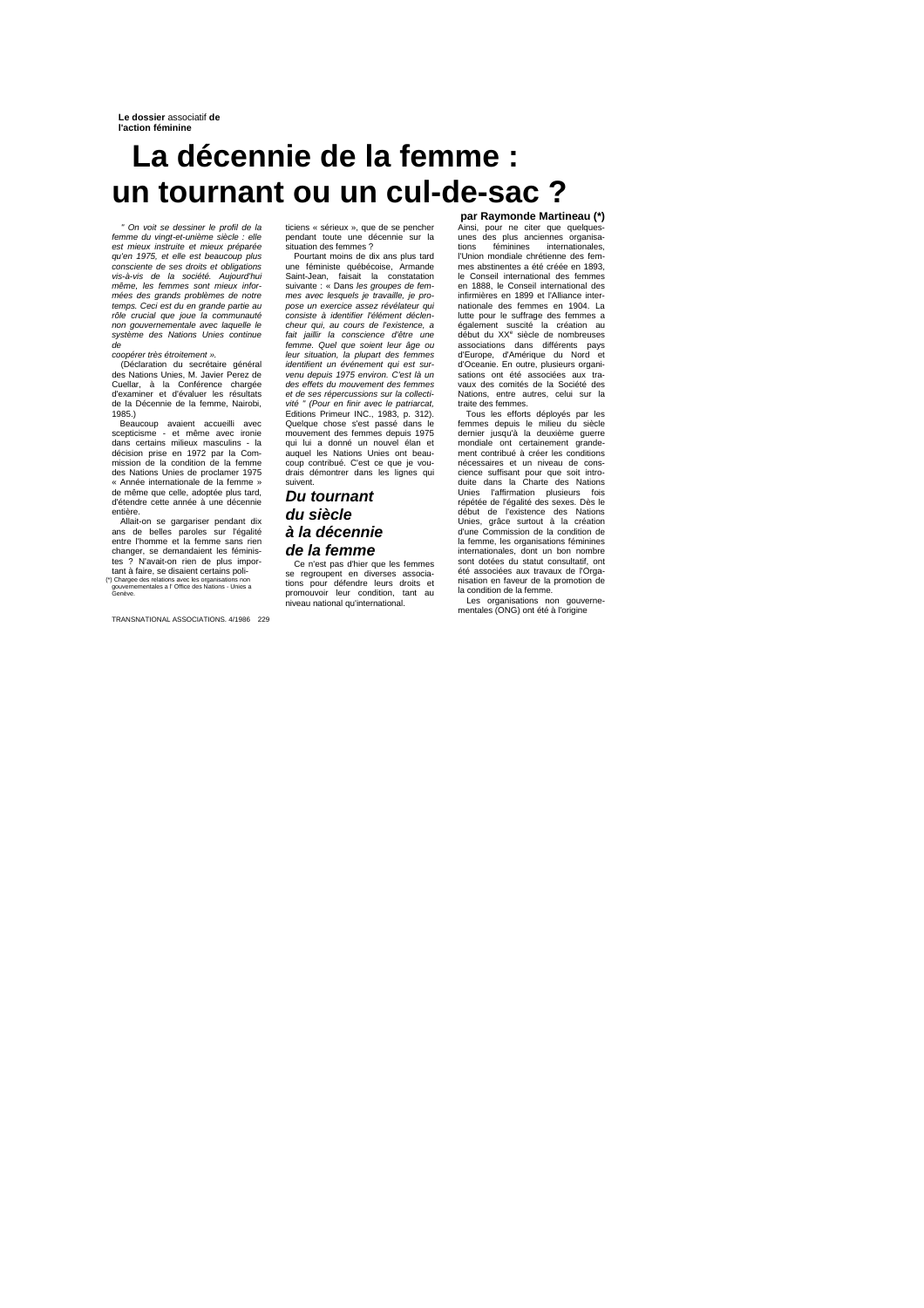#### **Les associations** féminines

 d'un grand nombre des initiatives pri-ses par le système des Nations Unies en faveur des femmes. Sans les ONG plusieurs questions n'auraient jamais été soulevées dans les instances internationales, plusieurs problèmes seraient restés sans solution. La Commission de la condition de la femme n'aurait jamais pu mener à bien sa tâche et ses recommandations visant à développer les droits de la femme seraient encore plus sou-vent restées lettre morte. Le cas de la Convention sur l'élimination de toutes les formes de discrimination à l'égard des femmes illustre bien le rôle multiforme des ONG. Après avoir apporté leur contribution à l'élaboration de la Convention, les ONG ont incité les gouvernements à la ratifier et conti-nuent a militer pour sa mise en œuvre au niveau national. La proclamation de l'Année inter-

nationale de la femme et de la Décen-nie qui la suivit est l'aboutissement des efforts conjugés des Nations Unies et des ONG. Elle est l'expression d'une prise de conscience plus grande des femmes - de même que des hommes éclairés - quant au rôle qu'elles ont à jouer, à égalité avec les hommes, dans l'histoire du monde. Depuis plus d'un siècle, la cons-cience collective des femmes s'est considérablement développée et élargie atteignant aujourd'hui une dimension universelle.

### *Impact de la décennie de la femme*

### *sur les mouvement des femmes*

*" Une des caractéristiques de l'émergence des femmes dans le monde actuel est le fait qu'elles peuvent parler en leur nom personnel. Ayant cessé d'être la propriété du père ou du mari, ayant cessé d'être invisi-bles statistiquement et sociologiquement, les femmes ont accès a leur propre langue ».*

(Maria de Lourdes Pintasilgo, ancien premier ministre du Portugal, à la Journée internationale de la femme, mars 1983, Nations Unies Genève).

La plus grande réalisation de la Décennie de la femme a été de sortir

cette dernière de l'anonymat. 230 ASSOCIATIONS TRANSNATIONALES, 4/1986

D'abord, grâce aux statistiques accu-mulées au cours de ces dix années de même qu'aux études faites sur sa relation avec des sujets aussi cruciaux que l'égalité, le développement, la paix, l'emploi, l'éducation, etc. Ensuite grâce à l'adoption de la Convention sur l'élimination de toutes les formes de discrimination à l'égard des femmes qui lui a fait faire un grand pas en avant sur le plan juridique. Enfin, les Stratégies prospecti-ves d'action pour la promotion de la femme adoptées - à l'unanimité - par 157 Etats à la fin de la Décennie constituent l'ensemble de recommandations le plus élaborée qui ait jamais été présenté sur tout ce qui touche la femme.

#### **...** *Catalyseur des aspirations*

*et des énergies* Pendant dix ans, les Nations Unies ont fourni une plate-forme aux mouvements féminins et autres qui pen-dant des décennies avaient travaillé, souvent dans l'ombre, à améliorer les conditions de vie des femmes, à faire reconnaître leurs droits et à éliminer les discriminations dont elles sont l'objet. Jamais peut-être l'Organisation mondiale n'a autant fait place aux « peuples » si bien mis en évidence we peuples we stroke this enterpreted<br>dans la Charte. En jouant le rôle de<br>catalyseur des aspirations et énercatalyseur des aspirations et éner-gies, les Nations Unies ont montré, au cours de cette Décennie, qu'elles pouvaient vraiment « *être un centre où s'harmonisent les efforts des nations »,* 

ce qui est un de ces buts.<br>Trois conférences mondiales, cou-<br>plées chaque fois avec un Forum ou<br>une Tribune ONG, - à Mexico en<br>1975, Copenhague en 1980 et Nai-<br>robi en 1985 - ont fourni l'occasion<br>aux femmes du monde entie lier de se rencontrer pour réfléchir à leur situation, comparer leurs expé-riences, dialoguer et élaborer des stratégies en vue d'actions concrètes tant au niveau national qu'internatio-nal. Beaucoup de femmes qui ont peu de possibilités de se faire entendre ont pu parler de leurs situations<br>concrètes temmes rurales concrètes : femmes rurales, employées de maison, femmes au foyer, femmes autochtones, femmes victimes de l'oppression et de l'exploitation sous toutes ses formes, etc. L'expression de ce concert vécu a redonné à la subjectivité la place qu'elle a trop souvent sacrifiée au

profit d'une prétendue objectivité qui n'est en fait, aux Nations Unies et ailleurs,, qu'un refus d'engagement. **...** *Lieu de dialogue* 

### *et d'engagement*

Ces Conférences et Fora, de même que leurs étapes préparatoires, ont donné la possibilité à un grand nombre de femmes de confronter leurs conceptions à celles de femmes d'autres cultures, convictions ou conditions matérielles. Un des résultats les plus positifs de cette Décennie a été l'ouverture d'un dialogue entre les femmes du Nord et celles du Sud, allant plus loin en cela que bien d'autres entreprises de l'ONU. " *Pendant un certain temps a Nairobi, nous dit Dame Nita Barrow convocatrice du Forum des ONG, les différences qui séparent les femmes du tiers-monde de celles de l'occident ont été mises de côté car les femmes se sont attachées à ce qui est universel ».* Il fallait voir ces regards attentifs dans les différents ateliers du Forum, entendre ces discussions animées dans les couloirs de la Conférence, observer l'émotion sur les visages à l'écoute des témoignages poignants de certaines fem-mes pour se rendre compte de l'impact de ces rencontres. Pratique-ment tous les aspects et toutes les étapes de la vie des femmes de notre planète ont été évoqués à Nairobi, comme dans une large fresque historique.

Ces témoignages de vie partagés au Forum ont alimenté nombre d'interventions officielles faîtes à la Conférence sur des sujets tels que les femmes dans la production agri-cole, le travail non rémunère, l'exploi-tation par la prostitution, les femmes maltraitées, etc. On ne peut pas reprocher à la Conférence de Nairobi - et encore moins au Forum des ONG - de ne pas avoir été engagés. Grâce

à la présence active d'un grand nombre de femmes rurales au Forum, on est arrivé, par exemple, à beaucoup mieux illustrer « *l'importance vitale, pour la croissance et te développement économique des pays, de la participa-tion effective et de l'intégration des femmes au développement dans la vie*  économique ». comme vient de le répéter l'ECOSOC à sa session régu-<br>lière de juillet 1986. Il faudra cepen-<br>dant encore du temps pour que ce<br>soit partout traduit dans les différentes réalités nationales.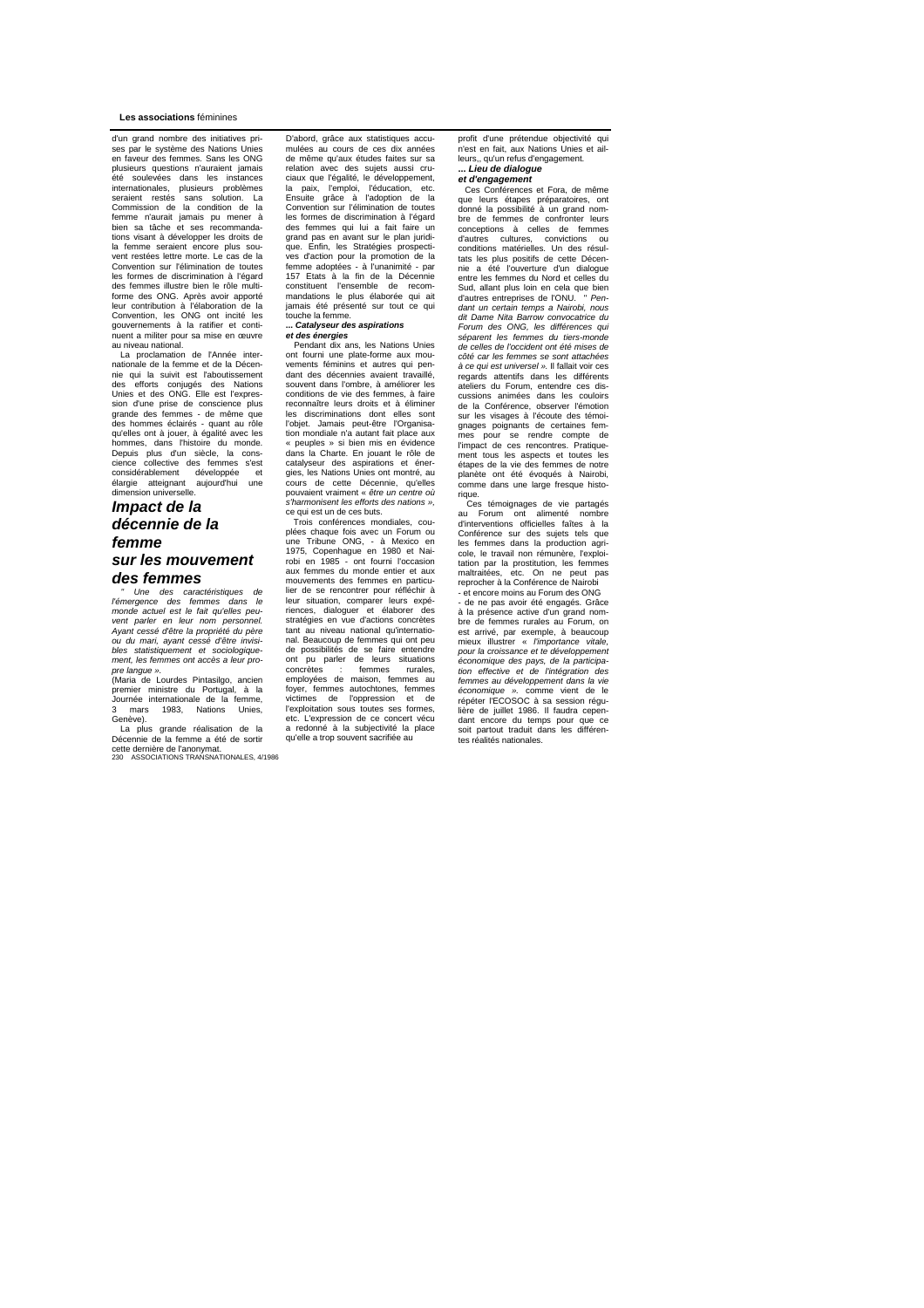Les réunions parallèles organisées par les ONG attirèrent 4,000 participant(e)s à Mexico. 8.000 à Copenha-gue et près de 14.000 à Nairobi. Forum 85 a certainement constitué l'apogée du phénomène d'organisa-tion des femmes et de structuration de leur mouvement. En dix jours, plus<br>de 1000 ateliers, se sont tenus sur de 1000 ateliers se sont tenus sur des sujets aussi variés que l'évolu-tion des femmes face au droit, la création d'organisations féminines de masse, les femmes réfugiées, les femmes et le militarisme, les études sur les femmes, la mise sur pied d'une entreprise, etc. Jamais en un seul lieu et en un aussi court laps de temps n'ont été abordes autant de sujets affectant les femmes. Ces rencontres ont été pour beaucoup de femmes la<br>première expérience « féministe première expérience « féministe internationale ».

#### **...** *Politique et féminisme*

En participant aux conférences de la Décennie, beaucoup de femmes ont également été confrontées, soit en tant que délègues de leur gouvernement soit en tant que représentant d'une ONG, aux grandes questions politiques de notre époque. Car tout ce qui intéresse l'humanité intéresse la femme... et inversement. On a pu noter une évolution sensible non seulement de la conscience politique des participants mais également de celle<br>de leur identité entre la Conférence<br>de Mexico et celle de Nairobi. Alors<br>qu'à la Conférence de Mexico les décisions dites politiques étaient presque automatiquement laissées aux hommes faisant partie des délégations, à Nairobi non seulement les femmes avaient appris les règles du jeu mais plusieurs d'entre elles - sur-



tout au sein des délégations gouvernementales - avaient fait leur analyse et s'étaient situées en tant que femmes dans le débat politique actuel c'est-à-dire qu'elles étaient arrivées à mieux assumer leur propre histoire. Il est évident que le mouvement

féminin a reçu une impulsion considérable depuis dix ans. Depuis 1975, un grand nombre d'organisations de femmes ont vu le jour. Au niveau international seulement on en compte plus de trente. Un nombre impressionnant de réseaux de communica-tion et d'actions communes se sont développées. Plusieurs ateliers à Nairobi ont porté sur les techniques<br>de communication et d'échange<br>d'informations, sur la façon de faire fonctionner des réseaux, d'échanger des idées, de collaborer à des projets communs, de s'entraider. Anita Anand, dans un article paru dans *Forum du développement de* mai 1986 (p. 14) écrit : *» La Décennie a encou-ragé ei soutenu les réseaux féminins, qui sont décisifs dans un mouvement féminin international".*

*En conclusion* La Décennie de la femme a certai-nement été une étape importante dans l'histoire du mouvement des femmes. Je suis pour ma part convaincue que c'est une des plus belles réalisations des Nations Unies, quoi qu'en pensent certains média. Pourtant combien de femmes à travers le monde n'ont jamais entendu parler de la Décennie, ne sauront<br>jamais que des recommandations<br>importantes les concernant ont été adoptées dans une grande conférence mondiale. Combien de femmes n'ont jamais pu participer à une rencontre, même modeste, de caractère international. C'est à nous qui avons eu la chance de participer d'une façon ou d'une autre à cet événement historique que fut cette Décennie que revient la tâche de rejoindre ces femmes, de leur donner la parole, de leur transmettre les informations et de leur prêter l'assistance dont elles ont besoin pour améliorer leurs condi-tions de vie et mieux participer au développement de leur société. C'est aux femmes - qu'elles soient

au sein des gouvernements, des Nations Unies, des ONG ou même simplement de l'opinion publique - qu'il revient de tenir vivant et de répandre « l'esprit de Nairobi ». Il est essentiel que des initiatives soient prises un peu partout pour faciliter les rencontres entre les femmes dans le but de se concerter sur la mise en œuvre des Stratégies prospectives d'action adoptées à Nairobi. Il faut sans cesse rappeler aux gouvernements qu'ils se sont engagés à pren-dre des mesures concrètes *"pour surmonter les obstacles s'opposant* a *la réalisation des buts et objectifs de ta Décennie pour la promotion de la femme* » (par. 6 des Stratégies pros-pectives d'action), sans oublier non plus de mobiliser les média qui n'ont pas toujours servi la cause des femmes. C'est là une tâche ardue, mais qui doit être poursuivie par le mouvement des femmes, si l'on veut que cette Décennie débouche sur quelque chose de significatif dans l'his-toire des femmes et ne soit pas seu-lement un beau souvenir. Genève. 1er août 1986

TRANSNATIONAL ASSOCIATIONS, 4/1986 231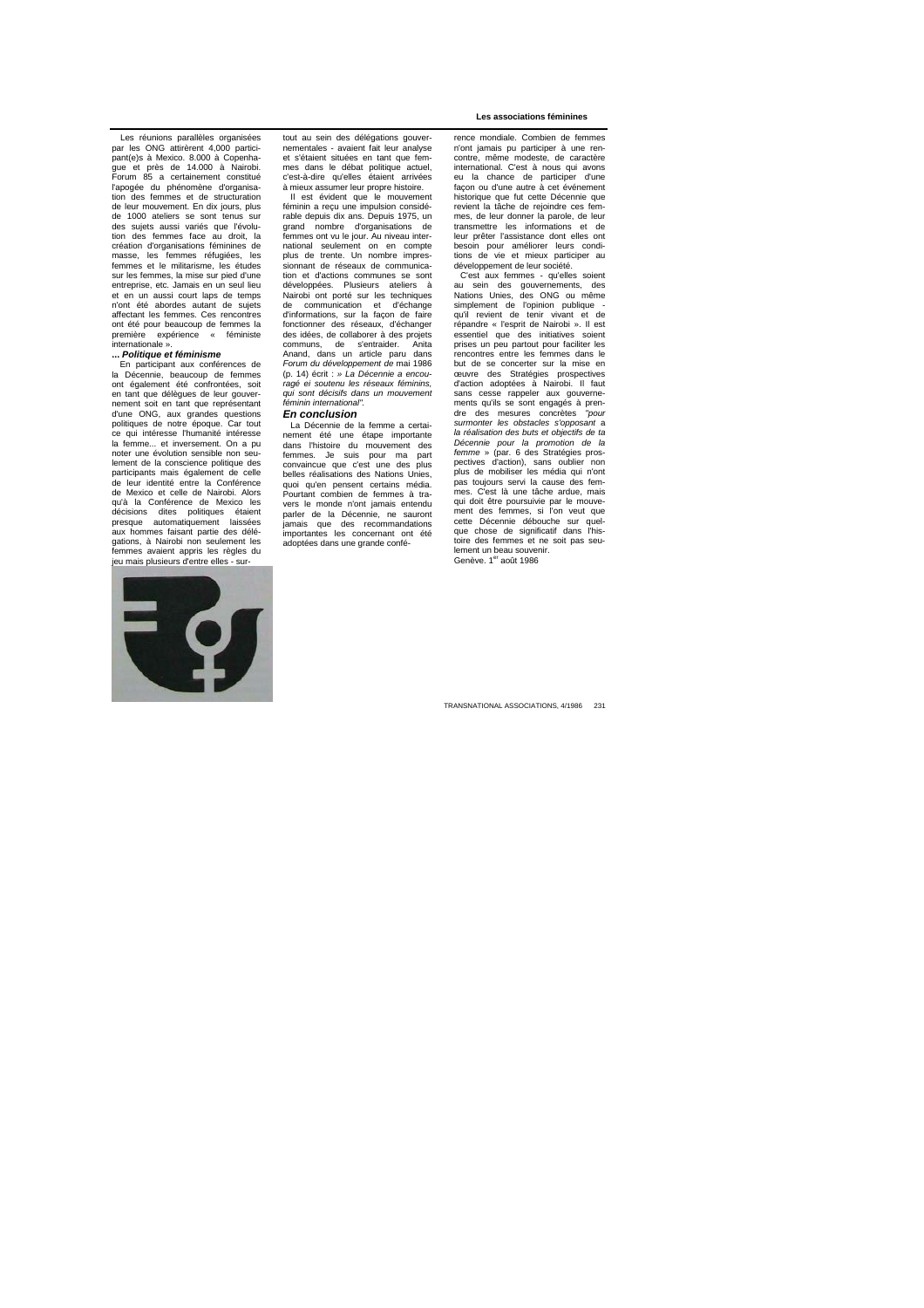# **Les ONG et les Nations Unies**

### Les activités de la Conférence

### en 1986

*Le Bureau de la Conférence des ONG ayant le statut consultatif auprès du Conseil économique et social des Nations-Unies a tenu une substantielle réunion à New York les 7 et 8 mai 1986 sous la présidence de M. Marek Hagmajer. Nous croyons opportun d'en donner ici le procès-verbal (résumé français) en vue des* 

*prochaines séances du Bureau qui auront lieu à Genève les 13 et 14 novembre prochains. Procès-verbal de IB réunion du* 

*Bureau de la Conférence des ONG, tenue les 7 et 8 mai 1986 au siège de l'ONU, New York*

### *1. 2. Appel et adoption de*

*l'ordre du jour* Le président, Marek Hagmajer, ouvre la séance et souhaite la bienve-nue aux participants. Il rend hommage à son prédécesseur et souligne la valeur du travail accompli. Il rap-

pelle que le Sureau se réunit à un moment de crise aux Nations Unies. Il importe plus que jamais de travailler ensemble, dans l'unité, à la Congo et au Bureau. Les efforts des membres du Bureau à New York sont appréciés à Genève : pour accomplir un travail valable il faut rester en étroite communication.

Le président propose d'ajouter au projet d'ordre du jour un nouveau point 5 intitulé : « La crise actuelle aux Nations Unies et ses conséquen-ces pour les ONG ». Personne ne s'y oppose et la proposition est accep-

tée. **3,** *Adoption du procès-verbal de la réunion du Bureau, tenue le 13 décembre 1985* Aucun commentaire n'a été reçu

concernant le procès-verbal qui avait

232 ASSOCIATIONS TRANSNATIONALES, 4/1986

été envoyé avec le projet d'ordre du

jour. Béatrice von Roemer (CISL), déclare, au sujet de l'élection du pre-mier vice-prèsident, que l'action prise lors de la consultation à New York, dont mention est faite dans le procèsverbal, ne constituait pas un vote, il s'agissait d'un sondage, visant à obtenir une information sur les préférences concernant les candidatures pour la vice-présidence de (a Congo, le président ayant sollicité une consultation à ce sujet. Elie espére, à l'avenir, si une demande de consultation et faite, qu'elle ne sera pas ignorée.

Après un bref échange de vues sur les buts de la consultation, la réunion prend acte de la déclaration de la représentante de la CISL et le procès verbal est approuvé.

### *4. Questions ressortant du pro-*

*cès-verbal 1- Rapport du président* Le président lit une lettre de la Réunion informelle-dé Genève, ainsi que sa décla-ration concernant la composition du nouveau Bureau de la Congo auquel ne siège aucun représentant des organisations de jeunesse. La déclaration est mise en circulation. Sur la proposition du président, le Bureau prend note de la lettre et décide de la transmettre au group de travail sur les règles de procédure. Le président informe le Bureau que

le rapport de la 16 éme Assemblèe de la Congo vient d'être publié et sera adressé sans délai aux participants. Il se réfère à la déclaration adoptée

par le Bureau le 13 décembre 1985, et adressée au secrétaire général, au sujet du Message qu'il a diffusé le Jour des droits de l'homme, et qui ne contenait aucune mention du rôle et des activités des ONG dans le domaine des droits de l'homme. Le secrétariat prépare une réponse.

Le président annonce la constitu-tion de 3 groupes de travail, sur l'extension du statut consultatif; sur les aspects régionaux, nationaux et locaux de la coopération entre les Nations Unies et les ONG; et sur les

procédures. 2. *L'extension du processus consul-tatif : rapport de Groupe de travail.*  Romesh Chandra (C.M.P.), rapporte oralement pour le groupe de travail chargé d'étudier l'extension et le ren-forcement des relations consultatives, dont il est le responsable. La pre-mière réunion s'est tenue à Genève le 17 avril 1986. Le président de la Congo et son vice-président (le représentant de la Communauté internationale Baha'ie) y ont assisté.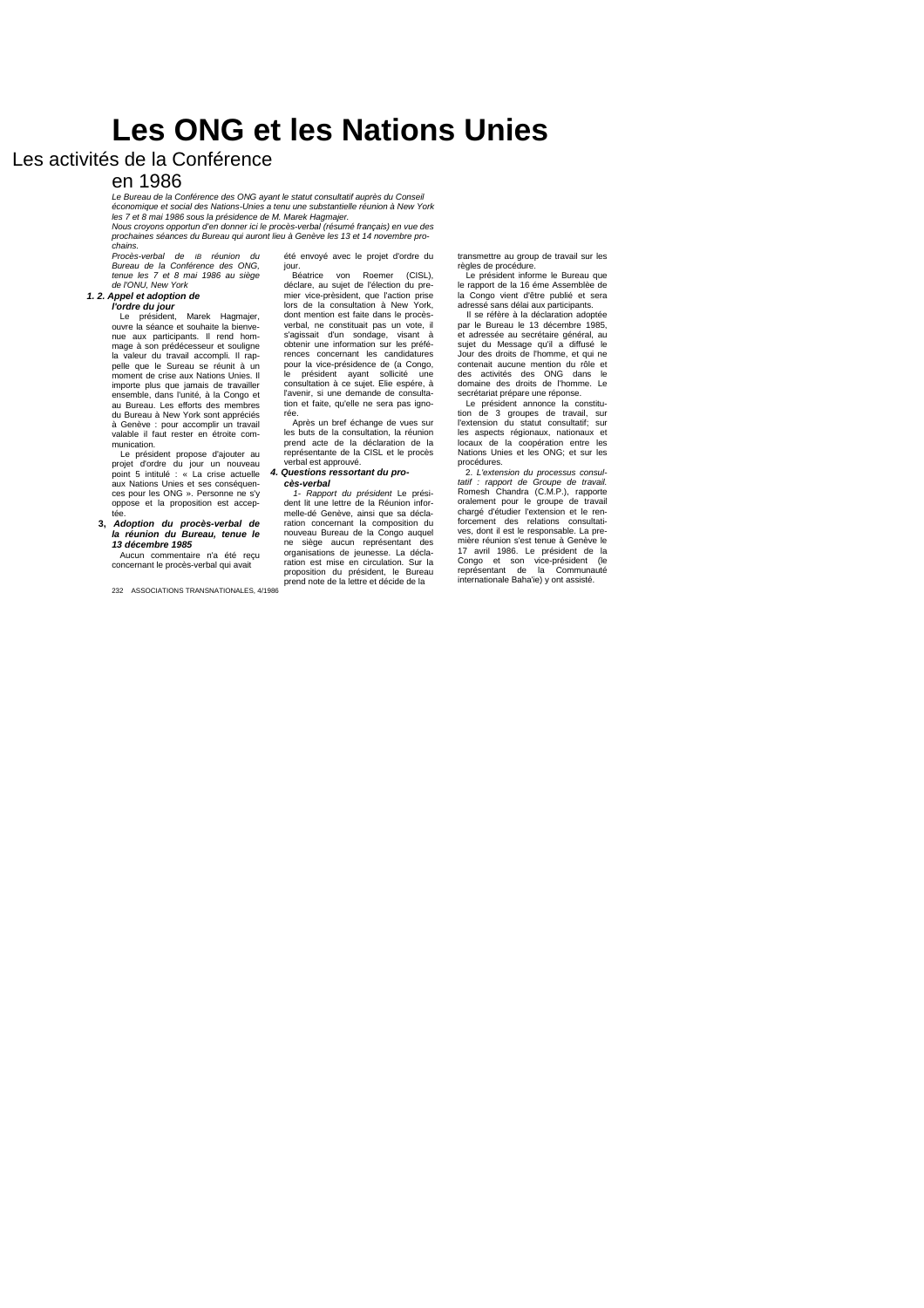**Les décisions suivantes furent prises :**

a. *Reunions des représentants des ONG à New York, Genève et Vienne. Le* groupe de travail organisera, après avoir procède aux consultations nécessaires, et en coopéra-tion avec le président, le premier vice-président et d'autres mem-bres du comité exécutif de la Congo, des réunions de représen-tants des ONG (membres du comité exécutif de la Congo, des réunions de représentants des ONG (membres de la Congo et autres) aux 3 centres des Nations Unies (New York, Genève et Vienne) afin de les renseigner sur les droits des ONG déjà admis par les Nations Unies, et d'obtenir des informations concernant les pro-blèmes pratiques qu'elles doivent affronter dans leur travail aux Nations Unies. Il est décidé d'inclure certains points (tels la possibilité de jouir d'un salon des ONG), dans la lettre d'invitation

- dressée aux représentants.<br>Réunions avec les représentants bes sièges des ONG. Il est décidé de réunir les principaux responsa-<br>bles des ONG. Il est décidé<br>bles des ONG internationales aux<br>3 centres des Nations Unies après<br>avoir procédé à des consultations préalables. Pour préparer ces réu-nions une lettre détaillée sera envoyée soulignant la nécessité de discuter comment renforcer et élargir la relation consultative; y seront jointes des copies des résolutions pertinentes de la 16ème Assemblée générale de la Congo, les documents 6 et 7, ainsi que les rapports sur les réunions avec les responsables des Nations Unies le 6 et 7 mai. Le but des réunions avec les directions des ONG (à coté de celles avec leur représentants locaux) serait de rechercher leur collaboration dans le travail du comité exécutif de la Congo et du groupe de travail en faveur du renforcement et de l'expansion des relations consulatives
- c. *Extension et renforcement du statut consultatif.* Il est décidé d'insister vigoureusement, dans les pour-parlers avec les responsables des Nations Unies à New York en mai, sur les points principaux, soulevés dans les résolutions et documents de la 16ème Assemblée générale de la Congo. Il se pourra que la crise aux Nations Unies soit utilisée comme argument en faveur TRANSNATIONAL ASSOCIATIONS, 4/1986 233

d'une restriction des droits et des dire restriction des droits et<br>acilités accordés aux ONG.

Le président parle des rencontres du 6 mai entre le Bureau et M. Yolah. secrétaire général adjoint, Départe-ment des affaires économiques et sociales internationales, et M. Jay Long, chef de bureau du secrétaire général adjoint pour les affaires politiques et de l'Assemblée, et le groupe de travail inter-dèpartemental. On y a directement touché au problème de l'extension de la relation consultative et il les considère positives. Le Bureau a rappelé l'importance d'étendre cette relation auprès de l'Assemblée générale et de ses Comités, notamment le Deuxième Comité et le Troisième, et ceci sans que l'on touche à la résolution 1296 de l'ECOSOC. Le Bureau a pris acte d'une déclaration d'un représentant du Département juridique (membre du groupe de travaii inter-départe-mental) selon laquelle il n'existe rien dans les règles de procédure qui interdirait à une ONG de prendre la parole aux séances des Comités à condition que le Bureau l'approuve. Il est décidé que l'étude de cette question sera poursuivie par le groupe de travail sur l'extension du statut consultatif; il serait utile qu'une ONG demande la parole à la prochaine session de l'Assemblée générale. Il importe que l'interprétation des règles par le Département juridique soit transmise aux membres du Secrétariat des Nations Unies qui s'occupent de ces Comités.

3. *Coopération entre les Nations Unies et les ONG aux niveaux régional,* 

*national et local : rapport du Groupe de travail.* Le président annonce que le rapport est à disposition. Il contient des recommandations, adressées au Bureau, et un projet de questionnaire, destiné aux membres de la Congo, portant sur leur dynamique interne et leur collaboration avec le système des Nations Unies. Après discussion, la réunion émet

l'avis que la façon dont le sujet est traité dans le rapport correspond aux indications données au Groupe de travail, mais que le questionnaire, pas assez restrictif et trop compliqué, n'aboutirait pas à l'obtention des informations désirées, ou bien apporterait des données trop difficiles à analyser et qu'il devrait être simplifié.

Le proposeur Hilary Lee (Pax Romana) représentant le responsable du Groupe, prend note de ces commentaires. Selon la demande du représentant de la Fédération monspresentant de la rederation moi<br>iale de la jeunesse démocratique, biffera du rapport la phrase indiquant<br>que le responsable n'avait pas pu que le responsable n'avait pas contacter le responsable de la Fédéation.

**5.** *La crise actuelle aux Nations Unies et ses repercussions sur les ONG*

Le président rappelle que la crise<br>est multi-dimensionnelle et pourrait<br>affecter négativement, et pendant<br>longtemps, le travail des Nations Unies. Le premier devoir des ONG consiste donc à apporter leur soutien à l'ONU et à la coopération internationale entre les Etats membres. Le Bureau est de l'avis qu'une déclara-tion de soutien pourrait être formulée à la suite d'une discussion de ce point, et adressée au Secrétaire générale, avec copie aux Etats mem-

bres. Un échange de vues animé sur la nature de la crise démontre que, pour certains, il s'agit surtout d'une crise financière, tandis que, pour beaucoup d'autres, la crise est fondamentale-ment politique et démontre un détachement du multilatéralisme, que cer-tains pays ont exprimé par un retard dans le paiement de leurs contribu-tions d'autres par le refus, au cours des années, de subventionner certains programmes, ou par la retenue de leur cotisation, comme dans le case le plus récent, qui a précipité la crise actuelle. Selon un représentant, il s'agit d'une crise politique visant à modifier le caractère des Nations Unies, par la réduction ou l'élimina-tion de certains aspects de son travail. En ce moment l'Assemblée géné-

rale se trouve dans une impasse face au soi-disant » paquet » du secré-taire général proposant des réduc-tions pour 1986. Sachant que d'autres propositions de réductions à long terme sont en voie d'élaboration par le " Groupe des 18 ", certains membres recommandant de suivre leurs travaux et d'essayer d'y appor-ter des éléments. Il importe que les ONG apportent leur aide, qu'elles s'efforcent de mobiliser le soutien du public en faveur des Nations Unies et

de son travail. La proposition d'une déclaration du Bureau est en général bien accueillie. Il est décidé qu'elle rappellera le 40e anniversaire des Nations Unies et la reaffirmation par les Etats membres de leur fidélité à l'ONU; qu'elle exprimera la détresse ressentie p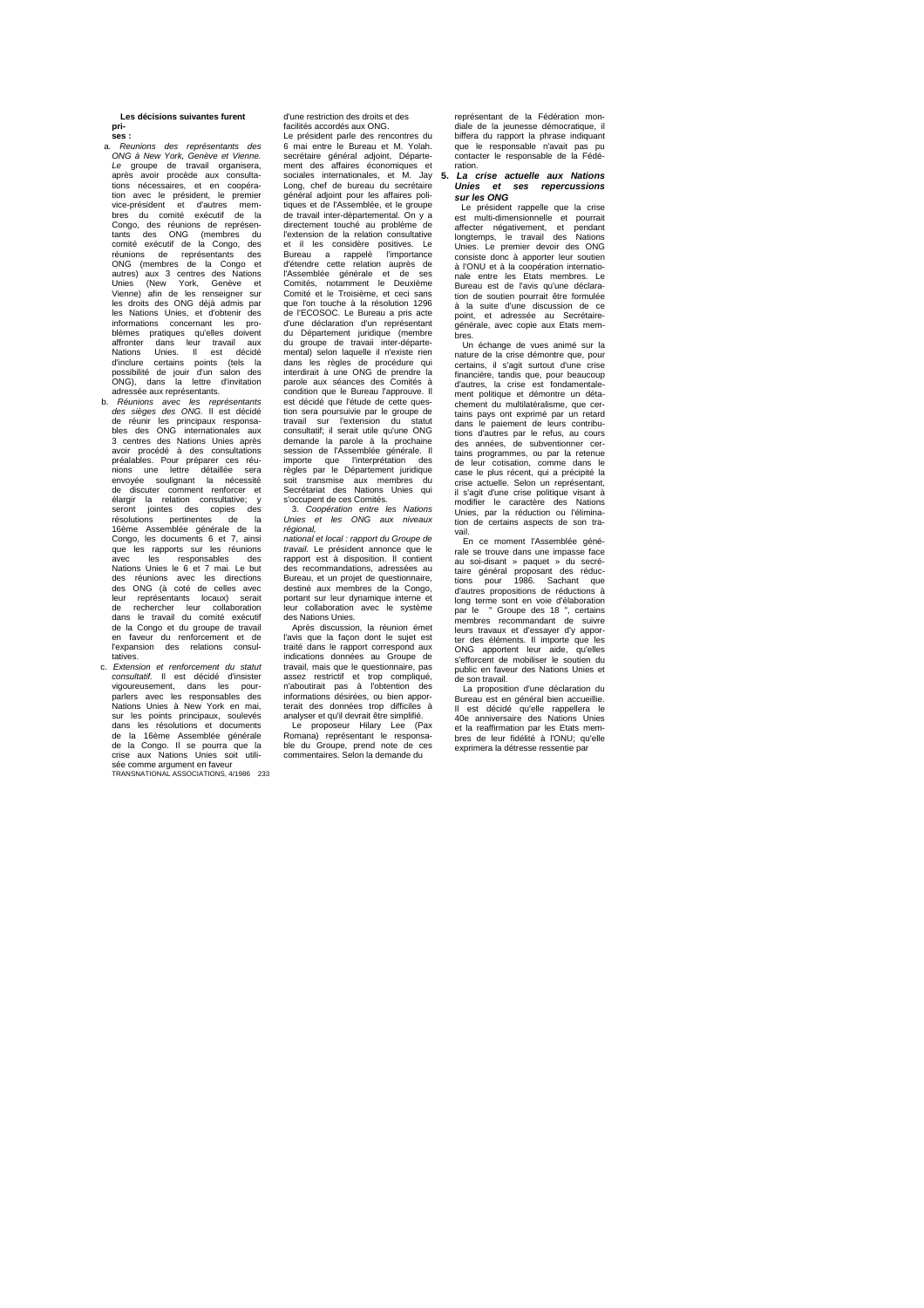les ONG au sujet de la crise; qu'elle soulignera l'indispensibilité de l'institution et qu'elle réitérera le soutien des ONG en faveur d'une ONU plus forte et plus efficace. Pour avoir de l'effet, il s'agira de la rendre publique. Un petit groupe préparera un projet de texte pour le Bureau. La déclara-<br>tion sera présentée au secrétaire tion sera présentée au secrétaire général lors de la reunion fixée pour le 8 mai et adressée aux Etats membres, ainsi qu'aux ONG pour qu'elles portent pression sur les gouverne-ments afin qu'ils mettent fin à la crise. La proposition d'une conférence de presse n'est pas retenue.

Le projet est présenté, discuté et légèrement révisé. Le 8 mai la déclaration est présentée au Secrétairegénéral.

Après la réunion avec le secrétaire général, le président donne des informations concernant la rencontre. Après avoir présenté le nouveau Bureau au secrétaire général et parlé de son travail, le président a réitéré le soutien des ONG à l'ONU et a exprimé leur reconnaissance pour l'appréciation du travail des ONG exprimée par le secrétaire général dans son rapport annuel et à d'autres occasions.

Le secrétaire général a réitéré<br>ette appréciation et il a souligné cette appréciation et il a souligné l'importance des ONG, qui constituent le seul canal de communication permettant aux Nations Unies d'atteindre les peuples du monde. Le secrétaire général a rappelé ce que les Nations Unies ont accompli dans le domaine des droits de l'homme, insistant sur le fait que. depuis la Déclaration française, promulgèe il y a 200 ans, aucune autre instance internationale n'a entrepris une action globale dans ce domaine. Pour le maintien de la paix internationale il a souligné les efforts déployés par les Nations Unies et Afghanistan, au Moyen Orient, en Amérique centrale, au Sud-est asiatique et dans diffé rentes parties de l'Europe. La crise à laquelle les Nations Unies doit faire face est une crise financière a base politique: il a noté avec satisfaction que. pour compenser les fonds rete-nus par un Etal membre, d'autres Etats se sont mis a jour avec leurs contributions. Que la Bolivie, par exemple, remplisse pleinement ses obligations, est particulièrement encourageant.

Le secrétaire général a insisté sur<br>la nécessite d'une volonté politique<br>de fa part des Etats membres dans le<br>234 ASSOCIATIONS TRANSNATIONALES, 4/1986

recherche de solutions aux problè-mes. Il a fait appel aux ONG de continuer à mobiliser les bonnes volontés en faveur des buts des Nations Unies, et il a remercié le Bureau pour sa déclaration. L'Appel de la Conférence des ONG, " Ensemble pour la paix " , tenue à Genève en janvier 1986, lui a été remis. Promettant de lire attentivement ces documents, il a offert de les faire mettre en circulation par le Secrétariat.

**6.** *Rapports des Comités spéciaux fondés sous les auspices de la Congo*

Le président réitère son désir de voir s'améliorer la communication et la coordination entre le Bureau et les Comités. Certains de ceux-ci n'ont pas soumis de rapport.

*A. Rapports de Genève*

Le rapport du Comité spécial sur les droits de l'homme se trouve en annexe (5a). Son président, Niall MacDormot, ne se représentera pas pour une réélection, les rapports de Mme Anne Herdt, nouvelle présidente du Sous-comité de la condition de la femme et du président du Comité spécial sur le désarmement se trouvent en annexe (5b et 5c). M. Romesh Chandra, président du Sous-comité<br>sur le racisme présente un rapport le racisme présente un rapport oral, dont il ressort que. dans le cadre de l'Année Internationale de la Paix, le sous-comité organisera, du 11 au 13 juin 1986 à Genève, un symposium sur la Paix mondiale et la libération de l'Afrique du Sud et de la Namibie, sur lequel il donne des informa-

tions. M. Romesh Chandra, président du Comité spécial des ONG sur les corporations transnationales, présente un rapport oral. Ce Comité organisera un symposium sur la paix et les corporations transnationales, les 25 et 26 juin 1986 à Genève, dans le cadre de l'Année internationale de la paix. Il est prévu d'adresser les conclusions du symposium à la Conférence des Nations Unies sur le désarmement et le développement.

Le Bureau prend acte de ces rapports.

*8. Rapports de Vienne M.* Peter Feeg (FMANU), président du Comité des ONG sur les stupéfiants, présente son rapport. Depuis la dernière session du Bureau de la

Congo, ce Comité s'est réuni trois fois et a discuté de: (1) l'établissement de points de convergence nationaux: (2) l'information sur les stupéfiants et (3) les responsabilités du Comité dans la préparation de la Conférence internationale sur l'abus des stupéfiants et le commerce illé-cite (ICDAIT). Une résolution, préparée par le Comité, sur l'établissement de programmes nationaux et de centres de ralliement des organisations et institutions actives dans la lutte contre les abus des stupéfiants, fut mise en circulation, en tant que document officiel, à la première session de la Commission des N.U. sur les stu-péfiants qui prépare la ICDAIT. En collaboration avec le Comité de New York sur l'abus des stupéfiants, un comité a été crée pour planifier les activités des ONG en relation avec l'ICDAIT.

M. Andrzej Gerhardt (FMJD). pré-sente le rapport du Comité des ONG sur la jeunesse. Son activité, gui s'était centrée sur l'Année internationale sur la jeunesse, est maintenant concentrée sur l'Année internationale de la paix. Un séminaire, organisé par divers comités d'ONG, dont celui de la jeunesse, ouvrit l'Année internatiode la paix à Vienne en janvier nale<br>1986.

Le Bureau prend acte de ces rapports. C. Rapports de *New York*

Les rapports écrits suivants se trouvent en annexe:

- Comité des ONG sur la jeunesse (Barbara A. Clem, Mouvement pour un monde meilleur, présidente) - 5d.

- Comité spécial sur l'habitat et l'Année internationale des sans-abri (Eric Carlson, Conseil international sur l'habitat, président) -5e.

- Comité pour la décennie de la femme (Kay Fraleigh, Alliance internationale des femmes, prési-

dente) - 5f. - Comité des ONG sur les droits de l'homme (Gerald Knight, Commu-nauté international Baha'ie, président) - 5g.

- Comité des ONG sur le développement (Arthur Goldschmidt, Société pour le développement international, président) - 5h.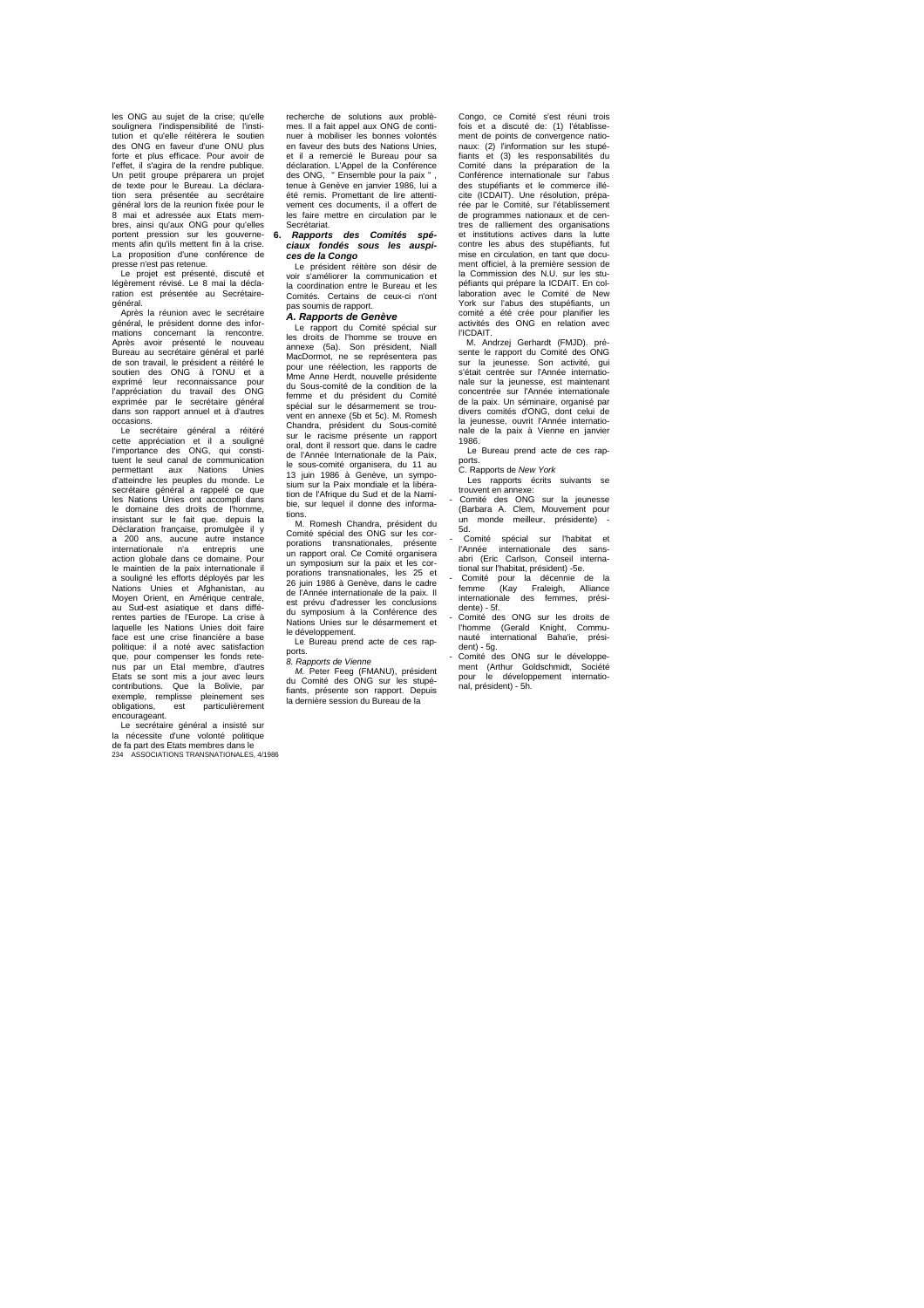- Comité des ONG sur les personnes âgées (Doris W. Vaughn, Zonta International) - 5i. Le Bureau prend acte de ces rap-

ports. Aucune discussion n'a lieu sur les rapports, cependant le vœu est exprime que leur présentation ne soit pas une simple formalité, mais qu'elle suscite un examen dynamique. Non seulement ii s'agirait dorénavant de les mettre en circulation à l'avance, mais, selon M, Wourgaft (Fédération mondiale des anciens combattants) ils devraient être plus concis, et présentes selon un modèle simplifié, tel<br>
(1) réunions et événements; (2 (1 ) réunions et événements; (2) questions examinées; (3) actions entreprises; (4) activités futures; (5)

questions particulières. Il est décidé d'essayer cette formule. *7. Conférences des Nations Unies et participation des ONG*

*1. Conférence internationale sur la relation entre le désarmement et le développement, (Paris, 15 juil-let-2 août 1986).*

Virginia Saurwein confirme que les ONG jouiront de toutes les facilités qui leur sont habituellement conférées aux conférences internationales.

*2. Conférence internationale sur l'abus des stupéfiants et leur trafic illécite (*Vienne, 17-26 juin 1987).<br>Peter Feeg (FMANU), président du<br>Comité des ONG à Vienne sur les stupéfiants, rappelle que, longtemps avant la décision de l'Assemblée général d'organiser une conférence internationale au niveau ministériel, te gouvernement suédois avait pris l'initiative de convoquer une conférence<br>inter-régionale à Stockholm sur la inter-régionale à Stockholm sur la participation des ONG dans la lutte contre l'abus des stupéfiants. Cette conférence jouera maintenant le rôle<br>de consultation préparatoire des de consultation préparatoire des ONG avant la réunion onusienne. La Suède, le secrétariat des Nations<br>Unies et les ONG y collaboreront. Des<br>renseignements sur les deux confé-<br>rences ont déjà été adressés aux<br>ONG dotés du statut consultatif<br>auprès de l'ECOSOC. Virginia Saurwein ajoute que la Conférence de juin 1987 sera ouverte à toutes les ONG dotées du statut consultatif: la prochaine réunion du comité prépara-<br>toire est fixée pour février et les ONG toire est fixée pour février et les ONG intéressées sont priées de soumettre leurs propositions pour le plan d'action.

TRANSNATIONAL ASSOCIATIONS, 4/1986 235

*8. Année internationale de la paix*

> Mme Robin Ludwig, secrétaire exe-cutive adjointe de l'Année, rapporte sur les projets pour l'Année, sous-titrée « pour la sauvegarde de la paix et de l'avenir de l'humanité ».

Mme Ludwig rappelle que la com-munauté des ONG constitue une force importante dans la promotion de la paix, car elle exprime et représente l'opinion publique. Les ONG dispo-sent de vastes possibilités d'action; elle les encourage à collaborer les unes avec les autres et à informer le secrétariat de l'Année de leurs activités pour que celles-ci puissent être mentionnées dans le rapport du secrétaire général à la 14e session de l'Assemblée générale.

Le président fait état du succès sans précèdent de la Conférence internationale des ONG " Ensemble pour la paix », tenue à Genève du 20 au 24 janvier 1987 : 400 participants, représentant 115 ONG sont venus de partout. Il s'agit d'en féliciter la Congo et le secrétariat de l'Année.

Les membres du Bureau exposent les activités de leur association dans le cadre de l'Année. Tout en exprimant leur reconnaissance pour les possibilités de participation directe offertes aux ONG, ils ont rappelé que l'Année n'est qu'un début dans la lutte en faveur de la paix et du désarmement : il s'agit d'appliquer la Déclaration des Nations Unies sur « la préparation de la société pour vivre en paix ». La paix constitute la base de toutes les activités des Nations Unies; selon un membre ce point mériterait de figurer seul à l'ordre du jour des Nations Unies pen-dant bien des années à venir. *9. Année internationale des* 

**sans-abris**<br>
Le président du Comité des ONG Le président du Comité des ONG sur l'habitat et l'Année internationale des sans-abris, qui est également représentant du Conseil international de l'habitat aux Nations Unies, expose les développement récents<br>expose les développement récents dans les préparatifs.<br>10 Campagne

*10. Campagne mondiale en faveur du désarment*

Le Bureau prend note d'un rapport détaille sur ce sujet.

*11. Informations présentées par Virginia Saurwein, chef du Groupe des ONG, Départe-ment aux affaires économique et sociales internationa-les (DIESA), et Ingrid Leh-mann, chef de la Section des ONG, Département de l'information.*

Mme Wirginia Saurwein donne des informations sur les nouveaux développements. Des efforts ont été faits en faveur d'une plus étroite collabora-tion entre les ONG et les Commissions économiques et sociales des Nations Unies. Ces Commissions sont invitées à nommer un chargé de liaison avec les ONG, à l'instar de celui nommé par la Commission économique pour l'Amérique latine. Les Commissions, qui savent que les ONG peuvent assister à leurs réu-nions ouvertes en accord avec la résolution 1296 de l'ECOSOC, recherchent des liens plus étroits. Selon un autre nouveau développement aux Nations Unies, les membres du Secrétariat et les gouvernements cherchent à identifier les ONG auprès desquelles une collaboration plus étroite serait possible. Ils reconnais-sent que les ONG disposent d'expertises et de capacités professionnel-les qui pourraient être utilisées à l'ONU ou dans des programmes nationaux de développement social et économique. Ce nouvel intérêt mérite d'être surveillé car, actuelle-ment, de nouvelles méthodes de collaboration sont en train de naître dans divers offices des Nations Unies, sans qu'il y ait consultation préalable ou coordination.

Il en est de même dans le domaine politique (droits des Palestiniens, apartheid, Namibie, décolonisation) où des autorisations sont octroyées en faveur de réunions avec ou pour les ONG. Les règlements ne sont pas<br>toujours appliqués, et souvent les toujours appliqués, et souvent membres du Secrétariat prennent des décisions qui devraient être du ressort des ONG.

Le Groupe des ONG entreprend actuellement des consultations avec les sièges des ONG rattachées à l'ECOSOC. Elles se tiendront dans différentes capitales pour les ONG dont le siège se trouve dans le pays en question ou dans les pays environnants. Il s'agit de discuter par quels moyens les ONG pourront le mieux utiliser leur relation avec le Conseil pour leur bien mutuel, et revoir les procédures pour rendre plus effica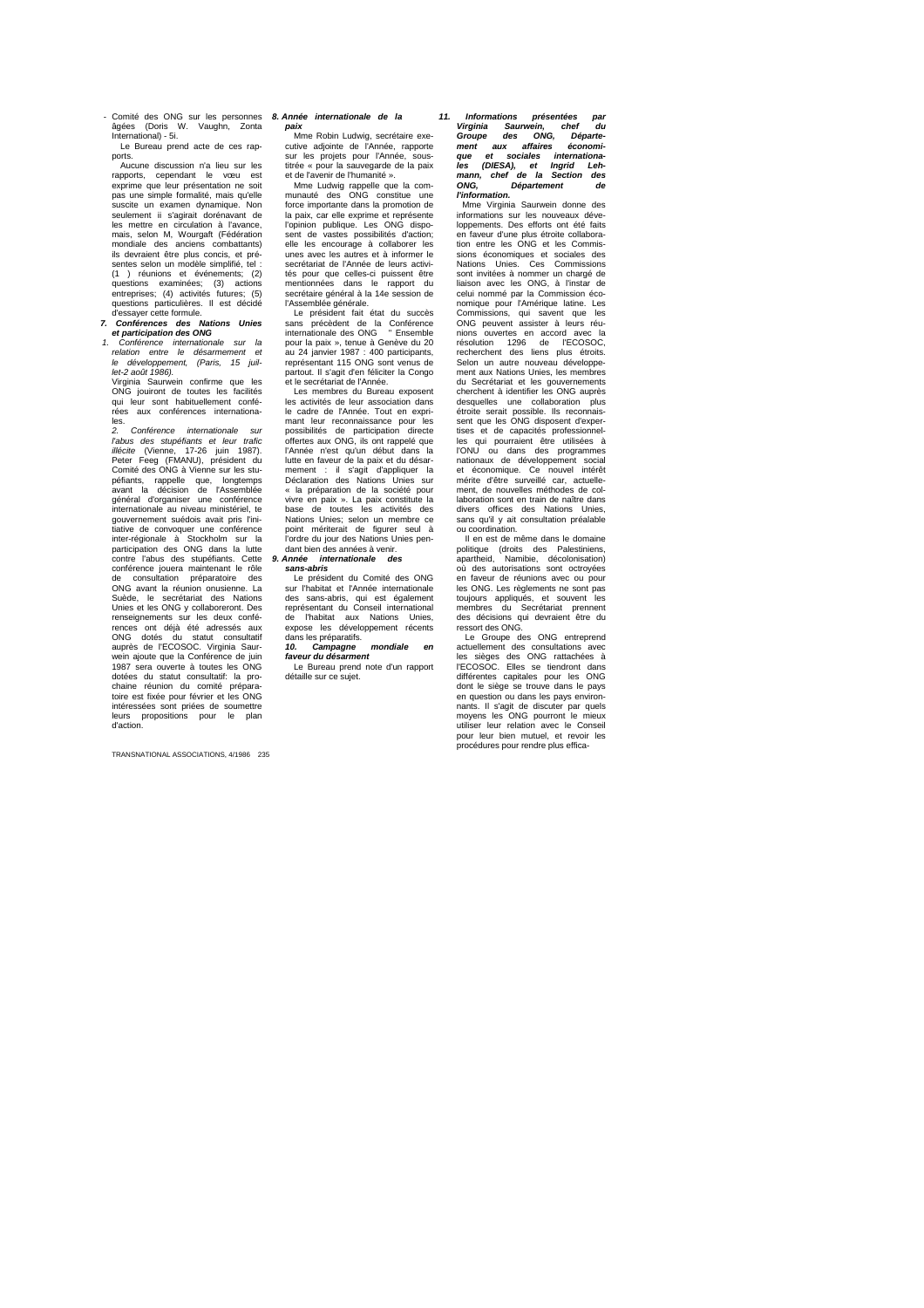ces les relations avec l'ONU. Des réunions ont déjà eu lieu à Vienne et à Londres; une à Paris est prévue pour cet été. On espère en tenir aussi

à Genève et aux USA. Le Comité chargé des ONG se reu-nira du 3 au 11 mars 1987. Les membres du Comité pour les quatre ans à venir seront élus lors de la session actuelle de l'ECOSOC. Quant à la crise financière,

l'Assemblée générale, actuellement<br>en session, n'a pris aucune décision<br>spécifique. Le secrétaire général, selon ses prérogatives, a demandé aux membres du Secrétariat d'entreprendre certaines économies, telles une diminuation de la documentation et la terminaison de contrats à courtterme. Il est évident que cela pourrait entraîner la réduction de certains ser-vices ou des retards. Il est possible qu'il en résultera une demande auprès des ONG. de suppléer à cer-tains manquements, ou que le Secrétariat leur sollicité un coup de main. Il s'agira de la part des ONG d'y répondre selon les exigences de leur pro-pres programmes, gardant en mémoire les dispositions de la résolution 1296.

Concernant les pour et les contre de ces développements, le Bureau se réjouit de la tendance vers une régio-nalisation des ONG qui travaillent avec des commissions régionales, et de l'intérêt démontré par le Secrétariat de l'intérêt démontré par le Secréta<br>riat pour une aide de la part des ONG. Il regrette cependant la tendance accrue du Secrétariat de décider quelles ONG seraient invitées aux réunions. Un membre rappelle que ce point est souvent soulevé: le mieux serait que ce soit le Bureau qui nomme les intervenants. De toute façon il s'agit de distribuer les documents à tout le monde.

Mme Ingrid Lehmann du Départe-ment de l'information rapporte un accroissement des contacts avec les ONG aux niveaux national et régional à travers les Centres d'information des N.U. Des lettres adressées aux 67 centres proposent le développement de programmes spécifiques pour les ONG et demandent que leurs adresses soient communiquées au DPI qui les inscrira sur ses listes. Un tiers des centres a répondu. Au siège de New York les auditions hebdomadaires se tiennent maintenant pen-dant 10 mois et comprennent plusieurs programmes d'une journée entière: des résumés des réunions sont placés dans le salon des ONG. A 236 ASSOCIATIONS TRANSNATIONALES, 4/1986

Vienne et à Genève il est prévu d'intensifier les programmes d'information de façon ponctuelle. Les possibilités d'exposition ont été améliorées à New York mais des problèmes subsistent quant aux facilités d'utili-sation du salon des ONG à Genève et à Vienne. Une conférence régionale pour ONG se tiendra à Vienne du 25 au 27 juin 1986 sur le thème : *«* Sécu-rité globale dans les années '80 - le rôle de l'ONU dans la résolution des conflits, le maintien de la paix et le désarmement régional ». Cent ONG se sont déjà inscrites. Il s'agit de la plus importante contribution du DPI à l'Année Internationale de la Paix. La Conférence annuelle DPI/ONG cet automne traitera du thème : « vers un nouvel ordre humanitaire international ». L'atelier des éditeurs ONG se tiendra les 7 et 8 octobre à New York. La collaboration avec les ONG rattachées à l'ECOSOC est bonne : ii est question d'ajouter les ONG de Genève et Vienne à la liste des ONG au DPI.

En réponse à des questions, Mme Lehmann précise les services à dis-position au Centre des conférences à Vienne tels films et visites : il incombe aux intéressés d'initier des activités qui leur paraissent utiles. Les stagiai-res postulants doivent posséder une licence universitaire, ou son équivalent, et avoir travaillé au Secrétariat. Concernant le thème très large de la Conférence annuelle, il permettra la discussion de quantité de questions, cependant une importance particu-lière sera vouée aux droits de l'homme, à la Conférence sur les stupéfiants et à l'Année Internationale des sans-abris.

#### *12. Rapport du Groupe de travail sur les règles de procédure de la Congo*

Le président rapporte que le Groupe s'est réuni une fois, mais, pour l'instant, il n'a rien de concret à annoncer. Un télex de l'Institut inter-national de la paix à Vienne, sur la procédure des élections, a été trans-mis au Groupe. M. Victor Hsu, premier vice-président, rapports sur une dis-cussion de cette question et de son application aux comités tenue lors de la réunion des présidents des comi-tés d'ONG à New York le 19 février. Divers membres du Bureau s'expriment au sujet de la manque de clarté des rèlements régissant les Comités de la Congo et des difficultés qui s'ensuivent. L'accord est général sur

la nécessité de disposer de règles de base, ou au moins d'indications, qui permettraient la bonne marche des Comités, surtout à cause du nombre toujours accru de comités extraordi-naires ou ponctuels, et du fait que les présidents, très souvent, ne sont pas

au clair sur la façon de procéder. M. Gerald Knight (Communauté internationale Baha'ie) propose que le Bureau à New York nomme un petit groupe de travail chargé de réunir des informations sur les règles existantes et de rédiger un projet de régies de procédure qui serait présenté au Bureau à sa prochaine séance.

Au cours d'une échange de vues, il est rappelé qu'il pourrait s'afir d'un exercice pénible, comme ce fut le cas il y a dix ans, mais la proposition est acceptée, avec la demande d'élabo-rer des indications plutôt que des règles. M. Gerald Knight convoquera le groupe auquel les représentants sont invités à se joindre.

*13. Divers*

Le Bureau discute de la nécessité de services de secrétariat dont pour-raient bénéficier les Comités d'ONG et le premier vice-président au siège de New York, ainsi que de la possibi-lité d'un soutien financier de la part du Bureau. Au cours de la discussion on insiste sur le lourd fardeau financier que de tels services entraîneraient. La question sera reprise à la pro-chaine séance du Bureau.

L'importance de consultations<br>entre les Comités d'ONG à Genève. entre les Comités d'ONG à Genève,<br>Vienne et New York est soluignée,<br>notamment en relations avec la situa-<br>tion des ONG de New York vis-à-vis<br>l'Assemblée générale. Le président<br>annonce que des invitations à ces<br>consulations et New York.

Date *et lieu de la prochaine séance* Le président propose que la pro-chaine séance se tienne à Genève les 13 et 14 novembre. Le Bureau en prend note. Soumis par Mme Sol Nahon

Alliance internationale des femmes. Traduction faite par Mme P. Grobet-Secretan.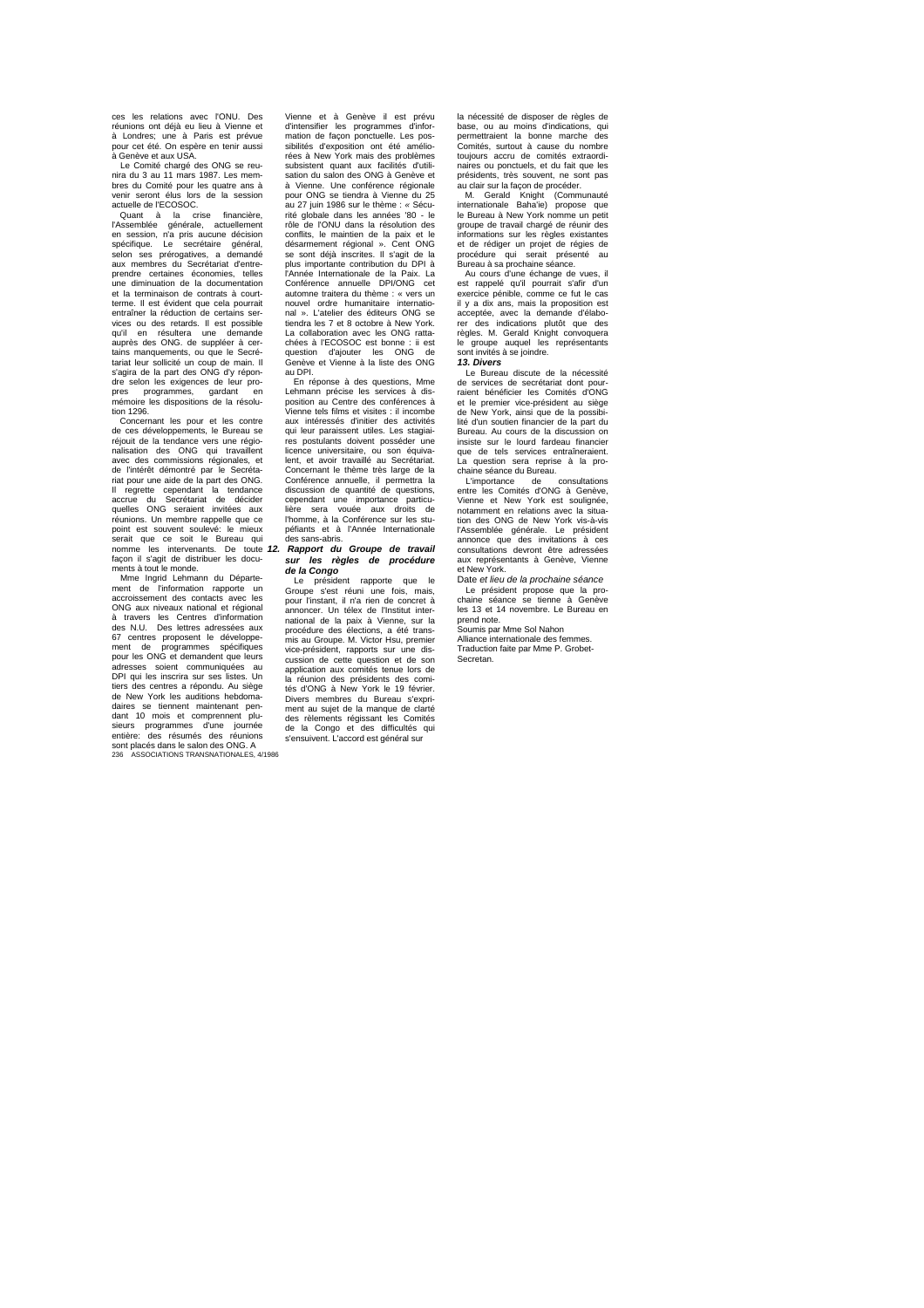# **ECHOS DE LA VlE ASSOCIATIVE NEWS ON ASSOCIATIVE AFFAIRS**

**Dissolution**<br>
Une assemblèe generale extraordinaire<br>
Une assemblée generale extraordinaire<br>
tenue le 4 octobre 1985 à Bruxelles a<br>
décidé la dissolution de l'Association<br>
internationale de développement rural<br>
Son activit

**Physicians and torture**<br>The American Association for the<br>Advancement of Science has attributed<br>as annual award on scientific freedom and<br>responsibility for 1986 to one of the World<br>Medical Association's members, the<br>Coleg

membership of more than 9,000 physi-cians, adopted in 1985 very clear guidelines designed to prevent any professional complicity in torture, any kind of cover for torture, instructing physicians not to attend patients under the following cir-

cumstances : 1) if the physician has been ordered not to identify himself or to conceal his identity by physical means; 2) if the physician encounters a patient who is blindfolded or hooded or other-

TRANSNATIONAL ASSOCIATIONS. 4/1986 237

wise prevented from seeing the exami-ning physician;

3) if the patient is held in a secret deten-tion center, or 4) if contact between the patient and

physician can be carried out only in the<br>presence of a third party.<br>This attitude is entirely in keeping with the<br>spirit and aims of the World Medical Asso-<br>ciation, as expressed in its Declaration of<br>Tokyo, adopted in 197 *deten-tion and imprisonment* ».

Périodique international<br>clique international per periodique internation, c'est<br>la transformation la plus significative<br>qu'entreprend en 1986 la Revue internatio-<br>cande des sciences administratives. Durant<br>son histoire, la tratives, propriétaire de la Revue, a décidé de publier deux éditions unilingues l'une entièrement en français, l'autre en

anglais. Le numéro 1,1986 est particuliè-rement consacré au thème de « *l'administration médiatrice»* qui a fait l'objet des débats d'un symposium organisé par l'Institut à Tunis en septembre 1985.

Sécurité routière<br>Le Comité des transports intérieurs de<br>la Commission économique pour l'Europe<br>des Nations Unies a adopte, le 4 février<br>1986, des recommandations aux gouver-<br>nements sur les méthodes d'enseignement professionnel pour la conduite des véhicules utilitaires (camions, autocars, autobus), basées sur des propositions de l'Union internationale des transports rou-tiers (IRU). Genève; elles figurent dans le

rapport du Groupe de travail des trans-<br>ports routiers.<br>Ces recommandations, qui constituent<br>une approche progressive dans l'instruc-<br>tion pratique des conducteurs de véhicu-<br>les utilitaires, tentent d'augmenter la<br>récurit

conducteurs de motocycles et de voitures privées sur le comportement sur la route des poids lourds, conditionné par leurs caractéristiques physiques (poids, caracteristiques<br>dimensions, etc.).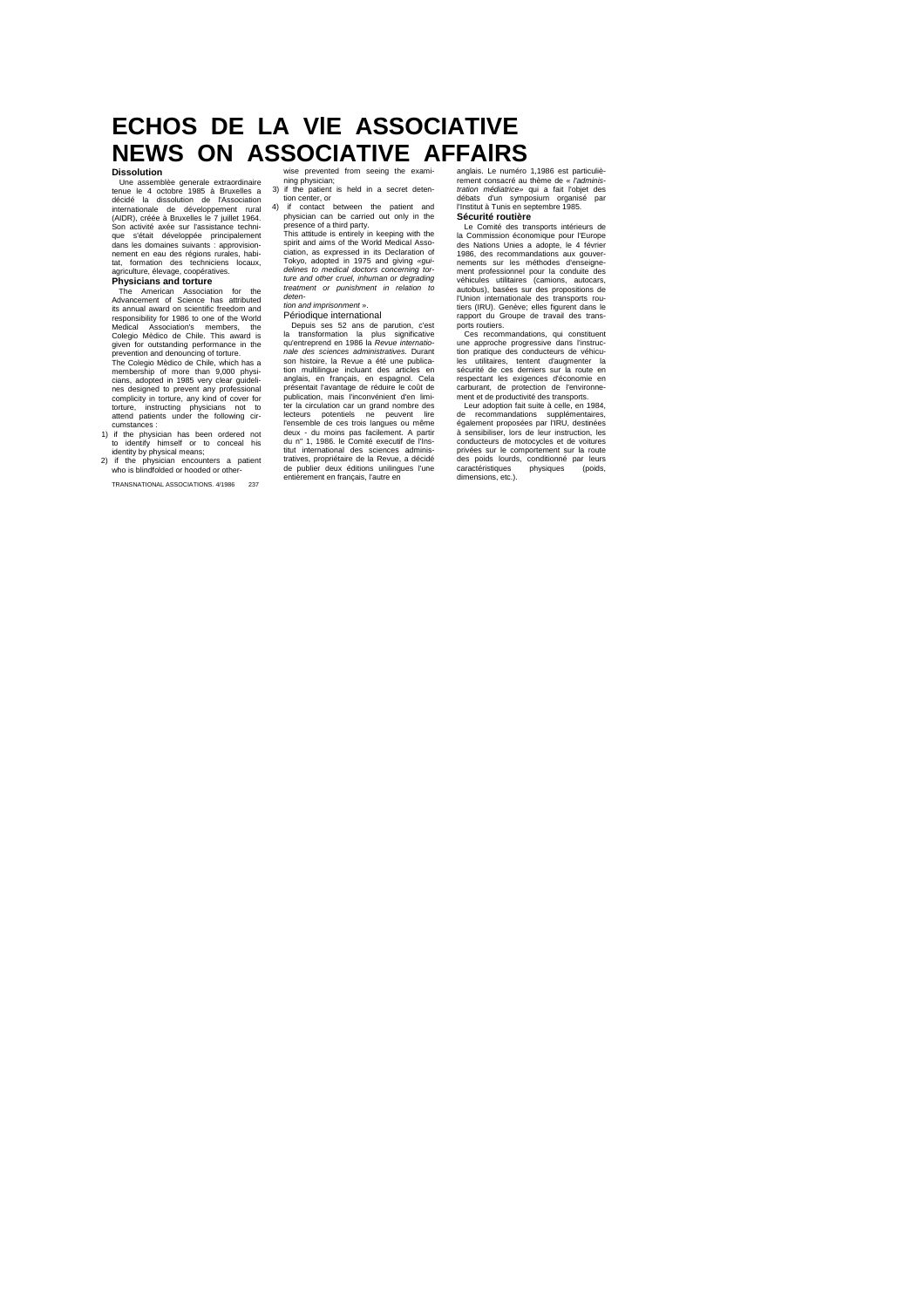This Workshop was organised by the In-ternational Alliance of Women (IAW) in

conjunction with its two German affiliates, the Deutscher Staatsbürgerinnen Ver-band EV. and the Deutscher Frauenring EV.

Proceedings were opened by IAW Pres-ident Mrs Olive Bloomer, MBE, who welcomed participants and observers from<br>four cominents. She warmly thanked the<br>organisers and sponsoring bodies, men-<br>itioning the support received from the government of the Federal Republic of Ger-<br>mampy and from the Europ

and English-speaking feminists was of<br>particular interest. Dr Trömel-Plötz point-<br>ed out that in the German language,<br>where all nouns have gender attributed to<br>them, feminists are insisting on the use of<br>the feminine form

than allowing the feminine to be absorbed<br>in the massuline.<br>This is in contrast to English, where it is<br>often possible to find a neutral term - for<br>example writer instead of author/autho-<br>ress, and teacher in place of scho

act these changes !<br>Reference was also made to the continuing difficulties relating to the use of *man*  and brotherhood when referring to humanity, and the problem of finding a substitute for *chairman.*

Prof. Johnson explained how sexism in language is now understood as a central problem by the women's movement in the USA. Despite evidence to the contrary, and conclusional conductor and professor are always assumed to be *he*. The term lady doctor is felt by emission to be discimilinatory in two<br>ways : the addition of  $\cdot$  lady  $\cdot$  dif *(International Women's News Vol 81 No 1* 

cussions from Swiss TV were analysed, the time taken by the various speakers re-corded, the number of interruptions counted and the behaviour of the presenter in allowing panel-members to speak noted. This was in the context of both male and female presenters and in relation to both single-sex and mixed-sex panels.

Video-recording had bem made of some<br>of these programmes, and a selection was<br>presented to the Workshop to illustrate<br>the research findings. These showed that<br>with mixed-sex panels, men spoke for<br>topper periods than women, er taking up the discussion where the previous man had left it. The conclusion was that male speakers are evaluated more highly than female and that women have fewer conversational rights.

Owing to the bulk of material on linguistics, the topic of Sexism in Education came rather a poor second. Perhaps there is a place for a future Workshop specifically on this subject?<br>However Prof. Johnson discussed sex-

However, Prof. Johnson discussed sex-<br>ism in the classroom where it has been<br>shown than in a co-educational environ-<br>ment, boys obtain more of the teacher's<br>attention than do girls. Particularly in<br>science, glirls obtain b

sex schools.<br>also referred to the regrettable necessity for complaints procedures with re-gard to sexual harassment at college level in the US, to assist women students in dif-

ficulties. The Workshop set up working parties on different aspects of the subjects under review and follow-up projects are planned. It is hoped to report on these in future issues of IWN.

Finally, may we express warm thanks to our hosts for the excellent arrangements, and the interesting social programme in-<br>terwoven with the Workshop sessions.<br>This included a tour of West Berlin, a luncheon with Minister Dr Hanna-Renata Laurin at the Reichstag, and a final party at the Europaische Akademie. • HELGA DIERCKS-NORDEN and CONSTANCE ROVER

*1986)*

**AELE et ONG**<br> **Trois nouveaux contrats de coopération**<br>
ont été signés, le 28 janvier 1986, à<br>
Genève entre l'AELE et les institutions<br>
européennes de normalisation CEN et<br>
CENELEC.<br>
L'intérêt de l'Association européenne

de libre échange à encourager les travaux de normalisation provient du fait que l'uti-lisation efficace du potentiel industriel de l'Europe occidentale et son développe-ment sont entravés par les divergences existant entre les prescriptions nationa-les des produits manufacturés et par l'absence de la reconnaissance récipro-que des essais, contrôles et procédures de certification. En tout état de cause, des marchés libres sont indispensables pour que l'Europe occidentale puisse combler l'écart technologique entre elle et ses<br>principaux concurrents. Par ailleurs, on ne<br>saurait tirer pleinement parti des avanta-<br>ges inhérents aux récents projets euro-<br>péens de recherche et de développement<br>que si les condi

formes.<br>Parmi les trois instruments signés, l'un<br>est un contrat-cadre qui fait obligation à<br>l'AELE de fixer des priorités clairement<br>définies pour de nouvelles activités de<br>normalisation au niveau européen, sous<br>la forme d blissement de normes européennes. L'AELE accordera une aide financière pour l'exécution des tâches requises. Dans un proche avenir, on peut s'attendre à ce que l'Association présente des demandes dans des secteurs clés comme la technologie de l'information, les cons-

tructions mécaniques et les équipements<br>de manutention mécaniques.<br>Le deuxième contrat, appelé « Informa-<br>tion technology launch contrat », prévoit<br>part de l'AELE pour accélérer les travaux<br>de to malisation dans le domaine

Le contrat préliminaire concernant l'Index comparatif entre normes nationales et européennes (ICONE) prévoit la participation et une contribution financière de l'AELE à la réalisation au sein de CEN d'une base de données centrale réu-nissant toutes les normes nationales des pays de l'AELE et des pays de la Commu-nauté européenne.

Les trois instruments doivent servir de<br>base contractuelle à de nouveaux travaux<br>de normalisation entre les parties. Des<br>contrats semblables ayant été conclus<br>entre la Communauté européenne et les<br>institutions de normalisa rager l'établissement de normes unifor-mes en Europe occidentale.

238 ASSOCIATIONS TRANSNATIONALES 4/1986

pioneering nature. With the aid of teams of students from Constance University, dis-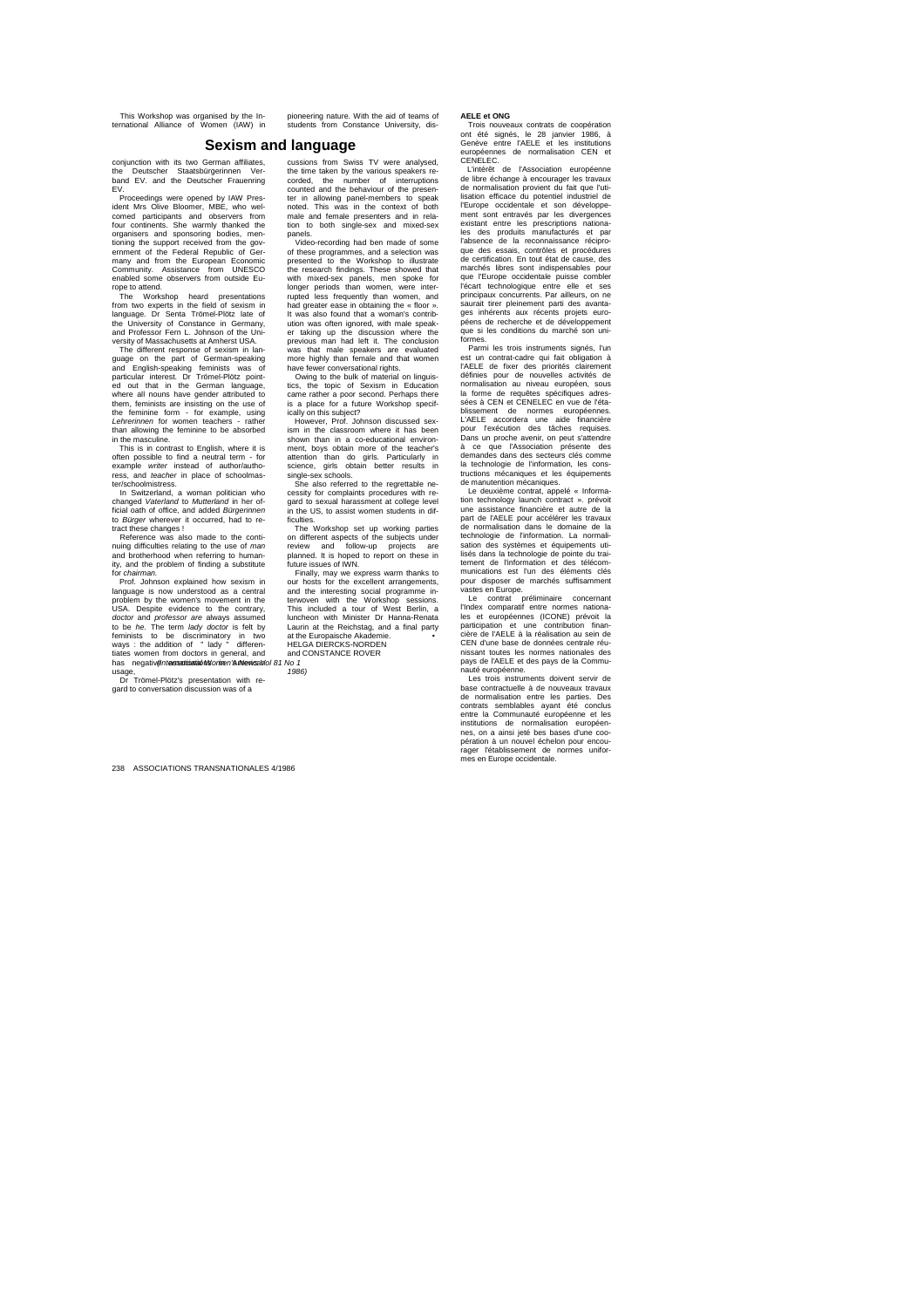- Le nouveau président de la Fédération dentaire internationale, le Dr C.R, Newbury (Australie) a pris ses
- fonctions au début de cette année.<br>Le 73eme congrès dentaire mondial<br>tenu en septembre 1985 a désigné<br>le Dr Carlton H. Williams comme<br>tions-président de la Fédération. Le<br>vice-président est le Dr M. Caste-<br>liam (Pays-Bas).
- M.Jean Dijpuy, directeur général de la Société nationale des chemins de fer français, a été nommé le 11 décembre 1985 président de l'Union internationale des chemins
- de fer. Andréa Guttry (Italy) was unani-mously elected the new chairman of the European Young Christian Democrats at the 11th congress
- held in Brussels, November 1985,<br>
 L'assemblée générale de la Société<br>
européenne pour la formation des<br>
ingénieurs, tenue le 19 septembre<br>
1985. a élu le Professeur G. Van<br>
(Finlande) et le Professeur G. Van<br>
der Perre (
- The new management committee of the International Federation of Buil-ding and Woodworkers as elected by the 17th congress is composed as follows: Konrad Carl (FRG) pre-sident. Juan Femandez (Belgium)

#### **PERSONALIA**

vice-president, John Löfblad secre-tary general. Edward J. Carlough (USAI, Manuel Garnacho (Spain) and Berell Whinberg (Sweden).<br>
a Lors de la cérémonie inaugurale de<br>
sa 37e assemblée medicale mondiale, tenue le 21 octobre 1985,<br>
féliso, tantou de son nouveau pré-<br>
diction de son nouveau pré-<br>
sident, le Dr TJJ, Moon,

en Italie.<br>M. David Button (UK) a été élu président du Comité exécutif du Grou-pement européen des producteurs de verre plat, le 16 janvier 1986.

• John T. Fenely, Director of Satellite<br>globe. Canada, has been elected Chairman of the Council of the Council<br>chieranational Martime Satellite<br>Organization. This Council is the<br>glorical major decision-marking body of the<br>

mes familiaux (UIOF) réunie à New Delhi, les 6 et 7 décembre 1985, Madame Maria Teresa da Costa Macedo a été élue présidente. Déjà membre du Comité de direction de l'UIOF. Madame da Costa Macedo est vice-présidente de la région Europe de I'UIOF, membre du conseil d'administration de la Confédération des organisations familiales de la Communauté européenne et membre du Comité ibéro-américain de la famille.

• Mr Otto Blomberg, marketing direc-<br>telected on 14 February 1986 Chair-<br>man of Zinc Development Associa-<br>tion, He succeeds Mr Tony Wall-<br>bank who was joint chairman of the<br>lank who was joint chairman of the<br>clinic and Lea

football, mai 1986, a réélu par acclamation Jacques Georges (France) à la présidence de l'UEFA. • At the beginning of this year, Mr Willi Croll (Germany) has taken over the presidency of the General Committee of Agriculture Coopera-

tion of the EEC (COGECA).<br>
• Après 33 ans d'activité intense<br>
dans le tourisme international.<br>
Robert C. Lonati a annoncé sa<br>
dermission du poste de secrétaire<br>
général de l'Organistation mondiale<br>
du tourisme (OMT), poste 1986. Pour succeder a M. Lonati. Il a pris ses fonctions le 1<sup>er</sup> janvier 1986.

**Neu... Creations... Plans... New... Creations...** 

# **Plans**

**Union régionale** L'assemblée constitutive de l'Union<br>latino-américaine des aveugles s'est latino-américaine des aveugles s'est<br>tenue à Mar del Plata, Argentine, le<br>15 novembre 1985. M. Enrique Elissalde,<br>Uruguay, en a été élu président. Cette<br>union a été créée pour reunir toutes les<br>associations nationales et i de la région. Certains des comités techni-ques ou professionnels qui fonctionnent

TRANSNATIONAL ASSOCIATIONS. 4/1986 239

au sein de l'Union sont rattaches aux ONG internationales de leur compétence: par exemple le Comité pour l'éducation est relie au bureau régional du Conseil international pour l'éducation des handi-capés de la vue, le Comité pour la prévention de la cécité est relie au bureau régional de l'Organisation mondiale contre la cécité et le Comité pour l'éducation physique est rattaché au bureau régional de l'Association internationale pour le sport des aveugles. Kinésithérapie<br>Les annexes du Moniteur Belge du 12<br>Liga annexes du Moniteur Belge du 12<br>Société européenne de kinésithérapie<br>respiratoire et cardio-vasculaire, étable<br>en Belgique (Ohain) sous le régime de la<br>loi Belge du 2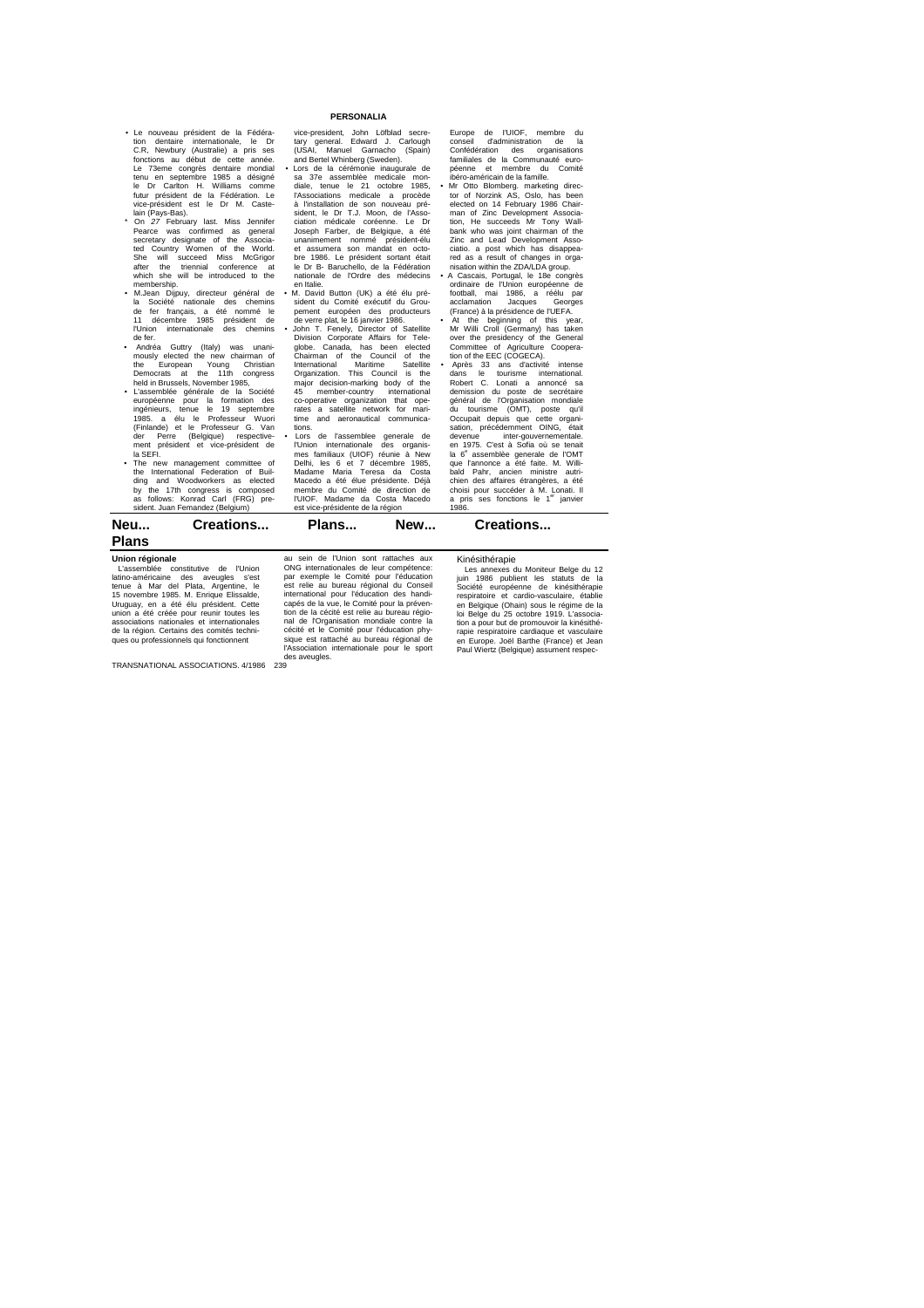uvement les tâches de président et secrétaire général. Le conseil d'administration compte des délégués de 4 pays : Belgi-que. Espagne. France. Italie. *(Secrétariat : Chemin du Moulin 24, B* -*1328 Ohain, Belgique).*

**Juristes**

La décision de constituer le Secrétariat International des juristes pour l'amnistie et la démocratie au Paraguay (SIJADEP) a été prise à en Décembre 1985 à l'issue du colloque organisé par le Secrétariat inter-national des juristes pour l'amnistie en Uruguay (SIJAU) sur le thème suivant: « *Amnistie, condition pour la démocratie au Paraguay ».*

Déjà en octobre 1984, lors du colloque de Buenos Aires, le SIJAU avait pris l'ini-tiative de développer son action interna-tionale en consacrant ses travaux à l'examen des situations sensiblement diffé-rentes qui existaient en Uruguay et au

Paraguay.<br>Le colloque de Montevideo en a été la<br>suite logique et la constitution du SIJA-<br>DEP a été décidée après l'adoption en<br>Uruguay d'une loi d'amnistie pour<br>laquelle, depuis de nombreuses années<br>et sa création en 1976

ticulièrement lutté. Pour concrétiser son action au niveau international, le SIJADEP poursuivra les

- objectifs suivants : 1. Créer un large mouvement d'opinion faisant appel à tous les secteurs représentatifs de la communauté internatio-nale; œuvrer pour l'amnistie et la démocratie au Paraguay.
- 2. Veiller à ce que les droits de l'homme et les libertés fondamentales soient respectés; dénoncer les violations fla-
- 
- grantes et entreprendre toutes<br>correspondants devant les correspondants devant les organisations internationales.<br>3. Informer l'opinion publique et les organisations internationales sur la situa-<br>tion au Paraguay, notammen
- 5) Lancer un appel aux juristes du monde entier pour l'amnistie et la démocratie au Paraguay. Le SIJADEP est une organisation com-

posée de juristes de nombreux pays qui comporte un comité dir*(Edte*ur" brotens anad réestaurants Internation-<br>tariat exécutif. Son siège central est à al "April 198 Paris avec des représentants dans diffé-rents pays. Siègent au Comité directeur des personnalités des pays suivants : 240 ASSOCIATIONS TRANSNATIONALES. 4/1986

Argentine. Belgique, Brésil, Chili, Espagne, France. Italie. Paraguay. Pays-Bas.<br>Suéde. Suisse. Uruguay, USA.<br>(33 *rue Godot de Mauroy. F-75009 Paris.<br><i>France. Tél. (1)47427736.* 

#### **Intercultures**

C'est du 13 au 15 mars 1986 que s'est tenu à Sèvres (France) le premier colloque de l'Association pour la recherche interculturelle (ARIC). Cette association créée à Genève à ta fin 1984 s'est fixé pour objectif la pronotion de la recherche<br>scientifique interculturelle. L'étude de la<br>diversité d'une part, celle des processus<br>d'interaction entre individus ou groupes<br>relevant d'enracinements culturels diffé-<br>rents d'au

*(ARIC, c/o Institut de psychologie, Université de FRIBOURG, Route des Fougères, CH-1700 Fribourg, Suisse).*

### **African Hotels**

Creation of the International Hotel As-sociation's (IHA) Regional Organization for Africa (ORAIHA) was the most import-ant result of the Association's meeting in Abidjan, last December. It was the IHA's first African Hotel and Restaurant Con-

vention (9-14 December 1985), The provisional headquarters will be in<br>Abidjan. Côte d'Ivoire for a period of one<br>pear. The new President is AN Sakho.<br>President of the Federation. Richard Atch-<br>ade. President of the Cabaret ple's Republic of Guinea: Alhaji A.Z. Ibra-him, of Nigeria; and Golden Mandebwu, of

Zimbabwe. Consultations between the IHA and the ORAIHA will produce statutes for the or-ganization, as well as a program of action and a budget, within one year. Zimbabwe has been proposed as the site for the nest meeting of ORAIHA.

*al " April 1986).*

#### **Arbres**

Quinze chercheurs de six pays d'Europe Guinze chercheurs de six

Pays-Bas, Belgique et Luxembourg) ont créé le 22 février, à Trêves (RFA), un *Ins-titut international de recherche sur Ig dépérissement des forêts,* présidé par le profes-<br>seur ouest-allemand Jürgen Tesdorpf, de<br>l'Institut pour l'environnement et la lute<br>antipolitution de Vilseck en Bavière. Ce<br>nouveau centre de recherche, qui pourrait<br>étre ratt pays d'Europe centrale concernés par le dépérissement des forêts en Tchécoslo-vaquie, en Pologne et en RDA. notam-

ment. - (AFP.). NEW : The International Associations Centre is now equipped with a teleco-pier PANAFAX UF/400. The number is 02/649 32 69 and the identification code INAC B TELEFAX. Please kindly indicate " attn. UAI " should you wish<br>to use this new facility

to use this new facility.<br> **European Telescope**<br>
By the beginning of the year, the Euro-<br>
Pay the beginning of the year, the Space<br>
Telescope (ST-ECF) became fully opera-<br>
Telescope (ST-ECF) became fully opera-<br>
sored join ency and the European Southern Obser-vatory (RFA), with each contributing half of the 14 person staff. The main funtions of

the ST-ECF are to : - provide a convenient source of detailed knowledge and documentation in Europe of the Space Telescope, its com-plement of scientific instruments, its modes of operations and performance status;<br>ensure coordination of ST data analysis

- ensure coordination of ST data analysis<br>software development throughout Europe and with the Space Telescope<br>Science Institute in Baltimore;<br>provide a flexible software system, cap-<br>able of accepting newly developed softw scientists;

- provide controlled access to computer and software facilities to European ST data users, in particular for those as-tronomers who do not have their own

adequate data reduction facilities;<br>provide an efficient means of archiving

- provide an efficient means of archiving<br>and cataloguing ST data and for retrieving and disseminating specific ST data<br>Morogram scientists.<br>Among the activities carried out during<br>the initial operational priord was the es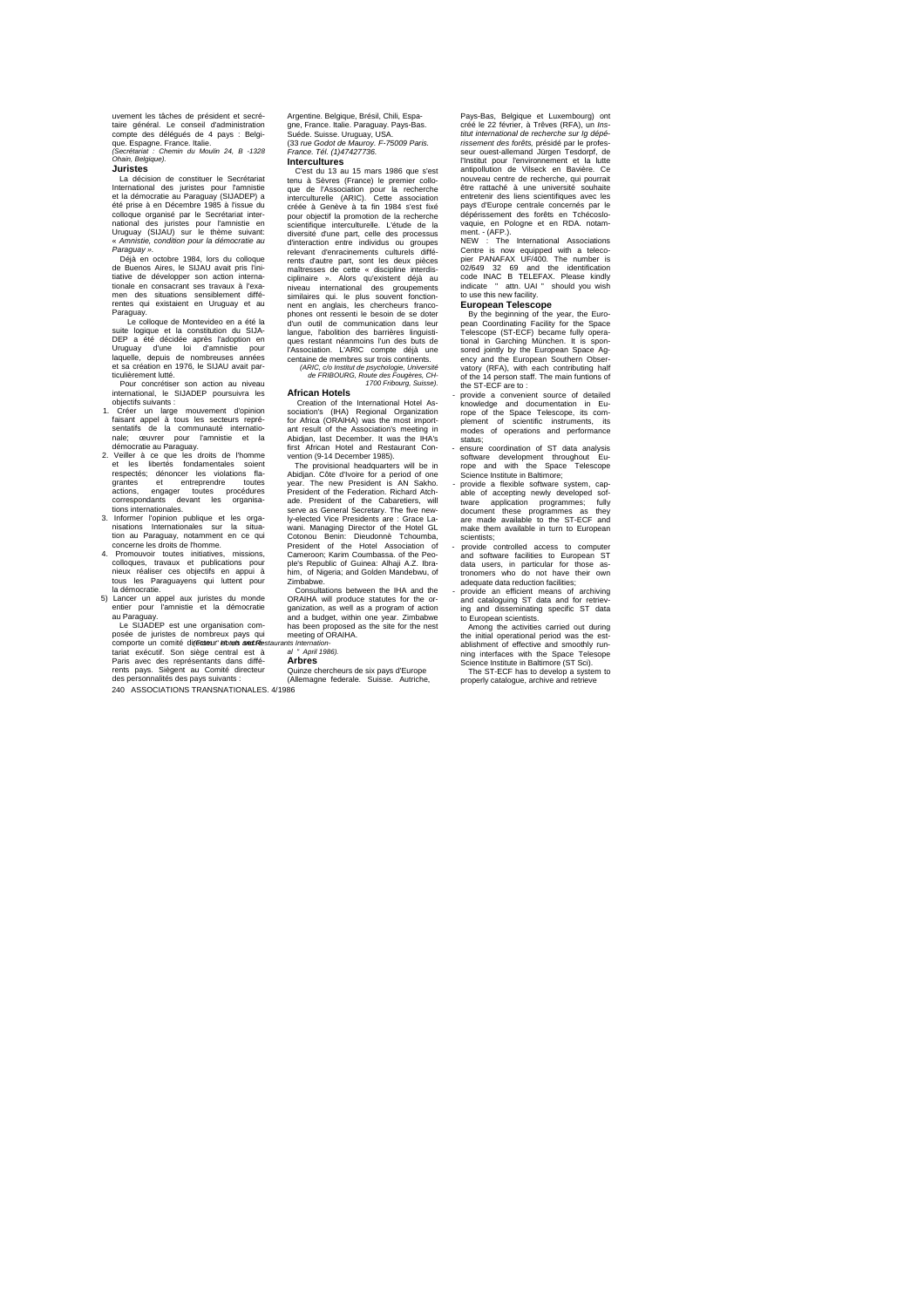the ST data. The ST Schias a similar task<br>and. in addition, it has to produce the copy<br>of the ST data to be transmitted to the ST-<br>ECF. Given the similarity of the tasks and<br>animg to optimize the available re-<br>sources, th

*culturelle ACP - CEE " ,* telle est la dénomination d'une association internationale qui offi-

ciellement créée, à Bruxelles, le 19 juin<br>1986

1986.<br>Pour comprendre les objectifs poursui-<br>vis par cette institution, il convient de la<br>de Lomé III qui est entrée en vigueur le<br>de Lomé III qui est entrée en vigueur le<br>der mai dernier. En effet, consacré à la<br>coopérati chissement mutuel et sur une base d'éga-lité, une meilleure compréhension et une plus grande solidarité entre les gouvernements et les populations A.C.P. et C.E.E. Cette coopération concerne les 320 millions de citoyens des pays de la C.E.E. et les 350 millions de citoyens des 66 pays d'Afrique, des Caraibes et du Pacifique. Sans cette assise culturelle qu'assuré

à la Convention de Lomé III l'integration de la dimension culturelle, sans un respect mension canadelle, sans an respected des droits et des valeurs de toutes

les cultures, la réussite de la coopération resterait une chimère. La " *Fondation pour la coopération* 

cultu-<br>cultu-<br>celle ACP-CEE " se veut un instrument de<br>proposition, d'initiative et d'information au<br>niveau de la coopération culturelle. La<br>fondation se propose de mener et de sus-<br>citer des actions a tous les niveaux afi

relles, leurs capacités humaines, leurs ressources naturelles, leurs potentialités. Ces efforts contribueront ainsi a promouvoir le progrès économique, social et culturel des pays ACP et le bien-être de leurs populations, par la satisfaction de leurs besoins fondamentaux, la recon-naissance du rôle de la femme et l'épa-nouissement des capacités humaines dans le respect de leur dignité.

# *Happy birthyear !* **THEY ARE 25 YEARS OLD**

#### Nr YB\*

**Foundation city A2723** International Union of Geological Sciences **Paris** Paris Paris B0054 Amnesty International<br>B4259 International Bank Note Society<br>B1413 International Bureau for Epilepsy B4259 International Bank Note Society<br>B4259 International Bank Note Society<br>B1413 International Bureau for Epilepsy B1413 International Bureau for Epilepsy<br>B1719 International Corrugated Case Association<br>B1852 International Federation of Air Traffic Controllers Associations<br>B5367 International Society of Tropical Foresters<br>B5367 Interna **B3577 World Psychiatric Association Montreal** C0070 Asian and Australasian Society of Neurological Surgeons Tokyo C0156 Association des universités partiellement ou entièrement de langue française Montréal<br>C0534 Esperantist Omithologists' Association<br>Antwerp C0534 Esperantist Ornithologists' Association C1248 International Association of Agricultural Medicine and Rural Health<br>C2363 International Association for the Child's Right to Play<br>C0131 International Association for the History of Law Institutions C4078 International Association of Tour Managers<br>C1423 International Bureau for Youth Tourism and Exchanges<br>C5294 International Corrosion Council International Bureau for Youth Tourism and Exchanges International Corrosion Council London Council London Council London Council London C<sub>1808</sub> C<sub>3960</sub> International Ergonomics Association International Federation of Catholic Parochial Youth Communities Stockholm Munich C2018 International Federation of Stock Exchanges<br>
C2517 International Handwriting Psychology Society<br>
C2250 International Measurement Confederation<br>
Budape C2517 International Handwriting Psychology Society Milan<br>C2250 International Measurement Confederation Budapest C2276 International Music Centre Composition.<br>C2276 International Music Centre C2323 C1969 International Orienteering Federation International Organization of Experts Copenhagen

TRANSNATIONAL ASSOCIATIONS, 4/1986 241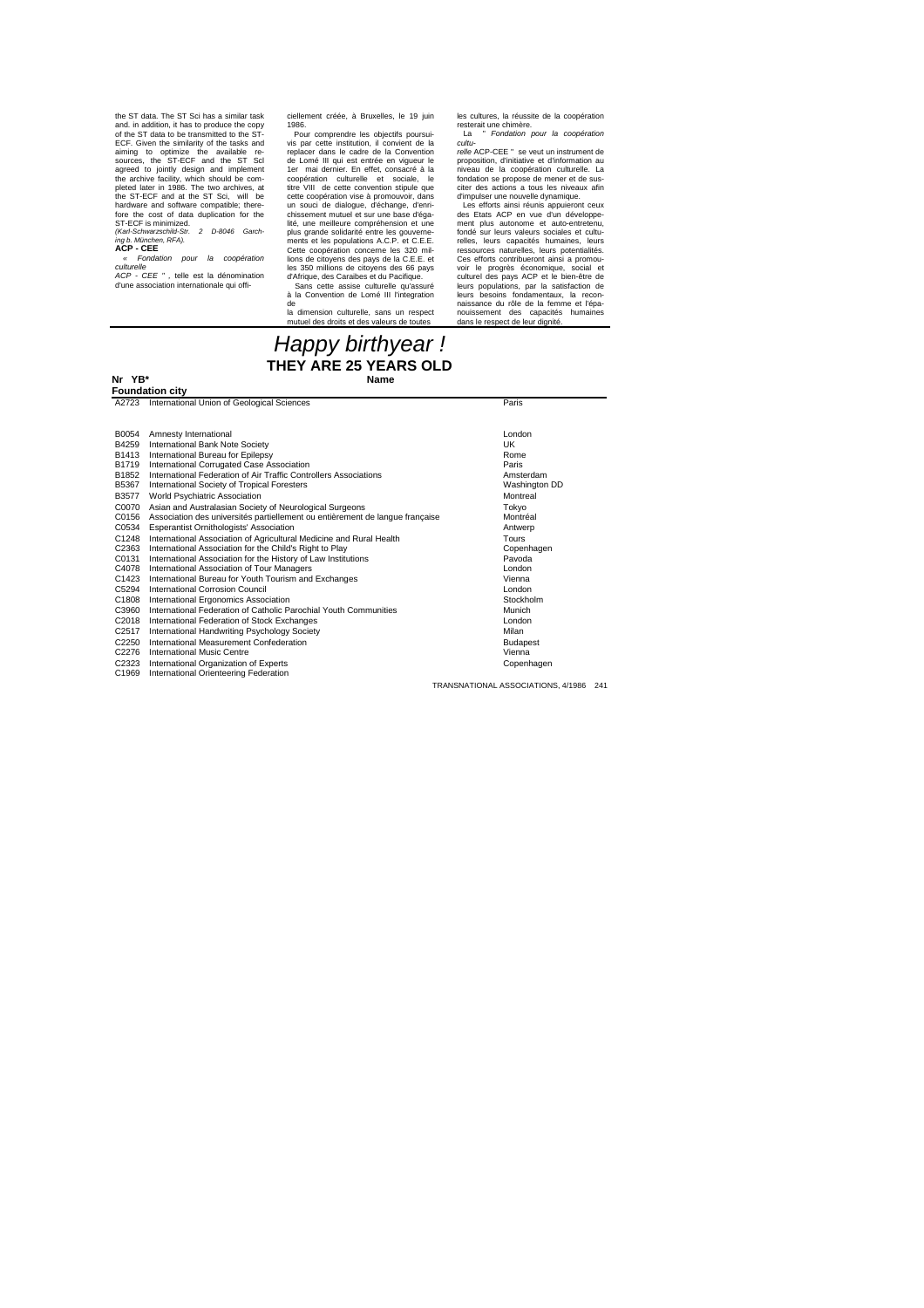| Nr YB*          | Name                                                                                                                                              | Foundation city                   |
|-----------------|---------------------------------------------------------------------------------------------------------------------------------------------------|-----------------------------------|
| C2519           | International Society for the Study of Diseases of the Colon and Rectum                                                                           | London                            |
| C2584           | International Sports Organization for the Disabled                                                                                                | Paris                             |
| C4349           | International Study Group for Mathematics Learning                                                                                                | Palo Alto (USA)                   |
| C2766           | International Union of Pure and Applied Biophysics                                                                                                | Stockholm                         |
| C3023           | Organisation for Economic Cooperation and Development                                                                                             | Paris                             |
| C3024           | Organization for Industrial Spiritual and Cultural Advancement International                                                                      | Tokyo                             |
| C3389           | United Schools International                                                                                                                      | New Delhi                         |
| C3559           | World Movement of Christian Workers                                                                                                               | Tangiers                          |
| D0022a          | i African Postal Union                                                                                                                            | Tananarive                        |
| D0014g          | I African Posts and Telecommunications Union                                                                                                      | Manila                            |
| D3652g          | African Telecommunication Union<br>Arab Federation of Petroleum Mines and Chemical Workers                                                        | Dar es Salaarn<br><b>Brussels</b> |
| D0061<br>D5290g | Arab Organization of Administrative Sciences                                                                                                      | Rhos (Wales)                      |
| D0090g          | Asian Productivity Organization                                                                                                                   | Zurich                            |
| D4339           | Association of Member Episcopal Conferences in Eastern Africa                                                                                     | London                            |
| D4379           | <b>Benelux Phlebology Society</b>                                                                                                                 | Paris                             |
| D0227           | Celtic League                                                                                                                                     | Geneva                            |
| D4164           | Centre for Integrated Social Development                                                                                                          | Vienna                            |
| D3879           | Collegium Orbis Radiologiae Docentium                                                                                                             | Heidelberg                        |
| D03S8           | Comparative Education Society in Europe                                                                                                           | <b>Brussels</b>                   |
| D4296           | East African Wildlife Society                                                                                                                     | <b>Brussels</b>                   |
| D0613           | European Centre of Public Enterprises                                                                                                             | <b>Brussels</b>                   |
| D0631           | European Committee for Standardization                                                                                                            | Frankfurt-Main                    |
| D0684           | European Computer Manufacturers Association                                                                                                       | Paris                             |
| D4591           | European Democrat Students                                                                                                                        | Paris                             |
| D0906           | European Federation of Productivity Services                                                                                                      | Petersberg                        |
| D4949           | European Federation of Toy Manufacturers of Associations                                                                                          | (Germany FR)                      |
| D2780<br>D0761  | European Federation of Toy Retailers                                                                                                              | London<br>Geneva                  |
| D0765           | European Federation of Toy Wholesalers and Importers<br>European Food Distributors Association                                                    | <b>Brussels</b>                   |
| D2652           | European Gas Research Group                                                                                                                       | Milan                             |
| D0784           | European Industriai Space Study Group                                                                                                             | Paris                             |
| D6769           | European Insulation Manufacturers Association                                                                                                     | Caracas                           |
| D0794           | European Lead Development Committee                                                                                                               | Montreal                          |
| D0028           | European Pharmaceutical Marketing Research Association                                                                                            | Geneva                            |
| D0846           | European Scientific Association of Applied Economics                                                                                              |                                   |
| D3147           | European Symposium of Independent Inspecting Organizations                                                                                        | London                            |
| D0876           | European Throwsters' Association                                                                                                                  | <b>Brussels</b>                   |
| D4525           | European Veterans Confederation                                                                                                                   | Sofia                             |
| D9975           | Franco-Iberian Union for Coordinating the Production and Transmission of Electricity                                                              | Munich                            |
| D1075           | Inter-American Federation of Public Relations Associations                                                                                        | Paris                             |
| D4955<br>D6013  | International Association of Historians of Asia<br>International Committee for the Coordination of Clinical Application and Teaching of Autogenic | Delft                             |
| D4233           | Therapy                                                                                                                                           | <b>Buenos Aires</b>               |
| D1770           | International Community of Breeders of Asexually Reproduced Fruit Trees and Ornamental Var-                                                       | Rio de Janeiro                    |
| D1825           | ieties                                                                                                                                            |                                   |
| D2003           | International Council on Jewish Social and Welfare Services                                                                                       | Santiago                          |
| D2214           | International Federation of European Law                                                                                                          | Samoa                             |
| D2924           | International Federation of Sewing Thread Manufacturers                                                                                           | <b>Buenos Aires</b>               |
| D8155           | International League of Esperantist Amateur Photographers Cinephotographers and Tape Re-                                                          |                                   |
| D5207           | cordina                                                                                                                                           |                                   |
| D0873           | International Liaison Committee for Embroideries Curtains and Laces                                                                               |                                   |
| D2861           | International Medical Alliance                                                                                                                    |                                   |
| D2862           | International Society for Homotoxicology and Antihomotoxicological Therapy                                                                        |                                   |
| D2876           | International Translations Centre                                                                                                                 |                                   |
| D2986g          | Latin American Association of Plant Sciences                                                                                                      |                                   |
| D8127<br>D0357  | Latin American Association of Societies of Nuclear Biology and Medicine<br>Latin American Federation of Farmworkers                               |                                   |
| D3075           | Nordic Contact Committee on Agricultural Questions                                                                                                |                                   |
| D3201           | Nordic Council for Church Music                                                                                                                   |                                   |
|                 | Pacific Conference of Churches                                                                                                                    |                                   |
|                 | Pan American Standards Commission                                                                                                                 |                                   |
|                 | Scandinavian Society of Forensic Medicine                                                                                                         |                                   |

242 ASSOCIATIONS TRANSNATIONALES. 4/1986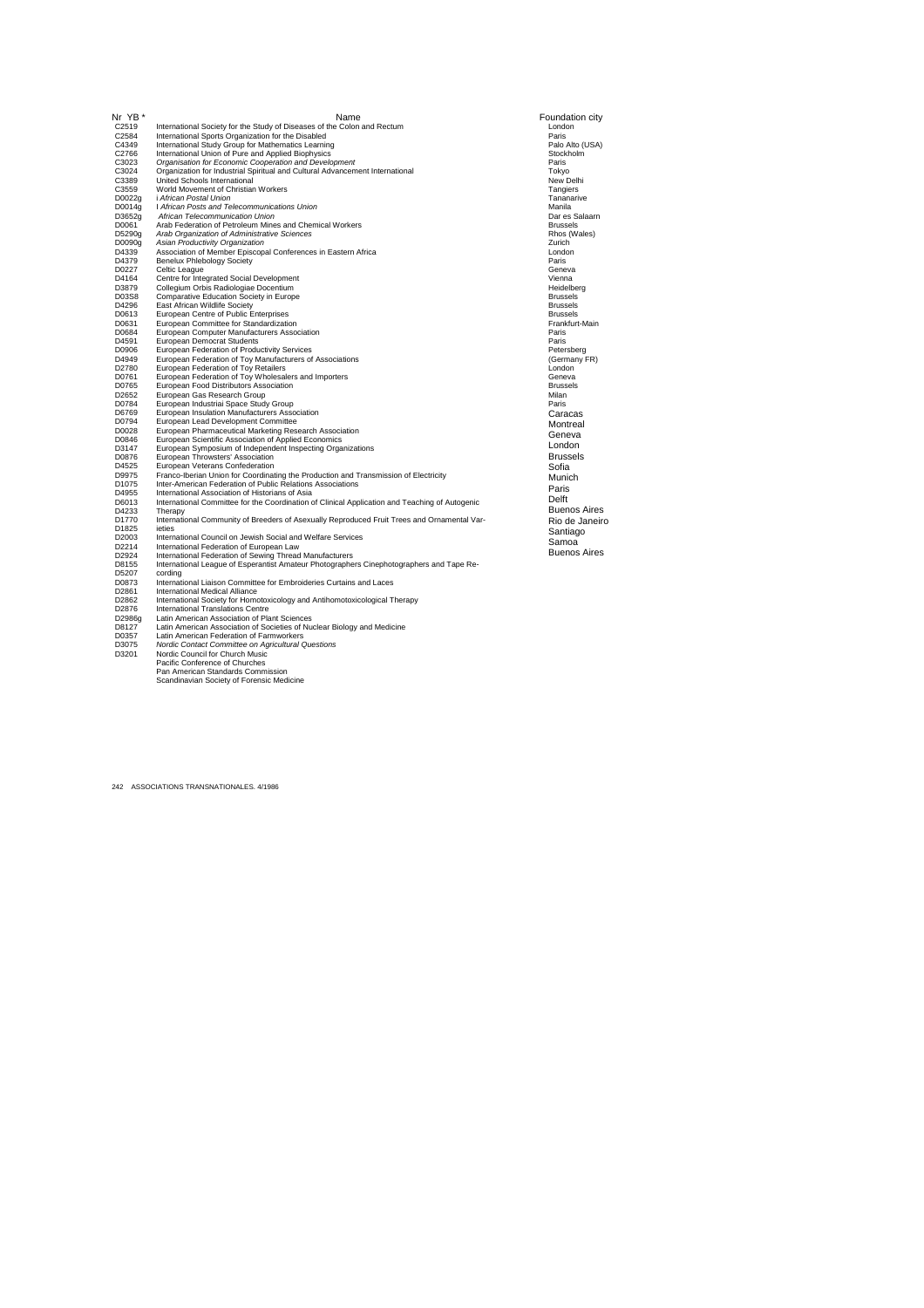| Nr<br>YB*         | Name                                               | F                                                                                               | Foundation city  |
|-------------------|----------------------------------------------------|-------------------------------------------------------------------------------------------------|------------------|
| D3202             | Scandinavian Society of Forensic Odontology        |                                                                                                 | Stockholm        |
| D <sub>5082</sub> |                                                    | Standing Committee of Trade Unions of the Graphic Industries                                    | Heidelberg       |
| D4555             |                                                    | Standing International Conference of the Directors of University Institutes for the Training of | (Germany FR)     |
| D4755             | Translators and Interpreters                       |                                                                                                 | <b>Brussels</b>  |
| D4527             | Trade union Council of Andean Workers              |                                                                                                 | Paris            |
| D3437             |                                                    | Union of European Practitioners in Industrial Property                                          | Antwerp          |
| E4218             | Women's International Cultural Federation          |                                                                                                 | Geneva           |
| E0105             | Accountants Study Group of the EEC                 |                                                                                                 | Paris            |
| E0194             |                                                    | Association for the Coffee Trade and Industry in the EEC                                        | Santiago (Chile) |
| E0177             | Association of Former International Civil Servants |                                                                                                 | Vienna           |
| E1209             | Atlantic Institute for International Affairs       |                                                                                                 | Strasbourg       |
| E0242             |                                                    | Bernoulli Society for Mathematical Statistics and Probability                                   | Dusseldorf       |
| E3010             |                                                    | Central Committee of the Forest Ownership in the EEC                                            | (Germany FR)     |
| E0673             |                                                    | Centre for Economic and Social Development of Latin America                                     | Aix (France)     |
| E0309             |                                                    | Committee of Family Organizations in the European Communities                                   | <b>Brussels</b>  |
| E0316             | Committee of Hop Planters of the Common Market     |                                                                                                 | Denver CO        |
| E0296             |                                                    | Committee of the Mayonnaise and Condiment Sauce Industries of the EEC                           | (USA)            |
| E0329             | Committee for the Wool Industries of the EEC       |                                                                                                 | Hamburg          |
| E0498             |                                                    | Common Market Commission of the European Association of Refrigeration Enterprises               | Axenstein        |
| E0427             |                                                    | Common Market Group of the International Union of Advertisers Associations                      | (Switzerland)    |
| E2536             |                                                    | Coordination Committee for the Textile Industries in the EEC                                    | <b>Brussels</b>  |
| E0501             |                                                    | Craniofacial Biology Group of the International Association for Dental Research                 | Geneva           |
| E0512             | EEC Group of Hide and Skin Merchants               |                                                                                                 | <b>Brussels</b>  |
| E0537             |                                                    | EEC Secretariat of Paper Machine Felt Manufacturers                                             | / Hamburg        |
| E5691             |                                                    | Euromarket Federation of Animal Protein Importers and Traders                                   | Punta del Este   |
| E9654g            |                                                    | European Centre of the International Council of Women                                           | Rome             |
| E0959             | FAO African Commission on Agricultural Statistics  |                                                                                                 | Liège            |
| E0516             |                                                    | Federation of Telecommunications Engineers in the European Community                            | Frankfurt-Main   |
| E3206             | Federation of Veterinarians of the EEC             |                                                                                                 | New York         |
| E0549             | German-Speaking Mycology Society                   |                                                                                                 | Rome             |
| E0502             | Group of Catholic International Civil Servants     |                                                                                                 | Paris            |
| E2282             |                                                    | Group of National Travel Agents Association within the EEC                                      | Rome             |
| E1059g            |                                                    | INCA-FIEJ Research Association International Research Association for Newspaper Technolog:      | <b>Brussels</b>  |
| E1113g            |                                                    | Inter-American Committee tor Agricultural Development                                           | s Tokvo          |
| E1486             |                                                    | Inter-Governmental Committee of the International Convention of Rome for the Protection of      | Managua          |
| E1614             | Perform                                            |                                                                                                 | Santiago         |
| E8841             |                                                    | ers Producers of Phonograms and Broadcasting Organizations                                      | Ruschikon        |
| E2279q            | International Centre of Information on Antibiotics |                                                                                                 | (Switzerland)    |
| E6159             |                                                    | International Committee of Paper and Board Converters, Common Market Group                      |                  |
| E2912             | International Esperanto Examinations Committee     |                                                                                                 |                  |
| E2928             | International Narcotics Control Board              |                                                                                                 |                  |
| E8199             | Latin American Centre on Population and the Family |                                                                                                 |                  |
| E3144             |                                                    | Liaison Bureau of the European Unions of the Aromatic Products                                  |                  |
| E3261g            |                                                    | Liaison Committee on the Non-Ferrous Metal Trade in the EEC Countries                           |                  |
| E0856             | Nordic Council Literature Prize Committee          |                                                                                                 |                  |
| E3318             |                                                    | Pro Mundi Via International Research and Information Centre                                     |                  |
| E9576g            |                                                    | Regional Fisheries Advisory Commission for the South West Atlantic                              |                  |
| E3369             | <b>SHARE European Association</b>                  |                                                                                                 |                  |
| E3365             |                                                    | Special Section of the Committee of the Professional Farming Organizations of the European EC-  |                  |
| E3364             | ONOMIC Community for Tobacco                       |                                                                                                 |                  |
| E7809q            |                                                    | UNESCO Regional Office for Education in Asia and the Pacific                                    |                  |
| E3447             |                                                    | Union of the Associations of Semolina Manu facturers of the EEC                                 |                  |
| E3543q            | Union of the Capitals of the European Community    |                                                                                                 |                  |
| F0230g            | Union of Rice Industry Associations of the EEC     |                                                                                                 |                  |
| F6293q            |                                                    | United Nations Asia and Far East Institute for the Prevention of Crime and the Treatment of     |                  |
| F0266             | <b>Offenders</b>                                   |                                                                                                 |                  |
| F0515             |                                                    | Working Committee of Handicrafts Institutes in the EEC Countries                                |                  |
| F3950             | World Food Programme                               |                                                                                                 |                  |
| F4614             | Central American Bank of Economic Integration      |                                                                                                 |                  |
|                   | Central American Clearing House                    |                                                                                                 |                  |
|                   | Christian Democratic International                 |                                                                                                 |                  |
|                   | Committee of Twenty Four                           |                                                                                                 |                  |

Committee of Twenty Four Commonwealth Linking Trust European Baptist Press Service

TRANSNATIONAL ASSOCIATIONS. 4/1986 243